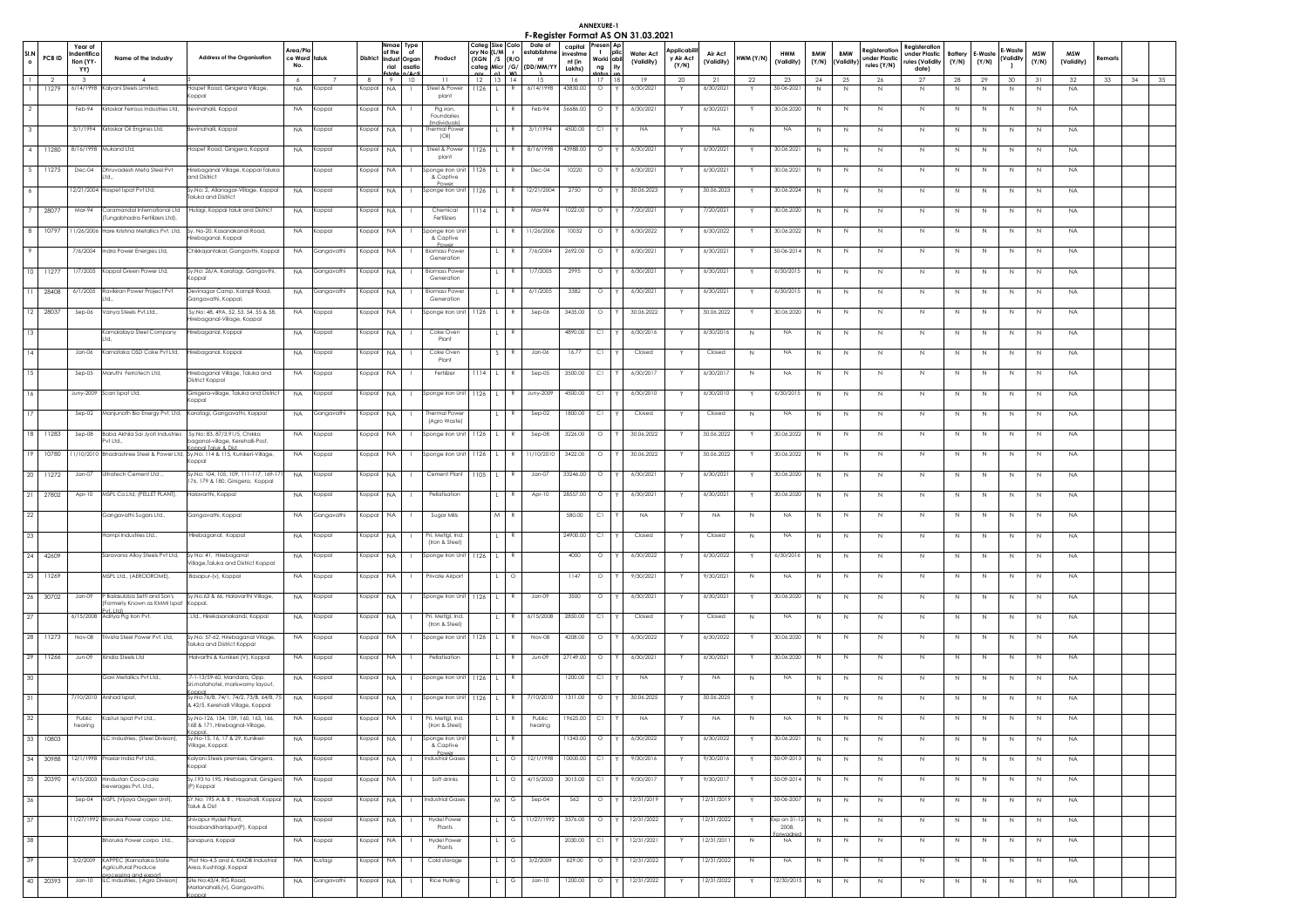| 41 | 10669    | Feb-06        | Abhaya Solvents.,                                                                                      | Sv.No-284/2, Hospet Road, Koppal                                                   | <b>NA</b> | Koppal     | Koppal    | <b>NA</b> | Vegitable Oil<br>Refinery                   |        |                   | Feb-06                | 923.00  | $\circ$ | 6/30/2021        | Y | 6/30/2021  | Y            | 30.06.202 | N              | N       | N           | N            |    |             |              | - N            | <b>NA</b> |  |
|----|----------|---------------|--------------------------------------------------------------------------------------------------------|------------------------------------------------------------------------------------|-----------|------------|-----------|-----------|---------------------------------------------|--------|-------------------|-----------------------|---------|---------|------------------|---|------------|--------------|-----------|----------------|---------|-------------|--------------|----|-------------|--------------|----------------|-----------|--|
| 42 |          |               | 4/1/2005 VSL Mining Company,                                                                           | Sy.No-158/3 & 25/35, Hosahalli-(v),<br>Koppal                                      | <b>NA</b> | Koppal     | Koppal    | <b>NA</b> | Independer<br>Ore/Mineral                   |        |                   | 4/1/2005              | 300.00  | C1      | 6/30/2009        |   | 6/30/2009  | N            | <b>NA</b> | N              | N       |             | $\mathbb N$  |    |             |              | $\overline{N}$ | <b>NA</b> |  |
| 43 |          |               | Sai Krishna Minerals Private<br>Ltd., State Yard Sdcreening &                                          | Sy.No-84/4 & 85/3, Basapur-Village,<br>Koppal                                      | <b>NA</b> | Koppal     | Koppal    | <b>NA</b> | `rushina uni<br>Independent<br>Ore/Mineral  |        |                   |                       | 462.00  | C1      | Closed           |   | Closed     | N            | NA        | N              | N       | N           | N            |    | N           |              | $\mathbb{N}$   | <b>NA</b> |  |
|    | 44 34456 |               | rushina Plant.<br>KARSN Concrete Solutions,                                                            | Sy.No-61/143, Hirebaganal, Koppal                                                  | <b>NA</b> | Koppal     | Koppal    | NA.       | Crushina units<br>lag segregation<br>Plant  | 1320   | S.                | $\circ$               | 288.00  | $\circ$ | 9/30/2022        |   | 7/30/2022  | N            | NA        | N              | N       | N           | N            | N. | N           | N            | N              | <b>NA</b> |  |
| 45 |          |               | 11/9/2009 ILC Industries Ltd,                                                                          | Sy.No-58/3, Bevinahalli, Koppal taluk<br>L dist.                                   | <b>NA</b> | Koppal     | Koppal    | <b>NA</b> | Independer<br>Ore/Mineral                   |        |                   | 11/9/2009             | 242.00  | C1      | 6/30/2011        |   | 6/30/201   | N            | NA        | N              | N       | N           | $\mathbb N$  |    | $\mathbb N$ | N            | $\mathbb{N}$   | <b>NA</b> |  |
| 46 |          |               | 7/1/2005 H.G.Ranganagoud Iron Ore<br>Crushing & Screenin Plant,                                        | Sy. No-18, Hosalli (v), Koppal                                                     | <b>NA</b> | Koppal     | Koppal NA |           | Crushina units<br>Independer<br>Ore/Mineral |        |                   | 7/1/2005              | 150.00  | C1      | Closed           |   | Closed     | $\mathbb{N}$ | NA        | N              | N       | N           | N            | N  | $\mathbb N$ | N            | $\mathbb{N}$   | <b>NA</b> |  |
|    | 47 63941 | Dec-07        | <b>Thakur Industries</b>                                                                               | Sy.No-234 & 235, Hirebaganal (v),<br>Koppal                                        | <b>NA</b> | Koppal     | Koppal    | <b>NA</b> | Crushina unit<br>Ore Benification           | 1134   |                   | Dec-07                | 1200.00 | $\circ$ | 30.06.2024       |   | 30.06.2024 | N            | <b>NA</b> | $\mathbb N$    | N       | N           | N            |    | N           | N            | N              | <b>NA</b> |  |
| 48 |          | 8/1/2001      | SRC Chemicals,                                                                                         | Sy.No-4A & 5, Allanagar, Ginigera-                                                 | <b>NA</b> | Koppal     | Koppal    | <b>NA</b> | Lime Kilns                                  |        | M                 | 8/1/2001              | 136.00  | $\circ$ | 30.09.2023       |   | 30.09.2023 | N            | <b>NA</b> | N              | N       | N           | N            |    | N           |              | N              | <b>NA</b> |  |
|    | 49 27574 |               | 11/1/2009 KPR Fertilizers Ltd.,                                                                        | Post, Koppal<br>Sy.No: 108 & 109, Halvarthi, Kunikeri                              | <b>NA</b> | (oppal     | Koppal    | NA        | Chemical                                    | 1114   |                   | 11/1/2009             | 2450.00 | $\circ$ | 6/30/2021        |   | 6/30/202   |              | 30-06-201 | N              | N       | N           | N            |    | -N          | N            | N.             | <b>NA</b> |  |
| 50 |          |               | 4/1/2000 Maruthi Ferto.Chem Ltd,                                                                       | Post, Koppal.<br>Sy.No-14, Hospet-Koppal Road,                                     | <b>NA</b> | Koppal     | Koppal    | <b>NA</b> | Fertilizers<br>Chemical                     |        | $\sim$            | 4/1/2000              | 332.00  | C1      | 6/30/2017        |   | 6/30/2017  | $\,N\,$      | <b>NA</b> | $\mathbb N$    | N       | $\mathbb N$ | $\,N\,$      | N  | N           | N            | $\mathbb{N}$   | <b>NA</b> |  |
|    | 51 41498 | 1992          | R S Enterprises,                                                                                       | Rudrapur Post, Koppal<br>Sv No: 195 a and b. Hosahalli-                            | <b>NA</b> | Koppal     | Koppal NA |           | Fertilizer:<br>Industrial Gase:             |        | S.                | 1992                  | 125.00  | $\circ$ | 6/30/2023        | Y | 9/30/2023  | N            | <b>NA</b> | N              | N       | N           | N            | N  | N           | N            | N              | <b>NA</b> |  |
|    | 52 29695 |               | 2/10/2010 KRSMA Estates Pvt Ltd., formely                                                              | Village, Taluk and District: Koppal<br>Sy.No-24/1/3, Garjnal(v), Tawargera         | <b>NA</b> | Kustagi    | Koppal    | <b>NA</b> |                                             |        | M                 | 2/10/2010             | 647.20  | $\circ$ | 9/30/2020        |   | 9/30/2020  | $\mathbb{N}$ | <b>NA</b> | N              | N       | N           | N            |    | N.          | N            | N.             | <b>NA</b> |  |
| 53 |          | $Apr-10$      | nown as Bhanodaya Winery<br>Pvt. Ltd<br>Ashwathi Para Boilers & Bulk                                   | Kushtagi-Tq, Koppal-Dist.<br>Sy.No. 43/B/4, RG Main Road,                          | <b>NA</b> | Gangavathi | Koppal    | <b>NA</b> | <b>Raw and Ste</b>                          | 1358   |                   | Apr-10<br>$\circ$     | 590     | $\circ$ | 9/30/2021        |   | 9/30/2021  | N            | <b>NA</b> | $\mathbb N$    | N       | $\mathbb N$ | $\mathbb N$  |    | Ν           |              | $\mathbb{N}$   | <b>NA</b> |  |
|    |          |               | Dryers,                                                                                                | Marlanahalli, Gangavathi, Koppal<br>Sv.No-44/5. Navali Road. Bevinahal-            |           |            |           |           | Rice                                        |        |                   |                       |         |         |                  |   |            |              |           |                |         |             |              |    |             |              |                |           |  |
|    | 54 34121 | Jan-09        | SriLaxmi Sheshadri Agro<br>Industries                                                                  | Village, Karatagi, Gangavathi,                                                     | <b>NA</b> | Gangavathi | Koppal    | <b>NA</b> | Raw and Sted<br>Rice                        | 1358   |                   | Jan-09<br>$\circ$     | 197.16  | $\circ$ | 9/30/2022        |   | 9/30/2022  | N            | <b>NA</b> | N              | N       | N           | N            |    |             |              | N              | <b>NA</b> |  |
| 55 |          | $Sep-09$      | Kartikajyothi Agro Pvt Ltd.,                                                                           | Sy.No-59/4, Venkatagiri-village, Tq-<br>Gangavathi, Koppal                         | <b>NA</b> | Gangavathi | Koppal    | <b>NA</b> | Solvent<br>xtraction plan                   |        |                   | Sep-09<br>Ο           | 318     | СI      | 9/30/2017        |   | 7/30/201   | Y            | 9/30/201  | N              | N       | -N          | N.           |    | N.          | -N           | N.             | <b>NA</b> |  |
| 56 |          |               | Sri Gayatri Agro Foods (Formaly No. 173, Budagumpa Road,<br>nown as SriKottur<br>asaveshwara Industrie | Karatagi, Gangavathi, Koppal                                                       | <b>NA</b> | Gangavathi | Koppal    | <b>NA</b> | Raw and Steam<br>Rice                       | 1358   |                   |                       | 286.00  | C1      | 9/30/2012        |   | 9/30/2012  | $\,N\,$      | <b>NA</b> | $\overline{N}$ | N       | $\mathbb N$ | $\mathbb{N}$ |    | $\mathbb N$ | N            | $\mathbb{N}$   | <b>NA</b> |  |
|    | 57 34508 | Dec-09        | Vijayalaxmi Driyer Industries,                                                                         | Navanagar, Post: Marlanahalli,<br>Gangavathi, Koppal.                              | <b>NA</b> | Gangavathi | Koppal    | <b>NA</b> | <b>Raw and Steam</b><br>Rice                | 1358 S |                   | Dec-09<br>$\circ$     | 270.00  | $\circ$ | 9/30/2022        |   | 9/30/2022  | $\,N\,$      | NA        | $\mathbb N$    | N       | N           | $\,N\,$      | N  | $\mathbb N$ | N            | N              | <b>NA</b> |  |
|    | 58 35097 | <b>Jul-09</b> | Vahini Distilleries Pvt Ltd<br>formly known as Surya Organic Koppal<br>Themicals Pvt Ltd               | Sy.No:140, Tawargere, Kushtagi,                                                    | <b>NA</b> | Kustagi    | Koppal    | <b>NA</b> | <b>IMF Bottling</b><br>Plant                |        | S                 | $\circ$<br>Jul-09     | 146,00  | $\circ$ | 9/30/2022        | Y | 9/30/2022  | N            | <b>NA</b> | N              | N       | N           | N            | N  | N           | N            | N              | <b>NA</b> |  |
|    | 59 53036 |               | 10/1/2009 Kumar Granite & Marbles,                                                                     | Sy.No: 123/1, Kuknoor-village,<br>'elburga, Koppal                                 | <b>NA</b> | Yelburga   | Koppal    | <b>NA</b> | Granite Cutting<br>and Polishing            | 1518   |                   | 10/1/2009             | 300     | $\circ$ | 12/31/2027       | N | <b>NA</b>  | N            | NA        | $\mathbb N$    | N       | N           | N.           |    | N           |              | N              | <b>NA</b> |  |
|    | 60 34127 | Oct-09        | Padmashree Agro Foods, R                                                                               | Sy.No. 28/A, R G Road, Karatagi,<br>Gangavathi, Koppal                             | <b>NA</b> | Gangavathi | Koppal    | <b>NA</b> | <b>Raw and Stear</b><br>Rice                | 1358   |                   | $\circ$<br>Oct-09     | 154.45  | $\circ$ | 9/30/2022        |   | 9/30/2022  | N            | <b>NA</b> | N              | N       | N           | N            |    |             |              | N              | <b>NA</b> |  |
|    | 61 38737 | May-09        | Sril axmi Industries                                                                                   | Sy.No-159, M.B.No-3-2-207/3-2-<br>243/1, Kampli Road, Gangavathi,                  | <b>NA</b> | Gangavathi | Koppal    | NA        | Raw and Stear<br>Rice                       | 1358   | -S -              | May-09<br>$\circ$     | 141.00  | $\circ$ | 9/30/2022        |   | 9/30/2022  | N            | NA        | N              | N       | N           | N            | N  | N           | N            | N              | <b>NA</b> |  |
| 62 |          |               | 1/1/2009 Sri.Raghavendra Poultry Farm,                                                                 | Sy.No: 15 & 16, Vanaballary-Village,<br>Indaragi Panchayat, Kushtagi road          | <b>NA</b> | Kustagi    | Koppal    | <b>NA</b> | Poultry Forms &<br>Hatcheries               |        |                   | 1/1/2009<br>G         | 350.00  | C1      | Closed           |   | Closed     | N            | <b>NA</b> | N              | N       | N           | N.           | N. | N           | N            | N              | <b>NA</b> |  |
|    | 63 35442 | $Sep-08$      | Sri Sai Industries,                                                                                    | onna<br>Sy.No-25, Basapattana,<br>Gangavathi, Koppal                               | <b>NA</b> | Gangavathi | Koppal    | <b>NA</b> | aw and Stea<br>Rice                         | 1358   |                   | $Sep-08$              | 442     | $\circ$ | 9/30/2022        |   | 9/30/2022  | N            | <b>NA</b> | N              | N       | N           | N            | N. | N           | N            | N              | <b>NA</b> |  |
| 64 |          |               | 1/23/2006 Gadag Oxygen Private Ltd.,                                                                   | 19/6, NH-63, Near Kanakapur<br>lhanda, Ginigera, NH Road,                          | <b>NA</b> | Koppal     | Koppal    | <b>NA</b> | Industrial Gase                             |        |                   | 11/23/2006<br>G       | 124.67  | $\circ$ | 12/31/2020       |   | 12/31/2020 | N            | <b>NA</b> | N              | N       |             | $\mathbb N$  |    | N           |              | $\overline{N}$ | <b>NA</b> |  |
| 65 |          | Dec-07        |                                                                                                        | Namadhari Farm Fresh, Pvt.Itd Sy.No: 21, NH-13, Shahapur, Koppal.                  | <b>NA</b> | Koppal     | Koppal    | <b>NA</b> | Cold storage                                |        |                   | Dec-07                | 169.50  | C1      | Closed           |   | Closed     | N            | NA        | N              | N       | N           | N            |    | N           |              | N              | <b>NA</b> |  |
| 66 |          |               | 12/25/2008 Manikyam Poultry farm,                                                                      | Sy.No: 7 & 8, Naduvalakoppa,<br>Kustagi, Koppal.                                   | NA        | lustagi    | Koppal    | NA.       | Poultry Forms &<br>Hatcheries               |        |                   | 12/25/2008            | 168     | C1      | 31.12.2034       |   | 31.12.2034 | N            | NA        | N              | N       | N           | N.           |    | -N          | N            | N              | <b>NA</b> |  |
| 67 |          |               | Golden Jaggery Pvt, Ltd.,                                                                              | Sy.No-179 & 180, Mustoor-(v), Gvt,                                                 | <b>NA</b> | Gangavathi | Koppal    | <b>NA</b> | Jaggery<br><b>Manufacturing</b>             |        |                   | G                     | 350.00  | C1      | Closed           |   | Closed     | N            | <b>NA</b> | $\mathbb N$    | N       | $\mathbb N$ | N            | N  | $\mathbb N$ | $\mathbb{N}$ | $\,N\,$        | <b>NA</b> |  |
| 68 |          |               | 1/10/2009 Renuka Poultry Farm,                                                                         | Sy.No-29, Jinnapur-village, Koppal.                                                | <b>NA</b> | Koppal     | Koppal    | <b>NA</b> | Poultry Forms &                             |        | $\sim$            | 1/10/2009<br>G        | 131.00  | C1      | Closed           |   | Closed     | $\,N\,$      | NA        | $\,N\,$        | $\,N\,$ | N           | $\,N\,$      | N  | $\mathbb N$ | N            | N              | <b>NA</b> |  |
| 69 |          | Nov-07        | SriShivaprasad Rice Industries,                                                                        | Budagumpa Road, Karatagi,                                                          | <b>NA</b> | Gangavathi | Koppal    | <b>NA</b> | Hatcherie:<br>Rice Hulling                  |        | S.                | Nov-07<br>G           | 139.39  | $\circ$ | 12/31/2022       |   | 2/31/2022  | N            | NA        | N              | N       | N           | N.           | N. | -N          | N            | N              | <b>NA</b> |  |
| 70 |          |               | 12/20/2010 Vijayalaxmi Agro Food                                                                       | Gangavathi, Koppal<br>41/6, Post: Marlanahalli,                                    | <b>NA</b> | Gangavathi | Koppal    | <b>NA</b> | Rice Hulling                                |        |                   | 12/20/2010            | 400.00  | $\circ$ | 12/31/2022       |   | 12/31/2022 | N            | NA        | N              | N       |             | $\mathbb N$  |    |             |              | N              | <b>NA</b> |  |
|    | 38796    | Jul-08        | Industries, Sy.No:<br>Padmavathi Cement                                                                | Gangavathi, Koppal.<br>M.B.No: 8-5-491: Gadag Road,                                | <b>NA</b> | Koppal     | Koppal    | <b>NA</b> | Cement Plant                                |        |                   | Jul-08                | 60.00   | C1      | 6/30/2019        |   | 6/30/2019  | N            | <b>NA</b> | N              | N       |             | N            |    |             |              | N              | <b>NA</b> |  |
| 72 |          |               | Industries, Factory Building,<br>Oct-05 Sri.Rajarajeshwari Cements                                     | Koppal<br>8-8-788, KOR Mill Compound,                                              | <b>NA</b> | Koppal     | Koppal    | <b>NA</b> | Slag Cement                                 |        |                   | Oct-05                | 19.00   | C1      | 6/30/2019        |   | 6/30/201   | N            | NA        | $\mathbb N$    | N       | N           | N            | N  | N           | N            | N              | <b>NA</b> |  |
|    | 73 34239 |               | Good Earth Chemicals Pvt Ltd., Sy No: 195A and B, Hosahalli-                                           | ehind Railwasy Station, Koppal                                                     | <b>NA</b> | Koppal     | Koppal    | <b>NA</b> | Plant<br>Sulpha Sponge                      |        |                   |                       | 88.00   | $\circ$ | 6/30/2022        |   | 6/30/2022  | N            | NA        | N              | N       | N           | N            | N. | N           | N            | N              | <b>NA</b> |  |
|    | 74 41567 |               | 12/15/2002 Rajashekar Hot Mix Plant,                                                                   | (v),Munirabad, Koppal Taluk & Dist.<br>Sy.No.54, Venkatagiri-Village,              | <b>NA</b> | Gangavathi | Koppal    | <b>NA</b> | Chemical<br>Hot Mix Plant                   | 1334   | S.                | $\circ$<br>12/15/2002 | 8.95    | $\circ$ | 6/30/2022        |   | 6/30/2022  | N            | <b>NA</b> | N              | N       | N           | N            | N. | N           | N            | N              | <b>NA</b> |  |
| 75 |          |               | May-02 Sri.Ganga Dambar Mix Plant,                                                                     | Gangavathi -Taluk, Koppal-Dsit.<br>Sy.No.96/A, Tanakanakal village,                | <b>NA</b> | Koppal     | Koppal NA |           | Hot Mix Plant                               | 1334   |                   | May-02<br>$\circ$     | 26.40   | C1      | 6/30/2016<br>Y I |   | 9/30/2016  |              | <b>NA</b> |                |         |             |              |    |             |              | $\mathbb{N}$   | <b>NA</b> |  |
|    |          |               | S.S.Basavaraj Damber, Mix                                                                              | Koppal Tq & Dist<br>Hitnal, Koppal                                                 |           |            |           |           | Hot Mix Plant                               |        |                   |                       | 22.82   | $\circ$ | 30.09.2029       |   | 30.09.2029 |              |           |                |         |             |              |    |             |              |                |           |  |
| 76 |          |               | Plant                                                                                                  |                                                                                    | <b>NA</b> | Koppal     | Koppal    | <b>NA</b> |                                             | 1334   | $\sim$<br>$\circ$ |                       |         |         |                  |   |            | N            | <b>NA</b> | $\mathbb N$    | N       | N           | N            | N  | N           | N            | N              | <b>NA</b> |  |
| 77 |          |               | Chandru Foods,                                                                                         | H.No-4-3-102/4-3-98, Sunnagara Oni<br>Gangavathi, Koppal                           | <b>NA</b> | Gangavathi | Koppal    | <b>NA</b> | ood Processing                              |        |                   | $\circ$               | 6.00    | C1      | 9/30/2012        |   | 9/30/2012  | N            | <b>NA</b> | N              | N       | N           | N            | N  | N           | N            | N              | <b>NA</b> |  |
| 78 |          |               | Inown as M/s. Mana Mineral<br>rocessing & sales)                                                       | 7/1/2005 H.G.Ranganagouda, (Formerly Sy.No.194, Hosahalli-V, Munirabad,<br>Koppal. | <b>NA</b> | Koppal     | Koppal    | <b>NA</b> | Independen<br>Ore/Mineral<br>Crushina units |        |                   | 7/1/2005              | 40.00   | C1      | <b>NA</b>        |   | 6/30/2010  | $\,N\,$      | <b>NA</b> | $\mathbb N$    | N       | $\mathbb N$ | N            | N  | $\mathbb N$ | N            | $\mathbb{N}$   | <b>NA</b> |  |
| 79 |          |               | Sri.Sai Stone & Iron Ore<br>Crushing & Screening Plant,                                                | Sv.No:25/69 Chikkakasanakandi (v)<br>Koppal                                        | <b>NA</b> | Koppal     | Koppal NA |           | Independen<br>Ore/Mineral<br>Crushina units |        |                   |                       | 8.00    | C1      | <b>NA</b>        | Y | 6/30/2010  | N            | NA        | N              | N       | $\,N$       | N            | N  | N           | N            | N              | <b>NA</b> |  |
| 80 |          |               | Y.Ravindra Rao,Iron Ore<br>Screening Plant,                                                            | Sy.No: 6/7, Ckikka Kasanakandi (v),<br>Koppal.                                     | <b>NA</b> | Koppal     | Koppal    | <b>NA</b> | Independen<br>Ore/Mineral<br>Crushina units |        |                   |                       | 4.00    | C1      | NA               | Y | 6/30/2010  | N            | <b>NA</b> | N              | N       | N           | N            | N. | N           | N            | N              | <b>NA</b> |  |
| 81 |          |               | Nandan Enterprises Stone &<br>Mining Crusher,                                                          | Bengal Road, Ginigera, Koppal                                                      | <b>NA</b> | Koppal     | Koppal    | <b>NA</b> | Independen<br>Ore/Mineral                   |        |                   |                       | 23.00   | C1      | NA               |   | 6/30/2010  | N            | NA        | N              | N       | N           | $\mathbb N$  |    | N           | N            | $\mathbb{N}$   | <b>NA</b> |  |
| 82 |          |               | M.R.K.Minerals,                                                                                        | Sy.No: 53/3, Opp. Kirloskar Ferrous<br>Industries Ltd., Bevinahalli, Koppal        | <b>NA</b> | Koppal     | Koppal    | <b>NA</b> | Crushina unit<br>Independe<br>Ore/Mineral   |        |                   |                       | 40.00   | C1      | <b>NA</b>        |   | 6/30/2010  | $\mathbb{N}$ | NA        | N              | N       | $\mathbb N$ | N            | N  | $\mathbb N$ | N            | N              | <b>NA</b> |  |
| 83 |          |               | 9/7/2009 Kiran Enterprises                                                                             | Sy.No: 107, Bevinahalli, (v), Hitnal,<br>Koppal                                    | <b>NA</b> | Koppal     | Koppal    | <b>NA</b> | irushina unit<br>Independent<br>Ore/Mineral |        |                   | 9/7/2009              | 43.00   | C1      | Closed           |   | Closed     | N            | <b>NA</b> | N              | N       | N           | N            | N  | $\,N$       | N            | N              | <b>NA</b> |  |
|    |          |               |                                                                                                        |                                                                                    |           |            |           |           | Crushina unit                               |        |                   |                       |         |         |                  |   |            |              |           |                |         |             |              |    |             |              |                |           |  |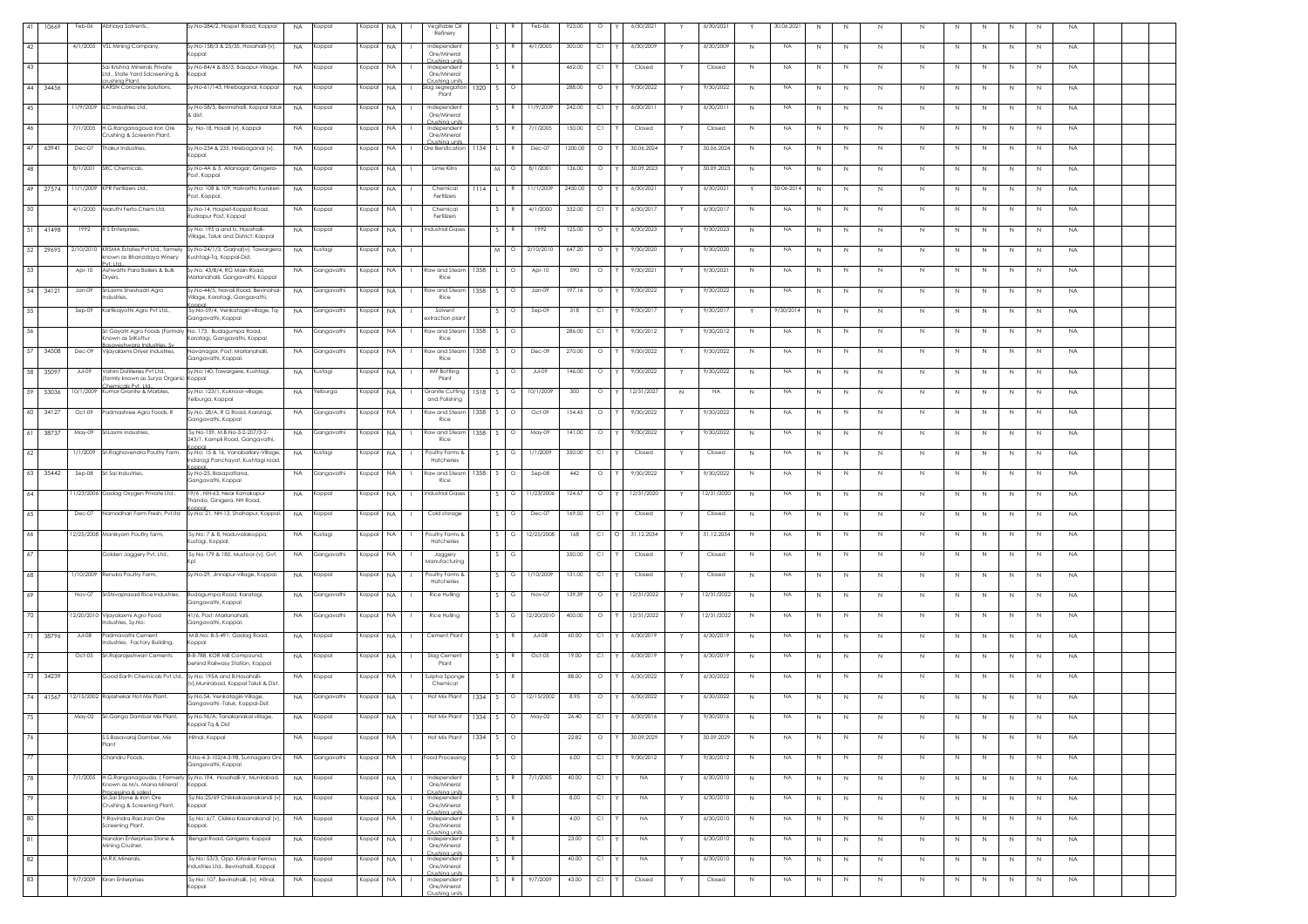| 84        | Jul-09    | Southern Minerals Exports,                                          | Sy.No: 35/1/4, Opp. KFI,<br>hikkakasanakandi-Village, Koppa<br>aluk & Dist             | NA.       | Koppal     | Koppal | <b>NA</b>                 | Independent<br>Ore/Mineral                  |        |               | Jul-09               | 38.85 | C1       |              | Closed           | Closed     | <b>NA</b><br>N           | N           | N       | N           | N           | N  | N<br>N                       | N | <b>NA</b>  |  |
|-----------|-----------|---------------------------------------------------------------------|----------------------------------------------------------------------------------------|-----------|------------|--------|---------------------------|---------------------------------------------|--------|---------------|----------------------|-------|----------|--------------|------------------|------------|--------------------------|-------------|---------|-------------|-------------|----|------------------------------|---|------------|--|
| 85        |           | Greentex Mining India Ltd.,<br>wmerly Known as Swastik              | y.No: 10/1 & 10/3,<br>hikkakasanakandi-(v), Koppal                                     | <b>NA</b> | Koppal     | Koppal | <b>NA</b>                 | `rushina unit<br>Independent<br>Ore/Mineral |        | $\mathbb{R}$  |                      | 4.00  | C1       |              | <b>NA</b>        | 6/30/2010  | N<br><b>NA</b>           | N           | N       | $\mathbb N$ | $\mathbb N$ | N  | N<br>N                       | N | <b>NA</b>  |  |
| 86        |           | neral Infrastructure (India<br>Dream Logistic Co-India Pvt.<br>Ltd. | y. No-57 Hitnal, Koppal                                                                | <b>NA</b> | Koppal     | Koppal | NA                        | rushina unit<br>Independent<br>Ore/Mineral  |        |               |                      | 16.00 | C1       |              | Closed           | Closed     | N<br><b>NA</b>           | N           | N       | N           | N           | N  | N.<br>N                      | N | <b>NA</b>  |  |
| 87        |           | iri.Huligemmadevi Industries,                                       | Sy.No-319/2, Gabbur-Road,<br>inigera, Koppal                                           | <b>NA</b> | Koppal     | Koppal | <b>NA</b>                 | ushina un<br>Slag<br>Segregation            | 1320   | S.            | C                    | 50.00 | C1       |              | Closed           | Closed     | NA<br>N                  | N           | N       | N           | N           | N. | N.<br>N                      | N | <b>NA</b>  |  |
| 88        | $Jul-08$  | Samruddi Enterprises,                                               | Sy.No-46, Hirebanganal-Village,<br>loapa                                               | <b>NA</b> | Koppal     | Koppal | <b>NA</b>                 | Dolochar<br>Screening Plant                 |        |               | Jul-08               | 2.50  | C1       |              | Closed           | Closed     | <b>NA</b><br>N           | N           | N       | $\mathbb N$ | $\mathbb N$ | N  | N<br>N                       | N | <b>NA</b>  |  |
| 89        |           | City Muncipal Council, Koppal                                       | CMC Koppal                                                                             | <b>NA</b> | Koppal     | Koppal | NA<br>LB                  | Local Body                                  |        |               |                      | 9.00  | $\circ$  |              | 6/30/2015        | 6/30/2015  | <b>NA</b><br>N           | N           | N       | N           | N           | N  | N<br>N                       |   | 31.12.2016 |  |
| 90        |           | Sri Laxmi Venkateshwara Stone<br>Crusher.                           | Sy.No-39/2, Huvinal, Koppal                                                            | <b>NA</b> | Koppal     | Koppal | NA.<br>л.                 | Stone Crusher                               | 1371 S |               | $\circ$              | 20.00 | $\circ$  | IN.          | 30.09.2029       | 30.09.2029 | N<br>NA                  | N           | N       | N           | N           | N  | N<br>N                       | N | <b>NA</b>  |  |
| 91        |           | Sri Tirumala Stone Crusher,                                         | Shivapur, Gangavathi, Koppal                                                           | <b>NA</b> | Gangavathi | Koppal | <b>NA</b>                 | Stone Crusher                               | 1371   |               |                      | 8.20  | C1       |              | NA.              | 6/30/2012  | <b>NA</b><br>N           | N           | N       | N           | N           | N  | N.<br>N                      | N | <b>NA</b>  |  |
| 92        | Apr-95    | Sri Tirumala Stone Crusher,                                         | Shivapur, Gangavathi, Koppal                                                           | <b>NA</b> | Gangavathi | Koppal | NA.                       | Stone Crusher                               | 1371   |               | Apr-95               | 32.00 | C1       |              | $_{\sf NA}$      | 6/30/2013  | $\mathbb N$<br><b>NA</b> | N           | N       | N           | $\mathbb N$ | N  | N<br>N                       | N | <b>NA</b>  |  |
| 93        |           | 12/1/1993 Sharada Cement Concrete                                   | Gadag Road, Koppal.                                                                    | <b>NA</b> | Koppal     | Koppal | <b>NA</b><br>$\mathbf{L}$ | Stone Crusher                               | 1371   | S.            | 12/1/1993<br>$\circ$ | 43.57 | СI       | $\mathsf{N}$ | <b>NA</b><br>Y   | 6/30/2013  | N<br><b>NA</b>           | N           | N       | N           | N           | N  | $\,N\,$<br>N                 | N | <b>NA</b>  |  |
| 94        | Aug-01    | Sri.Kaleshwari Stone Crusher,                                       | Sy.No: 157/8, Hosahalli, KPL.                                                          | <b>NA</b> | Koppal     | Koppal | <b>NA</b><br>л.           | Stone Crusher   1371                        |        | S.            | $\circ$<br>Aug-01    | 46.25 | $CI$ $N$ |              | NA.<br>Y         | 6/30/2013  | N<br><b>NA</b>           | N           | N       | N.          | N           | N  | N<br>N                       | N | <b>NA</b>  |  |
| 95        |           | iriVenkateshwara Stone                                              | Sy.No: 379, R.G.Road, Karatagi,<br>Gangavathi, Koppal                                  | <b>NA</b> | Gangavathi | Koppal | <b>NA</b>                 | Stone Crusher                               | 1371   | S.            | C                    | 30.00 | C1       |              | Closed           | Closed     | <b>NA</b><br>N           | N           | N       | N           | N           | N  | N<br>N                       | N | <b>NA</b>  |  |
| 96        |           | Crusher<br>Sri.Manjunath Stone Crusher,                             | Hydernagara, Koppal                                                                    | <b>NA</b> | Koppal     | Koppal | <b>NA</b>                 | Stone Crusher                               | 1371   | S.            | $\circ$              | 15.00 | C1       | I N          | NA.              | <b>NA</b>  | <b>NA</b><br>N           | N           | N       | N           | $\mathbb N$ | N  | $\mathbb N$<br>N             | N | <b>NA</b>  |  |
| 97        |           | Mahadeva Industries, (Stone                                         | SY.No: 74, Bahadur Bandi (v),                                                          | <b>NA</b> | Koppal     | Koppal | <b>NA</b>                 | Stone Crusher                               | 1371   |               | Ω                    | 6.50  | $\circ$  | I N          | 30.09.2029       | 30.09.2029 | N<br><b>NA</b>           | N           | N       | N           | N           | N  | N<br>N                       | N | <b>NA</b>  |  |
| 98        | $Jul-03$  | Crusher),<br>Balaji Stone Crusher,                                  | loqqo<br>iy.No:55 Venkatagiri (v),                                                     | NA.       | Gangavathi | Koppal | NA.                       | Stone Crusher                               | 1371   | S.            | $Jul-03$<br>$\circ$  | 15.00 | C1       |              | NA.              | 6/30/2012  | <b>NA</b><br>N           | N           | N       | N           | N           | N  | N.<br>N                      | N | <b>NA</b>  |  |
| - 99      |           | Jmabharathi Minerals, (Stone                                        | iangavathi Taluk, Koppal-Dist.<br>Sy.No: 25/45, Chikkakasanakandi                      | <b>NA</b> | Koppal     | Koppal | <b>NA</b>                 | Stone Crusher                               | 1371   | s             |                      | 23.00 | C1       |              | <b>NA</b>        | 9/10/2011  | N<br><b>NA</b>           | N           | N       | N           | $\mathbb N$ | N  | $\mathbb N$<br>N             | N | <b>NA</b>  |  |
| 100       |           | (rusher<br>1996-1997 Sundaram Industries                            | illage, Koppal.<br>Y.No:35/A, Huvinal (v), Koppal                                      | <b>NA</b> | Koppal     | Koppal | NA                        | Stone Crusher                               | 1371   | $\mathcal{L}$ | $\circ$<br>1996-1997 | 11.15 | $\circ$  | I N          | 30.09.2029       | 30.09.2029 | N<br><b>NA</b>           | $\,N\,$     | $\,N\,$ | N           | $\mathbb N$ | N  | $\,N\,$<br>N                 | N | <b>NA</b>  |  |
| 101       | 11/6/2005 | Purushotham Crushing works,                                         | v.No:36/3, Huvinal (v), Koppal                                                         | <b>NA</b> | Koppal     | Koppal | NA.                       | Stone Crusher                               | 1371   | -S.           | 11/6/2005<br>$\circ$ | 34.06 | $\circ$  | N            | 30.09.2029       | 30.09.2029 | N<br>NA                  | N           | N       | N           | $\mathbb N$ | N  | N<br>N                       | N | <b>NA</b>  |  |
| 102       |           | 11/6/2005 Sharvan Crushing Works,                                   | Sy.No: 36/2,Huvinal Village, Koppal                                                    | <b>NA</b> | Koppal     | Koppal | <b>NA</b>                 | Stone Crusher                               | 1371   |               | 11/6/2005            | 33.92 | $\circ$  | N            | 30.09.2029       | 30.09.2029 | <b>NA</b><br>N           | N           | N       | N           | N           |    | N.<br>N.                     | N | <b>NA</b>  |  |
| 103       |           | (Crusher with M-Sand Unit)<br>Shreya Enterprises                    | Bandral, Venkatagiri, Gangavathi                                                       | NA        | Gangavathi | Koppal | <b>NA</b>                 | Stone Crusher                               | 1371   |               |                      | 44.26 | $\circ$  |              | 30.09.2029       | 30.09.2029 | N<br><b>NA</b>           | N           | N       | $\mathbb N$ | $\mathbb N$ | N  | $\mathbb N$<br>N             | N | <b>NA</b>  |  |
| 104       |           | Laxmi Venkateshwara                                                 | aluk, Koppal<br>Sy.No: 07, Nageshanahalli, Koppal                                      | <b>NA</b> | Koppal     | Koppal | NA.<br>л.                 | Stone Crusher                               | 1371 S |               | $\circ$              | 50.00 | C1       | IN.          | <b>NA</b>        | 6/30/2013  | N<br><b>NA</b>           | N           | N       | N           | N           | N  | N<br>N                       | N | <b>NA</b>  |  |
| 105       |           | Minerals,<br>Sri.Sainath Stone Crushers,                            | aluk & Dist.<br>Sy.No : 47/2, Nageshanahalli (v),                                      | <b>NA</b> | Koppal     | Koppal | <b>NA</b>                 | Stone Crusher                               | 1371   | -S.           | $\circ$              | 23.00 | $\circ$  | N            | 30.09.2029<br>Y. | 30.09.2029 | <b>NA</b><br>N           | N           | N       | N           | N           | N  | N.<br>N                      | N | <b>NA</b>  |  |
| 106       |           | Datta Stone Crusher,                                                | oppal Taluk & Dist.<br>y. No: 49/1A, Venkatagiri (v) Near                              | <b>NA</b> | Gangavathi | Koppal | <b>NA</b>                 | Stone Crusher                               | 1371   | s.            | O                    | 14.00 | $\circ$  |              | 30.09.2029       | 30.09.2029 | <b>NA</b><br>N           | N           | N       | N           | $\mathbb N$ | N  | N<br>N                       | N | <b>NA</b>  |  |
| 107       | May-07    | Balaji Minearls,                                                    | asanal, Gangavathi -Taluk,<br><b>200al-Dist</b><br>y.No : 5, Sultanpur Village, Koppal | <b>NA</b> | Koppal     | Koppal | NA.                       | Stone Crusher                               | 1371   | -S.           | May-07<br>$\circ$    | 90.00 | $\circ$  | I N          | NA.              | 3/31/2020  | <b>NA</b><br>N           | N           | N       | $\mathbb N$ | $\mathbb N$ | N  | $\mathbb N$<br>N             | N | <b>NA</b>  |  |
| 108       |           | 6/30/2000 Goura Cement Works,                                       | Sri. Malleshwara Temple Road,                                                          | <b>NA</b> | Koppal     | Koppal | <b>NA</b>                 | Stone Crusher                               | 1371   |               | 6/30/2000            | 11.00 | C1       | - N          | <b>NA</b>        | 6/30/2013  | N<br><b>NA</b>           | N           | N       | N           | $\mathbb N$ | N  | N<br>N                       | N | <b>NA</b>  |  |
| 109       | Jun-07    | Goura Stone Crusher, Unit-I                                         | oppal Taluk & Dist.<br>y no: 38/2, Huvinal-Village, Koppal                             | <b>NA</b> | Koppal     | Koppal | <b>NA</b>                 | Stone Crusher                               | 1371   |               | $Jun-07$<br>Ο        | 10.00 | $\circ$  |              | 30.09.2029       | 30.09.2029 | NA<br>N                  | N           | N       | N           | N           | N  | N.<br>N                      | N | <b>NA</b>  |  |
| 110       | 2006      | Umapathi Stone Crusher,                                             | aluk & Dist.<br>Huvinal (v), Koppal Taluk AND                                          | <b>NA</b> | Koppal     | Koppal | <b>NA</b>                 | Stone Crusher                               | 1371   | s             | $\circ$<br>2006      | 22.00 | $\circ$  |              | 30.09.2029       | 30.09.2029 | $\,N\,$<br><b>NA</b>     | $\mathbb N$ | N       | N           | $\mathbb N$ | N  | $\mathbb{N}$<br>$\mathbb{N}$ | N | <b>NA</b>  |  |
| 111       |           |                                                                     | istrict.                                                                               |           |            |        |                           |                                             |        |               |                      |       |          | l N          |                  |            |                          |             |         |             |             |    |                              |   |            |  |
|           |           | K.Ramesh Hitnal Stone Crusher                                       | Kerehalli-Village, Koppal Taluk and<br>istrict.                                        | <b>NA</b> | Koppal     | Koppal | NA.                       | Stone Crusher                               | 1371 S |               | $\circ$              | 27.00 | C1       |              | NA.              | 6/30/2013  | N<br><b>NA</b>           | N           | $\,N\,$ | N           | N           | N  | $\,N\,$<br>N                 | N | <b>NA</b>  |  |
| 112       | Dec-08    | K.Rajshekar Hitnal Stone<br>rusher.                                 | y.No:12, Kerehalli-Village, Koppal<br>aluk & Dist.                                     | NA.       | Koppal     | Koppal | NA.                       | Stone Crusher                               | 1371   | S.            | Dec-08<br>$\circ$    | 19.00 | $\circ$  | N            | 30.09.202<br>Y   | 30.09.2029 | <b>NA</b><br>N           | N           | N       | N.          | N           | N  | N<br>N                       | N | <b>NA</b>  |  |
| 113       |           | Sri.Durga Stone Crusher                                             | Sampur (Hosur), Yelburga, Koppal                                                       | <b>NA</b> | Yelburga   | Koppal | <b>NA</b>                 | Stone Crusher                               | 1371   |               |                      | 27.00 | C1       |              | Closed           | Closed     | <b>NA</b><br>N           | N           | N       | N           | $\mathbb N$ |    | N                            | N | <b>NA</b>  |  |
| 114       |           | Šri Laxmi Metal Work's,                                             | Sy.No:54/P-3, Venkatagiri Village,<br>Gangavathi, Koppal                               | <b>NA</b> | Gangavathi | Koppal | <b>NA</b>                 | Stone Crusher                               | 1371   |               |                      | 32.00 | $\circ$  |              | 30.09.2029       | 30.09.2029 | <b>NA</b><br>N           | N           | N       | N           | N           |    | N                            | N | <b>NA</b>  |  |
| 115       |           | Sri Ram Stone Crusher                                               | y No: 12/3, Kerehalli Village<br>Chikkabaganal, Koppal.                                | <b>NA</b> | Koppal     | Koppal | <b>NA</b><br>л.           | Stone Crusher                               | 1371 S |               | $\circ$              | 31.00 | $\circ$  | IN.          | 30.09.2029       | 30.09.2029 | N<br>NA                  | N           | N       | N           | N           | N  | N<br>N                       | N | <b>NA</b>  |  |
| 116 75662 | 2007      | Sri.Raghavendra Crusher,                                            | Sy.No. 47/1,Nageshanahalli (v),<br>Budagumpa, Koppal                                   | <b>NA</b> | Koppal     | Koppal | <b>NA</b><br>л.           | Stone Crusher   1371                        |        | S.            | 2007<br>$\circ$      | 46.00 | $\circ$  | I N          | 31.03.2022<br>Y. | 31.03.2022 | <b>NA</b><br>N           | N           | N       | N           | N           | N  | N<br>N                       | N | <b>NA</b>  |  |
| 117       | $Dec-05$  | Super Stone Crusher,                                                | Kanakagiri Village, Gangavathi,<br>(oppal                                              | <b>NA</b> | Gangavathi | Koppal | NA.<br>л.                 | Stone Crusher                               | 1371   | S.            | $\circ$<br>Dec-05    | 14.00 | C1       |              | NA.              | 30/06/2013 | NA<br>N                  | N           | N       | N           | $\mathbb N$ | N  | N<br>N                       | N | <b>NA</b>  |  |
| 118       |           | Mukambika Stone Crusher,                                            | Murkatnal (v), Koppal                                                                  | <b>NA</b> | Koppal     |        |                           | Koppal NA     Stone Crusher   1371   S      |        |               | $\circ$              | 15.00 | $CI$ N   |              | Closed           | Closed     | <b>NA</b><br>N           | N           | N       | Ν           |             | N  | N<br>N                       | N | <b>NA</b>  |  |
| 119       |           | 4/30/2006 Surakshita Enterprises.                                   | Sv.No: 71/A. Near Halvarthi. Huvinal<br>oad, Bahaddurbandi, Koppal                     | <b>NA</b> | Koppal     | Koppal | NA.<br>$\mathbf{L}$       | Stone Crusher 1371                          |        | S.            | 4/30/2006<br>$\circ$ | 42.25 | $\circ$  | I N          | 30.09.2029       | 30.09.2029 | <b>NA</b><br>N           | N           | N       | N           | N           | N  | N<br>N                       | N | <b>NA</b>  |  |
| 120       |           | Sri.Ganga Stone Crusher,                                            | , No: 164, Hirebaganal-V, Koppal                                                       | <b>NA</b> | Koppal     | Koppal | $_{\sf NA}$               | Stone Crusher                               | 1371   |               | C                    | 15.00 | C1       |              | Closed           | 30/06/2013 | <b>NA</b><br>N           | N           | N       | N           | N           | N  | N.<br>N                      | N | <b>NA</b>  |  |
| 121       |           | May-08 Sri.Sai Mahalaxmi Stone<br>tushers,                          | Near Budugumpa Cross, Kerehalli-<br>illage, Koppal                                     | <b>NA</b> | Koppal     | Koppal | <b>NA</b>                 | Stone Crusher                               | 1371 S |               | May-08<br>$\circ$    | 22.00 | $\circ$  | I N          | <b>NA</b>        | 3/31/2020  | N<br><b>NA</b>           | N           | N       | N           | $\mathbb N$ | N  | N<br>N                       | N | <b>NA</b>  |  |
| 122       | Jul-09    | Jayashree Stone Crusher,                                            | Sy.No:78/1/3, 78/1/6, Venkatagiri (v<br>angavathi, Koppal                              | <b>NA</b> | Gangavathi | Koppal | NA.                       | Stone Crusher   1371                        |        | -S.           | Jul-09<br>$\circ$    | 44.00 | $\circ$  | I N          | 30.09.2029<br>Y  | 30.09.2029 | N<br><b>NA</b>           | N           | N       | $\,N$       | N           | N  | N<br>N                       | N | NA         |  |
| 123       | Jan-08    | Mahaveer Basaveshwara<br><b>Stone Crushing Unit,</b>                | /.No; 78/17, Gudneppanamatha<br>oad, Kuknoor, Yelburga Koppal                          | <b>NA</b> | Yelburga   | Koppal | <b>NA</b>                 | Stone Crusher                               | 1371   | S.            | $Jan-08$<br>$\circ$  | 15.00 | C1       | - N          | Closed           | Closed     | <b>NA</b><br>N           | N           | N       | N           | N           | N  | N.<br>N                      | N | <b>NA</b>  |  |
| 124       |           | Jayashree Granites, (Stone<br>Crusher)                              | šy.No. 78/1/5, Venkatagiri (V),<br>angavathi, Koppal.                                  | <b>NA</b> | Gangavathi | Koppal | <b>NA</b>                 | Stone Crusher                               | 1371   | s             |                      | 45.00 | $\circ$  |              | <b>NA</b>        | 3/31/2020  | <b>NA</b><br>N           | $\mathbb N$ | N       | $\mathbb N$ | $\mathbb N$ | N  | $\mathbb{N}$<br>N            | N | <b>NA</b>  |  |
| 125       |           | Sri Sai Ram Stone Crusher,                                          | Sy.No : 16, Kumarana Kumata,<br>oppal Taluk & Dist.                                    | <b>NA</b> | Koppal     | Koppal | <b>NA</b>                 | Stone Crusher                               | 1371   |               |                      | 41.50 | C1       |              | NA.              | 30/06/2013 | NA<br>N                  | N           | N       | $\mathbb N$ | $\mathbb N$ | N  | N<br>N                       | N | <b>NA</b>  |  |
| 126       |           | 11/1/2009 Sri.Gavisiddeshwara Stone<br>tusher,                      | y.No-8, Chandragiri-Village,<br>loqqc                                                  | <b>NA</b> | Koppal     | Koppal | <b>NA</b><br>$\mathbf{1}$ | Stone Crusher                               | 1371   | S             | 11/1/2009<br>$\circ$ | 20.00 | C1       | N            | <b>NA</b>        | 6/30/2013  | N<br><b>NA</b>           | N           | N       | $\,N$       | $\mathbb N$ | N  | N<br>N                       | N | <b>NA</b>  |  |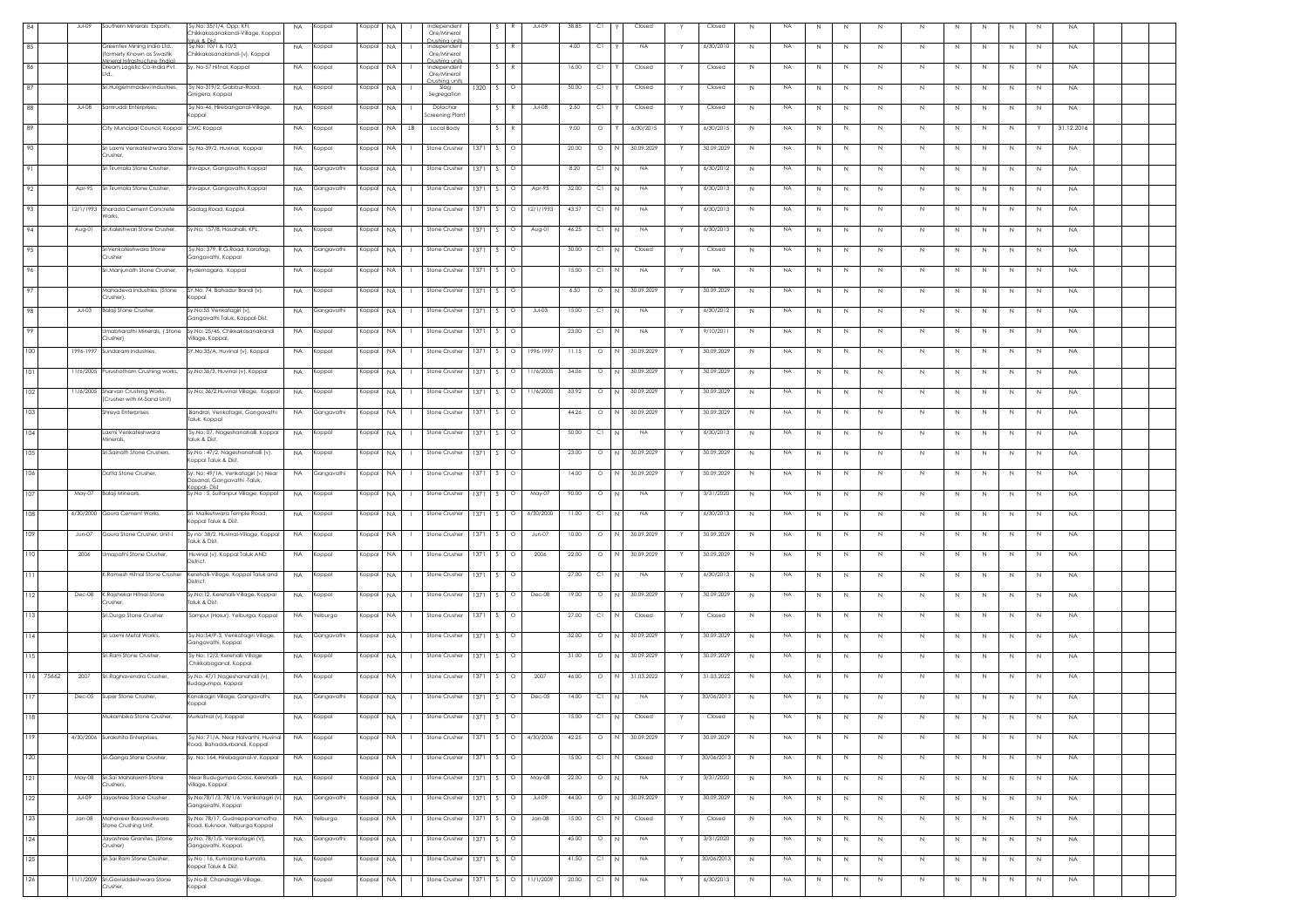|     |           | $Jul-08$    | mbiotic Infracons Pvt Ltd.,                                              | Sy. No-342/2, Huvinal-Village,<br>Bahadurbandi Grama panchayat                          | <b>NA</b> | oppal           | Koppal    | NA        | Stone Crusher            | 1371           | $\circ$  | Jul-08    | 26.00  | C1      |                | Closed     |   | Closed     | $\mathbb{N}$ | NA        |              |             |              |             |              |             |   |   | <b>NA</b>  |  |  |
|-----|-----------|-------------|--------------------------------------------------------------------------|-----------------------------------------------------------------------------------------|-----------|-----------------|-----------|-----------|--------------------------|----------------|----------|-----------|--------|---------|----------------|------------|---|------------|--------------|-----------|--------------|-------------|--------------|-------------|--------------|-------------|---|---|------------|--|--|
| 128 |           |             | 2/20/2008 B.R.Stone Crusher                                              | Sy.No. 58/5 & 58/6, Venkatagiri                                                         | <b>NA</b> | Gangavathi      | Koppal NA |           | Stone Crusher            | 1371<br>$\sim$ | $\Omega$ | 2/20/2008 | 42.00  | C1      |                | <b>NA</b>  |   | 6/30/2013  | N            | <b>NA</b> | N            | $\mathbb N$ | N.           | N           | N            | N.          | N | N | <b>NA</b>  |  |  |
| 129 |           | Jul-09      | Jaya Sai Stone Crusher,                                                  | Village, Gangavathi, Koppal<br>Sy.No:22/1, 22/3/1 & 22/4, Udamkal-                      | <b>NA</b> | Gangavathi      | Koppal    | <b>NA</b> | Stone Crusher            | 1371<br>S.     | $\circ$  | Jul-09    | 20.88  | $\circ$ |                | NA         |   | 3/31/2020  | N            | <b>NA</b> | N            | N           | -N           | N           | N.           | N           | N | N | <b>NA</b>  |  |  |
|     |           |             |                                                                          | /illage, Venkatagiri-Hobli,<br>ianaavathi. Koppal                                       |           |                 |           |           |                          |                |          |           |        |         |                |            |   |            |              |           |              |             |              |             |              |             |   |   |            |  |  |
| 130 |           |             | SriSai Metal Works,                                                      | Sy.No-43, Udamkal-village<br>enakatagiri, Gangavathi, Koppal.                           | <b>NA</b> | Gangavathi      | Koppal    | <b>NA</b> | Stone Crusher            | 1371 S         | $\circ$  |           | 50.80  | C1      |                | NA         |   | 6/30/2013  | N            | <b>NA</b> | N            | $\mathbb N$ | $\mathbb N$  | $\mathbb N$ | N            | N           | N | N | <b>NA</b>  |  |  |
| 131 |           |             | SriVenkateshwara Stone<br>Crusher                                        | ,Sy.No: 379/4, Nawli-Village,<br>Gangavathi, Koppal                                     | <b>NA</b> | Gangavathi      | Koppal NA |           | Stone Crusher            | 1371<br>S.     | $\circ$  |           | 70.00  | C1      | N              | <b>NA</b>  |   | 6/30/2013  | $\mathbb{N}$ | NA        | N            | $\mathbb N$ | $\mathbb N$  | N           | N            | N           | N | N | <b>NA</b>  |  |  |
| 132 |           | 2009        | SriHanuman Stone Cruhser.                                                | Sv.No:27, Malakanamaradi Village,<br>'enkatagiri-Village, Gangavathi,                   | <b>NA</b> | Gangavathi      | Koppal NA |           | Stone Crusher            | 1371 S         | $\circ$  | 2009      | 12.00  | C1      | N.             | Closed     |   | Closed     | N            | <b>NA</b> | N            | $\mathbb N$ | N            | N           | N            | N           | N | N | <b>NA</b>  |  |  |
| 133 |           | 2009        | Shaktiman Stone Crusher,                                                 | Sy.No:14/AP1, Malkanamaradi<br>'illage, Venkatagiri Hobli,                              | <b>NA</b> | Gangavathi      | Koppal NA |           | Stone Crusher            | 1371<br>-S.    | $\circ$  | 2009      | 2.00   | C1      | N              | Closed     |   | Closed     | N            | NA        | N            | N           | N            | N           | N.           | N.          | N | N | <b>NA</b>  |  |  |
| 134 |           | 2009        | Sri Surya Stone Crusher,                                                 | anaavathi Taluk, Konnal Dis<br>Sy.No: 22/1/A+1/c, Udamkal-                              | <b>NA</b> | Gangavathi      | Koppal    | <b>NA</b> | Stone Crusher            | 1371           | $\circ$  | 2009      | 25.07  | $\circ$ |                | NA         |   | 30.09.2022 | N            | <b>NA</b> | N            | $\mathbb N$ | N            | $\mathbb N$ | N            | N           | N | N | <b>NA</b>  |  |  |
| 135 |           | Aug-09      | Varasiddivinayaka Stone                                                  | illage, Venkatagiri Hobli,<br>naavathi Taluk. Konnal Di<br>Sy.No:19-K, Udamkal Village, | <b>NA</b> | Gangavathi      | Koppal NA |           | Stone Crusher            | 1371 S         | $\circ$  | Aug-09    | 2.00   | $\circ$ | N              | 30.09.2029 |   | 30.09.2029 | N            | <b>NA</b> | $\mathbb N$  | $\mathbb N$ | $\mathbb N$  | $\mathbb N$ | N            | $\,N\,$     | N | N | <b>NA</b>  |  |  |
|     |           |             | rusher,                                                                  | enkatagiri Hobli, Gangavathi<br>luk Konnal Dist.                                        |           |                 |           |           |                          |                |          |           |        |         | N              | 30.09.2029 |   |            |              |           |              |             |              |             |              |             |   |   |            |  |  |
| 136 |           | Aug-09      | Laxmi Venkateshwara White<br>Stone Crusher.                              | Sv.No:43/1/B. Udamkal-Village.<br>'enkatagiri Hobli, Gangavathi<br>aluk Koppal Dist     | NA        | Gangavathi      | Koppal NA |           | Stone Crusher            | 1371<br>$\sim$ | $\circ$  | Aug-09    | 2.00   | $\circ$ |                |            | Y | 30.09.2029 | N            | <b>NA</b> | N            | N           | N            | N           | $\mathbb N$  | N           | N | N | <b>NA</b>  |  |  |
| 137 |           |             | Sri Bhuvaneshwari Stone<br>Crusher,                                      | Sy NO. 38/5, Huvinal Village,<br>(oppal Taluk & Dist.                                   | NA        | oppal           | Koppal    | <b>NA</b> | Stone Crusher            | 1371<br>S.     | $\circ$  |           | 2.00   | C1      |                | Closed     |   | Closed     | $\mathbb{N}$ | <b>NA</b> | N            | $\mathbb N$ | N            | N           | N            | N           | N | N | <b>NA</b>  |  |  |
| 138 |           | Aug-09      | Šri <mark>Tayamma</mark> Metals,                                         | Sy.No:44, Udamkal-Village,<br>Gangavathi Taluk, Koppal Dist.                            | <b>NA</b> | iangavathi      | Koppal NA |           | Stone Crusher            | 1371 S         | $\circ$  | Aug-09    | 2.00   | C1      | N              | Closed     |   | Closed     | $\mathbb{N}$ | <b>NA</b> | N            | N           | $\mathbb N$  | $\mathbb N$ | N            | N           | N | N | <b>NA</b>  |  |  |
| 139 |           | $Sep-09$    | ISri Laxmi venkateshwara Stone Sy.No:54, Venkatagiri-village<br>Crusher, | Gangavathi, Koppal.                                                                     | <b>NA</b> | Gangavathi      | Koppal NA |           | Stone Crusher            | 1371           | $\circ$  | $Sep-09$  | 44.00  | $\circ$ | N              | 30.09.2029 |   | 30.09.2029 | N            | NA        | N            | $\mathbb N$ | N            | N           | N            | N.          | N | N | <b>NA</b>  |  |  |
| 140 |           |             | adav Stone Crusher,                                                      | y.No:45, Kasanakandi Village,                                                           | <b>NA</b> | logopi          | Koppal    | <b>NA</b> | Stone Crusher            | 1371<br>S.     | $\circ$  |           | 2.00   | C1      |                | 9/30/2012  |   | 7/30/2012  | N            | <b>NA</b> | $\mathbb{N}$ | N           | -N           | N           | N.           | N           | N | N | <b>NA</b>  |  |  |
| 141 |           |             | 28/1/2009 Goura Stone Crusher, Unit-II                                   | oppal taluk, Koppal<br>Sy.No.38/6 Huvinal (v), Koppal                                   | <b>NA</b> | Koppal          | Koppal    | <b>NA</b> | Stone Crusher            | 1371           |          | 28/1/2009 | 11.00  | $\circ$ |                | 30.09.2029 |   | 30.09.2029 | N            | <b>NA</b> | N            | $\mathbb N$ | $\mathbb N$  | $\mathbb N$ | N            | N           | N | N | <b>NA</b>  |  |  |
|     |           |             | Mahalaxmi Stone Crusher,                                                 |                                                                                         |           |                 |           |           |                          | -S -           |          |           |        | C1      | N              |            |   |            |              |           |              |             |              |             |              |             |   |   |            |  |  |
| 142 |           |             |                                                                          | Gadag Road, NH-63, Dadegal<br>'illage, Koppal Taluk & Dist.                             | NA        | Koppal          | Koppal NA |           | Stone Crusher            | 1371           | $\circ$  |           | 10.00  |         |                | Closed     |   | Closed     | N            | NA        | N            | N           | $\mathbb N$  | N           | N            | N           | N | N | <b>NA</b>  |  |  |
|     | 143 30623 | Feb-08      | Maruti stone crusher.                                                    | Sy.No.146/1/2, Vajrabandi-Village,<br>felburga-Taluk, Koppal Dist.                      | <b>NA</b> | felburga        | Koppal NA |           | Stone Crusher            | 1371 S         | $\circ$  | Feb-08    | 9.00   | $\circ$ | N.             | 30.09.2030 | Y | 30.09.2029 | N            | <b>NA</b> | N            | N           | N            | N           | N            | N           | N | N | <b>NA</b>  |  |  |
| 144 |           | Mar-08      | Anand Stone Crusher,                                                     | Sy.No.04, Vajrabandi Village,<br>elburaa-Taluk, Koppal Dist,                            | <b>NA</b> | Yelburga        | Koppal    | <b>NA</b> | Stone Crusher            | 1371           | $\circ$  | Mar-08    | 8.75   | C1      |                | Closed     |   | Closed     | N            | <b>NA</b> | $\mathbb{N}$ | $\mathbb N$ | N            | N           | N            | N.          | N | N | <b>NA</b>  |  |  |
| 145 |           |             | Ganesh Stone Crusher                                                     | Gudneppana Matha, Kuknoor,<br>felburga-Taluk, Koppal Dist.                              | <b>NA</b> | elburga         | Koppal    | NA        | Stone Crusher            | 1371           | $\circ$  |           | 10.00  | C1      |                | 9/30/2012  |   | 9/30/2012  | N            | <b>NA</b> | N            | $\mathbb N$ | N            | $\mathbb N$ | N            | N           | N | N | <b>NA</b>  |  |  |
| 146 |           |             | Balaji Stone Crusher,                                                    | Gudneppana Matha, Kuknoor                                                               | <b>NA</b> | <b>Yelburga</b> | Koppal NA |           | Stone Crusher            | $1371 S$ 0     |          |           | 10.00  | C1      | N.             | 9/30/2012  |   | 9/30/2012  | N            | <b>NA</b> | N            | N           | N            | N           | N            | N           | N | N | <b>NA</b>  |  |  |
| 147 |           |             | Dyamanna Shankrappa                                                      | elburga-Taluk, Koppal Dist.<br>Sy.No:218/A, Kuknoor-village,                            | <b>NA</b> | Yelburga        | Koppal NA |           | Stone Crusher            | 1371 S         |          |           | 10.00  | C1      | N              | 9/30/2012  | Y | 9/30/2012  | N            | <b>NA</b> | N            | $\mathbb N$ | N            | N           | N            | N.          | N | N | <b>NA</b>  |  |  |
| 148 |           |             | lamakhandi.<br>Sanjeevini Stone Crusher,                                 | elburga-Taluk, Koppal Dist.<br>Near Neelambika Granites,                                | <b>NA</b> | lustagi         | Koppal NA |           | Stone Crusher            | 1371 S         | $\circ$  |           | 10.00  | C1      |                | Closed     |   | Closed     | $\mathbb{N}$ | NA        | N            | $\mathbb N$ | N            | N           | N            | N           | N | N | <b>NA</b>  |  |  |
|     |           |             | Amar Stone Crusher)                                                      | Adjacent to NH-13, Kushtagi taluk,<br>oppal Dis                                         |           |                 |           |           |                          |                |          |           |        |         |                |            |   |            |              |           |              |             |              |             |              |             |   |   |            |  |  |
|     | 149 39399 |             | 1/28/2010 Srinivasa stone Crusher,                                       | Sy.No: 71/4, Bahadurbandi-Village,<br>oppal taluk & Dist.                               | <b>NA</b> | loqqo.          | Koppal NA |           | Stone Crusher            | 1371 S         | $\circ$  | 1/28/2010 | 48.00  | $\circ$ | N              | 30.09.2029 |   | 30.09.2029 | N            | <b>NA</b> | N            | N           | $\mathbb N$  | $\mathbb N$ | N            | $\mathbb N$ | N | N | <b>NA</b>  |  |  |
| 150 |           |             | Sri.Hari Industries, (Stone<br>Crushing Unit),                           | 109, Tanakanakal-Village, Koppal<br>Tq & Dist.                                          | <b>NA</b> | Koppal          | Koppal NA |           | Stone Crusher            | 1371<br>$\sim$ | $\circ$  |           | 60.00  | YTC     | N.             | <b>YTC</b> |   | <b>YTC</b> | N            | NA        | N            | N           | N            | N           | N            | N.          | N | N | <b>NA</b>  |  |  |
| 151 |           |             | Sunny Stone Crusher,                                                     | Sy.No: 1A/P, Achalapur-Village, Tq &<br>Dist Koppal.                                    | <b>NA</b> | oppal.          | Koppal    | <b>NA</b> | Stone Crusher            | 1371<br>S.     | $\circ$  |           | 25.00  | C1      |                | <b>NA</b>  |   | 6/30/2013  | N            | <b>NA</b> | N            | N           | -N           | N           | N.           | N           | N | N | <b>NA</b>  |  |  |
| 152 |           |             | Akshay Mining Minerals, Stone<br>trushing Unti,                          | Sy.No: 8, Chandragiri-Village,<br>oppal.                                                | NA        | (oppal          | Koppal NA |           | Stone Crusher            | 1371 S         | $\circ$  |           | 25.00  | C1      | N              | Closed     |   | Closed     | N            | NA        | $\mathbb N$  | $\mathbb N$ | $\mathbb{N}$ | $\mathbb N$ | $\mathbb{N}$ | N           | N | N | <b>NA</b>  |  |  |
|     | 153 29275 |             | Gavishree stone Crusher &                                                | Sy.No: 12/6, Kerehalli-Village,                                                         | <b>NA</b> | Koppal          | Koppal NA |           | Stone Crusher            | 1371 S         | $\circ$  |           | 25.00  | $\circ$ | N <sub>1</sub> | 30.09.2029 |   | 30.09.2029 | N            | NA        | $\,N\,$      | $\,$ N      | N            | N           | N            | $\,N\,$     | N | N | <b>NA</b>  |  |  |
| 154 |           |             | Cement Works,<br>GMR Infrastructure Limited                              | (oppal Tq & Dist.<br>Sy.No.04, Hussainpur-Village, Hitnal-                              | <b>NA</b> | Koppal          | Koppal NA |           | Stone Crusher            | 1371 S         | $\circ$  |           | 867    | C1      | N              | Closed     | Y | Closed     | N            | <b>NA</b> | N            | N           | N            | N           | N            | N           | N | N | <b>NA</b>  |  |  |
|     |           |             | KNR Construction Ltd, Stone                                              | tobli, Koppal Taluk & Dist.<br>Sy No: 113/1, Hulihyder Village,                         |           |                 |           |           |                          | 1371           |          |           | 220    | C1      |                | NA         |   |            |              | <b>NA</b> |              |             |              |             |              |             |   |   |            |  |  |
| 155 |           |             | Crushing Plant,                                                          | Gangavathi Taluk, Koppal District                                                       | <b>NA</b> | Gangavathi      | Koppal    | <b>NA</b> | Stone Crusher            |                |          |           |        |         |                |            |   | 6/30/2015  | N            |           | N            | $\mathbb N$ | $\mathbb N$  | $\mathbb N$ |              | $\mathbb N$ | N | N | <b>NA</b>  |  |  |
| 156 |           |             | G K C Projects Ltd, (Stone<br>Crusher)                                   | Sy No: 81, Venkatageri Village,<br>Gangavathi Taluka, Koppal District                   | <b>NA</b> | Gangavathi      | Koppal    | <b>NA</b> | Stone Crusher            | 1371<br>S.     |          |           | 308    | C1      |                | <b>NA</b>  |   | 6/30/2015  | $\mathbb{N}$ | NA        | N            | N           |              | $\mathbb N$ | N            | N           | N | N | NA         |  |  |
|     | 157 75720 |             | 2013-14 Oriental Structural Engineers<br>Pvt Ltd., (Stone Crusher)       | Sy.No.103/1 & 104/1, Edoni-Village,<br>alburga-Taluk, Koppal-Dist.                      | <b>NA</b> | <b>Yelburga</b> | Koppal NA |           | Stone Crusher            | 1371 S         | $\circ$  | 2013-14   | 120.00 | C1      | N.             | <b>NA</b>  |   | 12/31/2018 | N            | NA        | N            | N           | N            | N           | N            | N           | N | N | <b>NA</b>  |  |  |
| 158 |           | 2014-15     | D R N Infrastructure Engineers<br>and Contractors (Stone                 | Sy No: 27/1, Sanakal Village, Nawali<br>tobli. Ganaavathi Taluk. Koppal                 | <b>NA</b> | Gangavathi      | Koppal NA |           | Stone Crusher            | 1371 S         | $\circ$  | 2014-15   |        | C1      | N              | 6/30/2015  | Y | 6/30/2015  | N            | <b>NA</b> | N            | $\mathbb N$ | N            | N           | N            | N.          | N | N | <b>NA</b>  |  |  |
| 159 |           | 2014-15     | Crusher)<br>Ganga Stone Crusher                                          | istrict<br>Sy No: 109/2, Tankanakal Village,                                            | <b>NA</b> | Koppal          | Koppal NA |           | Stone Crusher            | 1371<br>S.     | $\circ$  | 2014-15   |        | $\circ$ | N              | 30.09.2024 |   | 30.09.2024 | N            |           | N            | $\mathbb N$ | N            | $\mathbb N$ | N            | N           | N | N | <b>NA</b>  |  |  |
| 160 |           | 2014-15     | Amaresh Enterprises (Formerly                                            | <b>Coppal District</b><br>Sy No: 23/1, Sultanpur-Village,                               | <b>NA</b> | (oppal          | Koppal NA |           | Stone Crusher            | 1371 S         | $\circ$  | 2014-15   |        | $\circ$ | N              | 30.09.2029 |   | 30.09.2029 | N            |           | N            | N           | $\mathbb N$  | Ν           | N            | N           | N | N | <b>NA</b>  |  |  |
|     |           | 2014-15     | inown as Ganga Stone<br>Inshert<br>Shreya Stone Crusher                  | Koppal-Taluk and District<br>Sv No: 46/1/4 Vaiarahandi                                  | <b>NA</b> | Yelburga        | Konnal NA |           |                          |                |          | $2014-1!$ |        |         |                |            |   | 3/31/202   |              |           |              |             |              |             |              |             |   |   |            |  |  |
|     |           |             |                                                                          | Yelburga                                                                                |           |                 |           |           |                          |                |          |           |        |         |                |            |   |            |              |           |              |             |              |             |              |             |   |   |            |  |  |
| 162 |           | $2014 - 15$ | Sri Sheshadri Steels and<br>etalics Ltd                                  | Sy.No.05, Husenpur Village, Koppal<br>Ta & Dist.                                        | <b>NA</b> | loqqo'          | Koppal    | <b>NA</b> | Stone Crusher            | 1371<br>S.     | $\circ$  | 2014-15   |        | $\circ$ | N              | 30.09.2029 |   | 30.09.2029 | N            |           | N            | N           | N            | N           | N            | N           | N | N | <b>NA</b>  |  |  |
|     | 163 75145 |             | Shrinivasa Stone Crusher,                                                | Sy No: 22/1, Sultanapur Village,<br>oppal taluk and district                            | <b>NA</b> | Koppal          | Koppal NA |           | Stone Crusher            | 1371 S         |          |           | 155.00 | $\circ$ | N              | 30.09.2029 |   | 30.09.2029 | N            | <b>NA</b> | $\mathbb N$  | $\mathbb N$ | $\mathbb{N}$ | $\mathbb N$ | $\mathbb{N}$ | N           | N | N | <b>NA</b>  |  |  |
| 164 |           |             | <b>Star Stone Crusher</b>                                                | Sy No.116/2, Sulekal Village,<br>Gangavathi taluk, Koppal District                      | NA.       | Koppal          | Koppal NA |           | Stone Crusher   1371   S |                | $\circ$  |           | 45.00  | $\circ$ | N I            | 30.09.2029 |   | 30.09.2029 | N            | <b>NA</b> | N            | N           | $\,$ N       | N           | $\mathbb N$  | N           | N | N | <b>NA</b>  |  |  |
| 165 | 40808     |             | Kanakashree Stone Crusher,                                               | Sy No: 22/2, Sultanapur village,<br>oppal taluk and district                            | <b>NA</b> | oppal.          | Koppal    | <b>NA</b> | Stone Crusher            | 1371 S         | $\circ$  |           | 25.00  | $\circ$ | $\mathbb{N}$   | 31.03.2021 | Y | 31.03.2021 | N            | <b>NA</b> | N            | N           | N            | N           | N            | N           | N | N | <b>NA</b>  |  |  |
| 166 |           |             | G.V.R.Stone Crusher, Koppal                                              | Koppal taluk and District.                                                              | <b>NA</b> | oppal           | Koppal NA |           | Stone Crusher            | 1371 S         | $\circ$  |           | 60.00  | C1      | N              | 9/30/2012  |   | 9/30/2012  | N            | <b>NA</b> | $\mathbb N$  | $\mathbb N$ | $\mathbb{N}$ | $\mathbb N$ | N            | N           | N | N | <b>NA</b>  |  |  |
| 167 |           |             | City Muncipal Council,                                                   | Gangavathi, Koppal District.                                                            | <b>NA</b> | iangavathi      | Koppal NA |           | Local Body<br>LB         |                |          |           | 8.00   | $\circ$ |                | 6/30/2015  |   | 6/30/2015  | $\mathbb{N}$ | NA        | N            | $\mathbb N$ | $\mathbb N$  | $\mathbb N$ | N            | N           | N |   | 31.12.2013 |  |  |
| 168 |           |             | Gangavathi<br>own Muncipal Council.                                      | Kushtagi, Koppal                                                                        | <b>NA</b> |                 |           |           | LB.<br>Local Body        | S.             |          |           | 4.00   | $\circ$ |                | 6/30/2015  |   | 6/30/2015  |              | <b>NA</b> |              |             |              |             |              |             |   |   | 31.12.2013 |  |  |
|     |           |             |                                                                          |                                                                                         |           | ustagi          | Koppal    | <b>NA</b> |                          |                |          |           |        |         |                |            |   |            | N            |           | N            | N           | N            | N           | N            | N           | N |   |            |  |  |
| 169 |           |             | Iown Panchayat Council,                                                  | Yelburga, Koppal                                                                        | <b>NA</b> | Yelburga        | Koppal NA |           | Local Body<br><b>LB</b>  | s I            |          |           | 4.50   | $\circ$ |                | 6/30/2018  | Y | 6/30/2018  | N            | <b>NA</b> | N            | $\mathbb N$ | N            | N           | N            | N           | N | Y | 31.12.2016 |  |  |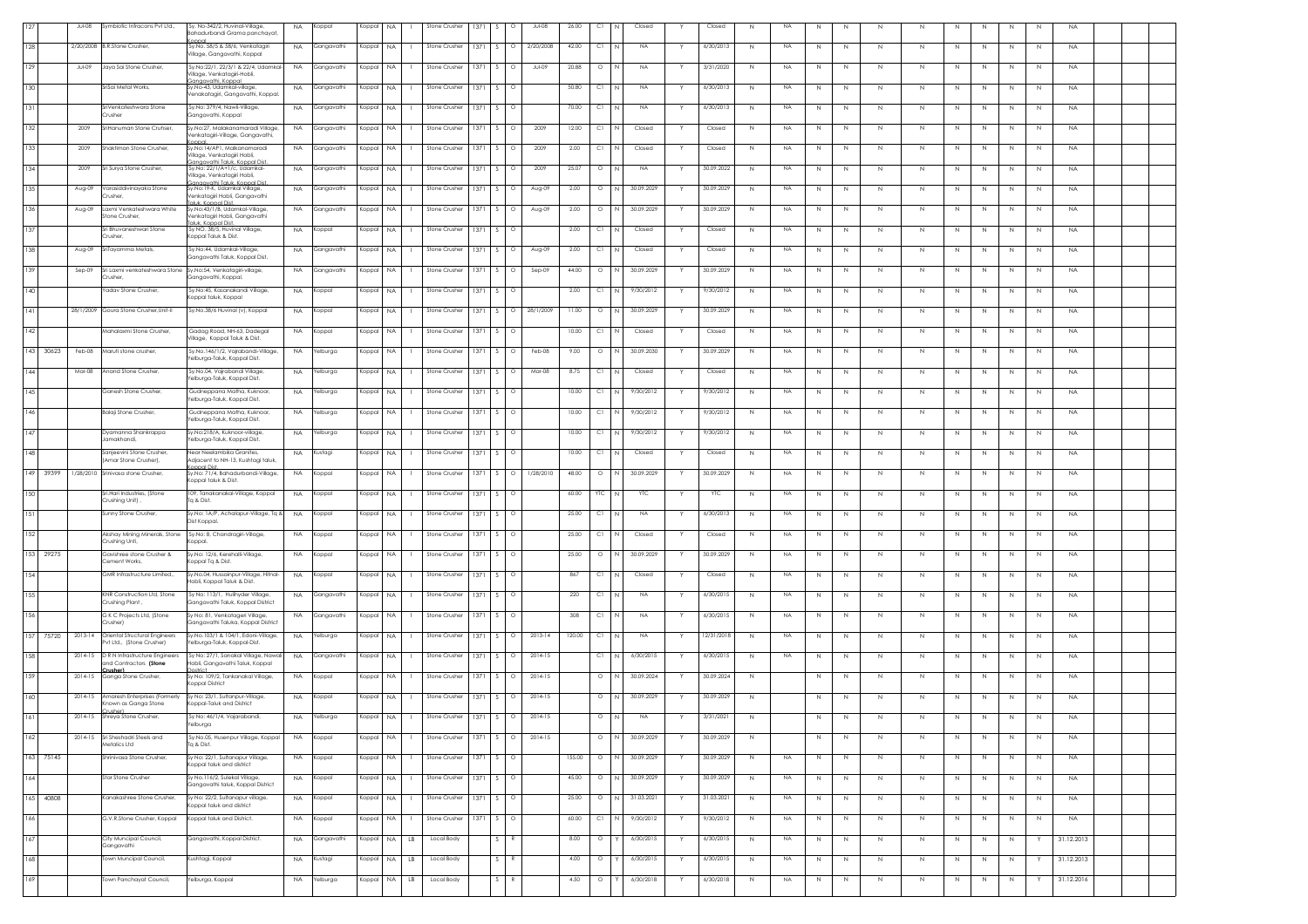|     |           |           | tate Trading Corporation of<br>India Ltd.,                                    | y.No-57/6, Bevinhalli-Village,<br>(oppal Hobli, Koppal                                    | <b>NA</b> | (oppal          | Koppal    | <b>NA</b>           | Independent<br>Ore/Mineral                  |      |                |           | 4.00   | C1        | Closed     |   | Closed     | N           | <b>NA</b>  | N           | N       | N           | N            | N. | N.           | -N           | N  | <b>NA</b> |  |  |
|-----|-----------|-----------|-------------------------------------------------------------------------------|-------------------------------------------------------------------------------------------|-----------|-----------------|-----------|---------------------|---------------------------------------------|------|----------------|-----------|--------|-----------|------------|---|------------|-------------|------------|-------------|---------|-------------|--------------|----|--------------|--------------|----|-----------|--|--|
|     |           |           | S.D.Minerals, Ginigera-village,<br>(oppal                                     | Koppal taluk and District.                                                                | <b>NA</b> | Koppal          | Koppal    | <b>NA</b>           | trishina unit<br>Independent<br>Ore/Mineral |      | R              |           | 35.00  | C1        | Closed     |   | Closed     | N           | <b>NA</b>  | N           | N       | $\mathbb N$ | $\mathbb N$  |    | $\mathbb N$  | N            | N  | <b>NA</b> |  |  |
| 172 |           | Jun-09    | ABMC Ferro Allovs.                                                            | Sy.No-111/3, Kidadal-village, Koppal                                                      | NA.       | Koppal          | Koppal    | <b>NA</b>           | ushing uni<br>Low Carbon<br>Ferro           |      |                | Jun-09    | 45.00  | C1        | Closed     |   | Closed     | N           | <b>NA</b>  | N           | N       | N           | N            |    | N            | N            | N  | <b>NA</b> |  |  |
| 173 | 33606     |           | ri Venkateshwara Agencies<br>Slag Segreegation)                               | Sy.No: 167, Ginigera, Koppal Taluk<br>and District.                                       | <b>NA</b> | Koppal          | Koppal    | <b>NA</b>           | naar<br>Slag<br>Segregation                 | 1320 | $\circ$        |           | 49.00  | $\circ$   | 9/30/2021  |   | 9/30/2021  | N           | NA         | N           | N       | N           | N            | N. | N.           | N            | N  | <b>NA</b> |  |  |
| 174 |           | $Sep-09$  | Arshad Ispat, (Stock Yard)                                                    | Sy.No:76/B, 74/1, 74/2, 73/B, 64/B, 75<br>3 42/5, Kerehalli Village, Koppal               | NA        | Koppal          | Koppal    | <b>NA</b>           | Iron ore stock                              |      |                | Sep-09    | 3.85   | C1        | Closed     |   | Closed     | N           | <b>NA</b>  | N           | N       | N           | $\mathbb N$  |    | $\mathbb N$  | N            | N  | <b>NA</b> |  |  |
| 175 |           |           |                                                                               | Amreshwara Industries , Rice Sy.No. 14/2, , RG Road, Karatagi,                            | <b>NA</b> | Gangavathi      | Koppal    | NA                  | yard<br>Raw and Steam                       | 1358 | $\circ$<br>S.  |           | 89.07  | $\circ$   | 9/30/2022  |   | 9/30/2022  | N           | <b>NA</b>  | N           | N       | N           | N            | Ν  | N            | N            | N  | <b>NA</b> |  |  |
| 176 |           | 1963      |                                                                               | Ganaavathi, Koppal<br>Amarappa Amaragundappa Gangavathi Taluk, Koppal Dist.               | <b>NA</b> | Gangavathi      | Koppal    | <b>NA</b>           | Rice<br>Rice Hulling                        |      | G.             | 1963      | 8.16   | $\circ$   | 12/31/2020 |   | 12/31/2020 | N           | NA         | N           | N       | N           | N            | N  | N            | N            | N  | <b>NA</b> |  |  |
|     | 177 17666 |           | Arali, Ginning Factory Rice &<br>liM liO<br>Bantiya Industries Rice Mill,     | Kampli Road, Gangavathi Taluk,                                                            | <b>NA</b> | Gangavathi      | Koppal    | <b>NA</b>           | Raw and Steam                               | 1358 | $\circ$        |           | 26.00  | $\circ$   | 9/30/2022  |   | 9/30/2022  | N           | NA         | N           | N       | N           | N            |    | N            | N            | N  | <b>NA</b> |  |  |
| 178 |           | 1996      | SriBasaveshwara Rice                                                          | Coppal Dist.<br>Sy.No-139, RG Road, Gangavathi,                                           | <b>NA</b> | Gangavathi      | Koppal    | NA                  | Rice<br>Raw and Steam                       | 1358 | $\circ$        | 1996      |        | C1        | 9/30/2011  |   | 9/30/2011  | $\mathbb N$ | <b>NA</b>  | N           | N       |             | $\,N\,$      |    | N            |              |    | NA        |  |  |
|     |           |           | adustries,                                                                    | (oppal                                                                                    |           |                 |           |                     | Rice                                        |      |                |           |        |           |            |   |            |             |            |             |         | N           |              |    |              | N            | N  |           |  |  |
| 179 |           | 2009      | SriChannabasava swamy<br>dustries, Rice Mill.                                 | Navali Road, Karatagi, Gangavathi,<br>oppal                                               | <b>NA</b> | Gangavathi      | Koppal    | NA                  | Raw and Steam<br>Rice                       | 1358 | $\circ$        | 2009      | 48.97  | C1        | 9/30/2017  |   | 9/30/2017  | N           | <b>NA</b>  | N           | N       | N           | $\,N\,$      | N  | N            | N            | N  | <b>NA</b> |  |  |
| 180 | 17712     |           | 1/25/1982 C.Mallikarjuna Ginning & Rice                                       | SY.No. 516/K, RG Road, Karatagi,<br>iangavathi, Koppal                                    | NA.       | Gangavathi      | Koppal    | NA                  | Raw and Steam<br>Rice                       | 1358 | $\circ$<br>S.  | 1/25/1982 | 96.63  | $\circ$   | 9/30/2022  |   | 9/30/2022  | N           | <b>NA</b>  | N           | N       | N           | N            | N. | N            | N            | N  | <b>NA</b> |  |  |
| 181 |           |           | Dhanalakshmi Drier Ind                                                        | Gangavathi, Koppal District.                                                              | <b>NA</b> | Koppal          | Koppal    | NA                  | Raw and Stear<br>Rice                       | 1358 | S.<br>$\circ$  |           | 30.00  | C1        | 9/30/2012  |   | 9/30/2012  | N           | <b>NA</b>  | N           | N       | N           | N            | N. | N            | N            | N  | <b>NA</b> |  |  |
| 182 |           | 4/7/1998  | Sri Dhanalaxmi Industries Rice                                                | Sy.No-103/3, Siddalinganagar,<br>aratagi, Gangavathi, Koppal.                             | <b>NA</b> | Gangavathi      | Koppal    | <b>NA</b>           | Raw and Stear<br>Rice                       | 1358 | $\circ$        | 4/7/1998  | 62.08  | $\circ$   | 9/30/2022  |   | 9/30/2022  | N           | <b>NA</b>  | N           | N       | $\mathbb N$ | N            | N  | $\mathbb N$  | N            | N  | <b>NA</b> |  |  |
| 183 |           |           | SriDhanalaxmi Rice Industries,                                                | Sy. No-25/K, 1,2,3,4, Basapattana-<br>/illage, Gangavathi, Koppal                         | NA.       | Gangavathi      | Koppal    | <b>NA</b>           | Raw and Steam<br>Rice                       | 1358 | $\circ$        |           | 9.00   | C1        | 9/30/2009  |   | 9/30/2009  | N           | <b>NA</b>  | N           | N       | N           | N            |    | N            | N            | N  | <b>NA</b> |  |  |
| 184 |           | $Sep-07$  | Dhanaraj Industries Rice Mill,                                                | Sy.No-523, RG Road, Karatagi, Tq-<br>iangavathi, Koppal                                   | <b>NA</b> | Gangavathi      | Koppal    | <b>NA</b>           | <b>Raw and Stear</b><br>Rice                | 1358 | $\circ$        | $Sep-07$  | 45.60  | C1        | 9/30/2012  |   | 9/30/2012  | N           | NA         | N           | N       | N           | N.           |    |              | -N           | N. | <b>NA</b> |  |  |
| 185 | 63940     |           | 10/1/2004 KSRTC Depot, Divisional<br>orkshop, Hassan Road,                    | Koppal taluk and District.                                                                | <b>NA</b> | Koppal          | Koppal    | NA                  | Automobile<br>Service Station               |      | $\circ$        | 10/1/2004 | 315.00 | $\circ$   | 9/30/2017  |   | 9/30/2017  | N           | 30.09.2013 | $\mathbb N$ | N       | $\mathbb N$ | $\mathbb{N}$ |    | $\mathbb N$  | N            | N  | <b>NA</b> |  |  |
|     | 186 20815 | 1995      | mna<br>KSRTC Depot, Gangavathi,                                               | Gangavathi, Koppal District.                                                              | <b>NA</b> | Gangavathi      | Koppal NA |                     | Automobile<br>Service Station               |      | $\circ$        | 1995      | 99.80  | $\circ$   | 9/30/2017  |   | 9/30/2017  | N           | 9/30/2015  | N           | $\,N\,$ | N           | $\,N\,$      | N  | $\,N\,$      | N            | N  | <b>NA</b> |  |  |
| 187 | 40631     | 1995      | KSRTC Depot, Yelburga,                                                        | Yelburga, Koppal District.                                                                | <b>NA</b> | <b>Yelburga</b> | Koppal    | <b>NA</b>           | Automobile<br>Service Station               |      | $\circ$<br>- 2 | 1995      | 80.72  | $\circ$   | 9/30/2017  | Y | 9/30/2017  | N           | 30-09-2013 | N           | N       | N           | N            | N  | N            | N            | N  | <b>NA</b> |  |  |
| 188 | 40632     | 1989      | KSRTC Depot, Kustagi,                                                         | Kushtagi, Koppal District.                                                                | <b>NA</b> | Kustagi         | Koppal    | <b>NA</b>           | Automobile<br>Service Station               |      | $\circ$        | 1989      | 41.08  | $\circ$   | 9/30/2017  |   | 9/30/2017  | N           | 30-09-2013 | N           | N       | N           | N.           |    | N            | N            | N  | <b>NA</b> |  |  |
| 189 |           | 1993      | SriLaxmi Srinivasa Rice Mill,                                                 | Marlanahalli- Village, Karatagi,<br>iangavathi, Koppal                                    | <b>NA</b> | Gangavathi      | Koppal    | <b>NA</b>           | Raw and Steam<br>Rice                       | 1358 | $\circ$        | 1993      | 78.11  | $\circ$   | 9/30/2022  |   | 9/30/2022  | N           | NA         | Ν           | N       | $\mathbb N$ | N            |    |              |              | N  | <b>NA</b> |  |  |
| 190 |           |           | SriLaxmi Srinivasa Rice Mill                                                  | Navanagar, Marlanahalli,                                                                  | <b>NA</b> | Gangavathi      | Koppal    | <b>NA</b><br>т.     | Raw and Steam<br>Rice                       | 1358 | $\circ$        |           | 19.36  | $\circ$   | 9/30/2022  |   | 9/30/2022  | N           | <b>NA</b>  | N           | N       | N           | N            | N  | N            | N            | N  | <b>NA</b> |  |  |
| 191 |           |           | Sri Laxmi Srinivasa Industries,                                               | aratagi, Gangavathi, Koppal<br>Sy.No. 38, Raichur Road, Karatagi,                         | <b>NA</b> | Gangavathi      | Koppal NA |                     | Raw and Steam                               | 1358 | $\circ$<br>S.  |           | 78.11  | C1        | 9/30/2022  | Y | 9/30/2022  | N           | <b>NA</b>  | N           | N       | N.          | N            | N  | N            | N            | N  | <b>NA</b> |  |  |
| 192 | 34141     | 1995      | Sri Laxmi Venkateshwara                                                       | Gangavathi, Koppal<br>Sy.No. 53/B, RG Road, Karatagi,                                     | <b>NA</b> | Gangavathi      | Koppal    | <b>NA</b>           | Rice<br>aw and Stear!                       | 1358 | $\circ$        | 1995      | 69.82  | $\circ$   | 9/30/2022  |   | 9/30/2022  | N           | <b>NA</b>  | N           | N       | N           | N            |    | N.           | N            | N. | <b>NA</b> |  |  |
|     | 193 34117 |           | ndustries,<br>Sri Laxmi Srinivasa Drier                                       | Gangavathi, Koppal<br>Sy. No-14K, RG Road, Karatagi,                                      | <b>NA</b> | Gangavathi      | Koppal    | <b>NA</b>           | Rice<br>Raw and Stear                       | 1358 | $\circ$        |           | 134.00 | $\circ$   | 9/30/2022  |   | 9/30/2022  | N           | <b>NA</b>  | N           | N       | $\mathbb N$ | N            | N  | $\mathbb N$  | N            | N  | <b>NA</b> |  |  |
| 194 |           | 1996      | dustries,                                                                     | Gangavathi, Koppal<br>Sri Laxmi Srinivasa Paddy Drier, Sy No: 107/3, Venkatageri-Village, | NA.       | Gangavathi      | Koppal    | <b>NA</b>           | Rice<br>Raw and Steam                       | 1358 | $\circ$        | 1996      | 43.55  | $\circ$   | 9/30/2022  |   | 9/30/2022  | N           | <b>NA</b>  | N           | N       | N           | N            |    | N            | N            | N  | <b>NA</b> |  |  |
| 195 |           | 1986      | Laxmi Venkateshwar Rice Mill                                                  | Gangavathi, Koppal<br>Sy.No. 294/B, Navali Road, Karatagi                                 | <b>NA</b> | Gangavathi      | Koppal    | <b>NA</b>           | Rice<br>taw and Steam                       | 1358 | $\circ$        | 1986      | 77.17  | $\circ$   | 9/30/2022  |   | 9/30/2022  | N           | <b>NA</b>  | N           | N       | N           | N.           | -N | N.           | N            | N  | <b>NA</b> |  |  |
| 196 | 64057     |           | Ginning Factory<br>2/11/1980 SriLaxmi Venkateshwara                           | angavathi, Koppal<br>y, No-147/A1 &2, R.G Road,                                           | <b>NA</b> | Gangavathi      | Koppal    | <b>NA</b>           | Rice<br>aw and Stear!                       | 1358 | $\circ$        | 2/11/1980 | 79.61  | $\circ$   | 9/30/2022  |   | 9/30/2022  | N           | <b>NA</b>  | N           | N       | N           | $\mathbb{N}$ |    |              | N            | N  | <b>NA</b> |  |  |
| 197 |           |           | dustries,<br>axmi Vinayaka Udyog,                                             | angavathi, Koppal<br>Sy. No-49/2, Venkatagiri - Village,                                  | <b>NA</b> | Gangavathi      | Koppal    | <b>NA</b>           | Rice<br>Rice Hulling                        |      | $\sim$<br>G    |           | 48.92  | C1        | 9/30/2006  |   | 9/30/2006  | N           | <b>NA</b>  | N           | $\,N\,$ | N           | $\,N\,$      | N  | $\,N\,$      | N            | N  | <b>NA</b> |  |  |
| 198 |           |           | (Paraboiled Unit),<br>eerabadreshwar Rice Mill                                | iangavathi, Koppal<br>.G.Road, Gangavathi, Koppal                                         | <b>NA</b> | Gangavathi      | Koppal    | NA.                 | Rice Hulling                                |      | G              |           | 384.00 | $\circ$   | 12/31/2021 |   | 12/31/2021 | N           | NA         |             |         | N           | N            | N. | N            | N            | N  | <b>NA</b> |  |  |
|     |           |           | Formely Known as Laxmi<br>Naravana Rice Mill).                                |                                                                                           |           |                 |           |                     |                                             |      |                |           |        |           |            |   |            |             |            | N           | N       |             |              |    |              |              |    |           |  |  |
| 199 |           |           | <b>Balaji Paddy Drier [ Formely</b><br>nown as Laxmi Narayana<br>addy Drier). | Sy.No. 150/C, R.G. Road,<br>angavathi, Koppal                                             | <b>NA</b> | Gangavathi      | Koppal    | <b>NA</b>           | aw and Stear<br>Rice                        | 1358 | $\circ$        |           | 20.06  | C1        | 6/30/2016  |   | 6/30/2016  | N           | <b>NA</b>  | N           | N       | N           | $\mathbb N$  |    |              |              | N  | <b>NA</b> |  |  |
| 200 |           |           | SriLaxmi Narayana Industreis,                                                 | Sy. No. 150B, 150B/1, July Nagar,<br>.G.Road, Gangavathi, Koppal                          | <b>NA</b> | Gangavathi      | Koppal    | NA                  | aw and Steam!<br>Rice                       | 1358 |                |           | 99.63  | C1        | 9/30/2017  |   | 9/30/2017  | N           | <b>NA</b>  | Ν           | N       | N           | N            |    |              |              | N  | <b>NA</b> |  |  |
|     | 201 31442 | 1986      | SriLaxmi Industries Rice Mill.                                                | Sv.No. 14/K, R G Road, Karatagi,<br>angavathi, Koppal                                     | <b>NA</b> | Gangavathi      | Koppal    | NA.<br>$\mathbf{L}$ | taw and Steam<br>Rice                       | 1358 | $\circ$        | 1986      | 39.00  | $\circ$   | 9/30/2022  |   | 9/30/2022  | N           | NA         | N           | N       | N           | N            | N  | N            | N            | N  | <b>NA</b> |  |  |
| 202 |           | Feb-02    | SriLaxmi Venkata Ramana Oil Sy. No-38/A1, Navanagar,                          | Aarlanahalli, Karataai,<br>anaavathi. Koppal                                              | NA.       | Gangavathi      | Koppal NA |                     | Raw and Steam<br>Rice                       | 1358 | $\circ$<br>S.  | Feb-02    | 67.00  | C1        | Closed     |   | Closed     | N           | NA         | N           | N       | N           | N.           | N. | N            | N            | N  | <b>NA</b> |  |  |
| 203 |           |           | iriLaxmi Venkata Ramana<br>Industries,                                        | Sy.No-38/B, Marlanahalli, Karatagi,<br>Gangavathi, Koppal                                 | <b>NA</b> | Gangavathi      | Koppal    | <b>NA</b>           | Raw and Steam<br>Rice                       | 1358 | $\circ$        |           | 90.17  | C1        | 9/30/2002  |   | 9/30/2002  | N           | NA         | N           | N       | N           | N            | N  | N            | N            | N  | <b>NA</b> |  |  |
| 204 |           |           | 1985 SriLaxmi Balaji Paddy Drier,                                             | Sy No: 441/1/K<br>axmi Balaji Industries) Navali.                                         | <b>NA</b> | Gangavathi      |           | Koppal NA           | Raw and Steam 1358<br>Rice                  |      | $S$ 0          | 1985      |        | 57.76 O Y | 9/30/2022  |   | 9/30/2022  | N           | <b>NA</b>  | N           |         |             |              |    | N            | N            | N  | <b>NA</b> |  |  |
| 205 |           |           | SriLaxmi Golden Beach Resort.                                                 | ad Karataai Ganaavathi.<br>Sv.No-41/A. Virupapur Gadde.<br>ianaavathi Konnal              | <b>NA</b> | Gangavathi      | Koppal NA | H                   | <b>Holiday Resorts</b><br>With Loundary     |      | $\circ$        |           | 96.00  | C1        | Closed     |   | Closed     | N           | <b>NA</b>  | N           | N       | N           | N            | N  | N            | N            | N  | NA        |  |  |
| 206 |           |           | SriLaxmi Venkateshwara Oil                                                    | Gangavathi, Koppal District.                                                              | <b>NA</b> | Gangavathi      | Koppal    | <b>NA</b>           | Raw and Steam<br>Rice                       | 1358 | $\circ$        |           | 43.00  | C1        | Closed     |   | Closed     | N           | <b>NA</b>  | N           | N       | N           | N            | N. | N            | N            | N  | <b>NA</b> |  |  |
| 207 |           |           | SriLingaraj Industries, Edible Oil<br>& Rice Milling and Cotton               | RG Road, Karatagi, Gangavathi,<br>loqqc                                                   | <b>NA</b> | Gangavathi      | Koppal    | <b>NA</b>           | Rice Hulling                                |      | G              |           | 33.00  | $\circ$   | 12/31/2020 |   | 12/31/2020 | $\,N\,$     | <b>NA</b>  | N           | N       | N           | $\,N\,$      | N  | N            | N            | N  | <b>NA</b> |  |  |
|     | 208 34148 |           | Sinnina.<br>SriLingaraj Drier Industries,                                     | Sy.No. 305/1, RG Road, Karatagi,<br>Gangavathi, Koppal                                    | NA.       | Gangavathi      | Koppal NA |                     | Raw and Steam<br>Rice                       | 1358 | S.<br>$\circ$  |           | 40.33  | $\circ$   | 9/30/2022  |   | 9/30/2022  | N           | <b>NA</b>  | N           | N       | $\,N$       | N            | N  | N            | N            | N  | <b>NA</b> |  |  |
| 209 |           | 1994      | iri Malleshwara Industries Rice                                               | Sy. No-28/3, Oddarahatti,<br>Gangavathi, Koppal                                           | <b>NA</b> | iangavathi      | Koppal    | <b>NA</b>           | Raw and Steam<br>Rice                       | 1358 | S.<br>$\circ$  | 1994      | 38.2   | $\circ$   | 9/30/2021  |   | 9/30/2021  | N           | <b>NA</b>  | N           | N       | N           | N.           | N. | N            | N            | N  | <b>NA</b> |  |  |
| 210 | 40334     | 5/17/1981 | Sri Malleshwara Industries Rice Sy.No. 170, Kampli Road,                      | Gangavathi, Koppal                                                                        | <b>NA</b> | Gangavathi      | Koppal    | <b>NA</b>           | Raw and Stear<br>Rice                       | 1358 | $\circ$        | 5/17/1981 | 58.18  | $\circ$   | 9/30/2022  |   | 9/30/2022  | N           | <b>NA</b>  | $\mathbb N$ | N       | $\mathbb N$ | N            |    | $\mathbb{N}$ | $\mathbb{N}$ | N  | <b>NA</b> |  |  |
| 211 | 40338     |           | 8/17/1983 Radhakrishna Industries, Rice                                       | slampur, Koppal Road,<br>angavathi, Koppal                                                | <b>NA</b> | Gangavathi      | Koppal    | NA                  | Raw and Stear<br>Rice                       | 1358 | $\Omega$       | 8/17/1983 | 81.34  | $\circ$   | 9/30/2022  |   | 9/30/2022  | N           | <b>NA</b>  | N           | N       | $\mathbb N$ | N            |    | N            | N            | N  | NA        |  |  |
| 212 | 34123     | Apr-02    | Sri Mahalaxmi Industries, Rice                                                | Sv.No-58/59. Channalli Cross.                                                             | <b>NA</b> | Gangavathi      | Koppal    | NA.<br>$\mathbf{L}$ | Raw and Steam                               | 1358 | S.<br>$\circ$  | Apr-02    | 94.01  | $\circ$   | 9/30/2022  | Y | 9/30/2022  | N           | <b>NA</b>  | N           | N       | N           | N            | N  | N            | N            | N  | <b>NA</b> |  |  |
|     |           |           |                                                                               | Siddalinganagar, Karatagi,<br>Sanaavathi Konnal                                           |           |                 |           |                     | Rice                                        |      |                |           |        |           |            |   |            |             |            |             |         |             |              |    |              |              |    |           |  |  |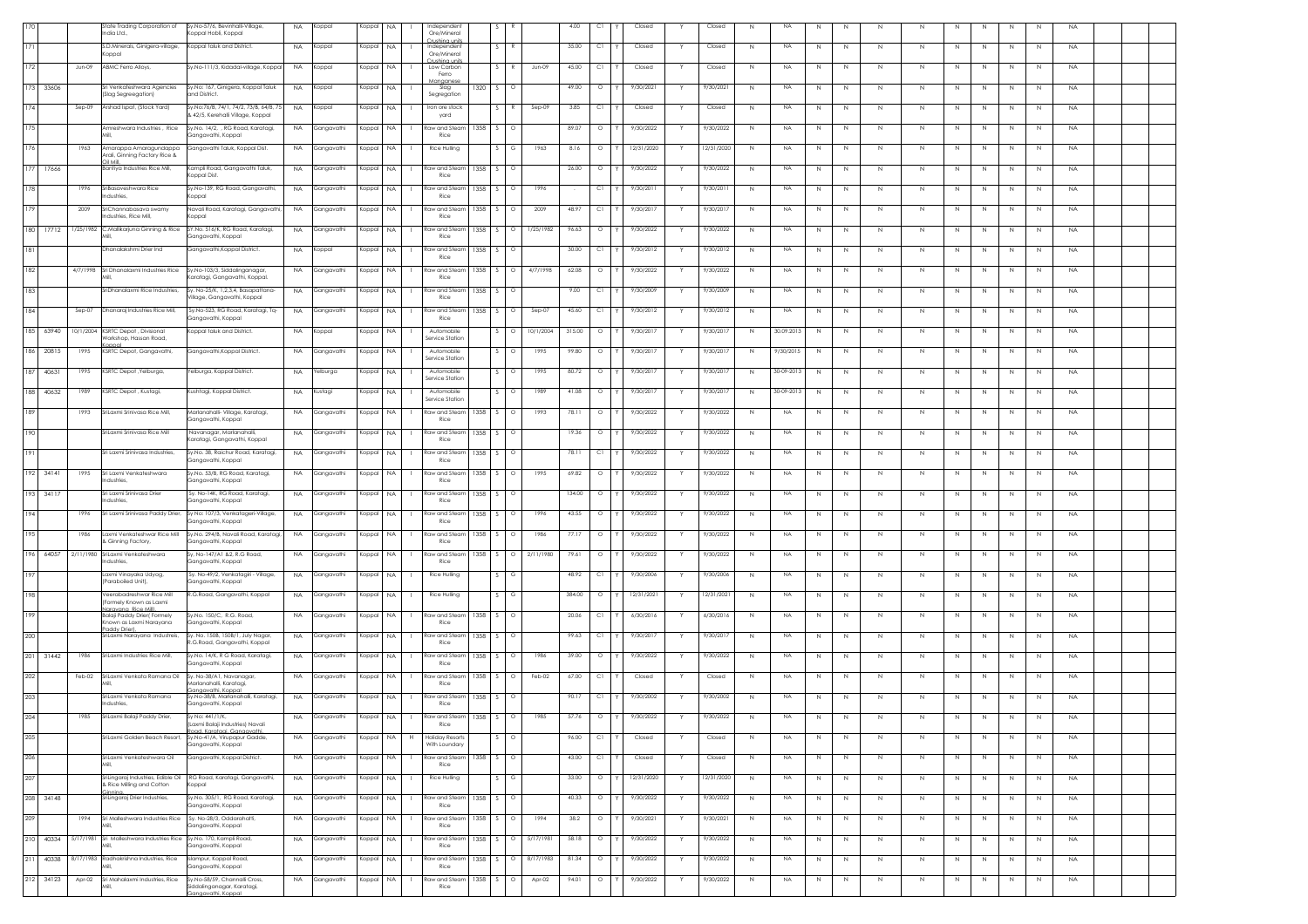| 213 |           | 1992     | Mahesh Industreis Rice Mill,                                                   | Sy. No-43/B/3, Navali Road,<br>evinahal, Karatagi, Gangavathi,               | <b>NA</b> | Gangavathi    | Koppal    | <b>NA</b> | Raw and Steam<br>Rice         | 1358       | $\circ$           | 1992      | 38.06  | C1      | 9/30/2012  |   | 9/30/2012  | N | NA        | N            | N           |             | N            |    |             |             | $\overline{N}$ | <b>NA</b> |  |
|-----|-----------|----------|--------------------------------------------------------------------------------|------------------------------------------------------------------------------|-----------|---------------|-----------|-----------|-------------------------------|------------|-------------------|-----------|--------|---------|------------|---|------------|---|-----------|--------------|-------------|-------------|--------------|----|-------------|-------------|----------------|-----------|--|
|     | 214 19805 |          | Sri Nandi Industries Rice Mill                                                 | Navali Road, Karataai<br>Gangavathi, Koppal                                  |           | NA Gangavathi | Koppal NA |           | Raw and Steam 1358<br>Rice    |            | $\circ$           |           | 45.00  | C1      | 9/30/2017  |   | 9/30/2017  | N | <b>NA</b> | N            | N           | N.          | N            | N. | N           | N.          | N              | <b>NA</b> |  |
| 215 |           |          | 5/14/1995 SriNeelakanteshwara Rice<br>Industries,                              | Kanakagiri Road, Gangavathi,<br>Koppal                                       | <b>NA</b> | Gangavathi    | Koppal    | NA.       | law and Steam<br>Rice         | 1358       |                   | 5/14/1995 | 60.00  | Сl      | 9/30/2008  |   | 9/30/2008  | N | <b>NA</b> | N            | N           | -N          | $\mathbb N$  |    |             |             | N.             | <b>NA</b> |  |
|     | 216 37960 |          | Padma Industries Rice Mill,<br>ParaSy.                                         | No. 58/A, Vidyanagar,<br>Jangamarakalgudi, Gangavathi,                       | <b>NA</b> | Gangavathi    | Koppal NA |           | <b>Raw and Steam</b><br>Rice  | 1358       | $\sim$<br>$\circ$ |           | 48.00  | $\circ$ | 9/30/2022  |   | 9/30/2022  | N | <b>NA</b> | N            | $\mathbb N$ | $\mathbb N$ | $\mathbb N$  | N  | N           | N           | $\mathbb{N}$   | <b>NA</b> |  |
|     | 217 34129 |          | R.G.Sharana Basaveshwara<br>Driyer Industries,                                 | Sy.No. 28/2, RG Road, Karatagi,<br>Gangavathi, Koppal                        |           | NA Gangavathi | Koppal NA |           | Raw and Steam   1358<br>Rice  |            | $\sim$            |           | 80.76  | $\circ$ | 9/30/2022  |   | 9/30/2022  | N | <b>NA</b> | N            | N           | N           | N            | N  | N           | N           | N              | <b>NA</b> |  |
|     | 218 34113 | 1994     | Ramachandra Industries Rice                                                    | Sy.No. 43/A, Navali Road, Karatagi,<br>Gangavathi, Koppal                    | <b>NA</b> | Gangavathi    | Koppal    | <b>NA</b> | aw and Steam<br>Rice          | 1358       |                   | 1994      | 44.46  | $\circ$ | 9/30/2022  |   | 9/30/2022  | N | <b>NA</b> | N            | N           | N           | N            | N. | N.          | N           | N              | <b>NA</b> |  |
|     | 219 17715 |          | Ramachandra Rice Mill                                                          | Sy.No-32/2A, Odderahatti,<br>Gangavathi, Koppal                              | <b>NA</b> | Gangavathi    | Koppal    | <b>NA</b> | aw and Steam<br>Rice          | 1358       |                   |           | 42.9   | $\circ$ | 9/30/2022  |   | 9/30/2022  | N | <b>NA</b> | N            | $\mathbb N$ | N           | $\mathbb N$  |    |             |             | $\mathbb{N}$   | <b>NA</b> |  |
|     | 220 34128 | 1997     | SriRamachandra Pooja<br>Industries                                             | Sy.No.46/B, Bevinahal, Karatagi,<br>Gangavathi, Koppal                       | <b>NA</b> | Gangavathi    | Koppal    | <b>NA</b> | Raw and Steam<br>Rice         | 1358       | $\circ$           | 1997      | 136.00 | $\circ$ | 9/30/2022  |   | 9/30/2022  | N | NA        | N            | $\mathbb N$ | $\mathbb N$ | N            | N  | $\mathbb N$ | N           | N              | <b>NA</b> |  |
| 221 | 75107     | 1985     | Sri Ramakrishna Industries, Rice Sy.No.103/1,103/2, RG Road,                   |                                                                              | <b>NA</b> | Gangavathi    | Koppal    | NA.       | Raw and Steam<br>Rice         | 1358       | $\circ$<br>$\sim$ | 1985      | 47.45  | C1      | 9/30/2017  |   | 9/30/2017  | N | <b>NA</b> | N            | $\mathbb N$ | $\mathbb N$ | N            | N  | N           | N           | N              | <b>NA</b> |  |
|     | 222 33853 | 1980     | S.S.Mehatha Rice Mill,                                                         | (aratagi, Gangavathi, Koppal<br>Club Road, Koppal District.                  | <b>NA</b> | Koppal        | Koppal NA |           | law and Steam                 | 1358       | $\circ$           | 1980      | 21.96  | $\circ$ | 9/30/2022  |   | 9/30/2022  | N | NA        | N            | $\mathbb N$ | N           | $\mathbb{N}$ | N  | N           | N           | N              | <b>NA</b> |  |
| 223 |           | 4/1/1996 | (Surajmal Sajjan Raj Mehatha<br>ice Mill<br>Sangam industries,                 | Sy. No-63/1B, Sharana                                                        |           | NA Gangavathi | Koppal    | <b>NA</b> | Rice<br>taw and Steam         | 1358       | $\circ$           | 4/1/1996  | 37.82  | C1      | 12/31/2018 |   | 12/31/2018 | N | NA        | N            | N           | $\mathbb N$ | $\mathbb N$  | N  | N           | N           | N              | <b>NA</b> |  |
| 224 |           | 1996-97  | Sri Santosh Paddy Drier                                                        | asaveshwara Camp, Gangavath<br>Sv. No-63/1. Sharanabasaveshwara              | <b>NA</b> | Gangavathi    | Koppal NA |           | Rice<br>taw and Steam         | 1358 S     | $\circ$           | 1996-97   | 40.00  | $\circ$ | 9/30/2018  |   | 9/30/2018  | N | <b>NA</b> | N            | $\mathbb N$ | N           | N            | N  | N           | N           | N              | <b>NA</b> |  |
|     | 225 36792 |          | Sri Sathya Saibaba Mills,                                                      | Camp, Gangavathi, Koppal<br>Sy. No-75/1, R G Road, CBS Gunj,                 | <b>NA</b> | Gangavathi    | Koppal    | <b>NA</b> | Rice<br><b>Raw and Steam</b>  | 1358       |                   |           | 85.32  | $\circ$ | 9/30/2022  |   | 9/30/2022  | N | <b>NA</b> | $\mathbb{N}$ | $\mathbb N$ | N           | N            |    | N           | N           | N              | <b>NA</b> |  |
| 226 | 17598     | 4/1/2010 | Manjushree Rice & Drier                                                        | Gangavathi, Koppal<br>Bapireddy Camp, Herror,                                | <b>NA</b> | Gangavathi    | Koppal    | NA.       | Rice<br>aw and Steam          | 1358       |                   | 4/1/2010  | 59.17  | $\circ$ | 9/30/2022  |   | 9/30/2022  | N | <b>NA</b> | N            | N           | -N          | $\mathbb N$  |    |             | N           | N.             | <b>NA</b> |  |
|     | 227 34145 |          | Industries (Formely Know as<br>Ms. SriSatvanaravana<br>Sri Sharanabasaveshwara | Corporation Ltd., Gangavathi,<br>Sy No.30/B, Bevinahal, Karatagi,            | <b>NA</b> | Gangavathi    | Koppal    | <b>NA</b> | Rice<br>law and Steam         | 1358       | $\circ$           |           | 22.74  | $\circ$ | 9/30/2022  |   | 9/30/2022  | N | <b>NA</b> | N            | $\mathbb N$ | $\mathbb N$ | $\mathbb N$  | N  | N           | N           | $\mathbb{N}$   | <b>NA</b> |  |
| 228 |           |          | Drier Industries,<br>Sri. Vijaya Rice Mill                                     | Gangavathi, Koppal<br>Koppal taluk and District.                             |           | NA Koppal     | Koppal NA |           | Rice<br>taw and Steam         | 1358       | $\sim$<br>$\circ$ |           | 50.50  | $\circ$ | 9/30/2021  |   | 9/30/2021  | N | <b>NA</b> | N            | N           | N           | N            | N  | N           | N           | N              | <b>NA</b> |  |
| 229 |           | 1978     | Sirigire Industries Rice Mill,                                                 | Sy.No.30/1K, Oddarahatti,                                                    | <b>NA</b> | Gangavathi    | Koppal    | <b>NA</b> | Rice<br>law and Steam         | 1358       | $\circ$           | 1978      | 4.45   | C1      | 9/30/2004  |   | 9/30/2004  | N | NA        | N            | N           | N           | N            | N  | N           | N           | N              | <b>NA</b> |  |
| 230 |           | $Jan-03$ | Annapurna Rice Mill (Formerly                                                  | Gangavathi, Koppal<br>Sy. No-401, Goshala Road, Koppal                       |           |               |           |           | Rice                          |            |                   | $Jan-03$  | 169.00 | $\circ$ | 9/30/2022  |   | 9/30/2022  |   | NA        |              |             |             |              |    |             |             |                |           |  |
|     | 33836     |          | Known as Akkamahadevi<br><b>Finns</b>                                          |                                                                              | <b>NA</b> | Koppal        | Koppal    | <b>NA</b> | aw and Stean<br>Rice          | 1358       |                   |           |        |         |            |   |            | N |           | N            | $\mathbb N$ | N           | $\mathbb N$  |    | N           | N           | N              | <b>NA</b> |  |
| 231 |           | Oct-03   | Chilling Centre,                                                               | Hatsun Agro Products Ltd., Milk Site No-166, Karatagi, Gangavathi,<br>Koppal | <b>NA</b> | Gangavathi    | Koppal    | <b>NA</b> | Milk Chilling<br>Centre       |            |                   | Oct-03    | 38.45  | C1      | 9/30/2009  |   | 9/30/2009  | N | <b>NA</b> | N            | $\mathbb N$ | $\mathbb N$ | $\mathbb N$  | N  | N           | N           | $\mathbb{N}$   | <b>NA</b> |  |
| 232 |           | 1984     | Swastik Industries, Rice Mill,                                                 | R.G.Road, Gangavathi, Koppal                                                 | NA.       | Gangavathi    | Koppal    | NA.       | Raw and Steam<br>Rice         | 1358       | $\circ$           | 1984      | 22.00  | C1      | 9/30/2008  |   | 9/30/2008  | N | <b>NA</b> | N            | N           | N           | N            | N  | N           | N           | N              | <b>NA</b> |  |
|     | 233 34145 | 1988     | Sri Sharanabasaveshwara<br>Industries,                                         | SY No. 30/B, Rice Mill, Bevinahal,<br>Gangavathi, Koppal                     | <b>NA</b> | Gangavathi    | Koppal NA |           | law and Steam<br>Rice         | 1358       |                   | 1988      | 81.40  | $\circ$ | 9/30/2022  |   | 9/30/2022  | N | <b>NA</b> | $\mathbb{N}$ | $\mathbb N$ | $\mathbb N$ | $\mathbb N$  |    | N           | N           | N              | <b>NA</b> |  |
| 234 |           |          | Tungabhadra Kissan Rice<br>Industries                                          | Oddarahatti, Gangavathi, Koppal                                              |           | NA Gangavathi | Koppal NA |           | Raw and Steam<br>Rice         | 1358       | $\circ$           |           | 46.88  | C1      | 6/30/2016  |   | 6/30/2016  | N | <b>NA</b> | N            | N           | N           | N            | N  | N           | N           | N              | <b>NA</b> |  |
| 235 | 17716     | 1987     | Jai Hanuman Silver Jubilee<br>Rice Mill.                                       | Jangamara Kalgudi, Vidynagar<br>Post, Gangavathi, Koppal                     | <b>NA</b> | Gangavathi    | Koppal NA |           | taw and Steam<br>Rice         | $1358$ $S$ | $\circ$           | 1987      | 24.00  | C1      | 9/30/2015  |   | 9/30/2015  | N | <b>NA</b> | N            | $\mathbb N$ | N           | N            | N  | N           | N           | N              | <b>NA</b> |  |
| 236 |           |          | Kirthi Industries,                                                             | Dasanal Bridge, Basapattana,<br>Gangavathi, Koppal                           | <b>NA</b> | Gangavathi    | Koppal    | <b>NA</b> | <b>Raw and Steam</b><br>Rice  | 1358       |                   |           | 40.00  | C1      | 9/30/2017  |   | 9/30/2017  | N | <b>NA</b> | N            | $\mathbb N$ | N           | N            |    | N           | N           | N              | <b>NA</b> |  |
| 237 |           |          | Kamakshi Industries, KPL                                                       | Koppal taluk and District.                                                   | <b>NA</b> | Koppal        | Koppal    | NA.       | taw and Steam<br>Rice         | 1358       |                   |           | 4.60   | Сl      | 9/30/2005  |   | 9/30/2005  | N | <b>NA</b> | N            | N           | -N          | $\mathbb N$  |    |             | N           | N.             | <b>NA</b> |  |
| 238 |           |          | Kanakachala Industries,                                                        | Sy. No. 35/34 RG Road, Karatagi,<br>loqqo                                    | <b>NA</b> | Gangavathi    | Koppal    | <b>NA</b> | law and Steam<br>Rice         | 1358       | $\sim$<br>$\circ$ |           | 37.79  | C1      | 9/30/2005  |   | 9/30/2005  | N | <b>NA</b> | N            | N           | N           | N            | N  | N           | N           | N              | <b>NA</b> |  |
| 239 |           |          | Katte Basaveshwara Paddy<br>Driers, KPL.                                       | Gangavathi Taluk, Koppal Dist.                                               |           | NA Koppal     | Koppal NA |           | Raw and Steam 1358 S<br>Rice  |            | $\circ$           |           | 27.35  | $\circ$ | 9/30/2022  | Y | 9/30/2022  | N | <b>NA</b> | N            | N           | N           | N            | N  | N           | N           | N              | <b>NA</b> |  |
| 240 |           | Jun-09   | Sri Rama Agro Industries,                                                      | Sy.No-11/A, Jangamara Kalgudi,<br>Gangavathi, Koppal.                        | <b>NA</b> | Gangavathi    | Koppal    | <b>NA</b> | law and Steam<br>Rice         | 1358       | $\circ$           | Jun-09    | 45.02  | $\circ$ | 30.09.2029 |   | 30.09.2029 | N | <b>NA</b> | N            | N           | N           | N            | N  | N           | N           | N              | <b>NA</b> |  |
| 241 |           |          | Sri.Krishnadevaraya Hatcheries<br>Pvt Ltd.,                                    | Sy.No-23A & 24A, Rudrapur-V,<br>Koppal.                                      | <b>NA</b> | Koppal        | Koppal    | <b>NA</b> | Poultry Forms &<br>Hatcheries |            |                   |           | 94.96  | $\circ$ | 31.12.2033 |   | 31.12.2033 | N | <b>NA</b> | N            | $\mathbb N$ | $\mathbb N$ | $\mathbb N$  | N  | N           | N           | N              | <b>NA</b> |  |
| 242 |           |          | SriNagraj Industries Rice Mill,                                                | Gangavathi, Koppal                                                           | <b>NA</b> | Gangavathi    | Koppal    | <b>NA</b> | taw and Steam<br>Rice         | 1358       |                   |           | 17.85  | C1      | 9/30/2008  |   | 9/30/2008  | N | <b>NA</b> | N            | N           | N           | $\mathbb N$  |    | N           | N           | N              | <b>NA</b> |  |
| 243 | 34144     | 1981     | Sri Raghavendra Rice<br>ndustries.                                             | Sy.Ni. 44/A, Navali Road, Bevinahal,<br>Karatagi, Gangavathi, Koppal         | <b>NA</b> | Gangavathi    | Koppal    | <b>NA</b> | aw and Steam<br>Rice          | 1358       | -S.<br>$\circ$    | 1981      | 70.76  | $\circ$ | 9/30/2022  |   | 9/30/2022  | N | <b>NA</b> | N            | N           | N           | N            | N. | N.          | N           | N              | <b>NA</b> |  |
| 244 |           |          | Sri.Ragavendra Ind,                                                            | R.G. Road,Gangavathi,Koppal<br>District.                                     | <b>NA</b> | Koppal        | Koppal    | <b>NA</b> | law and Steam<br>Rice         | 1358       |                   |           | 65     | C1      | 9/30/2008  |   | 9/30/2008  | N | <b>NA</b> | $\mathbb{N}$ | $\mathbb N$ | $\mathbb N$ | $\mathbb N$  |    | $\mathbb N$ | N           | N              | <b>NA</b> |  |
| 245 |           |          | Sri.Sha Enterprises                                                            | Gangavathi, Koppal District.                                                 | <b>NA</b> | Koppal        | Koppal NA |           | taw and Steam<br>Rice         | 1358       | $\circ$           |           | 39.00  | C1      | 9/30/2008  |   | 9/30/2008  | N | NA        | N            | $\mathbb N$ | $\mathbb N$ | N            | Ν  | N           | N           | N              | <b>NA</b> |  |
| 246 |           | 1993     | SriSriniyasa Industries                                                        | Sy. No-758, Shantinagar, Danapur,<br>Gangavathi, Koppal                      |           | NA Gangavathi | Koppal NA |           | Raw and Steam<br>Rice         | 1358 S     | $\circ$           | 1993      | 66.38  | CI Y    | 9/30/2020  |   | 9/30/2020  | N | <b>NA</b> | N            | N           | N           | N            | N  | N           | N           | N              | <b>NA</b> |  |
|     |           |          | 247 63939 1978 KSRTC, Depot, Koppal                                            |                                                                              | <b>NA</b> |               | Koppal NA |           | Automobil<br>Service Station  |            |                   | 1978      | 49.22  |         | 9/30/2013  |   | 9/30/201   |   | 30-09-20  |              |             |             |              |    |             |             |                |           |  |
| 248 |           | Jan-00   | SriSrinivas Paddy Driers,                                                      | Sy. No-41-1-A, Marlanahalli,<br>Caratagi, Gangavathi, Koppal                 | <b>NA</b> | Gangavathi    | Koppal    | <b>NA</b> | <b>Raw and Steam</b><br>Rice  | 1358       |                   | $Jan-00$  | 23.00  | $\circ$ | 9/30/2022  |   | 9/30/2022  | N | <b>NA</b> | N            | $\mathbb N$ | $\mathbb N$ | $\mathbb N$  | N  | N           | N           | N              | <b>NA</b> |  |
| 249 | 79008     | 1986     | V.V. Bollolli & Sons Roller Flour                                              | Goshala Road, Koppal taluk and<br>District.                                  | <b>NA</b> | Koppal        | Koppal    | <b>NA</b> | Raw and Steam<br>Rice         | 1358 S     | G                 | 1986      | 24     | $\circ$ | 12/31/2027 |   | 12/31/2027 | N | <b>NA</b> | N            | $\mathbb N$ | N           | $\mathbb N$  | N  | N           | N           | N              | <b>NA</b> |  |
| 250 | 35237     |          | Venkateshwara Paddy driers,                                                    | Sy.No-11/3A, Hirebenakal-V,<br>Ganaavathi, Koppal                            | <b>NA</b> | Gangavathi    | Koppal NA |           | law and Steam<br>Rice         | 1358       | -S.<br>$\circ$    |           | 88.32  | $\circ$ | 9/30/2022  |   | 9/30/2022  | N | <b>NA</b> | N            | N           | N           | N            | N  | N           | N           | N              | <b>NA</b> |  |
| 251 | 34146     | 1995     | Sri Varalaxmi Industries, Rice<br>Mill, Plot                                   | No-174/B, Budagumpa Road,<br>Karatagi, Gangavathi, Koppal                    | <b>NA</b> | Gangavathi    | Koppal    | <b>NA</b> | taw and Steam<br>Rice         | 1358       |                   | 1995      | 134.00 | $\circ$ | 9/30/2022  |   | 9/30/2022  | N | NA        | N            | $\mathbb N$ | N           | N            | N  | N           | N           | N              | <b>NA</b> |  |
| 252 |           |          | SriVenkateshwara Rice & Oil                                                    | R.G. Road, Gangavathi Koppal                                                 |           | NA Gangavathi | Koppal NA |           | Raw and Steam                 | 1358 S     | $\circ$           |           | 47     | C1      | 9/30/2009  |   | 9/30/2009  | N | <b>NA</b> | N            | $\mathbb N$ | N           | N            | N  | N           | N           | N              | <b>NA</b> |  |
|     | 253 34119 |          |                                                                                | Sri Vijaya Durga Industries, Rice Sy.No.27/1-3, R.G.Road, Karatagi,          |           | NA Gangavathi | Koppal NA |           | Rice<br>Raw and Steam         | 1358       |                   |           | 42.33  | $\circ$ | 9/30/2022  |   | 9/30/2022  | N | <b>NA</b> | N            | N           | N           | N            | N  | N           | N           | N              | <b>NA</b> |  |
| 254 | 24655     |          | Sri Saraswathi Rice Industries,                                                | Gangavathi, Koppal<br>Sy. No -150/A & B, Kampli Road,                        | <b>NA</b> | Gangavathi    | Koppal    | <b>NA</b> | Rice<br>law and Steam         | 1358       |                   |           | 9.98   | $\circ$ | 30.09.2029 |   | 30.09.2029 | N | <b>NA</b> | N            | N           | N           | N            | N. | N.          | N           | N              | <b>NA</b> |  |
| 255 |           | 2002     | Rice Mill<br>Sri Ramanjaneya Industries,                                       | Gangavathi, Koppal<br>Sy. No-11/A, Jangamara Kalgudi-                        | <b>NA</b> | Gangavathi    | Koppal    | <b>NA</b> | Rice<br>Rice Hulling          |            | G                 | 2002      | 49.00  | $\circ$ | 12/31/2020 |   | 12/31/2020 | N | <b>NA</b> | N            | $\mathbb N$ | N           | $\mathbb N$  | N  | $\mathbb N$ | $\mathbb N$ | N              | <b>NA</b> |  |
|     |           |          |                                                                                | Village, Gangavathi, Koppal.                                                 |           |               |           |           |                               |            |                   |           |        |         |            |   |            |   |           |              |             |             |              |    |             |             |                |           |  |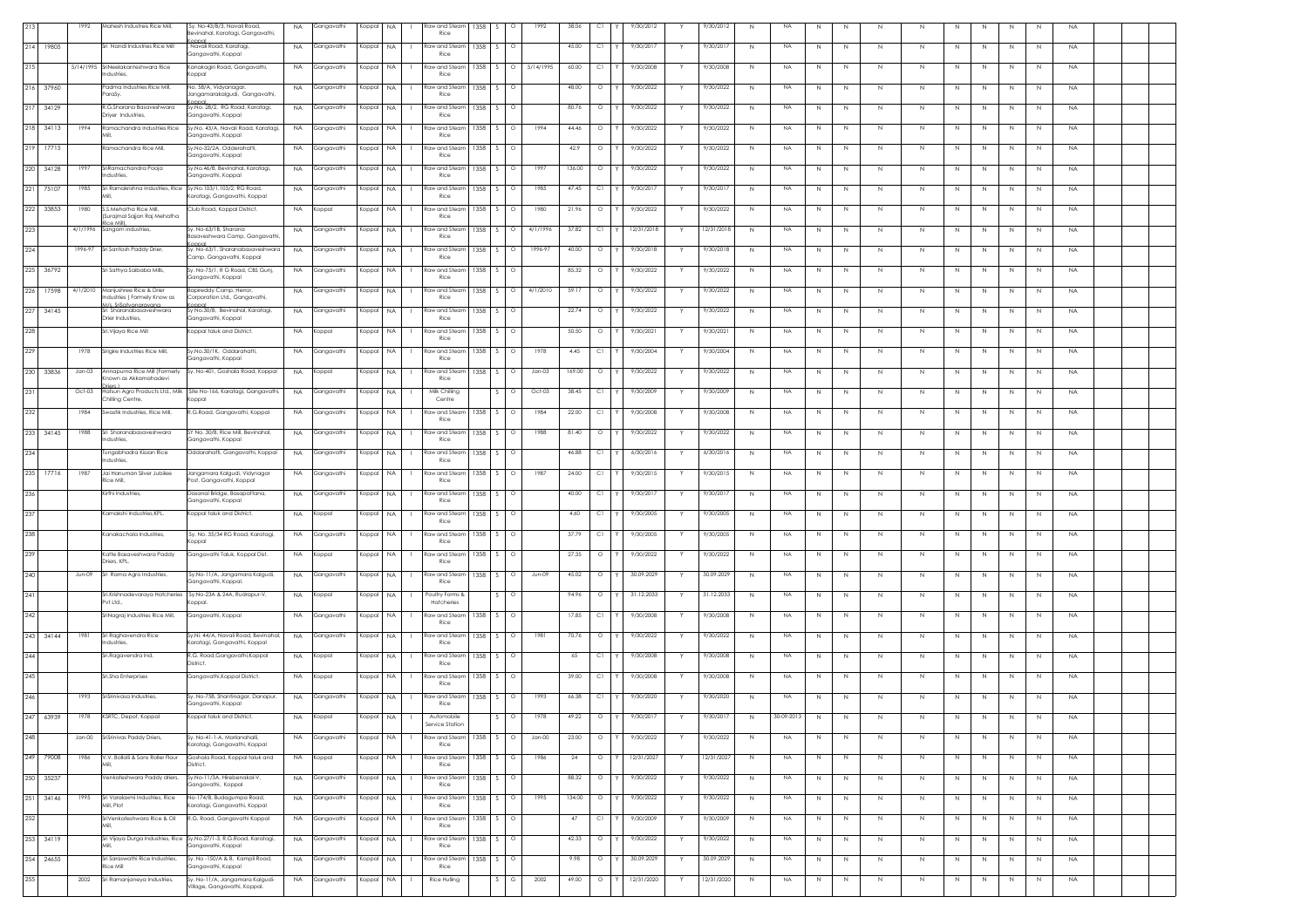| 256          | 1970-71  | Raichur Shiaviah Rice Mill,                               | RG Road, Gangavathi, Koppal                                              | <b>NA</b> | Gangavathi | Koppal       | <b>NA</b>              | Raw and Steam 1358<br>Rice              |            | $\circ$           | 1970-71    | 4.60   | C1      | 9/30/2003              |   | 9/30/2003  | N              | NA.             | N            |             | $\mathbb N$ |   |                              | N            | <b>NA</b> |  |  |
|--------------|----------|-----------------------------------------------------------|--------------------------------------------------------------------------|-----------|------------|--------------|------------------------|-----------------------------------------|------------|-------------------|------------|--------|---------|------------------------|---|------------|----------------|-----------------|--------------|-------------|-------------|---|------------------------------|--------------|-----------|--|--|
| 257 38983    | Mar-01   | Shanti Udyog,                                             | Sv No-12/1/7 Hirebenakal Dasanal<br>Bridge, Gangavathi                   | <b>NA</b> | Gangavathi | Koppal NA    |                        | Raw and Steam 1358<br>Rice              |            | $\Omega$          | Mar-01     | 31.59  | $\circ$ | 9/30/2022              |   | 9/30/2022  | <sup>N</sup>   | <b>NA</b>       | N            | N.          | N           | N | N<br>N.                      | N            | <b>NA</b> |  |  |
| 258          |          | Mahantesh Industries and Dreir<br>Rice Mill,              | Sy. No-113/2, Vidyanagar,<br>Gangavathi, Koppal                          | <b>NA</b> | Gangavathi | Koppal       | NA.                    | taw and Steam<br>Rice                   | 1358       |                   |            | 18.73  | Сl      | 9/30/2009              |   | 9/30/2009  | N              | <b>NA</b>       | N            | -N          | N           | N | N.                           | N            | <b>NA</b> |  |  |
| 259 79082    |          | Sri Manjunatha Industries,                                | Sy.No.28/A, RG Road, Karatagi,                                           | <b>NA</b> | Gangavathi | Koppal       | <b>NA</b>              | Raw and Steam                           | 1358       | $\circ$           |            | 48     | $\circ$ | 9/30/2022              |   | 9/30/2022  | N              | <b>NA</b><br>N  | N            | $\mathbb N$ | N           | N | $\mathbb N$<br>N             | N            | <b>NA</b> |  |  |
| 260          |          | SriVenkateshwara Drier                                    | Gangavathi, Koppal<br>R.G. Road, Gangavathi, Koppal                      | NA.       | Gangavathi | Koppal       | <b>NA</b>              | Rice<br>Raw and Steam 1358              |            | $\sim$            |            | 8.00   | C1      | 9/30/2008              |   | 9/30/2008  | N              | <b>NA</b><br>N  | N            | N.          | N           | N | N<br>N                       | N            | <b>NA</b> |  |  |
| 261          |          | ndustries,<br>Sahiti Poultry Breeding Farm,               | Sy. No-31B & 31C, Hirekasanakandi-                                       | <b>NA</b> | Koppal     | Koppal       | <b>NA</b>              | Rice<br>Hatcheries                      |            |                   |            | 26     | СI      | 9/30/2008              |   | 9/30/2008  | N              | <b>NA</b><br>N. | N            | N.          | N           | N | N<br>N                       | N            | <b>NA</b> |  |  |
| 262          | Aug-95   | Sri Bhagyalaxmi Rice Industries                           | 'illage, Koppal<br>Sy.No-515, RG Road, Karatagi,                         | <b>NA</b> | Gangavathi | Koppal       | <b>NA</b>              | law and Steam                           | 1358       |                   | Aug-95     | 26.00  | $\circ$ | 9/30/2021              |   | 9/30/2021  | $\mathbb N$    | <b>NA</b>       | $\mathbb{N}$ | N           | N           | N | $\mathbb N$                  | N            | <b>NA</b> |  |  |
| 263          |          | N.R.Udyog,                                                | Gangavathi, Koppal<br>Sy.No.156, R.G. Road, Julai Nagar,                 | <b>NA</b> | Gangavathi | Koppal       | <b>NA</b>              | Rice<br>Raw and Steam 1358              |            |                   |            | 94.75  | C1      | 9/30/2017              |   | 9/30/2017  | N              | NA.<br>N        | N            | $\mathbb N$ | N           | N | $\mathbb N$<br>N             | N            | <b>NA</b> |  |  |
| 264 36640    |          | Radhika Stones                                            | Gangavathi, Koppal<br>Plot No: 16, KIADB Indl. Area, NH-13.              | <b>NA</b> | Kustagi    | Koppal KIADB |                        | Rice<br>Granite Cutting 1518            |            | -S -<br>G         |            | 25.72  | $\circ$ | 12/31/2026             | N | NA.        | N              | <b>NA</b><br>N  | N            | N           | N           | N | N<br>N                       | N            | <b>NA</b> |  |  |
|              |          |                                                           | (ushtagi, Koppal                                                         |           |            |              | Indust                 | and Polishing                           |            |                   |            |        |         |                        |   |            |                |                 |              |             |             |   |                              |              |           |  |  |
| 265 53137    |          | 4/23/2008 Jai Sri Ram Granites,                           | Sy.No:27/B, Manneral (v), Kushtagi,<br>(oppal.                           | <b>NA</b> | Kustagi    | Koppal       | <b>NA</b>              | Granite Cutting<br>and Polishing        | 1518       | G                 | 4/23/2008  | 59.00  | $\circ$ | 12/31/2027             | N | <b>NA</b>  | N              | <b>NA</b><br>N  | N            | N.          | N           | N | N<br>N                       | N            | <b>NA</b> |  |  |
| 266 53138    |          | Sri.Sai Granites                                          | Sy.No:27, Manneral (v), Kushtagi,<br>Koppal.                             | <b>NA</b> | Kustagi    | Koppal NA    |                        | Granite Cutting<br>and Polishing        | 1518       | G                 |            | 47.50  | $\circ$ | 12/31/2027             | N | <b>NA</b>  | N              | <b>NA</b><br>N  | N            | N           | $\,$ N      | N | $\mathbb N$<br>N             | N            | <b>NA</b> |  |  |
| 267          |          | 12/13/2006 Vaishnavi Granites,                            | Plot No: 21. KIADB Industrial Area.<br>ushtagi, Koppal.                  | <b>NA</b> | Kustagi    | Koppal KIADB | Indust                 | Granite Cuttina<br>and Polishing        | $1518$ S   |                   | 12/13/2006 | 24.00  | C1      | Closed                 | N | <b>NA</b>  | N              | <b>NA</b><br>N  | N            | N.          | N           | N | N<br>N                       | N            | <b>NA</b> |  |  |
| 268 38296    |          | 11/10/2003 Mangala Murthy Granite<br>ndustry.             | Plot No: 22A, KIADB Industrial<br>Area,NH-13, Kushtagi, Koppal           | <b>NA</b> | Kustagi    | Koppal KIADB | Indust                 | Granite Cutting 1518<br>and Polishing   |            |                   | 11/10/2003 | 18.00  | $\circ$ | 12/31/2026             | N | <b>NA</b>  | N <sub>N</sub> | <b>NA</b>       | N            | N           | N           | N | N<br>N.                      | N            | <b>NA</b> |  |  |
| 269 39776    |          | 12/15/2003 Sri.Ambika Granites Industry,                  | Plot No: 22, KIADB Industrial Area,<br>VH-13, Kushtagi, Koppal.          | <b>NA</b> | Kustagi    |              | Koppal KIADB<br>Indust | Granite Cutting<br>and Polishing        | 1518       |                   | 12/15/2003 | 24.30  | $\circ$ | 12/31/2026             | N | <b>NA</b>  | N              | <b>NA</b>       | N            | -N          | N           | N | N<br>N                       | N            | <b>NA</b> |  |  |
| 270<br>18862 |          | 2/24/2008 Amaravathi Granites Pvt. Ltd.,                  | Plot No-19 & 20, KIADB Industrial<br>rea, Kushtagi, Koppal               | <b>NA</b> | Kustagi    | Koppal KIADB | Indust                 | Granite Cutting<br>and Polishing        | 1518       |                   | 2/24/2008  | 88.42  | C1      | 9/30/2017              | N | <b>NA</b>  | N              | <b>NA</b><br>N  | N            | N           | N           | N | $\mathbb N$<br>N             | N            | <b>NA</b> |  |  |
| 271 42595    |          | Varad Vinavak Stones.                                     | Plot No: 43, KIADB Industrial Area,<br>(ushtagi, Koppal.                 | <b>NA</b> | Kustagi    | Koppal KIADB | Indust                 | Granite Cutting<br>and Polishina        | 1518       | $\sim$            |            | 47.89  | $\circ$ | 12/31/2027             | N | <b>NA</b>  | N              | <b>NA</b><br>N  | N            | N.          | N           | N | N<br>N                       | N            | <b>NA</b> |  |  |
| 272 39777    | 2007     | Sri.Satyananda Granites,                                  | Plot No: 13, KIADB Industrial Area,<br>ushtagi, Koppal                   | <b>NA</b> | Kustagi    |              | Koppal KIADB<br>Indus  | Granite Cutting<br>and Polishing        | 1518       | G                 | 2007       | 41.01  | $\circ$ | 12/31/2026             | N | <b>NA</b>  | N              | <b>NA</b><br>N  | N            | N.          | N           | N | N<br>N                       | N            | <b>NA</b> |  |  |
| 273 42603    |          | Anuradha Granites                                         | Plot No: 23/A, NH-13, KIADB<br>idustrial Area, Kushtagi, Koppal.         | <b>NA</b> | Kustagi    | Koppal KIADB | Indust                 | Granite Cutting<br>and Polishing        | 1518       |                   |            | 25.12  | $\circ$ | 12/31/2027             | N | <b>NA</b>  | $\mathbb N$    | <b>NA</b>       | $\mathbb{N}$ | N           | $\mathbb N$ | N | $\mathbb{N}$<br>N            | $\mathbb{N}$ | <b>NA</b> |  |  |
| 274 42641    |          | <b>Hanuman Granites</b>                                   | Plot No: 23, NH-13, KIADB Industrial<br>Area, Kushtagi, Koppal.          | <b>NA</b> | Kustagi    | Koppal KIADB | Indust                 | Granite Cutting<br>and Polishing        | 1518       |                   |            | 30.00  | C1      | 9/30/2018              | N | <b>NA</b>  | N              | NA.<br>N        | N            | N           | N           | N | $\mathbb N$<br>N             | N            | NA        |  |  |
| 275 42600    |          | Salasar Balaji Granite                                    | Plot No: 24& 25, NH-13, KIADB<br>adustrial Area, Kushtaai, Koppal,       | <b>NA</b> | Kustagi    |              | Koppal KIADB<br>Indust | Granite Cutting<br>and Polishing        | 1518       | G                 |            | 42.50  | $\circ$ | 12/31/2027             | N | <b>NA</b>  | N              | <b>NA</b><br>N. | N            | -N          | N           | N | N<br>N                       | N            | <b>NA</b> |  |  |
| 276 42601    |          | 10/4/2007 Pradeep Granites                                | Plot No: 41, KIADB Ind Area,<br>ushtagi, Koppal                          | <b>NA</b> | Kustagi    | Koppal KIADB | Indust                 | Granite Cutting<br>and Polishing        | 1518       |                   | 10/4/2007  | 97.00  | $\circ$ | 12/31/2027             | N | <b>NA</b>  | $\mathbb N$    | <b>NA</b>       | $\mathbb N$  | $\mathbb N$ | $\mathbb N$ | N | $\mathbb{N}$<br>$\mathbb{N}$ | N            | <b>NA</b> |  |  |
| 277<br>42594 | 2007     | Sri.Hanuman Stones,                                       | Plot No: 40, NH-13, KIADB Industrial<br>Area, Kushtagi, Koppal.          | <b>NA</b> | Kustagi    |              | Koppal KIADB           | Granite Cutting<br>and Polishing        | 1518       |                   | 2007       | 25     | C1      | 9/30/2018              | N | <b>NA</b>  | N              | NA.<br>N        | N            | N           | N           | N | $\mathbb N$<br>N             | N            | <b>NA</b> |  |  |
| 278 42629    | 2007     | Subhash Granite Industries.                               | Plot No: 37 & 38, , KIADB Industrial                                     | <b>NA</b> | Kustagi    | Koppal KIADB | Indus                  | Granite Cuttina I                       | $1518$ $S$ | G                 | 2007       | 74     | $\circ$ | 12/31/2027             | N | <b>NA</b>  | N              | <b>NA</b><br>N  | N            | N.          | N           | N | N<br>N                       | N            | <b>NA</b> |  |  |
| 279 36641    |          | 10/4/2007 Sri.Birla Granite Centre,                       | vrea, Kushtagi, Koppal.<br>Plot No: 12, KIADB Industrial Area,           | <b>NA</b> | Kustagi    | Koppal KIADB | Indust                 | and Polishing<br><b>Granite Cutting</b> | 1518       |                   | 10/4/2007  | 75.89  | $\circ$ | 12/31/2026             | N | <b>NA</b>  | N <sub>N</sub> | <b>NA</b>       | N            | N           | N           | N | N<br>N.                      | N            | <b>NA</b> |  |  |
| 280 42558    |          | irupathi Granite Industries,                              | ushtagi, Koppal.<br>Plot No: 9, (Part), KIADB Industrial                 | <b>NA</b> | (ustagi    |              | Indust<br>Koppal KIADB | and Polishing<br>Granite Cutting        | 1518       |                   |            | 37.64  | $\circ$ | 12/31/2027             | N | <b>NA</b>  | N              | <b>NA</b>       | N            | -N          | N           | N | N                            | -N           | <b>NA</b> |  |  |
| 281 38823    |          | Sri Amareshwar Granite                                    | vrea, Kushtagi, Koppal.<br>Sy No. 20, Dyampur Cross,                     | <b>NA</b> | Yelburga   | Koppal       | Indust<br><b>NA</b>    | and Polishing<br>Granite Cutting        | 1518       | G                 |            | 24.80  | $\circ$ | 12/31/2026             | N | <b>NA</b>  | N              | <b>NA</b><br>N  | N            | N           | $\,N\,$     | N | $\mathbb N$<br>N             | N            | <b>NA</b> |  |  |
| 282          |          | adustries<br>Kashmir granite                              | elburga, Koppal<br>Sv.no.11/AA, Harishankar Bandi,                       | NA        | Yelburga   | Koppal       | NA.                    | and Polishing<br>Granite Cuttina        | 1518       | G<br>$\sim$       |            | 46.81  | $\circ$ |                        | N | <b>NA</b>  | N              | <b>NA</b><br>N  | N            | N           | N           | N | N<br>N                       | N            | <b>NA</b> |  |  |
| 283          | 3/2/2008 | Laxmi Srinivas Granites,                                  | elburga-Tq, Koppal-Dist.<br>Plot No: 10-C, NH13, KIADB Industrial        | <b>NA</b> | Kustagi    |              | Koppal KIADB           | and Polishing<br>Granite Cutting        | 1518       | G                 | 3/2/2008   | 48     | $\circ$ | 31.12.2027             | N | <b>NA</b>  | N              | NA.<br>N        | N            | N.          | N           | N | N<br>N                       | N            | <b>NA</b> |  |  |
| 284 42602    |          | 1/25/2008 Ramdev Granites                                 | Area, Near Fire Station, Kushtagi,<br>Plot No- 14 & 15, KIADB Industrial | <b>NA</b> | Kustagi    | Koppal KIADB | ndus                   | and Polishing<br>Granite Cutting        | 1518       |                   | 1/25/2008  | 48.45  | $\circ$ | <b>YTC</b>             |   | <b>NA</b>  | N              | <b>NA</b><br>N  | N            | N           | $\mathbb N$ | N | $\mathbb N$<br>N             | N            | <b>NA</b> |  |  |
| 285          |          | SriLaxmi Industries, Rice Mill.                           | Area, Hospet Road, Kushtagi,<br>Sy.No. 14/K, R G Road, Karatagi          | <b>NA</b> | Gangavathi | Koppal       | Indus<br>NA.           | and Polishing<br>Raw and Steam          | 1358       |                   |            | 25     | $\circ$ | 12/31/2027             |   | 9/30/2022  | N              | <b>NA</b>       | N            | N           | N           | N | N<br>N                       | N            | <b>NA</b> |  |  |
| 286          |          | Vijayalaxmi Rice Mill                                     | Gangavathi, Koppal<br>Ganaavathi Taluk, Koppal Dist,                     | <b>NA</b> | (oppal     | Koppal       | NA.                    | Rice<br>law and Steam                   | 1358       |                   |            | 33     | C1      | 9/30/2022<br>9/30/2008 |   | 9/30/2008  | N              | <b>NA</b><br>N. | N            |             | N           | N | N<br>N                       | N            | <b>NA</b> |  |  |
|              |          |                                                           |                                                                          |           |            |              |                        | Rice                                    |            |                   |            |        |         |                        |   |            |                |                 |              | N.          |             |   |                              |              |           |  |  |
| 287          | Dec-96   | Mallikarjuna Driers Mill,                                 | Vidyanagar, Gangavathi, Koppal                                           | <b>NA</b> | Gangavathi | Koppal       | <b>NA</b>              | Raw and Steam<br>Rice                   | 1358       |                   | Dec-96     | 25.90  | C1      | 9/30/2008              |   | 9/30/2008  | N              | <b>NA</b>       | N            | $\mathbb N$ | N           | N | $\mathbb N$<br>N             | N            | <b>NA</b> |  |  |
| 288          | Nov-07   | Sri Bhuvaneswari Industries,                              | Sy.No-43/2, Bevinahal, Karatagi,<br>Gangavathi, Koppal                   | <b>NA</b> | Gangavathi | Koppal       | <b>NA</b>              | Raw and Steam<br>Rice                   | 1358       | $\sim$<br>$\circ$ | Nov-07     | 36.00  | C1      | 9/30/2010              |   | 9/30/2010  | N              | NA.<br>N        | N            | N           | N           | N | N<br>N                       | N            | <b>NA</b> |  |  |
| 289          |          | Kishkinda Heritage Resort,                                | Sv. No-1/A & 1/B. Plot No-489.<br>Sanapur, Gangavathi, Koppal            | <b>NA</b> | Gangavathi | Koppal NA    | H                      | <b>Holiday Resorts</b><br>With Loundary |            |                   |            | 96.18  | $\circ$ | 12/31/2022             |   | 12/31/2022 | N              | <b>NA</b><br>N  | N            | N           | N           | N | N<br>N                       | N            | <b>NA</b> |  |  |
| 290 35344    |          | ndustries Rice Mill,                                      | Sv.No. 32/2. Vaddarahatti<br>Gangavathi , Koppal                         | <b>NA</b> | Ganaavath  |              | Koppal NA              | Raw and Steam<br>Rice                   | 1358       |                   |            | 88.50  |         | 30.09.2030             |   | 30.09.2030 |                | <b>NA</b>       |              |             |             |   |                              |              |           |  |  |
| 291          |          | Sri Laxmi Srinivas Modern Rice<br>ndustries,              | Sy No: 14/K, R G Road, Karatagi,<br>Gangavathi Taluk, Koppal District    | <b>NA</b> | Gangavathi | Koppal       | <b>NA</b>              | Raw and Steam<br>Rice                   | 1358       |                   |            | 203.00 | $\circ$ | 30.09.2029             |   | 30.09.2029 | N              | <b>NA</b><br>N  | N            | N           | N           | N | N<br>N                       | N            | <b>NA</b> |  |  |
| 292<br>38248 | 1991-92  | Jma Shankar Agro Foods<br>(Gouri Shankar Industries, Rice | Sy.No.56/A, Jangamarakalgudi,<br>Gangavathi, Koppal                      | <b>NA</b> | Gangavathi | Koppal       | <b>NA</b>              | Raw and Steam 1358<br>Rice              |            | $\sim$<br>$\circ$ | 1991-92    | 73.60  | $\circ$ | 9/30/2022              |   | 9/30/2022  | N              | <b>NA</b><br>N  | N            | N           | N           | N | $\mathbb N$<br>N             | N            | <b>NA</b> |  |  |
| 293          | 1993     | Gouri Shankar Oil Industries,                             | tanumsagar, Kushtagi, Koppal                                             | <b>NA</b> | Custagi    | Koppal       | $_{\sf NA}$            | Vegitable Oil<br>Refinery               |            |                   | 1993       | 18.42  | C1      | 12/31/2008             | Y | 12/31/2008 | N              | NA.<br>N        | $\mathbb N$  | N           | $\mathbb N$ | N | $\mathbb N$<br>$\mathbb{N}$  | N            | <b>NA</b> |  |  |
| 294<br>36636 |          | Radhika Granites,                                         | Plot No:17, KIADB Industrial Area,<br>(ushtagi, Koppal.                  | <b>NA</b> | Kustagi    |              | KIADB<br>Koppal Indust | <b>Granite Cutting</b><br>and Polishing | 1518       |                   |            | 30.15  | $\circ$ | 12/31/2026             | N | NA.        | N              | NA<br>N.        | N            | N           | N           | N | N<br>N                       | N            | <b>NA</b> |  |  |
| 295          |          | Sri.Sai Granites,                                         | SY.No: 38/1/3, Besides KIADB,<br>ushtagi, Koppal                         | <b>NA</b> | Kustagi    | Koppal KIADB | rini.<br>Indust        | Granite Cutting<br>and Polishing        | 1518       | G                 |            | 86.00  | $\circ$ | 9/30/2019              | Ν | <b>NA</b>  | N              | <b>NA</b><br>N  | N            | N           | N           | N | N<br>N                       | N            | <b>NA</b> |  |  |
| 296 42744    |          | 6/1/2008 Gangavathi Granites                              | Sv.No: 209/4. NH-13. Ilkal Road.<br>(ushtagi, Koppal                     | <b>NA</b> | Kustagi    | Koppal NA    |                        | Granite Cutting 1518<br>and Polishing   |            |                   | 6/1/2008   | 64.23  | $\circ$ | 12/31/2027             | N | <b>NA</b>  | N              | <b>NA</b><br>N  | N            | N.          | N           | N | N<br>N.                      | N            | NA        |  |  |
| 297          | Aug-08   | Krishna Granites,                                         | SY.No: 209/4, NH-13, Ilkal Road,<br>ushtagi, Koppal                      | <b>NA</b> | ustagi     | Koppal       | NA.                    | Granite Cutting 1518<br>and Polishina   |            |                   | Aug-08     | 75.90  | YTC.    | YTC                    | N | <b>NA</b>  | N              | <b>NA</b><br>N  | N            | N.          | N           | N | N<br>N                       | N            | <b>NA</b> |  |  |
| 298<br>79460 | $Sep-08$ | Parvathi Granite Pvt Ltd.,                                | Sy. No-56/4, Bandaragal-Village,<br>ushtagi, Koppal                      | <b>NA</b> | Kustagi    | Koppal       | <b>NA</b>              | Granite Cutting<br>and Polishing        | 1518       |                   | $Sep-08$   | 87.00  | C1      | 9/30/2018              | N | <b>NA</b>  | N              | <b>NA</b>       | N            | N           | $\mathbb N$ | N | $\mathbb N$<br>$\mathbb{N}$  | N            | <b>NA</b> |  |  |
|              |          |                                                           |                                                                          |           |            |              |                        |                                         |            |                   |            |        |         |                        |   |            |                |                 |              |             |             |   |                              |              |           |  |  |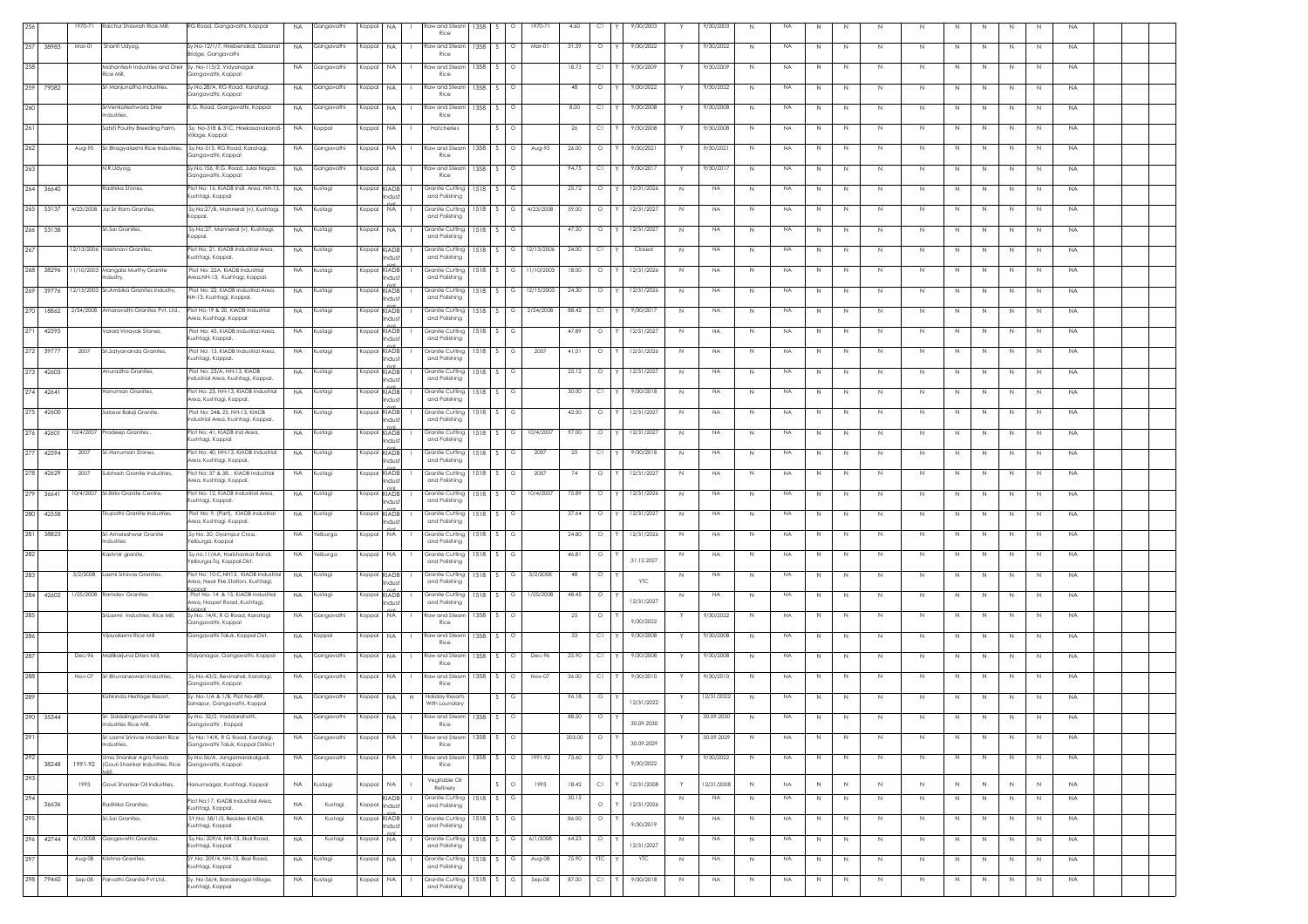|     |           |           | Shanti Granites,                                     | Sy. No-76/4, GM Road, Yelburga,<br>Koppal                                                          | <b>NA</b> | Yelburga        | Koppal       | NA                   | Granite Cutting<br>and Polishing        | 1518 | G                       |            | 18.00                   | YTC      | YTC        | $\mathbb N$ | NA         | N            | <b>NA</b> | $\,N\,$     | N | $\,N\,$     | $\,N\,$ | N            | N            | N  | N  | NA        |  |  |
|-----|-----------|-----------|------------------------------------------------------|----------------------------------------------------------------------------------------------------|-----------|-----------------|--------------|----------------------|-----------------------------------------|------|-------------------------|------------|-------------------------|----------|------------|-------------|------------|--------------|-----------|-------------|---|-------------|---------|--------------|--------------|----|----|-----------|--|--|
| 300 | 42626     | $Sep-07$  | Jai Ambe Granites                                    | Plot No: 35 &36. . KIADB Industrial<br>Area, Kushtagi, Koppal.                                     | <b>NA</b> | Kustagi         |              | Koppal KIADB<br>hdus | Granite Cuttina<br>and Polishing        | 1518 | G                       | $Sep-07$   | 85.15                   | $\circ$  | 12/31/2027 | N           | <b>NA</b>  | N            | <b>NA</b> | N           | N | N           | N.      | N            | N            | N  | N  | <b>NA</b> |  |  |
| 301 | 42599     | Apr-07    | <b>Balaji Granite Industries,</b>                    | Plot No: 07, KIADB Industrial Area,<br>ushtagi, Koppal.                                            | <b>NA</b> | lustagi         | Koppal KIADB | Indust               | <b>Granite Cutting</b><br>and Polishing | 518  |                         | Apr-07     | 65.00                   | $\circ$  | 12/31/2027 | N           | NA         |              | <b>NA</b> | N           | N | N.          | N       |              |              |    | N  | <b>NA</b> |  |  |
| 302 | 42630     | 2/24/2008 | Balaji Granite Industries,                           | Plot No: 44, KIADB Industrial Area,<br>ushtagi, Koppal.                                            | <b>NA</b> | (ustagi         | Koppa        | KIADB<br>ndust       | Granite Cutting<br>and Polishing        | 1518 |                         | 2/24/2008  | 88.86                   | $\circ$  | 12/31/2027 | N           | <b>NA</b>  |              | NA        | N           | N | N           | N       |              |              | N  | N  | <b>NA</b> |  |  |
| 303 |           |           | KHK Granite Industries,                              | 3.M. road, Kuknoor, Yelburga,<br>oppal                                                             | <b>NA</b> | Yelburga        | Koppal       | <b>NA</b>            | Granite Cuttina<br>and Polishing        | 1518 | G                       |            | 21.2                    | YTC      | YTC        | N           | <b>NA</b>  | N            | NA        | N           | N | N           | N       |              | N            | N  | N  | <b>NA</b> |  |  |
| 304 |           |           | Sri.Durga Granite Udyog,                             | Sy. No: 385/2, Hulageri (v), Kushtagi,<br>loapa                                                    | <b>NA</b> | Kustagi         | Koppal       | <b>NA</b>            | <b>Granite Cutting</b><br>and Polishing | 1518 | G                       |            | -38                     | C1       | 9/30/2017  | N           | NA         | N            | <b>NA</b> | N           | N | N           | N       |              | N            | N  | N  | <b>NA</b> |  |  |
| 305 | 34095     |           | iri.Durga Granites Cutting and<br>olishing Industry, | Sy. No: 385/4, Hulagera (v), Kushtagi,<br>(oppal.                                                  | <b>NA</b> | Kustagi         | Koppal       | NA                   | Granite Cutting<br>and Polishing        | 1518 |                         |            | 45.00                   | C.       | 9/30/2017  | N           | NA         | N            | <b>NA</b> | N           | N | N           | N       |              | N.           | N  | N. | <b>NA</b> |  |  |
| 306 |           |           | Mushti Driers,                                       | Near Dasanal Bridge, Hirebenakal,                                                                  | <b>NA</b> | Koppal          | Koppal       | NA                   | Raw and Steam                           | 1358 | $\circ$                 |            | 35.00                   | C1       | Closed     |             | Closed     | N            | <b>NA</b> | N           | N | N           | N       | N            | N            | N  | N  | <b>NA</b> |  |  |
|     | 307 42758 |           | Sri.Vinayaka Granites                                | oppal<br>Plot No-01, Chandragiri Road,                                                             | <b>NA</b> | Kustagi         | Koppal NA    |                      | Rice<br>Granite Cuttina                 | 1518 | G                       |            | 50                      | C1       | 9/30/2018  | N           | <b>NA</b>  | N.           | <b>NA</b> | N           | N | N           | N       | N            | N            | N  | N  | <b>NA</b> |  |  |
| 308 |           |           | admavathi Granites.                                  | -Ianumsagar. Kushtagi, Koppal<br>lot No: 41-P2, KIADB Industrial Area,                             | <b>NA</b> | (ustagi         | Koppal KIADB |                      | and Polishing<br><b>Granite Cutting</b> | 1518 | G                       |            | 37.00                   | YTC      | <b>YTC</b> | N           | NA         | N            | NA        | N           | N | N           | N.      |              | N            | N  | N  | <b>NA</b> |  |  |
| 309 |           |           | Govt District Teaching Hospital, Hospet Road, Koppal | ushtagi, Koppal                                                                                    | <b>NA</b> | Koppal          | Koppal       | a ıltın<br><b>NA</b> | and Polishing<br><b>Health Care</b>     |      | $\circ$                 |            | 111                     | $\circ$  | 30.09.2030 |             | 30.09.2030 | N            | <b>NA</b> | N           | N | $\mathbb N$ | N       | N            | N            | N  | N  | <b>NA</b> |  |  |
| 310 | 18822     |           | J.K. Granites,                                       | Plot No: 41-P1, KIADB Industrial                                                                   | <b>NA</b> | Kustagi         | Koppal KIADB |                      | Establishment<br>Granite Cuttina        | 1518 | G<br>S.                 |            | 47.00                   | C1       | 9/30/2019  | N           | <b>NA</b>  | N            | <b>NA</b> | N           | N | $\mathbb N$ | N       | N            | N            | N  | N  | <b>NA</b> |  |  |
| 311 | 42640     |           | Ganesh Granites,                                     | rea, Kushtagi, Koppal<br>Sy. No: 210/4, Near 220 KV Grad,                                          | <b>NA</b> | (ustagi         | Koppal       | ndust<br><b>NA</b>   | and Polishing<br>Granite Cutting        | 1518 | G                       |            | 47.00                   | $\circ$  | 12/31/2027 | N           | <b>NA</b>  | N            | NA        | N           | N | N           | N.      | N.           | N.           | N  | N  | <b>NA</b> |  |  |
| 312 | 42637     |           | Tirumala Granite,                                    | Gandhinagar, Kushtagi, Koppal<br>Sy. No-210/3, Near 220 KV GRID,                                   | <b>NA</b> | Kustagi         | Koppal       | <b>NA</b>            | and Polishing<br>Granite Cutting        | 518  |                         |            | 35.00                   | $\circ$  | 12/31/2027 | N           | NA         | $\mathbb{N}$ | <b>NA</b> | N           | N |             | N       |              |              |    | N  | <b>NA</b> |  |  |
| 313 |           | Oct-08    |                                                      | Gandhinagar, Kushtagi, Koppal<br>Neelambika Granite Industreis, Sy.No: 466/1B, Plot No. 831, Ilakl | <b>NA</b> | Kustagi         | Koppal       | NA                   | and Polishing<br>Granite Cutting        | 1518 | G                       | Oct-08     | 81.99                   | C1       | 9/30/2018  | Ν           | NA         | N            | <b>NA</b> | Ν           | N | $\mathbb N$ | N       |              |              | Ν  | N  | NA        |  |  |
| 314 |           |           | atima Granits                                        | toad, Kushtagi, Koppal<br>Sy.No: 212/5, Kushtagi, Koppal                                           | <b>NA</b> | Kustagi         | Koppal       | <b>NA</b>            | and Polishing<br>Granite Cuttina        | 1518 | G                       |            | 70.85                   | C1       | 9/30/2018  | N           | <b>NA</b>  | N            | NA        | N           | N | N           | N       |              | N            | N  | N  | <b>NA</b> |  |  |
| 315 |           |           | <b>Uday Granites</b>                                 | Plot No: 33, KIADB Industrial Area.                                                                | <b>NA</b> | Kustagi         | Koppal       | <b>NA</b>            | and Polishing<br><b>Granite Cutting</b> | 1518 | G                       |            | 29.85                   | C1       | 9/30/2018  | N           | <b>NA</b>  | N            | <b>NA</b> | N           | N | N           | N.      |              | N            | N  | N  | <b>NA</b> |  |  |
| 316 |           |           | Jsha Granite                                         | ushtagi, Koppal<br>Ikal Road, Hanumsagar, Kushtagi,                                                | <b>NA</b> | (ustagi         | Koppal       | NA                   | and Polishing<br><b>Granite Cutting</b> | 1518 | $\mathbf{s}$<br>G       |            | 13.35                   | YTC      | YTC        |             | NA         | N            | <b>NA</b> | N           | N |             | N       |              | N            | N  |    | <b>NA</b> |  |  |
|     |           |           |                                                      | (oppal                                                                                             |           |                 |              |                      | and Polishing                           |      |                         |            |                         |          |            | N           |            |              |           |             |   | N           |         |              |              |    | N  |           |  |  |
| 317 |           |           | Venkateshwara Industries,                            | Karatgi, Gangavathi-Taluk, Koppal-                                                                 | <b>NA</b> | Gangavathi      | Koppal       | NA                   | Flour Mill<br>involving Dry<br>Process  |      | $\circ$                 |            | ess than<br>$_{\rm cr}$ | C1       | 9/30/2008  |             | 9/30/2008  | N            | <b>NA</b> | N           | N | $\mathbb N$ | N       | N            | N            | N  | N  | <b>NA</b> |  |  |
| 318 |           |           | Sri.Shiva Sahay Granites,                            | Sy No: 206/12, N H -13, Kustagi,<br>Coppal District                                                | <b>NA</b> | Kustagi         | Koppal       | <b>NA</b>            | Granite Cuttina<br>and Polishing        | 518  | G                       |            | 37.5                    | C1       | 9/30/2018  | N           | <b>NA</b>  | N            | <b>NA</b> | N           | N | N           | N       |              | N            | -N | N  | <b>NA</b> |  |  |
| 319 |           | 4/1/2009  | MEB Granite,                                         | y.No.40/A Kuknoor, Yelburga,<br>(oppal                                                             | <b>NA</b> | 'elburga        | Koppa        | NA                   | Granite Cutting<br>and Polishing        | 1518 |                         | 4/1/2009   | 60.00                   | C.       | 9/30/2017  | N           | NA         | -N           | <b>NA</b> | N           | N | N           | N       |              |              | N  | N  | <b>NA</b> |  |  |
| 320 | 18833     |           | 10/20/2008 Sai Granites,                             | Sy.No:68/1/3, Beside KIDB, NH-13,<br>ushtagi, Koppal                                               | <b>NA</b> | Kustagi         | Koppal       | <b>NA</b>            | Granite Cutting<br>and Polishing        | 1518 | G                       | 10/20/2008 | 86.00                   | $\circ$  | 12/31/2027 | Ν           | <b>NA</b>  | N            | <b>NA</b> | N           | N | Ν           | N       |              | $\mathbb N$  | Ν  | N  | <b>NA</b> |  |  |
|     | 321 38292 |           | Ennar Ceramics,                                      | Sy. No: 6/3, Allanagar, Ginigera-<br>Village, Koppal                                               | <b>NA</b> | Koppal          | Koppal NA    |                      | Ceramic Tiles<br>and Product            |      | G                       |            | 123.00                  | $\circ$  | 12/31/2026 |             | 12/31/202  | N            | <b>NA</b> | N           | N | N           | N       | N            | N            | N  | N  | <b>NA</b> |  |  |
| 322 |           | 8/7/2003  | Samarth Motors,                                      | Naddarahatti, Koppal Road,<br>Gangavathi, Dist-Koppal.                                             | NA.       | Gangavathi      | Koppal       | <b>NA</b>            | Automobile<br>Service Station           |      | $\circ$                 | 8/7/2003   | 44.00                   | $\circ$  | 9/30/2018  |             | 9/30/2018  | N            | 9/30/2015 | N           | N | N           | N       | N.           | N            | N  | N  | <b>NA</b> |  |  |
| 323 |           |           | riSiddarameshwara Industries,<br>ice Mill,           | Karatagi, Gangavathi, Koppal                                                                       | <b>NA</b> | Gangavathi      | Koppal       | <b>NA</b>            | aw and Stear<br>Rice                    | 358  |                         |            | 72.50                   | C1       | 9/30/2008  |             | 9/30/2008  | $\mathbb{N}$ | <b>NA</b> | N           | N | N.          | N       |              |              |    | N  | <b>NA</b> |  |  |
| 324 |           | 2009      | SriDhanalaxmi Agro Foods,                            | Sy.No-46/3, RG Road, Karatagi,<br>angavathi, Koppal                                                | <b>NA</b> | Gangavathi      | Koppal       | NA                   | Raw and Steam<br>Rice                   | 1358 | $\circ$                 | 2009       | 192.73                  | $\circ$  | 9/30/2022  |             | 9/30/2022  | N            | <b>NA</b> | N           | N | $\mathbb N$ | $\,N\,$ |              | N            | N  | N  | NA        |  |  |
| 325 | 34118     | Nov-07    | Sri Shivaprasad Drier Industries,                    | Sy.No-176/8, Budagumpa Road,<br>aratagi, Gangavathi, Koppal                                        | <b>NA</b> | Gangavathi      | Koppal       | NA                   | taw and Steam<br>Rice                   | 1358 | $\circ$                 | Nov-07     | 96.65                   | $\circ$  | 9/30/2022  |             | 9/30/2022  | N            | NA        | N           | N | N           | N       | N            | N            | N  | N  | <b>NA</b> |  |  |
| 326 | 20759     | 1997      | Sri Basaveshwara Drier<br>dustries,                  | Sy. No-174, Budagumpa Road,<br>aratagi, Gangavathi, Koppal                                         | <b>NA</b> | Gangavathi      | Koppal       | <b>NA</b>            | <b>Raw and Stear</b><br>Rice            | 1358 | $\circ$                 | 1997       | 98.55                   | C1       | 9/30/2017  |             | 9/30/2017  | N            | <b>NA</b> | N           | N | N           | N       |              | $\mathbb N$  | N  | N  | <b>NA</b> |  |  |
| 327 | 34126     | Nov-08    | Sri Ramanjaneya, Para Boiled                         | Sy. No-108/B, R.G. Road, Karatagi,<br>angavathi, Koppal                                            | <b>NA</b> | Gangavathi      | Koppal       | NA                   | aw and Stear<br>Rice                    | 1358 | $\circ$                 | Nov-08     | 44.85                   | $\circ$  | 9/30/2022  |             | 9/30/2022  | N            | <b>NA</b> | N           | N | $\mathbb N$ | N       |              | N            | N  | N  | <b>NA</b> |  |  |
| 328 | 34120     | Nov-07    | iri Siddalingeswara Drier Rice                       | Sv. No-46/1. Navali Road.<br>evinahal, Karatagi, Gangavathi,                                       | <b>NA</b> | Gangavathi      | Koppal       | <b>NA</b>            | aw and Stear<br>Rice                    | 1358 | $\circ$                 | Nov-07     | 71.50                   | $\circ$  | 9/30/2022  |             | 9/30/2022  | N            | NA        | N           | N | N           | N       |              | N            | N  | N  | <b>NA</b> |  |  |
|     | 329 24655 |           | SriSaraswathi Agro Industries,                       | Sy. No-150/A-B, Kampli Road,<br>Gangavathi, Koppal                                                 | <b>NA</b> | Gangavathi      | Koppal       | <b>NA</b>            | aw and Stear<br>Rice                    | 1358 |                         |            | 48.40                   | $\circ$  | 9/30/2022  |             | 9/30/2022  | N            | NA        | N           | N | N           | N       |              | N            | -N | N  | <b>NA</b> |  |  |
| 330 | 33598     |           | ndustry,                                             | ri Vijayashree Food Processing Sy.No-6/4, 6/5, Allanagar, Koppal                                   | <b>NA</b> | (oppal          | Koppal       | NA                   | aw and Stear!<br>Rice                   | 1358 |                         |            | 44.00                   | $\circ$  | 9/30/2021  |             | 9/30/202   | -N           | <b>NA</b> | N           | N | N           | N       |              |              | N  | N  | <b>NA</b> |  |  |
|     | 331 31403 |           | ungabadra Rice Industries,                           | Sy No: 162/1, Kampli Road,<br>angavathi, Koppal                                                    | <b>NA</b> | Gangavathi      | Koppal       | NA                   | aw and Stear!<br>Rice                   | 1358 | $\circ$                 |            | 189.00                  | C1       | 9/30/2021  |             | 9/30/2021  | N            | <b>NA</b> | N           | N | Ν           | N       |              | $\mathbb N$  | Ν  | N  | <b>NA</b> |  |  |
|     | 332 42628 |           | Balaji Granite,                                      | Plot No-26, NH-13, KIADB Industrial<br>Area, Kushtagi, Koppal                                      | <b>NA</b> | Kustagi         | Koppal KIADB | Indust               | Granite Cutting<br>and Polishing        | 1518 | G<br>S.                 |            | 44.00                   | $\circ$  | 12/31/2027 | N           | <b>NA</b>  | N            | <b>NA</b> | N           | N | N           | N       | N            | N            | N  | N  | <b>NA</b> |  |  |
| 333 |           | 1968      | Ganga Industries, Modern<br>Binny Rice Mill,         | Sy.No-435, Navali Road, Karatagi,<br>Gangavathi, Koppal                                            | NA.       | Gangavathi      | Koppal       | NA                   | Raw and Steam<br>Rice                   | 1358 | $\circ$<br>S.           | 1968       | 22.00                   | C1<br>ΙY | 9/30/2017  |             | 9/30/2017  | N            | <b>NA</b> | N           | N | N           | N       | N            | N            | N  | N  | <b>NA</b> |  |  |
| 334 |           |           | CBS Udyog                                            | RG Road, Gangavathi, Koppal                                                                        | <b>NA</b> | Gangavathi      | Koppal       | NA.                  | Raw and Steam<br>Rice                   | 1358 | S<br>$\circ$            |            | 34.00                   | C1       | Closed     |             | Closed     | N            | <b>NA</b> | N           | N | $\mathbb N$ | N       | $\mathbb{N}$ | $\mathbb{N}$ | N  | N  | <b>NA</b> |  |  |
| 335 | 18832     |           | Tirupati Balji Granites,                             | Plot No: 41 P-2, KIADB, Kushtagi,<br>oppal.                                                        | <b>NA</b> | Kustagi         | Koppal       | NA.                  | Granite Cutting<br>and Polishing        | 1518 | G                       |            | 62.50                   | $\circ$  | 12/31/2025 | N           | <b>NA</b>  | N            | NA        | N           | N | N           | $\,N\,$ | N            | N            | N  | N  | <b>NA</b> |  |  |
| 336 |           |           | riNiranjan Paddy Drier,                              | Sy.No:50/4/7, Koppal Mian Road,<br>venkatagiri Village, Gangavathi,                                | <b>NA</b> | Gangavathi      | Koppal       | <b>NA</b>            | Raw and Steam<br>Rice                   | 1358 | $\circ$<br>S.           |            | 83.00                   | C1       | Closed     |             | Closed     | N            | <b>NA</b> | N           | N | N           | N       | N.           | N            | N  | N  | <b>NA</b> |  |  |
| 337 | 17592     |           | Manjunath Industries,                                | loago<br>Sy.No-46/2c/3, Basapattana,<br>angavathi, Koppal                                          | <b>NA</b> | Gangavathi      | Koppal       | <b>NA</b>            | Raw and Steam<br>Rice                   | 1358 | $\circ$                 |            | 69.00                   | $\circ$  | 9/30/2022  |             | 9/30/2022  | $\,N\,$      | <b>NA</b> | $\mathbb N$ | N | N           | $\,N\,$ |              | $\mathbb N$  | N  | N  | <b>NA</b> |  |  |
|     | 338 34125 |           | Sri Laxmi venkatadri Agro<br>ood Industries,         | Sy.No-174/19, 174/28, Budagumpa<br>bad, Karatagi, Gangavathi,                                      | <b>NA</b> | Gangavathi      | Koppal NA    |                      | Raw and Steam<br>Rice                   | 1358 | $\mathbf{s}$<br>$\circ$ |            | 97.60                   | $\circ$  | 9/30/2022  |             | 9/30/2022  | N            | NA        | N           | N | $\mathbb N$ | $\,N\,$ | N            | N            | N  | N  | <b>NA</b> |  |  |
| 339 |           |           | Sril axmi Rice Industries                            | Sy. No-2,3,4, Basapattana-Village,<br>angavathi, Koppal                                            | <b>NA</b> | Gangavathi      | Koppal       | NA                   | Raw and Steam<br>Rice                   | 1358 | S.<br>$\circ$           |            | 9.00                    | C1       | 9/30/2009  |             | 9/30/2009  | N            | <b>NA</b> | N           | N | $\mathbb N$ | N       | N            | N            | N  | N  | <b>NA</b> |  |  |
| 340 | 33829     |           | SriKanakadurga Agro Refieries,                       | Sy.No.27/4B, R.G.Road, Karatagi,<br>Gangavathi, Koppal.                                            | <b>NA</b> | Gangavathi      | Koppal       | <b>NA</b>            | Solvent<br>xtraction plan               |      | $\circ$                 |            | 84.00                   | $\circ$  | 9/30/2021  | Y           | 9/30/2021  | N            | <b>NA</b> | N           | N | N           | N       | N.           | N            | N  | N  | <b>NA</b> |  |  |
| 341 | 38797     |           | Akash Granite, .                                     | y.No-73/2, Gudneppana Road,<br>uknoor, Tq-Yelburga, Koppal                                         | <b>NA</b> | <b>Yelburga</b> | Koppal       | NA                   | <b>Granite Cutting</b><br>and Polishing | 1518 | G                       |            | 24.45                   | $\circ$  | 12/31/2026 | N           | NA.        | N            | NA        | N           | N | N           | N       | N.           | N            | N  | N  | <b>NA</b> |  |  |
|     |           |           |                                                      |                                                                                                    |           |                 |              |                      |                                         |      |                         |            |                         |          |            |             |            |              |           |             |   |             |         |              |              |    |    |           |  |  |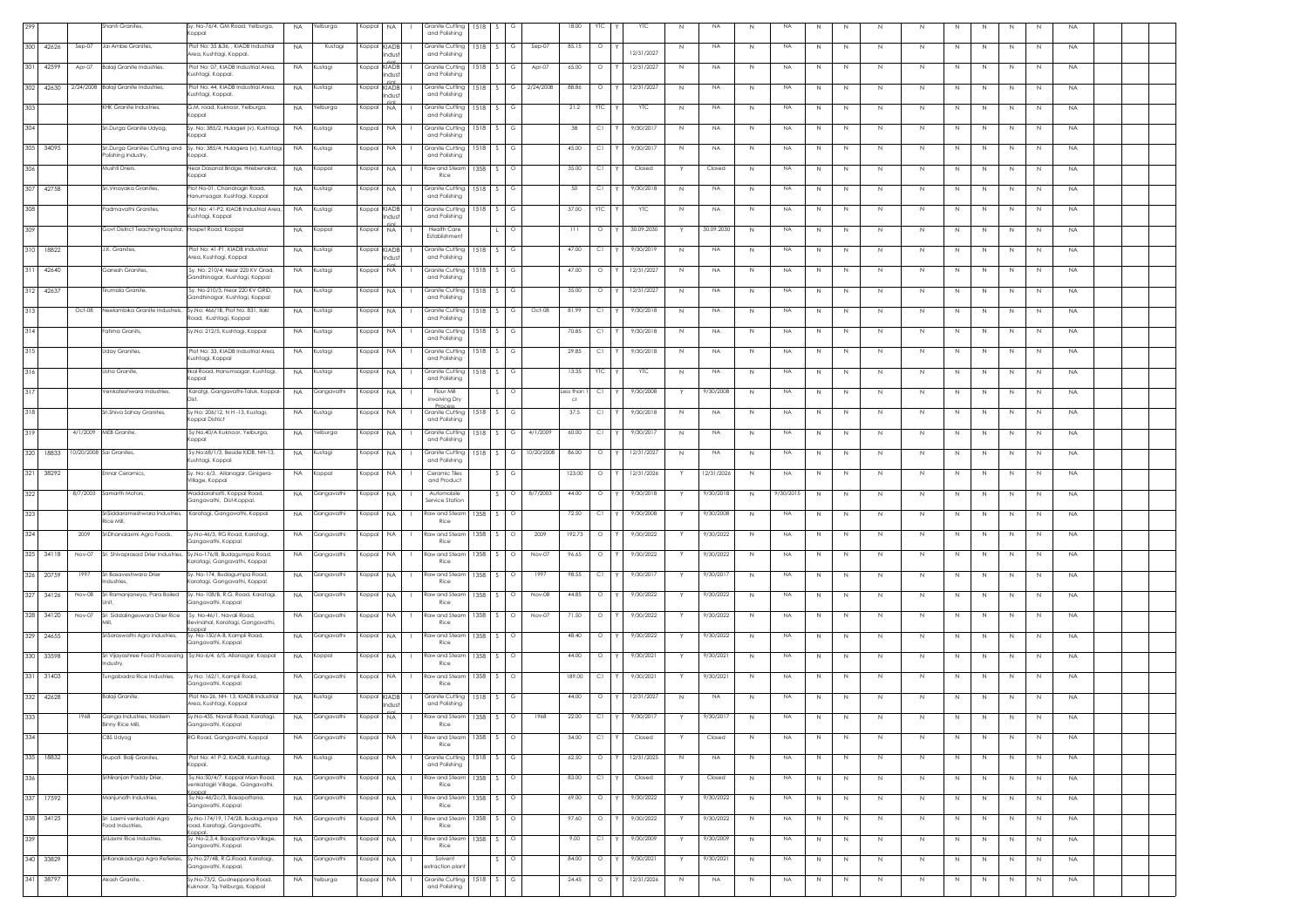|                 |           | Ashok Drier Industries                               | /.No:149/1/2 & 144/A, 144/A/1, &<br>44/A/2, RG Road, Gangavathi,     | <b>NA</b> | Gangavathi    | Koppal    | <b>NA</b>                 | Raw and Steam<br>Rice                   | 1358 |                    |                      | 70.00 | C1      | 9/30/2017        | 9/30/2017  | NA<br>$\mathbb{N}$   |              |         |             |              |              |                              |    | <b>NA</b> |  |
|-----------------|-----------|------------------------------------------------------|----------------------------------------------------------------------|-----------|---------------|-----------|---------------------------|-----------------------------------------|------|--------------------|----------------------|-------|---------|------------------|------------|----------------------|--------------|---------|-------------|--------------|--------------|------------------------------|----|-----------|--|
| 343             |           | SriChannamallikarjuna Paddy<br>Drier                 | Sy.No-135, Hosakera-village,<br>angavathi, Koppal.                   | <b>NA</b> | Gangavathi    | Koppal    | <b>NA</b>                 | Raw and Steam<br>Rice                   | 1358 |                    | $\Omega$             | 70.00 | C1      | Closed           | Closed     | N<br>NA              | N            | N       | N           | N            | N            | N<br>N                       | N  | <b>NA</b> |  |
| 344             |           | Carnataka Cement,                                    |                                                                      | <b>NA</b> | Koppal        | Koppal    | <b>NA</b>                 | <b>Hollow Bricks</b>                    |      |                    | G                    | 35.00 | C1      | <b>NA</b>        |            | NA<br>N              | N            | N       | N           | N            | N.           | N<br>N                       | N  | <b>NA</b> |  |
| 345             |           | Srinivasa Energetics,                                | y. No. 23/2, Kanakapur (v),                                          | <b>NA</b> | Koppal        | Koppal    | NA.                       | Mfg.of agro                             |      |                    |                      | 23.00 | C1      | Closed           | Closed     | $\,N\,$<br><b>NA</b> | $\mathbb N$  | N       | N           | $\mathbb N$  | N            | $\mathbb{N}$<br>$\mathbb{N}$ | N  | <b>NA</b> |  |
| 346             | 1975      | Ashoka Rice Mill,                                    | inigera , Koppal<br>adag Road, Koppal                                | <b>NA</b> | Koppal        | Koppal    | NA.                       | based fuel<br>bricauets<br>Rice Hulling |      |                    | 1975<br>G            | 9.98  | C1      | 12/31/2014       | 12/31/2014 | $\,N\,$<br><b>NA</b> |              |         | N           | $\mathbb N$  | N            | N<br>N                       | N  | <b>NA</b> |  |
|                 |           |                                                      |                                                                      |           |               |           |                           |                                         |      |                    |                      |       |         |                  |            |                      | N            | N       |             |              |              |                              |    |           |  |
| 347 36769       |           | /enkis Mineral Water Products,                       | Sv. No-308/B, Karatagi,<br>angavathi, Koppal.                        | <b>NA</b> | Gangavathi    | Koppal    | NA<br>$\mathbf{1}$        | Mineral Water                           |      | S.                 | G                    | 20.50 | $\circ$ | 12/31/2024       | <b>NA</b>  | N<br><b>NA</b>       | N            | N       | N           | N            | N            | N<br>N                       | N  | <b>NA</b> |  |
| 348             | 1999      | TAPCMS, Sri Laxmi Srinivasa<br>addy Driers,          | Gangavathi, Koppal                                                   | <b>NA</b> | Gangavathi    | Koppal    | <b>NA</b>                 | Rice Hulling                            |      |                    | 1999                 | 15.00 | C1      | Closed           | Closed     | NA<br>N              | N            | N       | N           | N            |              | N.<br>N.                     | N  | <b>NA</b> |  |
| 349             | $Jan-03$  | nnapurna Rice Mill,                                  | y. No401, Goshala Road, Koppal                                       | <b>NA</b> | Koppal        | Koppal    | NA.                       | Rice Hulling                            |      |                    | $Jan-03$             | 99.12 | C1      | 12/31/2015       | 12/31/2015 | <b>NA</b><br>N       | N            | N       | N           | $\mathbb N$  | N            | N<br>N                       | N  | <b>NA</b> |  |
| 350             | $Jan-02$  | axmi Vinayak Industries,                             | y. No-49/2, Venkatagiri Village,                                     | <b>NA</b> | Gangavathi    | Koppal    | NA.<br>$\mathbf{L}$       | Rice Hulling                            |      | S.                 | G<br>$Jan-02$        | 49.42 | $\circ$ | 12/31/2026<br>Y  | 12/31/2026 | N<br><b>NA</b>       | N            | N       | N           | $\mathbb N$  | N            | $\,N\,$<br>N                 | N  | <b>NA</b> |  |
| 351             |           | axmi Srinivasa Ind Rice Mill,                        | angavathi, Koppal<br>KPL.                                            | <b>NA</b> | Koppal        | Koppal    | <b>NA</b><br>$\mathbf{L}$ | Rice Hulling                            |      | $\mathcal{S}$<br>G |                      | 22.25 | C1      | 12/31/2015<br>Y  |            | N<br><b>NA</b>       | N            | N       | N           | N            | N            | N<br>N                       | N  | <b>NA</b> |  |
| 352<br>34138    |           | SriLaxmi Srinivasa Oil Mill,                         | Marlanahalli, Karatagi,                                              | <b>NA</b> | Gangavathi    | Koppal    | NA.                       | Vegitable Oil                           |      |                    | G                    | 35    | $\circ$ | 12/31/2027       | 12/31/2027 | N<br><b>NA</b>       | N            | N       | N           | N            | N            | N<br>N                       | N  | <b>NA</b> |  |
|                 |           |                                                      | angavathi, Koppal<br>y No. 441/1/k, Navali Road,                     |           |               |           |                           | Refinery                                |      |                    | G                    | 40.00 | $\circ$ |                  |            |                      |              |         |             |              |              |                              |    |           |  |
| 353             |           | SriLaxmi Balaji Industries,                          | aratagi, Gangavathi, Koppal                                          | <b>NA</b> | Gangavathi    | Koppal    | <b>NA</b>                 | Raw and Stean<br>Rice                   | 1358 |                    |                      |       |         | 9/30/2022        | 9/30/2022  | <b>NA</b><br>N       | N            | N       | $\mathbb N$ | N            | N            | N<br>N                       | N  | <b>NA</b> |  |
| 354             |           | SriLaxmi Srinivasa Industries.<br>(Rice Mill),       | RG Road, Gangavathi, Koppal                                          | <b>NA</b> | Gangavathi    | Koppal    | <b>NA</b>                 | Rice Hulling                            |      |                    | G                    | 43.98 | C1      | 12/31/2015       | 12/31/2015 | N<br><b>NA</b>       | N            | N       | N           | N            | N            | N.<br>N                      | N  | <b>NA</b> |  |
| 355             |           | axmi Srinivasa Ind                                   |                                                                      | NA.       | Koppal        | Koppal    | NA.<br>$\mathbf{L}$       | Rice Hulling                            |      |                    |                      | 24    | C1      | 12/31/2015<br>Y. |            | N<br>NA.             | N            | N       | N           | N            | N            | N.<br>N                      | N  | NA        |  |
| 356             |           | Laxmi Sirinivas Oil Mill,                            | Sy.No. 38, Marlanahalli-Village,<br>aratagi, Gantavathi, Koppal      | <b>NA</b> | Koppal        | Koppal    | <b>NA</b>                 | Vegitable Oil<br>Refinery               |      |                    |                      | 35    | $\circ$ | 12/31/202        | 12/31/2027 | <b>NA</b><br>N       | N            | N       | N           | $\mathbb N$  | N            | N<br>N                       | N  | <b>NA</b> |  |
| 357             | 1992      | asaveshwara Sooji Industries,                        | Ballolli Mill Cmpound, Goshala                                       | NA.       | Koppal        | Koppal    | NA                        | Flour Mill                              |      |                    | 1992<br>G            | 20    | $\circ$ | 31.12.2034       | 31.12.2034 | <b>NA</b><br>N       | N            | N       | N           | $\mathbb N$  | N            | N<br>N                       | N  | <b>NA</b> |  |
| 358             |           |                                                      | oad, Koppal                                                          | <b>NA</b> | Gangavathi    | Koppal    | NA                        | involving Dry<br>Proce<br>Vegitable Oil |      | S.                 | G                    | 8.00  | C1      | 12/31/2015       | <b>NA</b>  | N<br><b>NA</b>       | N            | N       | N           | N            | N            | N<br>N                       | N  | <b>NA</b> |  |
| 359             |           | Basaveshwara Oil Mill,                               | islampur, Gangavathi, Koppal                                         | <b>NA</b> | Koppal        | Koppal    | <b>NA</b>                 | Refinery<br>Rice Hulling                |      |                    |                      | 24    | C1      | 12/31/2015<br>Y  |            | <b>NA</b><br>N       | N            | N       | N           | N            | N.           | N.<br>N.                     | N  | <b>NA</b> |  |
|                 |           | Ihagyalaxmi Rice Ind,                                |                                                                      |           |               |           |                           |                                         |      |                    |                      |       |         |                  |            |                      |              |         |             |              |              |                              |    |           |  |
| 360<br>20773    |           | Dhanalaxmi Rice Mill,                                | Sy.No. 75, R G Road, Gangavathi,<br>oppal                            | <b>NA</b> | Gangavathi    | Koppal    | <b>NA</b>                 | Rice Hulling                            |      |                    |                      | 62.08 | C1      | 9/30/2022        | 9/30/2022  | <b>NA</b><br>N       | N            | N       | N           | $\mathbb N$  | N            | N<br>N                       | N  | <b>NA</b> |  |
| 361             | 8/26/2009 | Axis Bank, Hospet Road,<br>oppal.                    | (oppal                                                               | NA.       | Koppal        | Koppal    | <b>NA</b>                 | Bank                                    |      |                    | 8/26/2009<br>G       |       | C1      | 12/31/2018       | 12/31/2018 | N<br><b>NA</b>       | $\mathbb{N}$ | N       | $\mathbb N$ | $\mathbb{N}$ |              | N                            | -N | <b>NA</b> |  |
| 362             | 1978-1979 | ri Srinivasa Rice Mill,                              | v. No-33/2. Oddarahatti.<br>iangavathi, Koppal                       | <b>NA</b> | Gangavathi    | Koppal NA | $\perp$                   | Rice Hulling                            |      | S.                 | 1978-1979<br>G       | 45.00 | CI.     | 12/31/2015<br>Y  | 12/31/2015 | <b>NA</b><br>N       | N            | N       | N.          | N            | N            | N<br>N                       | N  | <b>NA</b> |  |
| 363             | 4/1/2002  | Sri.Srinivas Rice Mill & Paddy                       | , No-6/2/C, Shivapur, Koppal                                         | <b>NA</b> | Koppal        | Koppal    | <b>NA</b>                 | Rice Hulling                            |      | S.                 | 4/1/2002<br>G        | 27.50 | C1      | 12/31/2015       | 12/31/2002 | <b>NA</b><br>N       | N            | N       | N           | N            | N            | N<br>N                       | N  | <b>NA</b> |  |
| 364             | 12/1/2009 | <b>Irier</b><br>Gavi Foods & Bevarages,              | (anakapur-Village, Koppal.                                           | <b>NA</b> | Koppal        | Koppal    | NA.                       | Mineral Water                           |      | S.                 | 12/1/2009<br>G       | -56   | C1      | 12/31/2015       | 12/31/2015 | <b>NA</b><br>N       | N            | N       | $\mathbb N$ | $\mathbb N$  | N            | N<br>N                       | N  | <b>NA</b> |  |
| 365             | 1990      |                                                      | Sv. No-41-1-A. Marlanghalli.                                         | <b>NA</b> | Gangavathi    | Koppal    | <b>NA</b>                 | Raw and Steam                           | 1358 | S.                 | 1990<br>$\circ$      | 93.36 | C1      | 9/30/2012        | 9/30/2012  | N<br><b>NA</b>       | N            | N       | N           | N            | N            | N.<br>N                      | N  | <b>NA</b> |  |
| 366             |           | SriSrinivasa Rice Mill,<br>Basavapoorna Poultry Farm | .G.Road, Karatagi, Gangavathi,<br>y. No-88, 89, 91 & 122, Guladalli- | <b>NA</b> | Koppal        | Koppal    | NA.                       | Rice<br>Poultry Forms &                 |      |                    | G                    | 60.00 | $\circ$ | 31.12.2035       | 31.12.3035 | NA<br>N              | N            | N       | N           | N            | N.           | N<br>N                       | N  | <b>NA</b> |  |
|                 |           |                                                      | illage, Koppal                                                       |           |               |           |                           | Hatcheries                              |      |                    |                      |       |         |                  |            |                      |              |         |             |              |              |                              |    |           |  |
| 367             |           | Surya Poultries,                                     | llanagar, Koppal                                                     | <b>NA</b> | Koppal        | Koppal    | <b>NA</b>                 | Poultry Forms &<br>Hatcheries           |      | G                  |                      | 36.00 | $\circ$ | 31.12.2035       | 31.12.2035 | <b>NA</b><br>N       | N            | N       | N           | $\mathbb N$  | N            | N<br>N                       | N  | <b>NA</b> |  |
| 368             |           | awan Poultry Farm,                                   | y. No-6/7 & 6/4,<br>hikkakasanakandi-Village, Koppa                  | <b>NA</b> | Koppal        | Koppal    | NA<br>$\mathbf{1}$        | Poultry Forms &<br>Hatcheries           |      |                    | G                    | 45.00 | $\circ$ | 12/31/2017       | 12/31/2017 | N<br><b>NA</b>       | N            | $\,N\,$ | N           | N            | N            | $\,N\,$<br>N                 | N  | <b>NA</b> |  |
| 369             |           | Sri.Hamika Poultry Farm                              | ly. No-165, Guladalli-Village, Koppa                                 | <b>NA</b> | Koppal        | Koppal    | <b>NA</b><br>$\mathbf{1}$ | Poultry Forms &<br>Hatcheries           |      | S.                 | G                    | 40.00 | $\circ$ | 31.12.2035       | 31.12.2035 | N<br><b>NA</b>       | N            | N       | N           | N            | N            | N<br>N                       | N  | <b>NA</b> |  |
| 370             |           | Jyoti Poultry Farm,                                  | Shivapur Village, Koppal                                             | <b>NA</b> | Koppal        | Koppal    | <b>NA</b>                 | Poultry Forms &<br>Hatcheries           |      |                    |                      | 35.00 | $\circ$ | 12/31/2018       | 12/31/2018 | <b>NA</b><br>N       | N            | N       | N           | N            |              | N                            | N  | <b>NA</b> |  |
| 371             |           | lyoti Poultry Farm,                                  | r. No-56 & 66/B, Danakana Doddi                                      | <b>NA</b> | Koppal        | Koppal    | <b>NA</b>                 | Poultry Forms &                         |      |                    |                      | 65.00 | $\circ$ | 12/31/2016       | 12/31/2016 | N<br><b>NA</b>       | N            | N       | N           | N            |              | N                            | N  | <b>NA</b> |  |
| 372             |           | Y.Ravindra Rao Poultry Farm                          | illage, Koppal<br>v No-34 34/2 35 & 27/1                             | <b>NA</b> | Koppal        | Koppal    | NA.<br>$\mathbf{1}$       | Hatcheries<br>Poultry Forms &           |      |                    | G                    | 35.00 | $\circ$ | 12/31/2013       | 12/31/201  | N<br><b>NA</b>       | N            | N       | N           | N            | N            | N<br>N                       | N  | <b>NA</b> |  |
| 373             |           | Karnataka Poultry Farm,                              | :hikkakasana kandi-Village,<br>Sy.No-146, Kerehalli-V, Koppal        | <b>NA</b> | Koppal        | Koppal    | <b>NA</b>                 | Hatcheries<br>Poultry Forms &           |      |                    |                      | 80.00 | $\circ$ | 31.12.2034       | 31.12.2034 | <b>NA</b><br>N       | N            | N       | N           | N            | N            | N.<br>N                      | N  | <b>NA</b> |  |
|                 |           |                                                      |                                                                      |           |               |           |                           | Hatcheries                              |      |                    |                      |       |         |                  |            |                      |              |         |             |              |              |                              |    |           |  |
| 374             |           | irinidhi Poultry Farm, Pvt Ltd.,                     | /. No-25/30 & 25/37,<br>hikkakasanakandi. Koppal                     | <b>NA</b> | Koppal        | (oppal    | <b>NA</b>                 | Poultry Forms &<br>Hatcheries           |      |                    |                      | 60.00 | $\circ$ | 12/31/2015       | 12/31/2015 | <b>NA</b><br>N       | N            | N       | N           | $\mathbb N$  | N            | N<br>N                       | N  | <b>NA</b> |  |
| 375             |           | SriManjunath Rice Mill,                              | 'idya Nagar, RG Road,<br>angavathi, Koppal                           | <b>NA</b> | Gangavathi    | Koppal    | <b>NA</b>                 | Rice Hulling                            |      |                    | G                    | 15.63 | C1      | 12/31/2019       | 12/31/2009 | <b>NA</b><br>N       | N            | N       | $\mathbb N$ | N            |              |                              | N  | <b>NA</b> |  |
| 37 <sub>A</sub> |           | 10/26/2001 Sonor Industries                          | Sv Nn-63/1<br>Camp, S.B. Camp, Gangavathi,                           | <b>NA</b> |               | Konnal NA |                           | Rice Hulling                            |      |                    | $S = G = 10/26/2001$ | 45.00 | - 01    | 12/31/2016       | 12/31/201  | <b>NA</b>            |              |         |             |              |              |                              |    |           |  |
| 377             |           | Sangam Industries, Rice mill,                        | <b>Inno</b><br>Gangavathi, Koppal                                    | NA.       | Gangavathi    | Koppal    | <b>NA</b><br>$\mathbf{L}$ | Rice Hulling                            |      |                    | G                    | 25.00 | C1      | 12/31/2018<br>Y  | 12/31/2018 | <b>NA</b><br>N       | N            | N       | N           | N            | N            | N<br>N                       | N  | <b>NA</b> |  |
| 378             | 1994-95   | Oil Industries,                                      | Sharanabasaveshwara Rice & Sharanabasaveshwara Camp,                 | <b>NA</b> | Gangavathi    | Koppal NA | $\perp$                   | Rice Hulling                            |      | S.<br>G            | 1994-95              | 21.00 | $\circ$ | 30.09.2023<br>Y  | 30.09.2023 | N<br><b>NA</b>       | N            | N       | N           | N            | $\mathbb{N}$ | N<br>N                       | N  | <b>NA</b> |  |
| 379             |           | Siddarameshwara Flour &                              | .No:63/1, Gangavathi, Koppal.<br>Oddarahatti, Gangavathi, Koppal     |           | NA Gangavathi | Koppal NA | $\mathbf{1}$              | Rice Hulling                            |      | S.                 | G                    | 4.90  | C1      | 12/31/2016       | 12/31/2010 | N<br><b>NA</b>       | N            | N       | $\mathbb N$ | N            | N            | N<br>N                       | N  | <b>NA</b> |  |
| 380<br>34122    |           | Huller Rice Mill,<br>SriManjunatha Silky Rice Mill,  | iy. No-28/2, RG Road, Karatagi,                                      | <b>NA</b> | Gangavathi    | Koppal    | NA.                       | Rice Hulling                            |      | S.                 | G                    | 60.00 | $\circ$ | 12/31/2027<br>Y. | 12/31/2027 | <b>NA</b><br>N       | N            | N       | N           | N            | N            | N<br>N                       | N  | <b>NA</b> |  |
|                 |           |                                                      | angavathi, Koppal                                                    |           |               |           |                           |                                         |      |                    |                      |       |         |                  |            |                      |              |         |             |              |              |                              |    |           |  |
| 381             |           | Venkateshwara Ind, Rice Mill,                        | Koppal Road, Near Dasanal Bridge,<br>irebenakal, Gangavathi, Koppal  | NA.       | Gangavathi    | Koppal    | <b>NA</b>                 | Rice Hulling                            |      |                    |                      | 24.00 | C1      | 12/31/2014       | 12/31/2014 | N<br>NA              | N            | N       | N           | $\mathbb N$  | N            | N<br>N                       | N  | <b>NA</b> |  |
| 382             |           | 5/20/2001 Vijayananda Printers Ltd,                  | TAPEMS Compound, Gangavathi,<br>loqqo                                | <b>NA</b> | Gangavathi    | Koppal    | <b>NA</b>                 | <b>Block making</b><br>printing offset  |      |                    | 5/20/2001            | 46.93 | $\circ$ | 12/31/2019       | 12/31/2019 | <b>NA</b><br>N       | N            | N       | N           | N            | N            | N<br>N                       | N  | <b>NA</b> |  |
| 383             |           | SriVijayalaxmi Drier Industries,                     | Kanakagiri Road, Gangavathi,<br>loqqc                                | <b>NA</b> | Gangavathi    | Koppal    | NA.<br>л.                 | printing<br>Rice Hulling                |      |                    | G                    | 35.00 | C1      | 12/31/2008       | 12/31/2008 | N<br><b>NA</b>       | N            | N       | N           | N            | N            | N<br>N                       | N  | <b>NA</b> |  |
| 384             | 94-95     | Vijayalaxmi Mini Flour & Huller<br>lice Mill,        | y.No:45/A, Sriramnagar,<br>angavthi, Koppal                          | <b>NA</b> | Gangavathi    | Koppal    | <b>NA</b><br>$\mathbf{L}$ | Rice Hulling                            |      | S.                 | G<br>94-95           | 8.80  | $\circ$ | 12/31/2020<br>Y  | 12/31/2020 | NA<br>N              | $\,N\,$      | $\,N\,$ | N           | $\mathbb{N}$ | N            | $\,N\,$<br>N                 | N  | <b>NA</b> |  |
|                 |           |                                                      |                                                                      |           |               |           |                           |                                         |      |                    |                      |       |         |                  |            |                      |              |         |             |              |              |                              |    |           |  |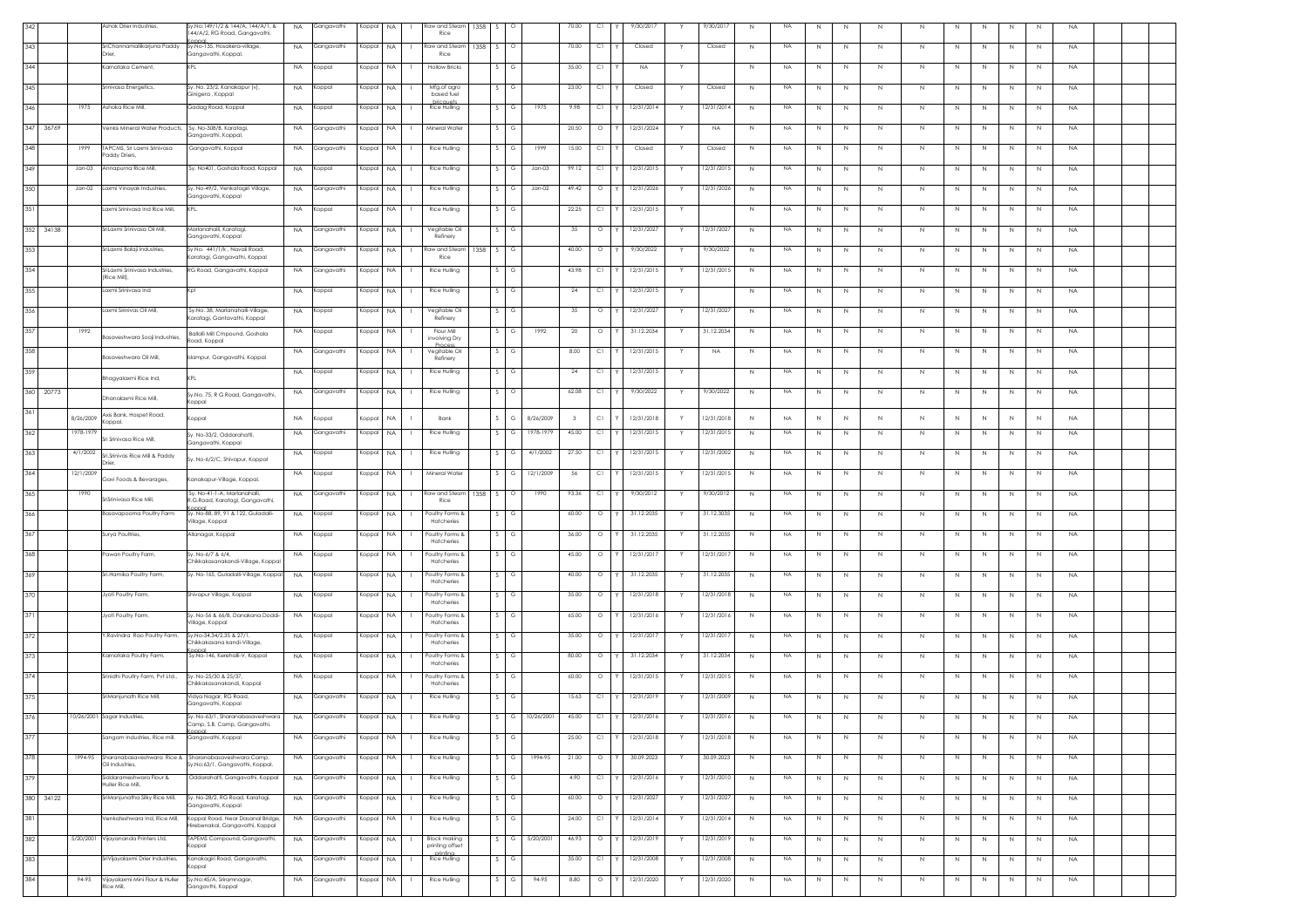|     | Jun-76              | re-Stress (India) Corporation,<br>CC, Poles Mfrs,                                    | No-673, Gadag Road, Koppal<br>NA.                                                                           | Koppal     | Koppal    | <b>NA</b> | <b>Hollow Bricks</b>                         |        | G       | Jun-76        | 6.55  | $\circ$    | 12/31/2019 |            | Y | 2/31/2019  | N            | NA        | $\mathbb{N}$ | N           | N.           | N           | N | N<br>N            | N            | <b>NA</b> |
|-----|---------------------|--------------------------------------------------------------------------------------|-------------------------------------------------------------------------------------------------------------|------------|-----------|-----------|----------------------------------------------|--------|---------|---------------|-------|------------|------------|------------|---|------------|--------------|-----------|--------------|-------------|--------------|-------------|---|-------------------|--------------|-----------|
| 386 |                     | K.S.H. Oil Industries,                                                               | Sy. No : 170/2/1, Near Budagumpa<br><b>NA</b><br>ircle, NH-13 Road, Kerehalli-                              | Koppal     | Koppal    | NA.       | Vegitable Oil<br>Refinery                    |        | G       |               | 49.00 | C1         | NA         |            |   | 12/31/2006 | $\mathbb{N}$ | <b>NA</b> | N            | N           |              | Ν           | N | N                 | N            | <b>NA</b> |
| 387 |                     | Sri.Jagapathi Poultry Farm,                                                          | ilage. Konne<br>Sy No.174/B, 175/B, Basapur Village,<br>NA.<br>(oppal Taluk and District                    | Koppal     | Koppal    | <b>NA</b> | Poultry Forms &<br>Hatcheries                |        | G       |               | 75.00 | $\circ$    | 31.12.2035 |            |   | 31.12.2035 | N            | <b>NA</b> | N            | $\mathbb N$ | N.           | N           | N | N<br>N.           | N            | <b>NA</b> |
| 388 |                     | Jagadamba Plastics,                                                                  | vB No-1-5419, Katharaki Road,<br><b>NA</b><br>(oppal                                                        | Koppal     | Koppa     | <b>NA</b> | Moulding                                     |        | G       |               | 8.00  | C1         | Closed     |            |   | Closed     | N            | NA        | N            | N           | N.           | N           | N | N<br>N            | N            | <b>NA</b> |
| 389 |                     | Sri.Sai Industries, C/o<br>anakadurga Concrete Power                                 | MB No: 8-8-791, Near Rly Station,<br><b>NA</b><br>Koppal                                                    | Koppal     | Koppal    | NA        | Rice Hulling                                 |        |         |               | 9.30  | C1         | Closed     |            |   | Closed     | N            | NA        | N            | $\mathbb N$ | N            | N           | N | $\mathbb N$<br>N  | N            | <b>NA</b> |
| 390 | Jun-07              | ») Ltd.<br>Mubarak industries,                                                       | Sy. No-139/2, Chilawadigi-Village,<br><b>NA</b><br>Koppal                                                   | Koppal     | Koppal    | NA.       | Rice Hulling                                 |        | G       | Jun-07        | 21.00 | C1         | 12/31/2020 |            |   | 12/31/2020 | N            | NA        | N            | $\mathbb N$ | N            | N           | N | N                 | N            | <b>NA</b> |
|     | 391 39109<br>Jun-07 | Janata industries.                                                                   | Sy. No-139/2, Chilawadigi-Village,<br>NA.<br>oppal                                                          | Koppal     | Koppal    | NA.       | Puffed Rice<br>1546                          | S.     | G       | Jun-07        | 21.00 | $\circ$    | 12/31/2026 |            |   | 12/31/2026 | N            | <b>NA</b> | N            | $\mathbb N$ | N.           | N           | N | N<br>N.           | N            | <b>NA</b> |
| 392 | 6/30/2003           | Mehaboob Industries,<br>Aandakki and Polished husk),                                 | Sy. No: 139/2, Chilawadigi-village,<br><b>NA</b><br>oppal                                                   | Koppal     | Koppal    | <b>NA</b> | Rice Hulling                                 |        | Ġ       | 6/30/2003     | 25.40 | C1         | 12/31/2011 |            |   | 12/31/2011 | N            | <b>NA</b> | N            | $\mathbb N$ | N            | N           | N | N<br>-N           | N            | <b>NA</b> |
| 393 | Nov-00              | Singh Tyres Retraders,                                                               | , No-10/3, NH-13, Behind Hotel<br><b>NA</b>                                                                 | Koppal     | Koppal    | NA.       | lyre Retreading                              |        | G       | Nov-00        | 42.00 | C1         | 12/31/2015 |            |   | 12/31/2015 | N            | NA        | N            | N           | N            | $\mathbb N$ | N | $\mathbb N$<br>N  | N            | <b>NA</b> |
| 394 | 86-87               | Sri.Sai Baba Industries,                                                             | malaya, Hitnal, Koppal<br>Gadag Road, Koppal<br><b>NA</b>                                                   | Koppal     | Koppal    | NA.       | (Cold & Hot<br>Rice Hulling                  |        | G       | 86-87         | 12.00 | C1         | <b>NA</b>  |            |   | 12/31/2009 | N            | <b>NA</b> | N            | $\mathbb N$ | N            | $\mathbb N$ | N | $\mathbb N$<br>N  | N            | <b>NA</b> |
| 395 |                     | Shivaganga Concrete works,                                                           | Sv. No-9/B. Naduvalakoppa -<br><b>NA</b>                                                                    | Kustagi    | Koppal    | NA        | Precast RCC                                  |        | G       |               | 7.22  | <b>YTC</b> | <b>YTC</b> |            |   | <b>YTC</b> | N            | NA        | N            | N           | N            | N           | N | N<br>N            | N            | <b>NA</b> |
| 396 |                     | Balaji Industries,                                                                   | /illage, Kushtagi, Koppal<br>Plot No : 1608, Behind Nagari<br><b>NA</b>                                     | Koppal     | Koppal    | NA.       | Members<br><b>Rice Hulling</b>               |        |         |               | 7.00  | C1         | Closed     |            |   | Closed     | $\mathbb{N}$ | NA        | N            | N           | N            | N           | N | N<br>N            | $\mathbb{N}$ | <b>NA</b> |
| 397 |                     | Gajanana Plastic Pipe                                                                | Hardwares, Opp. Bustand, Koppal<br>Sanklapur Site, Near Station Area,<br><b>NA</b>                          | Koppal     | Koppal    | NA.       | Plastic                                      |        | G       |               | 8.00  | C1         | 12/31/2019 |            |   | 12/31/2019 | N            | <b>NA</b> | N            | N           | $\mathbb N$  | N           | N | $\mathbb N$<br>N  | N            | <b>NA</b> |
| 398 |                     | dustries,<br>Apr-94 N.S. Flour & Huller Rice Mill,                                   | oppal<br>Industrial Area, Anegundi Road,<br><b>NA</b>                                                       |            |           | <b>NA</b> | container<br>Flour Mill                      |        | G       | Apr-94        | 9.51  | C1         | Closed     |            |   | Closed     | N            | NA        | N            | $\mathbb N$ |              | N           | N | N<br>N.           | $\mathbb{N}$ | <b>NA</b> |
|     |                     |                                                                                      | Gangavathi, Koppal                                                                                          | Gangavathi | Koppal    |           | involving Dry<br>Proces                      |        |         |               |       |            |            |            |   |            |              |           |              |             |              |             |   |                   |              |           |
| 399 |                     | Malleshwara Small oil Mill,                                                          | y. No-66-368, Sianagar, Sangapur,<br>NA.<br>angavathi, Koppal                                               | Gangavathi | Koppa     | NA.       | Vegitable Oil<br>Refinery                    |        | G       |               | 9.14  | C1         | 12/31/2019 |            |   | 2/31/201   | N            | <b>NA</b> | N            | N           | -N           | N           | N | N<br>N            | N            | <b>NA</b> |
| 400 | $Jun-03$            | Veerabhadreshwara Rice Mill                                                          | Sy. No-113/2, RG Road, Gangavathi<br><b>NA</b><br>oppal                                                     | Gangavathi | Koppal    | NA        | Rice Hulling                                 |        | G       | $Jun-03$      | 29.00 | YТC        | YTC        |            |   | YTC        | N            | <b>NA</b> | N            | $\mathbb N$ | $\mathbb N$  | $\mathbb N$ | N | $\mathbb N$<br>N  | N            | <b>NA</b> |
| 401 |                     | Saroja Agro industries,                                                              | Sy. No-150/B-1, Julai Nagar,<br><b>NA</b><br>Gangavathi, Koppal                                             | Gangavathi | Koppal    | NA.       | Flour Mill<br>involving Dry<br>Process       | $\sim$ | G       |               | 40.00 | $\circ$    | 12/31/2019 |            |   | 12/31/2019 | N            | NA        | $\mathbb N$  | $\mathbb N$ | N            | $\mathbb N$ | N | N<br>N            | N            | <b>NA</b> |
| 402 |                     | Abhaya Rice Mill.                                                                    | Sy. No-111/3, Kidadal Village,<br><b>NA</b><br>(oppal                                                       | Koppal     | Koppal    | NA.       | Rice Hulling                                 | S.     | G       |               | 6.00  | C1         | Closed     |            | Y | Closed     | N            | <b>NA</b> | N            | $\mathbb N$ | N            | N           | N | N<br>N            | N            | <b>NA</b> |
| 403 |                     | Sangeeta Rice Industries,                                                            | Sy.No-74/1, RG Road, Opp. Church,<br><b>NA</b><br>Gangavathi, Koppal                                        | Gangavathi | Koppal    | <b>NA</b> | Rice Hulling                                 |        |         |               | 31.00 | $\circ$    | 12/31/2022 |            |   | 12/31/2022 | N            | <b>NA</b> | N            | N           | N            | N           | N | N<br>$\mathbb{N}$ | N            | <b>NA</b> |
| 404 |                     | orks,                                                                                | 9/5/2006 Korisiddeshwara Tyre Retrading Sy. No-51/2, Plot No-41, KG Colony,<br><b>NA</b><br>ushtagi, Koppal | Kustagi    | Koppal    | NA.       | lyre Retreading<br>(Cold & Hot               |        | G       | 9/5/2006      | 6.80  | <b>YTC</b> | YTC        |            |   | YTC        | N            | <b>NA</b> | N            | N           | N            | N           |   | N                 | N            | <b>NA</b> |
| 405 |                     | Nov-05 D.K.Plastics,                                                                 | olot No: 8-8-785, Sankalapur Estate,<br><b>NA</b><br>ear Railwady Station, Koppal                           | Koppal     | Koppal    | NA        | Porcess1<br>Moulding                         |        | G       | Nov-05        | 2.50  | C1         | Closed     |            |   | Closed     | N            | NA        | N            | N           | N            | N           | N | N<br>N            | N            | <b>NA</b> |
| 406 | Apr-05              | Vanishree Engineering, C/o,<br>M/s. Ideal Engineering,                               | Hirebaganal Road, Ginigera-<br><b>NA</b><br>/illage, Koppal                                                 | Koppal     | Koppal    | <b>NA</b> | Gen. Engg.<br>Industreis                     |        | G       | Apr-05        | 4.00  | C1         | 12/31/2017 |            | Y | 12/31/2017 | N            | <b>NA</b> | N            | N           | N.           | N           | N | N<br>N            | N            | <b>NA</b> |
| 407 | 6/1/2005            | Ragavendra Fettling Works,<br>C/o Ideal Engg.                                        | irebaganal Road, Ginigera,<br><b>NA</b><br>oppal.                                                           | Koppal     | Koppal    | NA.       | Gen. Engg.<br>Industreis                     |        |         | 6/1/2005      | 4.00  | C1         | 12/31/2017 |            |   | 2/31/201   | $\mathbb{N}$ | NA        | N            | N           | N            | N           | N | N<br>N            | N            | <b>NA</b> |
| 408 | Jun-05              | Sri.Guru Fettling Works, C/o<br>Ideal Engineering,                                   | Ginigera, Koppal<br><b>NA</b>                                                                               | Koppal     | Koppal    | NA        | Gen. Engg.<br>Industreis                     |        | G       | Jun-05        | 3.00  | C1         | 12/31/2018 |            |   | 12/31/2018 | $\mathbb{N}$ | <b>NA</b> | N            | $\mathbb N$ | $\mathbb N$  | N           | N | N<br>N            | N            | <b>NA</b> |
| 409 |                     | Viraj Industries,                                                                    | Bhagyanagar Road, KOR Mill<br><b>NA</b><br>Compound, Koppal                                                 | Koppal     | Koppal    | <b>NA</b> | Gen. Engg<br>Industreis                      |        | G       |               | 2.50  | C1         | <b>NA</b>  |            |   | 6/30/2006  | N            | <b>NA</b> | N            | N           |              | N           | N | N<br>N.           | N            | <b>NA</b> |
| 410 |                     | Sri.Kavitha Fettling Works, C/O, Ginigera-Village, Koppal<br>M/s. Ideal Engineering, | <b>NA</b>                                                                                                   | Koppal     | Koppa     | <b>NA</b> | Gen. Engg.<br>Industreis                     |        | G       |               | 4.00  | C1         | 12/31/2016 |            |   | 2/31/2016  | N            | <b>NA</b> | $\mathbb N$  | N           | N.           | N           | N | N<br>N            | N            | <b>NA</b> |
| 411 | Apr-05              | Swamy Industries, C/O, M/s.<br>deal Engineering,                                     | lirebaganal Road, Ginigera,<br><b>NA</b><br>oppal                                                           | Koppal     | Koppal    | NA        | Gen. Engg.<br>Industreis                     |        | WHIT    | Apr-05        | 3.00  | C1         | 12/31/2017 |            |   | 12/31/2018 | N            | <b>NA</b> | N            | $\mathbb N$ | N            | N           | N | $\mathbb N$<br>N  | N            | <b>NA</b> |
| 412 |                     |                                                                                      | Excell Fettling Works, C/o Ideal Baganal Road, Ginigera, Koppal<br><b>NA</b>                                | Koppal     | Koppal    | NA.       | Gen. Engg.                                   |        | G       |               | 4.00  | C1         | 12/31/2017 |            |   | 12/31/2018 | N            | NA        | $\mathbb N$  | $\,N\,$     | N            | $\mathbb N$ | N | $\mathbb N$<br>N  | N            | <b>NA</b> |
| 413 |                     | Engineering,<br>Annapurna Fettling Works, Kor                                        | Bhagyanagar Road, Koppal.<br><b>NA</b>                                                                      | Koppal     | Koppal    | <b>NA</b> | Industreis<br>Gen. Engg.                     |        | G       |               | 3.00  | C1         |            | 12/31/2016 |   | 2/31/201   | N            | NA        | N            | N           | N            | N           | N | N<br>N.           | N            | <b>NA</b> |
| 414 |                     | Mill Compound,                                                                       | (or Mill Compound, Near Railway<br><b>NA</b>                                                                | Koppal     | Koppal    | NA        | Industreis<br>Gen. Engg.                     |        |         |               | 3.00  | $\circ$    | 31.12.2035 |            |   | 31.12.2034 | N            | NA        | N            | $\mathbb N$ |              | N           | N | N                 | N            | <b>NA</b> |
| 415 | 4/1/2005            | S.S.T Fettling Works,                                                                | ation, Koppal<br>lear KFIL, Sy. No-106, Bevinahalli-<br><b>NA</b>                                           | Koppal     | Koppa     | NA.       | Industreis<br>Gen. Engg.                     |        | G       | 4/1/2005      | 3.00  | C1         | 12/31/2018 |            |   | 12/31/2018 | N            | NA        | N            | N           |              | N           |   | N                 |              | <b>NA</b> |
| 416 |                     | Usha Engineering Works,                                                              | Village, Koppal<br>Sy. No: 106, Bevinahalli, Koppal<br>NA.                                                  | Koppal     | Koppal    | NA.       | Industreis<br>Gen. Engg.                     |        |         |               | 6.95  | C1         | 12/31/2018 |            |   | 12/31/2018 | N            | <b>NA</b> | N            | $\mathbb N$ | N.           | N           | N | N<br>N            | N            | <b>NA</b> |
|     | 417 33011<br>Jun-95 | omanath Associates,                                                                  | Sy. No-259/A-1, Ginigera-Village,<br><b>NA</b>                                                              | Koppal     | Koppal    | <b>NA</b> | Industreis<br>Gen. Engg.                     |        | G       | <b>Jun-95</b> | 20.00 | $\circ$    | 31.12.2027 |            |   | 31.12.2027 | N            | NA        | N            | N           | N            | N           | N | N<br>N.           | N            | <b>NA</b> |
| 418 |                     | deal Engineering,                                                                    | Koppal<br>KOR Mill Compound, Bhagyanagar<br><b>NA</b>                                                       | Koppal     | Koppal    | NA        | Industreis<br>Gen. Engg.                     |        |         |               | 2.00  | C1         | 12/31/2016 |            |   | 12/31/2016 | $\mathbb{N}$ | NA        | N            | N           | N            | N           | N | N<br>N            | N            | <b>NA</b> |
| 419 |                     | Emkay Industries,                                                                    | Road, D322 Koppal<br>KOR Oil Mill Compound, Behind<br><b>NA</b>                                             | Koppal     | Koppal NA |           | Industreis<br>Gen. Engg.                     |        | G       |               | 23.00 | C1<br>  Y  | Closed     |            |   | Closed     |              | <b>NA</b> |              |             |              |             |   |                   |              | <b>NA</b> |
| 420 |                     | Ramdev Industries                                                                    | Railway station, Koppal<br>No-9-7-680/327/A, BT Patil Nagar,                                                |            |           |           | Industreis<br>Avurvedic                      |        |         | 6/1/2003      |       | $\circ$    | 12/31/2027 |            |   | 12/31/2027 |              |           |              |             |              |             |   |                   |              |           |
|     | 35556<br>6/1/2003   | <b>hithvi Ayurvedic</b><br>armaceuticals.                                            | <b>NA</b><br>lpago                                                                                          | Koppal     | Koppal    | NA.       | Medicene<br>Manufacturin                     |        | G       |               | 8.65  |            |            |            | Y |            | N            | <b>NA</b> | N            | N           | $\mathbb N$  | N           | N | N<br>N            | N            | <b>NA</b> |
| 421 | /15/2008            | echnology Entreprenures Park<br>nining & Productio                                   | R.D.T.E. Socifies, Food Science Sy. No-51/1/7, Dadegal, NH-63,<br><b>NA</b><br>adag Road, Koppal            | Koppal     | Koppal    | <b>NA</b> | Research Lab<br>not involving<br>semicak/Ani |        | Ġ       | 1/15/2008     | 49.69 | C1         | Closed     |            |   | Closed     | N            | <b>NA</b> | N            | N           | N            | N           | N | N<br>N            | N            | <b>NA</b> |
| 422 |                     | N.R.Industries                                                                       | y No: 156, RG Road, July Nagar,<br><b>NA</b><br>angavathi, Koppal                                           | Gangavathi | Koppal    | NA.       | Raw and Steam<br>1358<br>Rice                | S.     | $\circ$ |               | 98.00 | $\circ$    | 9/30/2022  |            |   | 9/30/2022  | N            | <b>NA</b> | N            | $\mathbb N$ | N            | $\mathbb N$ | N | $\mathbb N$<br>N  | N            | <b>NA</b> |
| 423 | Oct-93              | Neelakanteshwara Oil<br>ndustries,                                                   | Kanakagiri Road, Gangavathi,<br>NA.<br>loqqo)                                                               | Gangavathi | Koppal    | <b>NA</b> | Rice Hulling                                 |        | G       | Oct-93        | 58.00 | C1         | Closed     |            | Y | Closed     | N            | NA        | N            | N           | N            | N           | N | N<br>N            | N            | <b>NA</b> |
| 424 | 9/30/2007           | Vava-Bharath Fertilizers Ltd., (<br>ormely Known as<br>M/s.Shivashakti Bio Plantec   | Sy. No. 27/A & 37/P/1, Kanakapur-<br><b>NA</b><br>/illage, Koppal                                           | Koppal     | Koppal    | <b>NA</b> | Mfr of Bio<br>Fertilizer                     | s.     | G       | 9/30/2007     | 98.00 | C1         | 12/31/2017 |            | Y | 2/31/2013  | N            | <b>NA</b> | N            | N           | N            | N           | N | N<br>N            | N            | <b>NA</b> |
| 425 |                     | SriGanesh Mini Rice & Flour                                                          | Sy.No: 127/3, Siddapur-Village,<br><b>NA</b><br>Gangavath9i-Taluk, Koppal-Dist.                             | Gangavathi | Koppal    | <b>NA</b> | <b>Rice Hulling</b>                          |        | G       |               | 85.00 | $\circ$    | 12/31/2019 |            |   | 12/31/2019 | N            | <b>NA</b> | $\mathbb N$  | $\mathbb N$ | $\mathbb{N}$ | $\mathbb N$ | N | $\mathbb{N}$<br>N | $\mathbb{N}$ | <b>NA</b> |
| 426 | 2007                | SriBasaveshwara Rice<br>ndustries,                                                   | iy. No-174, Budagumpa Road,<br><b>NA</b><br>aratagi, Gangavathi, Koppal                                     | Gangavathi | Koppal    | NA        | Rice Hulling                                 |        | G       | 2007          | 85.52 | C1         | 12/31/2019 |            |   | 12/31/2019 | N            | NA        | N            | $\mathbb N$ | N            | $\mathbb N$ | N | $\mathbb N$<br>N  | $\mathbb{N}$ | <b>NA</b> |
| 427 | 34116<br>Nov-08     | Sri Siddalingeswara Rice<br>ndustries.                                               | Sv. No-46/1, navali Road.<br><b>NA</b><br>evinahal, Karatagi, Gangavathi,                                   | Gangavathi | Koppal    | NA.       | Rice Hulling                                 | S.     | G       | Nov-08        | 90.73 | $\circ$    | 12/31/2027 |            | Y | 12/31/2027 | N            | <b>NA</b> | N            | N           | N            | N           | N | N<br>N            | N            | <b>NA</b> |
|     |                     |                                                                                      | <b>Inggr</b>                                                                                                |            |           |           |                                              |        |         |               |       |            |            |            |   |            |              |           |              |             |              |             |   |                   |              |           |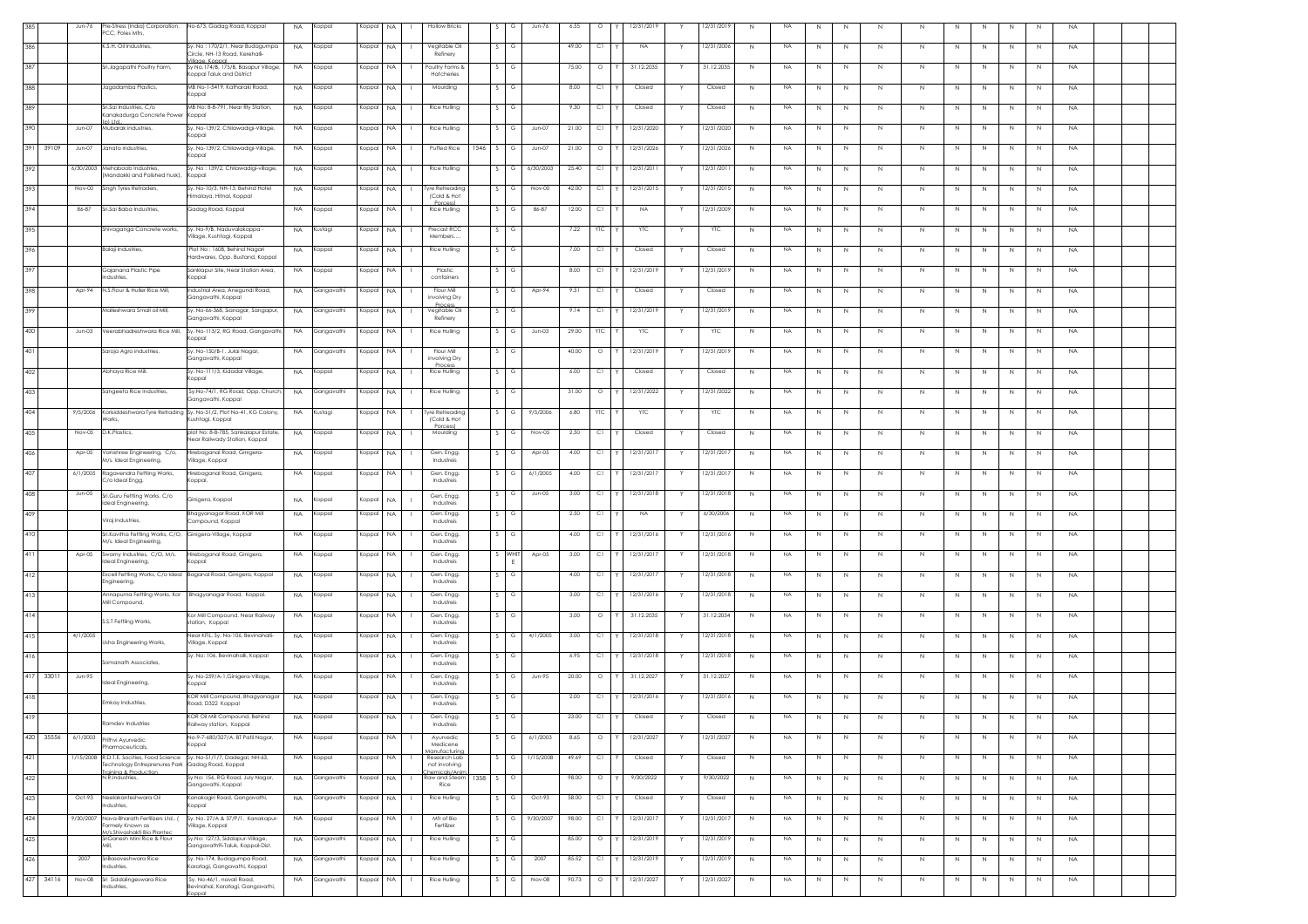|              | Nov-08    |                                                                               | SriLaxmi Narayan Agro Inustries, Sy. No-108/B, RG Road, Beside KGPI<br>(aratagi, Gangavathi, Koppal | <b>NA</b> | Gangavathi | Koppal    | <b>NA</b>                 | Rice Hulling                   |          | G                         | Nov-08    | 46.90   | C1      | 12/31/2018       | 12/31/2018 | <b>NA</b><br>N            | N           | N | $\,N$       | $\mathbb N$ | N            | N<br>N                       | N | <b>NA</b> |  |
|--------------|-----------|-------------------------------------------------------------------------------|-----------------------------------------------------------------------------------------------------|-----------|------------|-----------|---------------------------|--------------------------------|----------|---------------------------|-----------|---------|---------|------------------|------------|---------------------------|-------------|---|-------------|-------------|--------------|------------------------------|---|-----------|--|
| 429          |           | iri.Veerabhadreshwara Flour                                                   | Plot No-190, Kukanapalli, Koppal                                                                    | <b>NA</b> | Koppal     | Koppal    | NA.                       | Flour Mill<br>involving Dry    |          | G                         |           | 9.00    | C1      | Closed           | Closed     | <b>NA</b><br>N            | N           | N | N           | N           | N            | N<br>N                       | N | <b>NA</b> |  |
| 430          |           | Sri.Manjunath Plastic Industreis,                                             | Plot No-5-6-581, Slarajung Road,<br>oppal                                                           | <b>NA</b> | Koppal     | Koppal    | <b>NA</b>                 | <b>Process</b><br>Moulding     |          | G                         |           | 4.90    | C1      | Closed           | Closed     | <b>NA</b><br>N            | N           | N | $\mathbb N$ | N           | N            | N<br>N                       | N | <b>NA</b> |  |
| 431          |           | Sri.Ganesh Plastic Industries.                                                | Plot No-8-1-78. Behind Govt<br>ospital, Koppal                                                      | <b>NA</b> | Koppal     | Koppal    | <b>NA</b>                 | Moulding                       |          | G                         |           | 2.50    | C1      | Closed           | Closed     | N<br>NA                   | N           | N | N           | N           | N            | N.<br>N                      | N | <b>NA</b> |  |
| 432          |           | Avaradi Industries, ( formely                                                 | lot No : 13, Kushtagi, Koppal                                                                       | NA.       | Kustagi    | Koppal    | NA.<br>л.                 | Mineral Water                  |          |                           |           | 33.88   | $\circ$ | 12/31/2020<br>Y. | 12/31/2020 | N<br>NA                   | N           | N | N           | N           | N.           | N.<br>N                      | N | NA        |  |
| 433          | Aug-10    | nown as Dhanush Industries),<br>Laxmi Srimannarayana                          | Sy. No-41/1A, Marlanahalli.                                                                         | <b>NA</b> | Gangavathi | Koppal    | <b>NA</b>                 | Rice Hulling                   |          |                           | Aug-10    | 79.00   | $\circ$ | 31.12.2034       | 31.12.2034 | <b>NA</b><br>N            | N           | N | $\mathbb N$ | $\mathbb N$ | N            | N                            | N | <b>NA</b> |  |
| 434          |           | ndustries,<br><mark>Araganji Industreis</mark> ,                              | aratagi, Gangavathi, Koppal<br>y.No: 1-4-335/19, Katarki Road,                                      | <b>NA</b> | Koppal     | Koppal    | NA                        | Moulding                       |          | G                         |           | 1.60    | $\circ$ | 12/31/2023       | 12/31/2023 | <b>NA</b><br>N            | N           | N | N           | N           | N            | N<br>N                       | N | <b>NA</b> |  |
| 435          |           | Viraj Industries, C/o KFIL Park,                                              | oppal,<br>Jevinahalli-Village, Koppal                                                               | <b>NA</b> | Koppal     | Koppal    | <b>NA</b>                 | Gen. Engg.                     |          | S.<br>G                   |           | 30.00   | C1      | Closed           | Closed     | N<br>NA                   | N           | N | N           | N           | N            | N<br>N                       | N | <b>NA</b> |  |
| 436          | Oct-09    | Padmashree Agro Industries,                                                   | Sy No: 28/2, RG Road, Karatagi,                                                                     | <b>NA</b> | Gangavathi | Koppal    | <b>NA</b>                 | Industreis<br>Rice Hulling     |          |                           | Oct-09    | 99.00   | C1      | 12/31/2018<br>Y  | 12/31/2018 | <b>NA</b><br>N            |             |   |             | N           | N            | N.                           |   | <b>NA</b> |  |
|              |           |                                                                               | iangavathi, Koppal                                                                                  |           |            |           |                           |                                |          |                           |           |         |         |                  |            |                           | N           | N | N           |             |              | N                            | N |           |  |
| 437          | Dec-08    | Gangavathi Associates,                                                        | G Road, Gangavathi, Koppal                                                                          | <b>NA</b> | Gangavathi | Koppal    | NA.                       | Rice Hulling                   |          |                           | Dec-08    | 32.00   | C1      | Closed           | Closed     | <b>NA</b><br>N            | N           | N | N           | $\mathbb N$ | N            | N<br>N                       | N | <b>NA</b> |  |
| 438          | Feb-09    | SriNiranjan Industries (Rice Mill)                                            | Koppal Mian Road, venkatagiri<br>illage, Gangavathi, Koppal                                         | <b>NA</b> | Gangavathi | Koppal    | NA.<br>$\mathbf{1}$       | Rice Hulling                   |          | S.<br>G                   | Feb-09    | 76.00   | C1      | Closed           | Closed     | N<br><b>NA</b>            | N           | N | N           | N           | N            | N<br>N                       | N | <b>NA</b> |  |
| 439          |           | SriBalaji Industries,                                                         | y.No: 225/2, Budagumpa Road,<br>aratagi, Gangavathi, Koppal                                         | <b>NA</b> | Gangavathi | Koppal    | NA.                       | Rice Hulling                   |          | S.<br>G                   |           | 28      | $\circ$ | 31.12.2033<br>Y. | 31.12.2033 | <b>NA</b><br>N            | N           | N | N           | N           | N            | N.<br>N                      | N | <b>NA</b> |  |
| 440          | 10/2/2008 | U.E.Construction Products,                                                    | /.No-32/1, Odderhatti<br>angavathi, Koppal                                                          | <b>NA</b> | Gangavathi | Koppal    | <b>NA</b>                 | Fly Ash Bricks                 |          | s                         | 10/2/2008 | 16.00   | C1      | Closed           | Closed     | <b>NA</b><br>N            | N           | N | N           | N           | N            | N<br>N                       | N | <b>NA</b> |  |
| 441          | Oct-08    | Surya Agro Industries,                                                        | y.No-108/A, Beside KGPL, RG Road<br>aratagi, Gangavathi, Koppal.                                    | <b>NA</b> | Gangavathi | Koppal    | <b>NA</b>                 | Vegitable Oil<br>Refinery      |          | S.<br>G                   | Oct-08    | 19.17   | C1      | 12/31/2017       | 12/31/2017 | <b>NA</b><br>N            | N           | N | $\mathbb N$ | $\mathbb N$ | N            | N<br>N                       | N | <b>NA</b> |  |
| 442          |           | Appu Packagers,                                                               | Sv.No: 181/2A, Kavita Industry Area<br>ospet Road, Koppal                                           | <b>NA</b> | Koppal     | Koppal    | <b>NA</b><br>$\mathbf{1}$ | Corrugated Box                 |          |                           |           | 45.00   | C1      | 12/31/2019       | 12/31/2019 | N<br><b>NA</b>            | N           | N | N           | $\mathbb N$ | N            | N.<br>N                      | N | <b>NA</b> |  |
| 443          | Oct-09    | Saroj Agro Industries, Plant-II,                                              | Sy.No-156/6,7,8,9, Raichur Road,<br>iangavathi, Koppal                                              | NA.       | Gangavathi | Koppal    | NA.<br>л.                 | Floor Mill                     |          | G                         | Oct-09    | -97     | $\circ$ | 12/31/2018       | 12/31/2018 | NA<br>N                   | N           | N | N           | N           | N.           | N.<br>N                      | N | <b>NA</b> |  |
| 444          | 7/4/2008  | Sri Sai TyreRetrading,                                                        | /No: 508, NH-13, Opp: M/s.Vijaya<br>xygen MSPL Ltd., New Lingpaur,                                  | <b>NA</b> | Koppal     | Koppal    | <b>NA</b>                 | Tyre Retreading<br>(Cold & Hot |          |                           | 7/4/2008  | 2.00    | C1      | Closed           | Closed     | <b>NA</b><br>N            | N           | N | N           | $\mathbb N$ | N            | N<br>N                       | N | <b>NA</b> |  |
| 445          | Dec-09    | M/s. Gangavathi Rice                                                          | uk & Dist Konnal<br>y.No-135, Hosakera-village                                                      | NA.       | Gangavathi | Koppal    | NA.<br>$\mathbf{1}$       | <b>POICE</b><br>Raw and Steam  | 1358     | S<br>$\circ$              | Dec-09    | 70.00   | $\circ$ | 30.09.2022       | 30.09.2022 | N<br><b>NA</b>            | N           | N | N           | $\mathbb N$ | N            | $\,N\,$<br>N                 | N | <b>NA</b> |  |
| 446          | Nov-09    | ndustries, (Formaly Known as<br>riChennamallikarjuna Rice                     | angavathi, Koppal.<br>/.No-149/1/2 & 144/A, 144/A/1 &                                               |           |            |           | <b>NA</b>                 | Rice                           |          |                           | Nov-09    | 149.00  | C1      |                  |            | <b>NA</b>                 |             |   |             |             |              |                              |   |           |  |
|              |           | Marudhara Rice Industries,                                                    | 44/A/2, RG Road, Gangavathi,                                                                        | <b>NA</b> | Gangavathi | Koppal    |                           | Rice Hulling                   |          |                           |           |         |         | 12/31/2012       | 12/31/2012 | N                         | N           | N | N           | $\mathbb N$ | N            | N<br>N                       | N | <b>NA</b> |  |
| 447          | Feb-10    | Sri Renukadevi Industries,                                                    | y.No: 112/A, Chilawadagi-Village,<br>innal Road, Koppal.                                            | <b>NA</b> | Gangavathi | Koppal    | NA.                       | Moulding                       |          | $\sim$<br>G               | Feb-10    | 50.80   | C1      | Closed           | Closed     | <b>NA</b><br>N            | N           | N | N           | $\mathbb N$ | N            | N<br>N                       | N | <b>NA</b> |  |
| 448          | 2009-10   | Sri Laxmi Venkatadri Industries                                               | v.No: 67/1 & 67/3. Venkataairi-<br>illage, Gangavathi, Koppal.                                      | <b>NA</b> | Gangavathi | Koppal    | NA.<br>$\mathbf{1}$       | Rice Hulling                   |          | S<br>G                    | 2009-10   | 70.00   | C1      | 12/31/2018       | 12/31/2018 | N<br><b>NA</b>            | N           | N | N           | $\mathbb N$ | N            | N<br>N                       | N | <b>NA</b> |  |
| 449          |           | 12/1/2009 SriKandanath Maremma<br>lastic Industries,                          | Plot No:9-7-680/448, Ginigera Road,<br>oppal.                                                       | <b>NA</b> | Gangavathi | Koppal    | <b>NA</b>                 | Moulding                       |          |                           | 12/1/2009 | 12.00   | C1      | Closed           | Closed     | <b>NA</b><br>N            | N           | N | N           | N           |              | N.                           | N | <b>NA</b> |  |
| 450          | 4/15/2010 | Bellad & Company Pvt Ltd.,                                                    | /.No:151/B,C,D, 152/1, Hosalli Cross<br>itnal Village, Koppal.                                      | <b>NA</b> | Koppal     | Koppal    | NA                        | Automobile<br>Service Station  |          |                           | 4/15/2010 | 2.00    | C1      | 9/30/2018        | 9/30/2018  | 9/30/2014<br>N            | N           | N | N           | N           |              |                              | N | <b>NA</b> |  |
| 451          | 2009      | Laxmi Venkatadri Paddy Drier                                                  | y.No: 67/2 & 67/3, Venkatagiri-<br>illage, Gangavathi, Koppal                                       | <b>NA</b> | Gangavathi | Koppal    | <b>NA</b><br>л.           | Raw and Steam<br>Rice          | 1358     | -S.<br>$\circ$            | 2009      | 45.00   | C1      | 9/30/2012        | 9/30/2012  | N<br>NA                   | N           | N | N           | N           | N            | N<br>N.                      | N | <b>NA</b> |  |
| 452          |           | KHB Residentail Layout,                                                       | y.No.713/1, 714/1, Bhagyanagar-<br>illage, Koppal Taluk & Dist.,                                    | <b>NA</b> | Koppal     | Koppal    | <b>NA</b>                 | Infrastructure                 |          | G                         |           | 417     | C1      | Closed           | Closed     | NA<br>N                   | N           | N | N           | N           | N            | N.<br>N.                     | N | <b>NA</b> |  |
| 453          |           | KHB Residentail Layout,                                                       | /.No.398/A, 399/A & 400/A,<br>aratagi, Gangavathi-Taluk,                                            | <b>NA</b> | Gangavathi | Koppal    | NA                        | Infrastructure                 |          |                           |           | 175     | C1      | Closed           | Closed     | <b>NA</b><br>N            | N           | N | N           | $\mathbb N$ | N            | N<br>N                       | N | <b>NA</b> |  |
| 454          |           | (HB Residentail Layout,                                                       | y.No.732, 732/2 & 1/3, Koppal<br>aluk & Dist.                                                       | <b>NA</b> | Koppal     | Koppal    | NA                        | Layouts                        |          | M<br>G                    |           | 961     | C1      | Closed           | Closed     | <b>NA</b><br>N            | N           | N | Ν           | N           | N            | N<br>N                       | N | <b>NA</b> |  |
| 455          |           | 2001-2002 Bharat Timber & Constn. Co.                                         | Purthgeri-(v), Kushtagi, Koppal                                                                     | <b>NA</b> | Kustagi    | Koppal    | NA.<br>л.                 | <b>Miner Menarals</b>          |          | M <sub>1</sub><br>$\circ$ | 2001-2002 | 537.00  | C1      | 9/30/2016<br>Y   | 9/30/2016  | N<br><b>NA</b>            | N           | N | N           | N           | N            | N<br>N                       | N | <b>NA</b> |  |
| 456          |           | S.S.Mining Co., (Gouripura                                                    | y.No.08, Gouripura Village,                                                                         | NA.       | Koppal     | Koppal    | <b>NA</b><br>M            | Mining Projects                | 1134     | S.                        |           | 3.5     | C1      | 6/30/2003<br>Y.  | 6/30/2003  | NA<br>N                   | N           | N | N           | N           | N            | N<br>N                       | N | <b>NA</b> |  |
| 457          |           | Quartz Mine),<br>Srinivas Mining Company,                                     | angavathi Taluk, Koppal-Dist<br>Vear Gandhi Circle, Hospet,                                         | <b>NA</b> | Koppal     | Koppal    | <b>NA</b><br>M            | Mining Projects 1134 S         |          |                           |           | 4.00    | C1      | Closed           | Closed     | $\mathbb{N}$<br><b>NA</b> | $\mathbb N$ | N | N           | $\mathbb N$ | $\mathbb{N}$ | $\mathbb{N}$<br>$\mathbb{N}$ | N | <b>NA</b> |  |
| 458          |           | Gavisiddayya                                                                  | oppal(ML-No: 2233)<br>KEB Road, Koppal                                                              | <b>NA</b> | Koppal     | Koppal    | NA                        | Saw Mill                       |          | G                         |           | 3.00    | C1      | Closed           | Closed     | N<br><b>NA</b>            | N           | N | $\,N$       | N           | N            | N<br>N                       | N | NA        |  |
| 459          |           | haranabasveshwara, Saw Mil<br>Gavisiddayya                                    | oppal (ML 2256)                                                                                     | <b>NA</b> | Koppal     | Koppal    | NA.<br>M.                 | Mining Projects                | $1134$ S | R                         |           | 3.50    | C1      | Closed<br>Y      | Closed     | <b>NA</b><br>N            | N           | N | N.          | N           | N            | N.<br>N                      | N | <b>NA</b> |  |
| 460<br>33047 | May-06    | haranabasveshwara<br>Sharanabasveshwara Mining                                | Sy No: 13, ML No: 2349,                                                                             | <b>NA</b> | Koppal     | Koppal    | <b>NA</b><br>M            | Mining Projects                | 1134     |                           | May-06    | 131     | $\circ$ | 6/30/2023        | 6/30/2023  | <b>NA</b><br>$\mathbb{N}$ | N           | N |             | N           |              |                              | N | <b>NA</b> |  |
|              |           | Company,                                                                      | irekasanakandi-Village Koppal<br>aluk and District.                                                 |           |            |           |                           |                                |          |                           |           |         |         |                  |            |                           |             |   |             |             |              |                              |   |           |  |
| 461          |           | National Mining Company,                                                      | Koppal (ML-2253)                                                                                    | <b>NA</b> | Koppal     | Koppal NA |                           | M Mining Projects 1134         |          |                           |           | 2.50    | C1      | Closed           | Closed     | <b>NA</b>                 | N           | N |             | N           |              |                              | N | <b>NA</b> |  |
| 462          |           | nakanal Quartz Mines.<br>M.L.No.2392, Sy.No.95/3,<br>enakanl-Village, Kustaai | ushtagi, Koppal (ML-2392))                                                                          | <b>NA</b> | Kustagi    | Koppal    | NA.<br>M                  | Mining Projects 1134           |          |                           |           | 22.00   | Сl      | 6/30/2017        | 6/30/201   | <b>NA</b>                 |             |   |             |             |              |                              |   | NA        |  |
| 463          |           | Arali Virupakshappa Ravar<br>Area.                                            | (oppal (ML-2240)                                                                                    |           | NA Koppal  | Koppal    | NA                        | M Mining Projects 1134 S       |          | R                         |           | 3.00    | CI.     | Closed<br>Y      | Closed     | <b>NA</b><br>N            | N           | N | N           | N           | N            | N<br>N                       | N | <b>NA</b> |  |
| 464 31929    |           | 5/23/2008 Kirloskar Ferrous Industries Ltd,<br>(Quartz Mine)                  | lonnegaddi-village, Kushtagi,<br>oppal                                                              | <b>NA</b> | Kustagi    | Koppal    | <b>NA</b><br>M            | Mining Projects 1134 S         |          | $\mathbb{R}$              | 5/23/2008 | 11.00   | C1      | 6/30/2015        | 6/30/2015  | $_{\sf NA}$<br>N          | N           | N | $\mathbb N$ | N           | N            | $\,N\,$<br>N                 | N | <b>NA</b> |  |
| 465          | 3/5/1992  | Bharath mining & Engineering<br>`ompany,                                      | y.No-82, 91, 92, 93, 94 96 to 98,<br>akkihalli-Village, Kuknoor,                                    | <b>NA</b> | Yelburga   | Koppal    | NA<br>$\mathbf{1}$        | Granite Mining<br>Projects     |          | $\Omega$                  | 3/5/1992  | 189.00  | C1      | 9/30/2017        | 9/30/2017  | N<br><b>NA</b>            | N           | N | N           | $\mathbb N$ | N            | $\,N\,$<br>N                 | N | <b>NA</b> |  |
| 466          |           | Bharat Mining & Engineering,<br>Gavaral-Village,                              | lhuraa Konnal<br>Kuknoor-Post, Yelburga-Taluk,<br>oppal-Dist.                                       | <b>NA</b> | Yelburga   | Koppal    | <b>NA</b>                 | M Mining Projects              | 1134     | $\hat{\zeta}$<br>R        |           | 5.05    | C1      | 9/30/2015<br>Y   | 9/30/2015  | <b>NA</b><br>N            | N           | N | N           | N           | $\mathbb N$  | N<br>N                       | N | NA        |  |
| 467          |           | <b>Sharath Timber &amp; Construction</b>                                      | ntharathana- Village, Yerigonal-<br>ost, Kustagi- Tq, Koppal- Dist                                  | <b>NA</b> | Kustagi    | Koppal    | NA.                       | Granite Mining<br>Projects     |          |                           |           | 9.4     | C1      | 9/30/2015        | 9/30/2015  | N<br><b>NA</b>            | N           | N | N           | N           | N            | N<br>N                       | N | <b>NA</b> |  |
| 468          |           | Sarvajeeth Steel Pvt Ltd., .                                                  | y.No:45/1, 45/2, Kaltavargera-<br>illage, Koppal                                                    | <b>NA</b> | Koppal     | Koppal    | <b>NA</b>                 | Sponge Iron Unit               | $1126$ L | R                         |           | 1937.00 | C1      | Closed           | Closed     | <b>NA</b><br>N            | N           | N | N           | $\mathbb N$ | N            | N<br>N                       | N | <b>NA</b> |  |
| 469 34136    | Apr-00    | Sri Veereshwara Agro                                                          | Sy.No. 43/4, RG Road, Karatagi,                                                                     | <b>NA</b> | Gangavathi | Koppal    | NA.<br>$\mathbf{L}$       | Raw and Steam 1358 S           |          | $\circ$                   | Apr-00    | 274.80  | $\circ$ | 9/30/2022        | 9/30/2022  | N<br><b>NA</b>            | N           | N | N           | N           | N            | N<br>N                       | N | NA        |  |
|              |           | ndustries,                                                                    | angavathi, Koppal.                                                                                  |           |            |           |                           | Rice                           |          |                           |           |         |         |                  |            |                           |             |   |             |             |              |                              |   |           |  |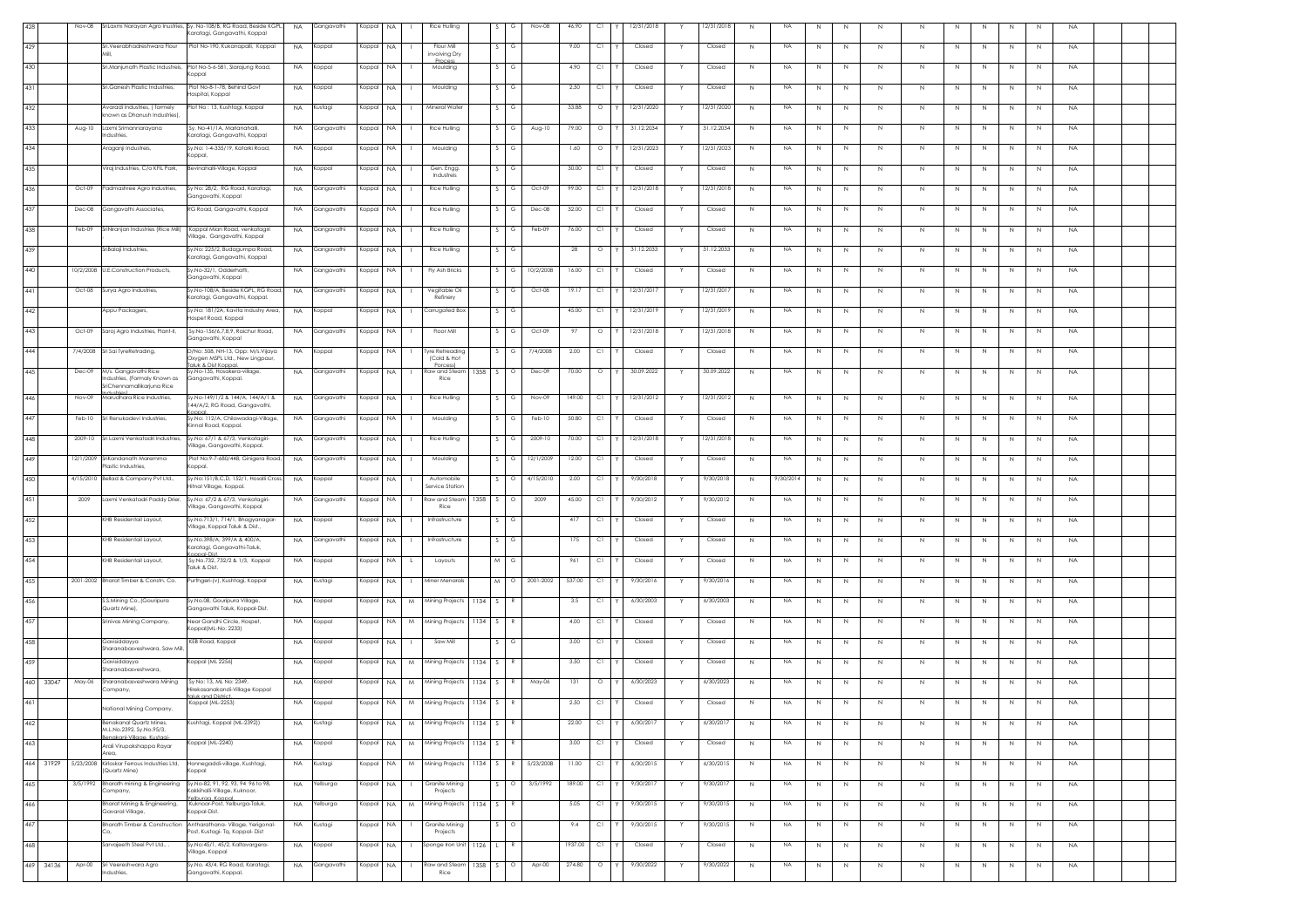|     |           | May-10            | Naveen Dryer Industries,                                   | Sy.No: 14/4, RG road, Karatagi,<br>Gangavathi, Koppal                      | <b>NA</b> | Gangavathi | Koppal       | NA           | Raw and Steam<br>Rice                              | 1358       | $\sim$ | $\circ$      | May-10            | 222.00    | C1         | Closed     |             | Closed     | $\,N\,$      | NA        | $\mathbb N$ | N | $\,N\,$     | $\,N\,$     | N            | N           | N            | $\,N\,$        | <b>NA</b>   |  |
|-----|-----------|-------------------|------------------------------------------------------------|----------------------------------------------------------------------------|-----------|------------|--------------|--------------|----------------------------------------------------|------------|--------|--------------|-------------------|-----------|------------|------------|-------------|------------|--------------|-----------|-------------|---|-------------|-------------|--------------|-------------|--------------|----------------|-------------|--|
| 471 |           |                   | <b>Dhruv Minerals</b>                                      | Sv.No-58/1/3, Kerehalli-Village<br>Koppal Taluk & Dist.                    | <b>NA</b> | Koppal     | Koppal       | <b>NA</b>    | Iron ore stock<br>yard                             |            |        |              |                   | 75.00     | C1         | Closed     |             | Closed     | N            | <b>NA</b> | N           | N | N           | N           | N.           | N           | N            | N              | <b>NA</b>   |  |
| 472 |           |                   | Dhruv Minerals                                             | Sy.No-164, 165/1, Hitnal-village,<br>Koppal Taluk & Dist.                  | <b>NA</b> | Koppal     | Koppal       | <b>NA</b>    | Iron ore stoc<br>yard                              |            |        |              |                   | 2.31      | C1         | Closed     |             | Closed     | N            | NA        | N           | N | N.          | N           |              |             |              | N              | <b>NA</b>   |  |
|     | 473 27744 |                   | 3/6/2010 S.V.ISPAT PVT LTD.,                               | Sy.No:112/1, Hirekasanakandi-<br>Village, Hirebaganal-Post, Ginigera       | <b>NA</b> | Koppal     | Koppal       | <b>NA</b>    | Coke<br>Benificiation                              |            |        |              | 3/6/2010          | 90.46     | $\circ$    | 30.09.2029 |             | 30.09.2029 | N            | NA        | Ν           | N | N           | N           |              |             |              | N              | <b>NA</b>   |  |
| 474 |           |                   | Sri.Sai Jvoti Minerals.                                    | Sv.No: 46 & 49. Chikkakasanakandi.<br>Koppal                               | <b>NA</b> | Koppal     | Koppal       | <b>NA</b>    | Independen<br>Ore/Mineral                          |            |        |              |                   | 31.00     | C1         | Closed     |             | Closed     | N            | NA        | $\mathbb N$ | N | N           | N           | N            | N           | N            | N              | <b>NA</b>   |  |
|     | 475 18836 |                   | Sri.Manjunath Granites                                     | Plot No: 28, 29, KIADB, Kushtagi,<br>Koppal                                | <b>NA</b> | Kustagi    | Koppal KIADE | ıdı K        | Crushing units<br>Granite Cutting<br>and Polishing | $1518$ S   |        | G            |                   | 31.36     | $\circ$    | 9/30/2019  | N           | <b>NA</b>  | N            | NA        | N           | N | N           | N.          | N            | N           | N            | N              | <b>NA</b>   |  |
|     | 476 20865 | Apr-10            | SriIndra Solvent Oils Private<br>mited,                    | Sy.No: 533/A, 533/B, Chikkajantakal<br>Gangavathi, Koppal                  | <b>NA</b> | Gangavathi | Koppal       | NA           | Solvent<br>xtraction plan                          |            |        |              | Apr-10            | 832.00    | $\circ$    | 9/30/2021  |             | 7/30/202   | N            | <b>NA</b> | N           | N | N           | N           |              | N.          | N            | N              | <b>NA</b>   |  |
| 477 |           |                   | Shameem Granites                                           | Sy.No: 18/2, Chikkasindagi Vilage,<br>Koppal                               | <b>NA</b> | oppal)     | Koppal       | NA           | Granite Cutting<br>and Polishing                   | 1518       |        | G            |                   | 20.50     | C1         | YTC        | N           | <b>NA</b>  | $\mathbb{N}$ | NA        | $\mathbb N$ | N | $\mathbb N$ | N           | N            | $\mathbb N$ | N            | $\overline{N}$ | <b>NA</b>   |  |
| 478 |           |                   | Sri.Maruti Granites                                        | Sy.No:375/6, Hulageri, Tq: Kushtagi,                                       | NA        | Kustagi    | Koppal       | NA           | Granite Cuttina                                    | 1518       |        |              |                   | 50.00     | C1         | 9/30/2018  | N           | <b>NA</b>  | N            | NA        | N           | N | N           | N           |              | N           | N            | N              | $_{\sf NA}$ |  |
| 479 | 26866     |                   | 4/29/2010 Sri Venkateshwara Industries,                    | Dist-Koppal.<br>Sy.No:38/A/1, Navanagar,                                   | NA        | Gangavathi | Koppal       | <b>NA</b>    | and Polishing<br>ow and Stean!                     | 1358       |        | Ο            | 4/29/2010         | 214.00    | $\circ$    | 9/30/2020  |             | 9/30/2020  | N            | <b>NA</b> | N           | N | N           | N           |              | N           | N            | N              | <b>NA</b>   |  |
| 480 |           |                   | National Highway Authority of                              | Marlanahalli, Tq-Gangavathi,<br><b>Inno</b><br>NH-13 widening,             | <b>NA</b> | Koppal     | Koppal       | <b>NA</b>    | Rice<br>lighway Projec                             |            |        |              |                   | 210600.00 | C1         | Closed     |             | Closed     | N            | NA        | N           | N | Ν           | N           |              | Ν           | N            | N              | <b>NA</b>   |  |
| 481 |           |                   | ndia,<br>Dakshayani Steel Ltd.,                            | Sy.No:19, Sultanpur-Village,                                               | NA        | Koppal     | Koppal NA    |              | Sponge Iron Unit                                   | $1126$ L   |        |              |                   | 1850.00   | C1         | Closed     |             | Closed     | N            | NA        | N           | N | N           | N           | N            | $\,N$       | N            | N              | <b>NA</b>   |  |
| 482 | 34140     | 2010              | Sri Bhagyahyoti Agro Foods,                                | Irkalagada Hobli, Koppal Tq & Dist.<br>Sy.No:176/3, Karatagi, Gangavathi,  | <b>NA</b> | Gangavathi | Koppal       | <b>NA</b>    | Rice Hulling                                       |            | S.     | G            | 112-2010          | 97.00     | $\circ$    | 12/31/2022 | Y           | 2/31/2022  | N            | NA.       | N           | N | N           | N           | N.           | N           | N            | N              | <b>NA</b>   |  |
| 483 |           | $Jun-10$          | SRR Paints & Allied Products,                              | Koppal.<br>Sy.No: 27/1, Near Sugar Factory,                                | <b>NA</b> | Gangavathi | Koppal       | NA           | Pain                                               |            |        |              | $Jun-10$          | 25.00     | YTC        | <b>YTC</b> |             | <b>YTC</b> | N            | NA        | N           | N | -N          | N           |              |             |              | N              | <b>NA</b>   |  |
|     | 484 41960 |                   | 4/29/2010 Karnataka Power Corporation                      | Pragati Nagar, Gangavathi,<br>oppal.<br>Munirabad Dam Power House &        | <b>NA</b> | Koppal     | Koppal       | <b>NA</b>    | formulation<br><b>Hydel Powe</b>                   |            |        |              | 4/29/2010         | 3934.00   | $\circ$    | 12/31/2022 |             | 12/31/2022 | N            | NA        | Ν           | N | $\mathbb N$ | N           |              |             |              | N              | <b>NA</b>   |  |
|     | 485 39577 |                   | Dce-1983 S.Gurubasavana Gouda &                            | Mini Hydel Station, Munirabad,<br>Sv. No. 72. Raichur Road.                | <b>NA</b> | Gangavathi | Koppal       | <b>NA</b>    | Plants<br>Raw and Steam                            | 1358       | -S -   | $\circ$      | Dce-1983          | 6.57      | $\circ$    | 9/30/2022  |             | 9/30/2022  | N            | NA        | N           | N | N           | N           |              | N           | N            | N              | <b>NA</b>   |  |
| 486 |           |                   | rother's Rice Mill.<br>4/12/2010 Sri.Sai Slag Association, | Gangavathi, Koppal.<br>Sy.No: 222/219, Tawaragera-Village,                 | <b>NA</b> | Koppal     | Koppal       | <b>NA</b>    | Rice<br>Slag                                       | 1320       |        | $\circ$      | 4/12/2010         | 24.00     | C1         | 6/30/2014  |             | 6/30/2014  | N            | <b>NA</b> | $\mathbb N$ |   | N           | N.          |              |             | N            |                | <b>NA</b>   |  |
|     |           |                   |                                                            | Koppal.<br>Plot No: 27P, KIADB Industrial Area,                            |           |            |              |              | Segregation                                        |            |        |              |                   |           | $\circ$    |            |             |            |              |           |             | N |             |             |              | N           |              | N              |             |  |
|     | 487 39552 |                   | Mahadev Granites,                                          | Kushtagi, Kushtagi Taluk, Koppal-                                          | <b>NA</b> | lustagi    | Koppal       | KIADE<br>ıdu | Granite Cutting<br>and Polishing                   | 1518       |        |              |                   | 27.39     |            | 9/30/2019  | N           | <b>NA</b>  | N            | <b>NA</b> | N           | N | N           | N           | N.           | N           | N            | N              | <b>NA</b>   |  |
|     | 488 28594 |                   | HRG Alloys & Steel Pvt Ltd.                                | , Sy.No: 12, 14 & 23, Kasinakandi,<br>Koppal Taluk & dist.                 | <b>NA</b> | Koppal     | Koppal       | NA           | Sponge Iron,<br>Steel                              | 1126       |        |              |                   | 46851     | $\circ$    | 6/30/2021  |             | 6/30/2021  | N            | 6/30/2016 | $\mathbb N$ | N | $\mathbb N$ | N           | N            | $\mathbb N$ | N            | N              | <b>NA</b>   |  |
| 489 |           | Public<br>hearing | Aaress Iron and Steel Ltd.,                                | Sv.No:132/1. NH-63. Halvarthi-<br>Village, Koppal Taluk & Dist.            | NA        | Koppal     | Koppal       | <b>NA</b>    | Pri, Metlal, Ind.<br>(Iron & Steel)                |            |        |              | Public<br>hearing | 4013      | C1         | Closed     |             | Closed     | N            | <b>NA</b> | N           | N | N           | N.          |              | N           | -N           | N              | <b>NA</b>   |  |
| 490 |           |                   | Sri.Sai Vinayaka Industries,                               | Sy.No: 29/2, Sultanpura-Village,<br>Koppal.                                | <b>NA</b> | Koppal     | Koppal       | NA           | Independen<br>Ore/Mineral<br>Crushina units        |            |        |              |                   | 100       | C1         | Closed     |             | Closed     | N            | NA        | N           | N | N           | N           |              |             | N            | N              | <b>NA</b>   |  |
| 491 |           |                   | Sri.Sai Vinayaka Minerals,                                 | Sy.No: 29/3, Sultanpura-Village<br>Koppal.                                 | <b>NA</b> | Koppal     | Koppal       | <b>NA</b>    | Independent<br>Ore/Mineral<br>Crushina unit        |            |        |              |                   | 100       | C1         | Closed     |             | Closed     | N            | <b>NA</b> | $\mathbb N$ | N | $\mathbb N$ | N           | N            | N           | N            | N              | <b>NA</b>   |  |
| 492 |           |                   | 6/23/2010 Saddharma Minerals,                              | Sy.No: 56/2, Bevinahalli-Village,<br>Koppal Taluk & Dist.                  | <b>NA</b> | Koppal     | Koppal NA    |              | Independent<br>Ore/Mineral<br>trushina unit        |            |        |              | 6/23/2010         | 75        | C1         | Closed     |             | Closed     | N            | NA        | N           | N | $\mathbb N$ | N           | N            | $\mathbb N$ | N            | N              | NA.         |  |
|     | 493 42557 |                   | Tirupati stones,                                           | Plot No: 8, KIADB Industrial Area,<br>Kushtagi Taluk Koppal-Dist           | <b>NA</b> | Kustagi    | Koppal       | <b>NA</b>    | Granite Cutting<br>and Polishing                   | 1518       | S.     |              |                   | 70.77     | $\circ$    | 12/31/202  | N.          | NA.        | N            | NA        | N           | N | N           | N.          |              | -N          | -N           | N              | <b>NA</b>   |  |
| 494 |           |                   | Oriental Structural Engineers<br>Pvt Ltd.,                 | Sy.No.103/2 & 104/2, Edoni-Village,<br>elburga-Taluk, Koppal-Dist.         | <b>NA</b> | Yelburga   | Koppal       | <b>NA</b>    | Hot Mix Plant                                      | 1334       |        |              |                   | 481.00    | C1         | 6/30/2012  |             | 6/30/2012  | N            | 6/30/2015 | N           | N | N           | $\mathbb N$ |              |             |              | N              | <b>NA</b>   |  |
| 495 |           |                   | 6/10/2010 Sri Bhagyjyothi Drier Industries,                | Sy.No.176/3, Budhagumpa Road,<br>Karatagi, Gangavathi, Koppal.             | <b>NA</b> | Gangavathi | Koppal       | <b>NA</b>    | <b>Raw and Stear</b><br>Rice                       | 1358       |        | $\Omega$     | 6/10/2010         | 149       | $\circ$    | 9/30/2022  |             | 9/30/2022  | N            | NA        | N           | N | $\mathbb N$ | N           |              | $\mathbb N$ | N            | N              | <b>NA</b>   |  |
|     | 496 36253 | $Sep-10$          | Sumanta Granites                                           | Sy.No:9, Yelburga Road, Kuknoor,<br>'elburga-Taluk, Koppal.                | <b>NA</b> | Yelburga   | Koppal       | <b>NA</b>    | Granite Cuttina<br>and Polishing                   | 1518       | S.     | G            | $Sep-10$          | 19        | $\circ$    | 12/31/2026 | N           | <b>NA</b>  | N            | <b>NA</b> | N           | N | N           | N           | N            | N           | N            | N              | <b>NA</b>   |  |
|     | 497 25823 | $Jul-10$          | Ruchi Enterprises                                          | Sy.No.192/C, KEB Road, Near Laxmi<br>heater, Koppal.                       | <b>NA</b> | Koppal     | Koppal       | <b>NA</b>    | Ice Blocks<br>nanufacturing                        |            |        | G            | $Jul-10$          | 75        | C1         | Closed     | Y           | Closed     | N            | <b>NA</b> | $\mathbb N$ | N | N           | N           | N            | N           | N            | N              | <b>NA</b>   |  |
|     | 498 31195 |                   | 8/24/2010 Koppal Green Power Food<br>Division              | Sy.No: 97, Chandana Halli Road,<br>Karatagi, Gangavathi-Taluk,             | NA        | Gangavathi | Koppal       | <b>NA</b>    | <b>Raw and Ster</b><br>Rice                        | 1358       |        | $\circ$      | 8/24/2010         | 2027      | $\circ$    | 9/30/2022  |             | 9/30/2022  | N            | NA        | N           | N | N           | N           | N            | $\mathbb N$ | N            | N              | <b>NA</b>   |  |
| 499 |           |                   | <b>ISNC Foods Pvt Ltd.</b><br>GMR Infrastructure Ltd       | oppal Dist.<br>Sy.No:14, Sultanpur-Village, Koppal<br>Taluk & Dist.        | <b>NA</b> | Koppal     | Koppal       | <b>NA</b>    | Hot Mix Plant                                      | $1334$ S   |        | $\circ$      |                   | 916       | C1         | 3/14/2014  |             | 3/14/2014  | N            | 6/30/2015 | N           | N | N           | N           |              | N           | N            | N              | <b>NA</b>   |  |
| 500 |           |                   | GMR Infrastructure Ltd.,                                   | Sy.No:185/A, Hosahalli-Village,<br>Hitnal-Hobli, Koppal Taluk & Dist       | <b>NA</b> | Koppal     | Koppal       | <b>NA</b>    | Mechanized<br>Concrete Batcl                       |            |        |              |                   | 175       | C1         | 9/30/2013  |             | 9/30/2013  | N            | <b>NA</b> | N           | N | -N          | N.          |              | N           | -N           | N              | <b>NA</b>   |  |
| 501 |           |                   | Magaji Enterprises,                                        | Sy.No.314/13, Bheemnoor Road,<br>Ginigera, Koppal.                         | <b>NA</b> | Koppal     | Koppal       | <b>NA</b>    | Mixing Plant<br>Mineral Water                      |            |        |              |                   | 2.00      | C1         | Closed     |             | Closed     | N            | NA        | N           | N | N           | N           |              | N.          | N            | N              | <b>NA</b>   |  |
| 502 | 26943     |                   | 11/1/2010 Sri.Amareshwar Granites,                         | Sy.No.109/2, Maranal Road,<br>'elburga, Koppal.                            | <b>NA</b> | Yelburga   | Koppal       | <b>NA</b>    | Granite Cutting<br>and Polishing                   | 1518 S     |        | G            | 11/1/2010         | 19        | $\circ$    | 31.12.2033 | N           | <b>NA</b>  | N            | <b>NA</b> | $\mathbb N$ | N | $\mathbb N$ | N           |              | $\mathbb N$ | N            | $\overline{N}$ | <b>NA</b>   |  |
|     | 503 39806 |                   | <b>United Stones</b>                                       | Sy.No.385/3, Hoolgeri-Village,<br>Koppal.                                  | <b>NA</b> | Kustagi    | Koppal NA    |              | Granite Cutting<br>and Polishing                   | $1518$ S   |        | G            |                   | 81.29     | $\circ$    | 31.12.2027 | N           | NA.        | N            | NA        | N           | N | $\mathbb N$ | N           | N            | $\mathbb N$ | N            | N              | <b>NA</b>   |  |
|     | 504 36260 |                   | Dec-10 Prabhuraj Granites,                                 | Sy.No.09, Yelburga road, Kuknoor,<br>elburga Taluk, Koppal.                | <b>NA</b> | Yelburga   | Koppal NA    |              | Granite Cutting 1518 S<br>and Polishing            |            |        | $\mathbb{G}$ | $Dec-10$          | 16        | $\circ$    | 12/31/2026 | N           | NA.        | N            | NA        | N           | N | N           | N           | N            | N           | N            | N              | <b>NA</b>   |  |
|     | 505 34134 | 2009              | Sri Vijay Tulasi Industreis,                               | Sy. No-107, RG Road, Karatagi,<br>Gangavathi, Koppal                       | <b>NA</b> | Gangavathi | Koppal       | <b>NA</b>    | Raw and Steam<br>Rice                              | $1358$ $S$ |        | $\circ$      | 2009              | 251       | $\circ$    | 9/30/2022  | Y           | 9/30/2022  | N            | <b>NA</b> | $\mathbb N$ | N | N           | N           | $\mathbb{N}$ | $\mathbb N$ | $\mathbb{N}$ | $\,N\,$        | <b>NA</b>   |  |
| 506 |           |                   | Nov-10 Sri Shakti Granite                                  | Sy.No.387/2, Hulageri-Village,<br>Kustagi, Koppal.                         | <b>NA</b> | Kustagi    | Koppal       | <b>NA</b>    | Granite Cutting<br>and Polishing                   | 1518       |        | G            | Nov-10            | 60        | C1         | YTC        | N           | <b>NA</b>  | $\,N\,$      | <b>NA</b> | $\mathbb N$ | N | N           | $\,N\,$     | N            | N           | N            | N              | <b>NA</b>   |  |
| 507 |           | $Jan-11$          | Shiva Indsutries,                                          | At Chikkabaganal, Post-Karakehalli,<br>Koppal.                             | <b>NA</b> | Koppal     | Koppal       | <b>NA</b>    | Rerolling mill                                     |            |        | Ο            | $Jan-11$          | 25        | C1         | 9/30/2014  |             | 9/30/2014  | N            | <b>NA</b> | N           | N | N           | N.          | N.           | N           | N            | N              | <b>NA</b>   |  |
| 508 |           |                   | Shantha Project Ltd.,                                      | Sy.No.16 & 17, A & B, Kencharadoni<br>Village, D.Hosahalli-Village, Koppal | <b>NA</b> | Koppal     | Koppal       | NA           | Thermal Power<br>(Agro Waste)                      |            |        |              |                   | 4226      | C1         | 6/30/2014  |             | 6/30/2014  | $\,N\,$      | <b>NA</b> | $\mathbb N$ | N | $\mathbb N$ | $\,N\,$     |              | $\mathbb N$ | N            | $\,N\,$        | <b>NA</b>   |  |
| 509 |           | 1/1/2011          | SriRamachandra Packings,                                   | Sy.No.24/2, R.G.Road, Marlanahalli,                                        | <b>NA</b> | Gangavathi | Koppal NA    |              | <b>Block making</b>                                |            |        | G            | 1/1/2011          | 162.00    | <b>YTC</b> | <b>YTC</b> |             | YTC        | $\,N\,$      | NA        | N           | N | N           | $\,N\,$     | N            | $\,N$       | N            | N              | <b>NA</b>   |  |
| 510 |           | Nov-10            | Tungabhadra Waters,                                        | Gangavathi, Koppal.<br>Sy.No.328, Yaradona, Karatagi,                      | <b>NA</b> | Gangavathi | Koppal       | <b>NA</b>    | printing offset<br>printing<br>Mineral Water       |            | $\sim$ | G            | Nov-10            | 96.31     | C1         | Closed     | Y           | Closed     | N            | NA        | N           | N | N           | N           | N            | N           | N            | N              | <b>NA</b>   |  |
| 511 |           |                   | 1/10/2011 Ashwati Aqua Pvt.Ltd.,                           | Budugumpa Road, Gangavathi,<br>Sy.No.3/4, 5 & 7, Basapura-Village,         | <b>NA</b> | Koppal     | Koppal       | <b>NA</b>    | Mineral Water                                      |            |        |              | 1/10/2011         | 110.5     | C1         | 9/30/2017  |             | 9/30/2017  | N            | <b>NA</b> | N           | N | N           | N.          | N.           | N           | N            | N              | <b>NA</b>   |  |
|     | 512 78819 |                   | Shree Basaveshwar Industries,                              | Koppal Taluk & Dist.<br>Sy.No.99/4, Old Mangalore Road,                    | <b>NA</b> | Yelburga   | Koppal       | <b>NA</b>    | Granite Cutting                                    | 1518       |        | G            |                   | 42.86     | $\circ$    | 12/31/2027 | $\mathbb N$ | NA.        | $\,N\,$      | NA        | $\mathbb N$ | N | N           | $\,N\,$     | N            | N           | N            | N              | <b>NA</b>   |  |
|     |           |                   |                                                            | Gudneppana Math Road, Kuknoor<br>n-Taluk Ko                                |           |            |              |              | and Polishing                                      |            |        |              |                   |           |            |            |             |            |              |           |             |   |             |             |              |             |              |                |             |  |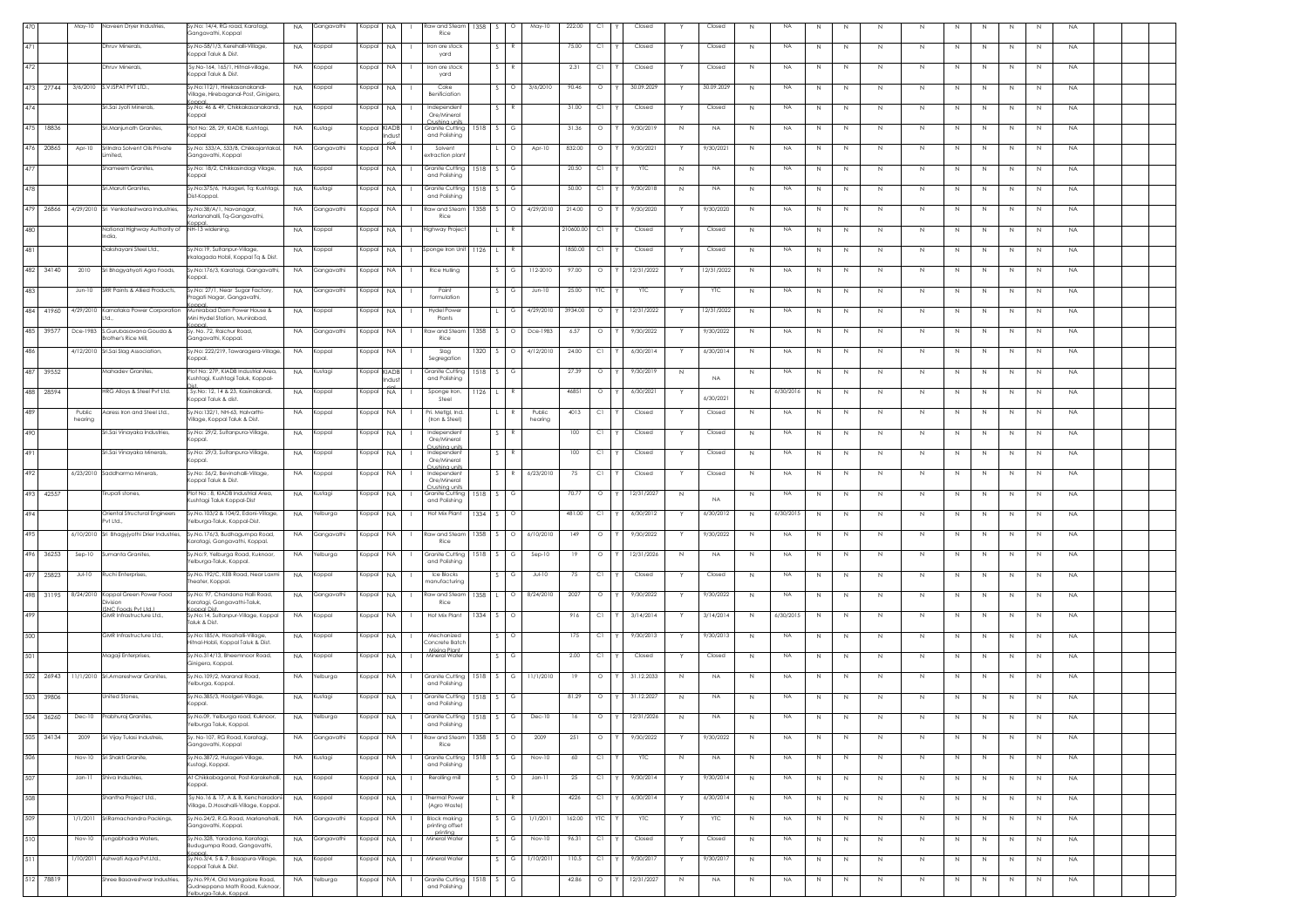|     | 513 28215 | Karatagi Refineries Pvt Ltd.,                                   | Sy.No.43/3, RG Road, Marlanahalli-<br>Post, Karatagi, Gangavathi-Taluk,                                 | <b>NA</b> | Gangavathi | Koppal       | <b>NA</b>  | Vegitable Oil<br>Refinery                        |            |              |          | 1700                       | $\circ$    | 6/30/2022  |             | 6/30/2022  | N            | NA        | N           | N |             |              |    |             |    | N              | <b>NA</b>   |  |
|-----|-----------|-----------------------------------------------------------------|---------------------------------------------------------------------------------------------------------|-----------|------------|--------------|------------|--------------------------------------------------|------------|--------------|----------|----------------------------|------------|------------|-------------|------------|--------------|-----------|-------------|---|-------------|--------------|----|-------------|----|----------------|-------------|--|
| 514 |           | Commandant, India Reserve<br>Battalion.                         | And-Inano<br>Sv.No.198. Hosahalli-Village.<br>Munirabad, Koppal Taluk & Dist.                           | <b>NA</b> | Koppal     | Koppal NA    |            | <b>Training Cente</b>                            |            | $\mathbf{1}$ | G        | 25000                      | C1         | Closed     |             | Closed     | N            | <b>NA</b> | N           | N | N           | N            | N. | N           | N  | N              | <b>NA</b>   |  |
|     | 515 18845 | Shree Laxmipati Granites,                                       | Plot No.20 P, KIADB Industrial Area,<br>Kustagi, Koppal-Dist.                                           | <b>NA</b> | Kustagi    | Koppal KIADB | hdus       | Granite Cutting<br>and Polishing                 | 1518       | S.           | G        | 64                         | C1         | 9/30/2015  | N           | <b>NA</b>  | N            | <b>NA</b> | N           | N | N           | N            |    |             |    | N              | <b>NA</b>   |  |
|     | 516 53030 | Amrut Granite,                                                  | Sy.No.84,Kakkihalli, Kuknoor,<br>elburga-Taluk, Koppal-Dist.                                            | <b>NA</b> | Yelburga   | Koppal NA    |            | Granite Cutting<br>and Polishing                 | 1518 S     |              | G        | 158                        | $\circ$    | 12/31/2027 | N           | <b>NA</b>  | N            | <b>NA</b> | $\mathbb N$ | N | $\mathbb N$ | N            | N  | N           | N  | N              | <b>NA</b>   |  |
| 517 |           | Oriental Structural Engineers<br>Pvt Ltd.,                      | Sy.No.12, Kyadiguppa-Village,<br>Kuatagi-Taluk, Koppal-Dist.                                            | <b>NA</b> | Kustagi    | Koppal NA    |            | Hot Mix Plant                                    | $1334$ S   |              | $\circ$  | 195                        | C1         | 6/30/2012  |             | 6/30/2012  | N            | 6/30/201  | N           | N | $\,N$       | N            | N  | $\,N$       | N  | N              | <b>NA</b>   |  |
| 518 |           | Bhagyadaya motors,                                              | opp: DC Office, hospet Road,<br>Koppal.                                                                 | <b>NA</b> | Koppal     | Koppal       | <b>NA</b>  | Automobile<br>Service Station                    |            | S.           |          | 350                        | C1         | 9/30/2021  | Y           | 7/30/202   | N            | NA        | N           | N | N           | N.           | N. | -N          | -N | N              | <b>NA</b>   |  |
| 519 |           | Jayashree motors                                                | Hitnal, Koppal.                                                                                         | <b>NA</b> | Koppal     | Koppal       | NA         | Automobile<br>Service Station                    |            |              |          | ess than.<br>Cr            | C1         | Closed     |             | Closed     | N            | NA        | N           | N | N           | $\mathbb N$  |    |             |    | N              | <b>NA</b>   |  |
| 520 |           | Jayashree Engineering Works,                                    | Koppal Road, Gangavathi, Koppal.                                                                        | <b>NA</b> | Gangavathi | Koppal       | <b>NA</b>  | Automobile<br>Service Station                    |            | $\sim$       | $\circ$  | ess than.<br>Cr            | C1         | Closed     |             | Closed     | $\,N\,$      | NA        | $\mathbb N$ | N | $\mathbb N$ | N            | N  | $\mathbb N$ | N  | N              | <b>NA</b>   |  |
| 521 |           | Karanataka Handloom<br>Development                              | Corporation, Bhayanagar.                                                                                | <b>NA</b> | Koppal     | Koppal       | <b>NA</b>  | Dying                                            |            | $S_{\perp}$  | - 8      | ess than<br>CF             | C1         | Closed     | Y           | Closed     | N            | <b>NA</b> | $\mathbb N$ | N | N           | N            | N  | N           | N  | N              | <b>NA</b>   |  |
|     | 522 40634 | NEKRTC Koppal Division Near<br>Guddinappa Math Road,            | Sy.No.71/A P1 &49, Kuknoor Village,<br>'elburga-Taluk, Koppal-Dist.                                     | <b>NA</b> | Yelburga   | Koppal       | <b>NA</b>  | Automobile<br>Service Station                    |            |              | $\circ$  | 344                        | $\circ$    | 30.09.2017 | Y           | 30.09.2017 | N            | <b>NA</b> | $\mathbb N$ | N | N           | N            | N  | N           | N  | N              | <b>NA</b>   |  |
|     | 523 40250 | Sri Sagar Agro Foods & Drier<br>ndustries,                      | Sy.No.30/1/K, G.P.No:121, 121/1,<br>121/2 & 121/3, Odderahatti, Koppa                                   | <b>NA</b> | Gangavathi | Koppal NA    |            | Raw and Steam<br>Rice                            | 1358 S     |              | $\circ$  | 218                        | $\circ$    | 9/30/2022  |             | 9/30/2022  | N            | NA        | N           | N | $\,N$       | N            | N  | N           | N  | N              | <b>NA</b>   |  |
|     | 524 76485 | Maruthi Plastic Industris.                                      | oad, Ganaavathi-Taluk, Koppal-<br>Plot No. 31, KIADB Industrial Area,                                   | <b>NA</b> | Kustagi    | Koppal       | <b>NA</b>  | Plastic<br>containers                            |            |              | G        | ess than.                  | $\circ$    | 12/31/2027 |             | 12/31/202  | N            | <b>NA</b> | N           | N | N           | N            | N  | N           | N  | N              | <b>NA</b>   |  |
| 525 |           | Maruthi Plastic Industries,                                     | Kustagi-Taluk, Koppal-Dist.<br>Devaraj Urs Colony, Near Sangam<br>Oil Mill, Koppal Taluk & Dist.        | <b>NA</b> | Koppal     | Koppal       | <b>NA</b>  | Plastic<br>containers                            |            |              |          | $\mathsf{cr}$<br>ess than  | C1         | 12/31/2018 |             | 12/31/2018 | N            | <b>NA</b> | N           | N | N           | N.           |    | N           | -N | N              | <b>NA</b>   |  |
|     | 526 77021 | Sri Ram Plastic Industries,                                     | Plot No: 35,<br>Gundamma Camp                                                                           | <b>NA</b> | Gangavathi | Koppal       | NA.        | Plastic                                          |            |              |          | CF<br>ess than             |            | 12/31/2027 |             | 2/31/2027  | $\mathbb{N}$ | NA        | N           | N | N           | N            |    | N.          | N  | N.             | <b>NA</b>   |  |
| 527 |           | Apollo Hot Mix Plant,                                           | Gangavathi, Koppal.<br>Sy.No.04, Kadekoppa-Village,                                                     | <b>NA</b> | Kustagi    | Koppal       | <b>NA</b>  | containers<br>Hot Mix Plant                      | 1334 S     |              | $\circ$  | CF<br>39.5                 | Сl         | Closed     |             | Closed     | $\,N\,$      | <b>NA</b> | $\mathbb N$ | N | $\mathbb N$ | N            | N  | $\mathbb N$ | N  | N              | <b>NA</b>   |  |
| 528 |           | [Sri.D.S.Kandkur, PWD,<br>ontractor.)<br>Sri.Doddabasava Cement | ustagi -Taluk, Koppal-Dist.<br>Plot No.123, KIADB Industrial Area,                                      | <b>NA</b> | Kustagi    | Koppal       | <b>NA</b>  | Cement Plant                                     |            |              |          | Less than                  | C1         | Closed     |             | Closed     | N            | NA        | N           | N | N           | N            | N  | $\,N$       | N  | N              | <b>NA</b>   |  |
|     | 529 38295 | Bricks.<br>RDB Trading Co.                                      | Kustagi-Taluk, Koppal -Dist.<br>Plot No.39 & 42, KIADB Industrial                                       | <b>NA</b> | Kustagi    | Koppal KIADE |            | Granite Cutting                                  | 1518       | S.           | G        | CF<br>16                   | $\circ$    | 9/30/2026  | N           | <b>NA</b>  | N            | NA        | N           | N | N           | N            | N. | N           | N  | N              | <b>NA</b>   |  |
| 530 |           | Sai.Granites,                                                   | Area, Kustaai, Kustaai-Taluk, Koppa<br>Sy.No.27/B, Mannaral-Villahe,                                    | <b>NA</b> | Kustagi    | Koppal       | ıdu.<br>NA | and Polishing<br>Granite Cutting                 | $1518$ $S$ |              | G        | 13.5                       | $\circ$    | 12/31/2027 | $\mathbb N$ | <b>NA</b>  | N            | <b>NA</b> | $\mathbb N$ | N | $\mathbb N$ | $\mathbb{N}$ |    | $\mathbb N$ | N  | $\mathbb{N}$   | $_{\sf NA}$ |  |
| 531 |           | Laxminarayan Agro Food                                          | Hanumasagar, Kustagi-Taluk,<br>.<br>Annal-Dist<br>Sy.NO.29/1 Part, Karatagi,                            | <b>NA</b> | Gangavathi | Koppal       | <b>NA</b>  | and Polishing<br>Rice Hulling                    |            |              | G        | 90                         | <b>YTC</b> | YTC        |             | YTC        | $\,N\,$      | NA        | N           | N | $\mathbb N$ | N            | N  | $\mathbb N$ | N  | $\mathbb{N}$   | <b>NA</b>   |  |
| 532 |           | Industries,<br>Vyshnavi Bricks & Blocks.                        | Gangavathi-Taluk, Koppal-Dist.<br>Plot No.227, Kotaiah Camp.                                            | <b>NA</b> | Gangavathi | Koppal       | NA         | Fly Ash Bricks                                   |            | $\mathsf{S}$ | G        | 12                         | $\circ$    | 12/31/2019 |             | 2/31/2019  | N            | NA        | N           | N | N           | N.           |    | N.          | N  | N              | <b>NA</b>   |  |
| 533 |           | Sri.Gudadershwara Cotton                                        | Gangavathi- Taluk, Koppal-Dist<br>Sy.No.291/2, Halgeri-Village, Koppal                                  | <b>NA</b> | Koppal     | Koppal       | <b>NA</b>  | Cotton Ginning                                   | $1517$ S   |              |          | 86                         | C1         | 12/31/2020 |             | 12/31/2020 | $\,N\,$      | <b>NA</b> | $\mathbb N$ | N | $\mathbb N$ | $\mathbb{N}$ |    | $\mathbb N$ | N  | $\mathbb{N}$   | <b>NA</b>   |  |
| 534 |           | Ginning & Pressing,<br>East Coast Constructions &               | Taluk & dist.<br>Sy.No.165/2P2-2P2, Kagava                                                              | <b>NA</b> | Koppal     | Koppal       | <b>NA</b>  | and Pressing<br><b>Batching Plant</b>            |            |              |          | 30.86                      | C1         | Closed     |             | Closed     | $\mathbb{N}$ | NA        | N           | N | N           | N            | N  | N           | N  | N              | <b>NA</b>   |  |
| 535 |           | industries Ltd.,<br>Shri Renkadevi Industries.                  | Kandigal Road, Hosahalli-Village,<br>pppal Taluk & Dist.<br>Chikkamaygeri-Village, Yelburga-            | <b>NA</b> | Yelburga   | Koppal       | <b>NA</b>  | <b>PVC Pipe</b>                                  |            |              | G        | -25                        | C1         | Closed     |             | Closed     | N            | NA        | N           | N | N           | N            | N  | N           | N  | N              | <b>NA</b>   |  |
| 536 |           | Meghashree & Sanjana Rice                                       | faluk, Koppal-Dist.<br>Sy.No.83/BP, Marali-Village,                                                     | <b>NA</b> | Gangavathi | Koppal       | <b>NA</b>  | Product<br>aw and Stean                          | 1358       | S            | $\circ$  | 78.16                      | C1         | 9/30/2017  |             | 9/30/2017  |              | NA        |             |   |             |              |    |             |    |                | <b>NA</b>   |  |
|     |           |                                                                 | Gangavathi-Taluk, Koppal-Dist.                                                                          |           |            |              |            | Rice                                             |            |              |          |                            |            |            |             |            | N            |           | N           | N | N           | N            |    | N           | -N | N              |             |  |
|     | 537 36642 | Saptagiri Granites,                                             | Plot No.210/5, 6, Near 220 KV Grid,<br>Ilkal Road, Kustagi, Koppal-Dist.                                | <b>NA</b> | Kustagi    | Koppal       | NA.        | Granite Cutting<br>and Polishing                 | 1518       |              |          | 66.95                      | $\circ$    | 12/31/2026 | N           | NA.        | N            | <b>NA</b> | N           | N | N           | N            |    |             | N  | N.             | <b>NA</b>   |  |
|     | 538 36645 | Venkatadri Granites,                                            | NH-13, Ilkal Road, Kustagi, Koppal-                                                                     | <b>NA</b> | Kustagi    | Koppal       | <b>NA</b>  | Granite Cutting<br>and Polishing                 | 1518 S     |              | G        | 66                         | $\circ$    | 12/31/2026 | N           | <b>NA</b>  | $\,N\,$      | NA        | $\mathbb N$ | N | N           | $\,N\,$      | N  | N           | N  | $\mathbb{N}$   | <b>NA</b>   |  |
| 539 |           | Gannon Dunkerley & Co.Ltd.,                                     | Sulthanpur-Village, Kopplal Taluk &                                                                     | <b>NA</b> | Koppal     | Koppal       | <b>NA</b>  | Mechanized<br>Concrete Batch<br>Mixing Plant     |            |              | $\Omega$ | 46.5                       | C1         | 9/30/2012  | Y           | 9/30/2012  | N            | NA        | N           | N | N           | N            | N  | $\mathbb N$ | N  | N              | <b>NA</b>   |  |
|     | 540 28502 |                                                                 | KPR Fertilisers Ltd., Acid Division, Sy.No.108/2 & 108/3, Halavarthy-<br>Village, Koppal Talukn & Dist. | <b>NA</b> | Koppal     | Koppal       | <b>NA</b>  | Sulphuric acid                                   | $1114$ L   |              |          | 2090                       | $\circ$    | 6/30/2021  | Y           | 6/30/2021  | N            | 6/30/2016 | N           | N | N           | N.           | N  | N           | N  | N              | <b>NA</b>   |  |
| 541 |           | Pavan enterprises,                                              | Sy.No.56/1, Amjuri Camp Road,<br>Sriramnagar, Gangavathi-Taluk,                                         | <b>NA</b> | Gangavathi | Koppal       | <b>NA</b>  | iurface Coatin<br>Industries                     |            |              |          | ess than.<br>$\mathsf{cr}$ | YTC        | YTC        |             | YTC        | N            | <b>NA</b> | N           | N | $\mathbb N$ | N            |    | $\mathbb N$ | N  | $\overline{N}$ | <b>NA</b>   |  |
| 542 |           | Venkateshwara Granites.                                         | Koppal-Dist.<br>Sy.No.5/3, Harishankar Bandi,<br>Kukanoor, Yelburga-Taluk, Koppal-                      | <b>NA</b> | Yelburga   | Koppal       | <b>NA</b>  | Granite Cuttina<br>and Polishing                 | 1518       |              | G        | 65                         | $\circ$    | 31.12.2027 | N           | <b>NA</b>  | N            | NA        | N           | N | N           | $\mathbb N$  |    | N           |    | N              | <b>NA</b>   |  |
|     | 543 18876 | Raaj Granites,                                                  | Plot No.34, KIADB, Kustagi, Koppal-                                                                     | <b>NA</b> | lustagi    | Koppal KIADE | dus        | <b>Granite Cutting</b><br>and Polishing          | 1518       | -S -         | G        | 35.03                      | $\circ$    | 9/30/2019  | N           | <b>NA</b>  | N            | NA        | N           | N | N           | N.           | N. | -N          | N  | N              | <b>NA</b>   |  |
| 544 |           | Karadi basaveshwara<br>ndustries,                               | Sy. No.146/2, hulageri-village,<br>kustagi-Tq, Koppal-Dist                                              | <b>NA</b> | Kustagi    | Koppal       | <b>NA</b>  | Granite Cutting<br>and Polishing                 | $1518$ S   |              |          | 95                         | C1         | YTC        | N           | <b>NA</b>  | N            | NA        | N           | N | N           | $\mathbb N$  |    | $\mathbb N$ | N  | $\mathbb{N}$   | <b>NA</b>   |  |
|     | 545 31266 | Milk chilling Centre, Raichur,<br>Bellary and Koppal            | Gangavathi Road, Budagumpa-<br>Village, Taluk and District- Koppal                                      | <b>NA</b> | Kustagi    | Koppal       | <b>NA</b>  | Milk Chilling<br>Centre                          |            |              | $\circ$  | 19                         | C1         | 9/30/2014  |             | 9/30/2014  | N            | NA        | N           | N | N           | N            | N  | Ν           | N  | $\mathbb{N}$   | <b>NA</b>   |  |
| 546 |           | Paramouth Printers & Servics.                                   | No-2-21-112/A. Old Canara Bank<br>Road, Gangavathi, Koppal.                                             | <b>NA</b> | Gangavathi | Koppal NA    |            | Printing &<br>Services                           |            | s I          | G        | 97                         | $\circ$    | 12/31/2021 | Y           | 12/31/202  | N            | NA.       | N           | N | N           | N.           | N  | N           | N  | N              | <b>NA</b>   |  |
| 547 |           |                                                                 | Sv.No.46. Chikkakasanakandi<br>Village, Koppal Taluk & Dist.                                            | NA.       |            | Koppal NA    |            | Concrete Batch                                   |            |              |          |                            |            | 9/30/2012  |             | 9/30/20    |              | <b>NA</b> |             |   |             |              |    |             |    |                |             |  |
| 548 |           |                                                                 | Kashyap Constructions Pvt Ltd., Sy.No.46, Chikkakasanakandi-<br>Village, Koppal Taluk & Dist.           | <b>NA</b> | Koppal     | Koppal       | NA         | Mixing Plant<br>Mechanized<br>Concrete Batch     |            |              | $\circ$  | 21.6                       | C1         | 9/30/2012  |             | 9/30/2012  | $\,N\,$      | <b>NA</b> | $\mathbb N$ | N | N           | $\mathbb N$  | N  | N           | N  | N              | <b>NA</b>   |  |
| 549 |           |                                                                 | Kashyap Constructions Pvt Ltd., Sy.No.185/A, Hosahalli-Village,<br>oppal Taluk & Dist.                  | <b>NA</b> | Koppal     | Koppal       | <b>NA</b>  | Mixing Plant<br>Mechanized<br>Concrete Batch     |            |              | $\circ$  | 50                         | C1         | 9/30/2012  |             | 9/30/2012  | $\,N\,$      | <b>NA</b> | $\mathbb N$ | N | N           | $\,N\,$      | N  | N           | N  | $\mathbb{N}$   | <b>NA</b>   |  |
| 550 |           | Priyadarshini Granites,                                         | Sy.No.53/3, Bandargall-Village,<br>Kustagi-Taluk, Koppal-Dist.                                          | <b>NA</b> | Kustagi    | Koppal       | <b>NA</b>  | Mixing Plant<br>Granite Cutting<br>and Polishing | 1518 S     |              | G        | 85                         | $\circ$    | 31.12.2027 | N           | <b>NA</b>  | N            | <b>NA</b> | N           | N | N           | N            | N  | N           | N  | N              | <b>NA</b>   |  |
| 551 |           | admavathi Industries,                                           | Navanagar, Marlanahalli,<br>Gangavathi-Taluk, Koppal-Dist.                                              | <b>NA</b> | Gangavathi | Koppal       | <b>NA</b>  | Cotton Ginning<br>and Pressing                   | 1517       |              |          | 52                         | $\circ$    | 12/31/2020 | Y           | 12/31/2020 | $\,N\,$      | <b>NA</b> | N           | N | N           | N            | N. | N           | N  | N              | <b>NA</b>   |  |
|     | 552 39778 | Adishwar Granites,                                              | Plot No.10 B, KIADB Industrial Area,<br>Kustagi, Koppal-Dist.                                           | <b>NA</b> | Kustagi    | Koppal KIADE | ndus       | Granite Cutting<br>and Polishing                 | 1518 S     |              | G        | 80                         | $\circ$    | 12/31/2026 | N           | NA.        | N            | NA        | $\mathbb N$ | N | $\mathbb N$ | N            | N  | N           | N  | N              | <b>NA</b>   |  |
| 553 |           |                                                                 | Shri Venkateshwar Poutry Form, Gudadalli-Village, Koppal Taluk &                                        | <b>NA</b> | Koppal     | Koppal       | <b>NA</b>  | Poultry Forms &<br>Hatcheries                    |            |              | G        | 48                         | $\circ$    | 12/31/2018 |             | 12/31/2018 | N            | <b>NA</b> | N           | N | N           | N            |    | N           | N  | N              | <b>NA</b>   |  |
| 554 |           | Srinivasa Cement Industries,                                    | Sy.No.112/4, Kinnal Road,<br>Chilawadgi-Village, Koppal Taluk &                                         | <b>NA</b> | Koppal     | Koppal       | <b>NA</b>  | Slag Cement<br>Plant                             |            | S.           |          | 25.79                      | C1         | Closed     |             | Closed     | N            | <b>NA</b> | N           | N | N           | N            | N. | N           | N  | N              | <b>NA</b>   |  |
| 555 |           |                                                                 | Aqua Science Health care, Plot No.1548, Sy.No.328, Yaradona,                                            | <b>NA</b> | Gangavathi | Koppal       | <b>NA</b>  | Mineral Water                                    |            |              | G        | 48.17                      | $\circ$    | 12/31/2023 |             | 12/31/2023 | N            | <b>NA</b> | $\mathbb N$ | N | $\mathbb N$ | $\mathbb N$  |    | $\mathbb N$ | N  | $\,N\,$        | <b>NA</b>   |  |
|     |           |                                                                 | Karatagi-Budagumpa Road,<br>ianaavathi-Taluk Koppal-dis                                                 |           |            |              |            |                                                  |            |              |          |                            |            |            |             |            |              |           |             |   |             |              |    |             |    |                |             |  |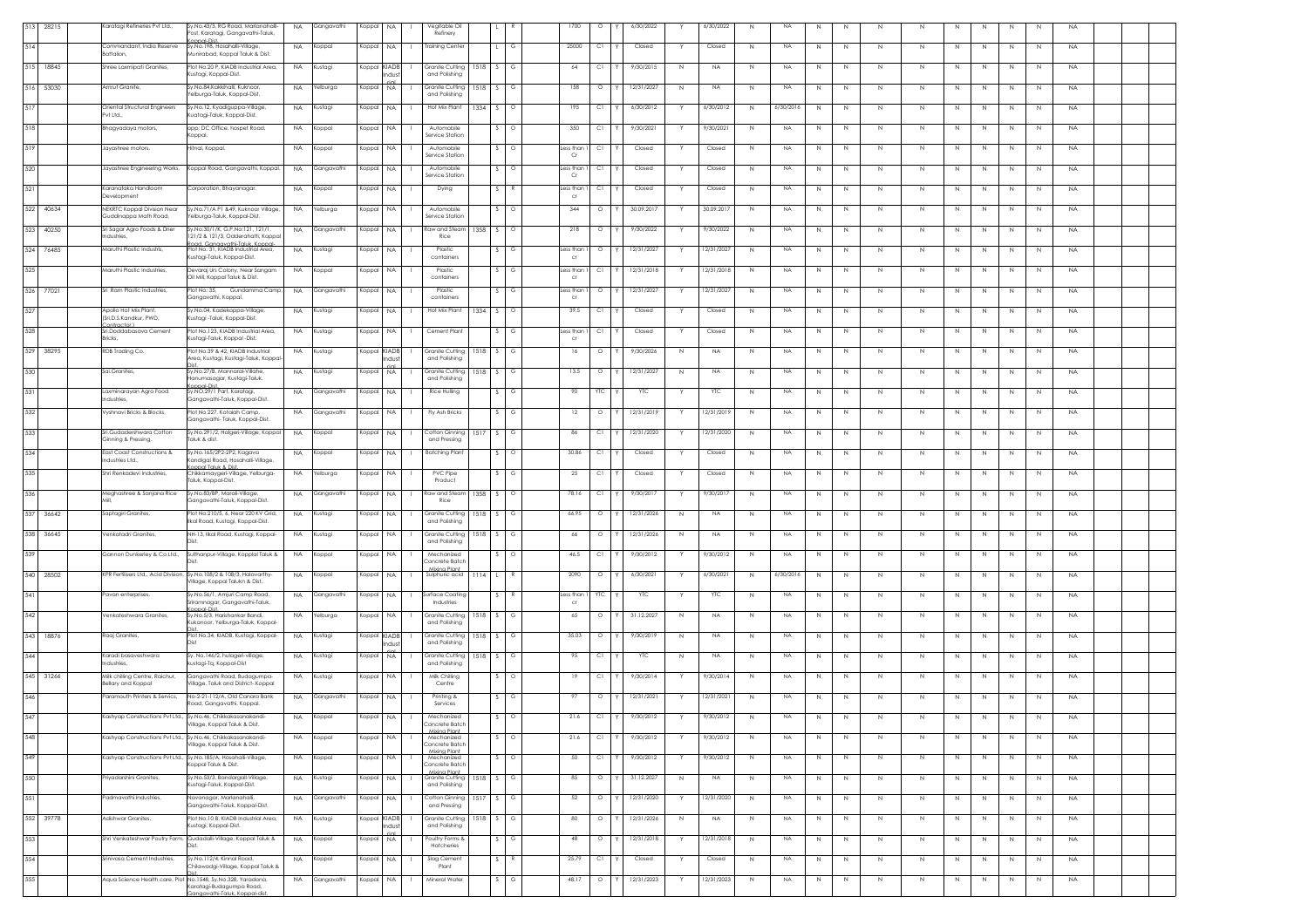|           |           | iri Srinivasa Mini Rie Mill,                             | G.Sriramanagar, Gangavathi-<br><b>NA</b><br>aluk, Koppal-Dist.                                                     | Gangavathi | Koppal | NA                 | Rice Hulling                                    |        |         | 29                | $\circ$ |   | 12/31/2020 |             | 2/31/2020   | N            | <b>NA</b> | N            | Ν           | N           | N           | N | N<br>N            | N            | <b>NA</b> |
|-----------|-----------|----------------------------------------------------------|--------------------------------------------------------------------------------------------------------------------|------------|--------|--------------------|-------------------------------------------------|--------|---------|-------------------|---------|---|------------|-------------|-------------|--------------|-----------|--------------|-------------|-------------|-------------|---|-------------------|--------------|-----------|
| 557       |           | Sri.Marutheshwara Industries<br>Slag association,        | Bhumur Road, Ginigera-Village,<br>NA.<br>oppal Taluk & Dist.                                                       | Koppal     | Koppal | NA.                | Slag<br>1320<br>Segregation                     | S.     | $\circ$ | $_{3}$            | C1      |   | Closed     |             | Closed      | N            | NA.       | N            | N           | N           | N           | N | N<br>N            | N            | <b>NA</b> |
| 558       |           | The Association of Industries<br>Slag Traders,           | Sy.No.102, 103, 129 & 130, Opposite<br><b>NA</b><br>Grinskar Ferrous Industries                                    | Koppal     | Koppal | NA.                | Slag<br>1320<br>Segregation                     |        | $\circ$ | - 3               | C1      |   | Closed     |             | Closed      | N            | NA        | N            | N           | N           | N           | N | N<br>N.           | N            | <b>NA</b> |
| 559       |           | riLaxmi Venkateshwara Idli<br>cawa Industries            | evinahalli-Village, Koppal Taluk &<br>Karatgi, Gangavathi-Taluk, Koppal<br><b>NA</b>                               | Gangavathi | Koppal | NA                 | Flour Mi<br>involving Dry                       |        |         | ess thar<br>Cf    | СI      |   | Closed     |             | Closed      | N            | NA        | N            | N           | N.          | N           | N | N<br>N            | N            | <b>NA</b> |
| 560       |           | Mohit industries,                                        | Kinnal Road, Koppal.<br>NA.                                                                                        | Koppal     | Koppal | NA                 | <b>Process</b><br>PVC Pipe                      |        | G       | Less than         | $\circ$ |   | 12/31/2021 |             | 12/31/2021  | N            | <b>NA</b> | N            | $\mathbb N$ | N           | N           | N | $\mathbb N$<br>N  | N            | <b>NA</b> |
| 561       |           | Tungabhadra Industrial Slag                              | Sv No: 25/75, 25/76 & 59, Bevinghalli-<br><b>NA</b>                                                                | Koppal     | Koppal | <b>NA</b>          | Product<br>Slag<br>1320                         | S.,    | $\circ$ | $_{\rm cr}$<br>40 | $\circ$ |   | 9/30/2021  |             | 9/30/2021   | N            | <b>NA</b> | N            | N           | N           | N           | N | N<br>N            | N            | <b>NA</b> |
| 562       | 53049     | ssociation,<br>Megha Granites,                           | 'illage, Koppal Taluk & Dist.<br>Sy.No.252/2, Kuknoor-Village,<br><b>NA</b>                                        | Yelburga   | Koppal | <b>NA</b>          | Segregation<br><b>Granite Cutting</b><br>1518   | S.     | G       | 176               | $\circ$ |   | 12/31/2027 | N           | <b>NA</b>   | N            | NA        | N            | N           | N           | N           | N | N<br>N            | N            | <b>NA</b> |
|           |           |                                                          | felburga-Taluk, Koppal-Dist.<br>Sy.No.16/C, Dadagel, Koppal Taluk                                                  |            |        | <b>NA</b>          | and Polishing<br>PVC Pipe                       |        | G       |                   | $\circ$ |   | 12/31/2021 |             | 2/31/2021   |              | NA        |              |             |             |             |   |                   |              |           |
| 563       |           | Dharani Pipes Pvt Ltd.,                                  | <b>NA</b><br>Dist.                                                                                                 | Koppal     | Koppal |                    | Product                                         |        |         | 92                |         |   |            |             |             | $\mathbb{N}$ |           | N            | N           | -N          | N           | N | N<br>N            | N            | <b>NA</b> |
| 564       |           | Annapurneshwari Floor Mill,                              | Padugutti Colony , Gangavathi,<br><b>NA</b><br>oppal-Dist.                                                         | Gangavathi | Koppal | NA.                | Flour Mill<br>involving Dry<br>Proces           |        | G       | 8.91              | $\circ$ |   | 12/31/2021 |             | 12/31/2021  | $\mathbb{N}$ | NA        | N            | $\mathbb N$ | N           | N           | N | $\mathbb N$<br>N  | $\mathbb{N}$ | <b>NA</b> |
| 565       |           | Sri Srinivasa Agro Rice<br>Industries,                   | Sy No.107/3,Venkatagiri-Village,<br><b>NA</b><br>Gangavathi-Tq, Koppal-Dist                                        | Gangavathi | Koppa  | NA.                | Rice Hulling                                    |        | G       | 250               | $\circ$ |   | 12/31/2022 |             | 2/31/2022   | N            | <b>NA</b> | N            | N           | N           | N           | N | $\mathbb N$<br>N  | N            | <b>NA</b> |
| 566       |           | Srinivasa Sortex & Packings,                             | Sy No.107/3, Venkatagiri-Village,<br><b>NA</b><br>Ganaavathi-Ta, Koppal-Dist                                       | Gangavathi | Koppal | NA                 | Rice Hulling                                    |        |         | 100               | $\circ$ |   | 12/31/2022 |             | 12/31/2022  | $\mathbb{N}$ | <b>NA</b> | N            | $\mathbb N$ | N           | N           | N | $\mathbb N$<br>N  | N            | <b>NA</b> |
| 567       | 26135     | Maheshwari Drier Industries,                             | Sy No.33/B1/D/4,Oddarahatti,<br><b>NA</b><br>angavathi-Tq, Koppal-Dist                                             | Gangavathi | Koppal | <b>NA</b>          | Raw and Steam<br>1358<br>Rice                   | $\sim$ | $\circ$ | 58.66             | $\circ$ |   | 9/30/2020  |             | 9/30/2020   | N            | NA        | N            | N           | N           | N           | N | $\mathbb N$<br>N  | N            | <b>NA</b> |
| 568       |           | Sri Srinivasa Agro Foods & Drier                         | Sv No.107/3, Venkatagiri-Village,<br><b>NA</b><br>angavathi-Tq, Koppal-Dist                                        | Gangavathi | Koppal | <b>NA</b>          | Rice Hulling                                    |        | G       | 106               | YTC     |   | <b>YTC</b> |             | YTC         | N            | <b>NA</b> | N            | $\mathbb N$ | N           | N           | N | N<br>N            | N            | <b>NA</b> |
|           | 569 26128 | Maheshwara Rice Industries,                              | Sy No.33/B1/D/5,Oddarahatti,<br>NA.<br>Gangavathi-Ta, Koppal-Dist                                                  | Gangavathi | Koppal | <b>NA</b>          | Rice Hulling                                    |        | G       | 156.34            | $\circ$ |   | 12/31/2025 |             | 12/31/2025  | N            | NA        | N            | N           | N           | N           | N | N<br>N.           | N            | <b>NA</b> |
| 570       | 36841     | iri Srinivasa Paddy Drier,                               | y No.107/3, Venkatagiri-Village,<br><b>NA</b>                                                                      | Gangavathi | Koppal | NA.                | Raw and Steam<br>1358                           |        |         | 100               | $\circ$ |   | 9/30/2022  |             | 9/30/2022   | N            | NA        | N            | N           | N           | N           | N | N<br>N            | N            | <b>NA</b> |
| 571       | 18850     | Jai Hanuman Granites                                     | Gangavathi-Tq, Koppal-Dist<br>Plot No.09, KIADB Industrial Area,<br>NA.                                            | Kustagi    | Koppal | <b>IADB</b>        | Rice<br>Granite Cutting<br>1518                 |        | G       | 28                | $\circ$ |   | 12/31/2026 | Ν           | <b>NA</b>   | $\mathbb{N}$ | <b>NA</b> | N            | $\mathbb N$ | N           | N           | N | $\mathbb N$<br>N  | N            | <b>NA</b> |
| 572       |           | dustries,<br>KNR Construction Limited                    | ustagi, Koppal-Dist<br>Sy.No.113/1, Hulihyder village<br><b>NA</b>                                                 | Gangavathi | Koppal | ndust<br><b>NA</b> | and Polishing<br>Hot Mix Plant<br>1334          | $\sim$ | $\circ$ | 200               | C1      |   | 3/31/2016  | Y           | 3/31/2016   | N            | <b>NA</b> | N            | N           | $\mathbb N$ | $\mathbb N$ | N | N<br>N            | N            | <b>NA</b> |
| 573       |           | 'Batch Mix Plant).<br>VYS Granites Impex Pvt Ltd,        | iangavathi- Tq, Koppal- Dist<br>Sy No.35/2/5, Bandaragal- Village,<br><b>NA</b>                                    | Kustagi    | Koppal | <b>NA</b>          | Granite Cutting<br>1518                         | S.     | G       | 1400              | C1      |   | 9/30/2016  | N           | <b>NA</b>   | N            | <b>NA</b> | N            | N           | N           | N           | N | N<br>N            | N            | <b>NA</b> |
| 574 36841 |           | Sri Srinivasa Paddy Drier                                | ustagi- Tq, Koppal-Dist<br>Sy No.107/3, Venkatagiri-Village,<br><b>NA</b>                                          | Gangavathi | Koppal | NA                 | and Polishing<br>Rice Hulling                   |        | G       | 533.86            | $\circ$ |   | 12/31/2021 |             | 12/31/2021  | N            | <b>NA</b> | N            | N           | N           | N           | N | $\mathbb{N}$<br>N | N            | <b>NA</b> |
|           | 575 34149 |                                                          | angavathi-Tq, Koppal-Dist                                                                                          |            |        |                    |                                                 |        |         |                   |         |   |            |             |             |              |           |              |             |             |             |   |                   |              |           |
|           |           | Sri Laxmi Vinayaka Rice<br>ndustries,                    | Sy No.440/5, Navali Road,<br><b>NA</b><br>aratagi,Gangavathi-Tq, Koppal-                                           | Gangavathi | Koppal | NA                 | Raw and Steam<br>1358<br>Rice                   |        | G       | 102               | $\circ$ |   | 9/30/2022  |             | 9/30/2022   | N            | NA        | N            | $\mathbb N$ | N           | N           | N | N<br>N.           | N            | <b>NA</b> |
| 576       |           | axmi Vinayaka Paddy Drier,                               | Sy No.440/5, Navali Road,<br><b>NA</b><br>aratagi,Gangavathi-Tq, Koppal-                                           | Gangavathi | Koppa  | NA.                | Raw and Stear<br>1358<br>Rice                   |        | $\circ$ | -50               | $\circ$ |   | 9/30/2021  |             | 7/30/202    | N            | NA        | N            | N           | N.          | N           | N | N<br>N            | N            | <b>NA</b> |
| 577       |           | G.G.Granites,                                            | Sy No.16/1, Masab hanchinal-<br><b>NA</b><br>'illage, Yelburga- Tq, Koppal- Dist                                   | Yelburga   | Koppal | NA.                | <b>Granite Cutting</b><br>1518<br>and Polishing |        |         | 205.00            | $\circ$ |   | 9/30/2026  | $\mathbb N$ | <b>NA</b>   | N            | <b>NA</b> | N            | $\mathbb N$ | N           | $\mathbb N$ | N | $\mathbb N$<br>N  | N            | <b>NA</b> |
| 578       |           | Ganesh Association of<br>ndustrieal Slag Traders (RGED), | iy.No.24, Allanagar, Ginigera-Post,<br><b>NA</b><br>Koppal Taluk & Dist.                                           | Koppal     | Koppal | <b>NA</b>          | Slag<br>1320<br>Segregation                     | S      | $\circ$ |                   | C1      |   | Closed     |             | Closed      | N            | NA        | N            | N           | N           | N           | N | $\mathbb N$<br>N  | N            | <b>NA</b> |
| 579       |           | M.S.K.Enterprises,                                       | v.No.409/3, M.B.No.1-6-56/b,<br>NA.<br>uvinal Road, Koppal                                                         | Koppal     | Koppal | NA.                | Mineral Water                                   |        | G       |                   | C1      |   | 12/31/2016 |             | 12/31/2016  | N            | NA        | N            | $\mathbb N$ | N           | N           | N | N<br>N            | N            | <b>NA</b> |
| 580       |           | iri Veerabhadreshwara Mini<br>tice Mill,                 | Plot No.3-2-46 & 3-2-46/1, Mb Nagar,<br><b>NA</b><br>aradona, Gangavathi-Taluk,                                    | Gangavathi | Koppal | <b>NA</b>          | Rice Hulling                                    |        | G       |                   | C1      |   | Closed     |             | Closed      | N            | NA        | $\mathbb{N}$ | N           | N.          | N           | N | N<br>-N           | N            | <b>NA</b> |
| 581       |           | Hot Mix Plant Owned by<br>rasad,                         | hiC-logog<br>Sy.No.16/2, Bandrala-Village,<br><b>NA</b><br>Gangavathi-Taluk, Koppal-Dist.                          | Gangavathi | Koppal | NA.                | Hot Mix Plant<br>1334                           |        | $\circ$ |                   | $\circ$ |   | 9/30/2022  |             | 9/30/2022   | N            | <b>NA</b> | N            | $\mathbb N$ | N           | N           | N | $\mathbb N$<br>N  | N            | <b>NA</b> |
| 582       | 35098     | Sri.Ram Granite Industries,                              | Sy.No.256/1, Dotihal Road, Kustagi,<br><b>NA</b><br>oppal-Dist.                                                    | Kustagi    | Koppal | NA                 | Granite Cutting<br>1518<br>and Polishing        | s.     | G       | 113               | $\circ$ |   | 12/31/2026 | $\mathbb N$ | <b>NA</b>   | N            | <b>NA</b> | $\mathbb N$  | $\mathbb N$ | N           | $\mathbb N$ | N | N<br>N            | N            | <b>NA</b> |
|           | 583 35099 | Shree Neelakantha Industries.                            | Sy.No.256/4, Dotihal Road, Kustagi,<br>NA.<br>oppal-Dist.                                                          | Kustagi    | Koppal | <b>NA</b>          | Granite Cutting<br>1518<br>and Polishing        | S.     | G       | 118               | $\circ$ |   | 12/31/2026 | N           | NA.         | N            | <b>NA</b> | N            | N           | N           | N           | N | N<br>N            | N            | <b>NA</b> |
| 584       |           | /RL Media Limited,                                       | 8.S.No.58/2, Vaddarahatti-Village,<br><b>NA</b><br>Gangavathi-Taluk, Koppal-Dist.                                  | Gangavathi | Koppal | NA                 | Printing &<br>Services                          |        |         |                   | $\circ$ |   | 12/31/2021 |             | 2/31/202    | N            | <b>NA</b> | N            | N           | N           | N           | N | N<br>N            | N            | <b>NA</b> |
| 585       |           | MSM Agro Foods,                                          | MB No.1-5-440, Chukunkal village,<br><b>NA</b>                                                                     | Koppal     | Koppal | NA.                | Food Grains                                     |        | G       | 406               | C1      |   | 12/31/2023 |             | 12/31/2023  | N            | <b>NA</b> | N            | $\mathbb N$ | N           | N           | N | $\mathbb N$<br>N  | N            | <b>NA</b> |
| 586       |           | Times VPL Ltd.,                                          | oppal Tq & Dist<br>Plot No.124 (Part) 125 (Part).<br>NA.                                                           | Gangavathi | Koppal | <b>NA</b>          | cleaning<br>Printing &                          |        | G       |                   | $\circ$ |   | 12/31/2019 |             | 12/31/2019  | N            | <b>NA</b> | N            | N           | N           | N           | N | N<br>N.           | $\mathbb{N}$ | <b>NA</b> |
| 587       |           | Sri.Shiva Sai Industries,                                | Sy.No.32/1, Oddaratti-Village,<br>anaavathi-Taluk, Koopal-Dist<br>Sy No. 35/1, Kandkur Road, Kustagi,<br><b>NA</b> | Kustagi    | Koppa  | <b>NA</b>          | Services<br>Cotton Ginning<br>1517              |        | G       | 41.8              | Сl      |   | Closed     |             | Closed      | N            | NA        | $\mathbb{N}$ | N           | N           | N           | N | N<br>N            | N            | <b>NA</b> |
| 588       |           | Sri Huligemmadevi Slag                                   | oppal-Dist<br>Sy.No.319/2, Bheemanoor Road,<br><b>NA</b>                                                           | Koppal     | Koppal | NA.                | and Pressing<br>Slag<br>1320                    |        | $\circ$ |                   | $\circ$ |   | 30.09.2029 |             | 30.09.2029  | N            | <b>NA</b> | N            | $\mathbb N$ | N           | N           | N | $\mathbb N$<br>N  | N            | <b>NA</b> |
|           | 589 78810 | ssociation,<br>Rajeshwari Enterpries,                    | inigera, Koppal Taluk & dist.<br>Sy No: 7144/1, Gundanamatpath<br><b>NA</b>                                        | Yelburga   | Koppal | NA.                | Segregation<br>Granite Cutting<br>1518          | s.     | G       | 60                | $\circ$ |   | 12/31/2025 | N           | NA.         | $\mathbb{N}$ | NA        | N            | N           | N           | N           | N | $\mathbb N$<br>N  | N            | <b>NA</b> |
| 590       |           | Laxmi Granites                                           | Road, Kukanoor, Yalburga Taluka,<br>onnal District<br>Sy No: 29/4, opp Poultry Farm NH-50,                         |            | Koppal |                    | and Polishing                                   |        |         |                   |         |   | 12/31/2026 |             |             |              | <b>NA</b> |              |             |             |             |   |                   |              |           |
|           | 39550     |                                                          | <b>NA</b><br>Gudikalkeri, Kustagi, Koppal District                                                                 | Kustagi    |        | NA                 | Granite Cutting 1518<br>and Polishing           |        | G       | 36                | $\circ$ | Y |            | $\,$ N      | <b>NA</b>   | N            |           |              | N           |             | N           |   | N                 | N            | <b>NA</b> |
| 591       |           | Mahadeva Granites,                                       | Sy No: 29/4, opp Poultry Farm NH-50,<br><b>NA</b><br>Gudikalkeri, Kustagi, Koppal District                         | Kustagi    | Koppal | <b>NA</b>          | Granite Cutting<br>1518<br>and Polishing        |        | G       | 95                | $\circ$ |   | 12/31/2026 | N           | NA.         | N            | NA        | $\mathbb{N}$ | $\mathbb N$ | N           | N           | N | N<br>N            | N            | <b>NA</b> |
| 592       | 42638     | Shri Hanuman Granite<br>ndustries, Plot No:-1,           | No:256, Kustagi, Koppal District<br><b>NA</b>                                                                      | Kustagi    | Koppal | NA                 | Granite Cutting<br>1518<br>and Polishing        |        | G       | 92                | $\circ$ |   | 12/31/2027 | N           | <b>NA</b>   | $\mathbb{N}$ | <b>NA</b> | N            | N           | N           | N           | N | $\mathbb N$<br>N  | N            | <b>NA</b> |
| 593       | 35420     | oyal Industries (Granite)                                | Sy No: 256/4, Kustagi, Koppal District<br><b>NA</b>                                                                | Kustagi    | Koppal | <b>NA</b>          | Granite Cutting<br>1518<br>and Polishing        |        | G       | 96                | $\circ$ |   | 12/31/2026 | N           | <b>NA</b>   | N            | <b>NA</b> | N            | $\mathbb N$ | N           | N           | N | N<br>N            | N            | <b>NA</b> |
| 594       |           | Anar Granite Industries,                                 | Sy No: 184/2, Gavral Road,<br><b>NA</b><br>ukanoor, Kustagi Taluka, Koppla                                         | Kustagi    | Koppal | <b>NA</b>          | Granite Cutting<br>1518<br>and Polishina        |        | G       | 45                | $\circ$ |   | 9/30/2018  | N           | <b>NA</b>   | N            | <b>NA</b> | N            | $\mathbb N$ | N           | N           | N | N<br>N            | N            | <b>NA</b> |
| 595       |           | irloskar Ferous (Machien<br>Shop)                        | istrict<br>Sy No-106, Bevinahal Village,<br><b>NA</b><br><b>Coppal District</b>                                    | Koppal     | Koppal | NA                 | Gen. Engg.<br>Industreis                        |        | G       | 40                | $\circ$ |   | 12/31/2021 |             | 12/31/2021  | N            | NA        | N            | $\mathbb N$ | N           | N           | N | N<br>N            | N            | <b>NA</b> |
| 596       |           | KNR Construction Ltd, Hot Mix<br>lant,                   | Sy No: 113/1, Hulihyder Village,<br><b>NA</b><br>angavathi Taluk, Koppal District                                  | Gangavathi | Koppal | NA                 | Hot Mix Plant<br>1334                           | S      | $\circ$ | 200               | C1      |   | 3/31/2016  |             | 3/31/2016   | N            | <b>NA</b> | N            | $\mathbb N$ | N           | N           | N | $\mathbb N$<br>N  | N            | <b>NA</b> |
| 597       |           | Nant Division                                            | (NR Construction Ltd. RMC Sv No: 113/1. Hulihyder Village.)<br><b>NA</b><br>Gangavathi Taluk, Koppal District      | Gangavathi | Koppal | NA.                | Mechanized<br>Concrete Batch                    |        | $\circ$ | -34               | C1      |   | 9/30/2018  |             | 9/30/2018   | N            | <b>NA</b> | N            | $\mathbb N$ | N.          | N           | N | N<br>N.           | N            | <b>NA</b> |
| 598       | 31524     | Siddivinayak Entrerpries                                 | y No: 142/4, Main Road,<br><b>NA</b>                                                                               | Kustagi    | Koppal | NA                 | Mixing Plant<br>Granite Cutting<br>1518         |        | G       | 95.95             | $\circ$ |   | 12/31/2025 | N           | $_{\sf NA}$ | N            | <b>NA</b> | N            | N           | N           | N           | N | $\mathbb N$<br>N  | N            | <b>NA</b> |
|           |           |                                                          | avaragera Village, Kustagi Taluka,                                                                                 |            |        |                    | and Polishing                                   |        |         |                   |         |   |            |             |             |              |           |              |             |             |             |   |                   |              |           |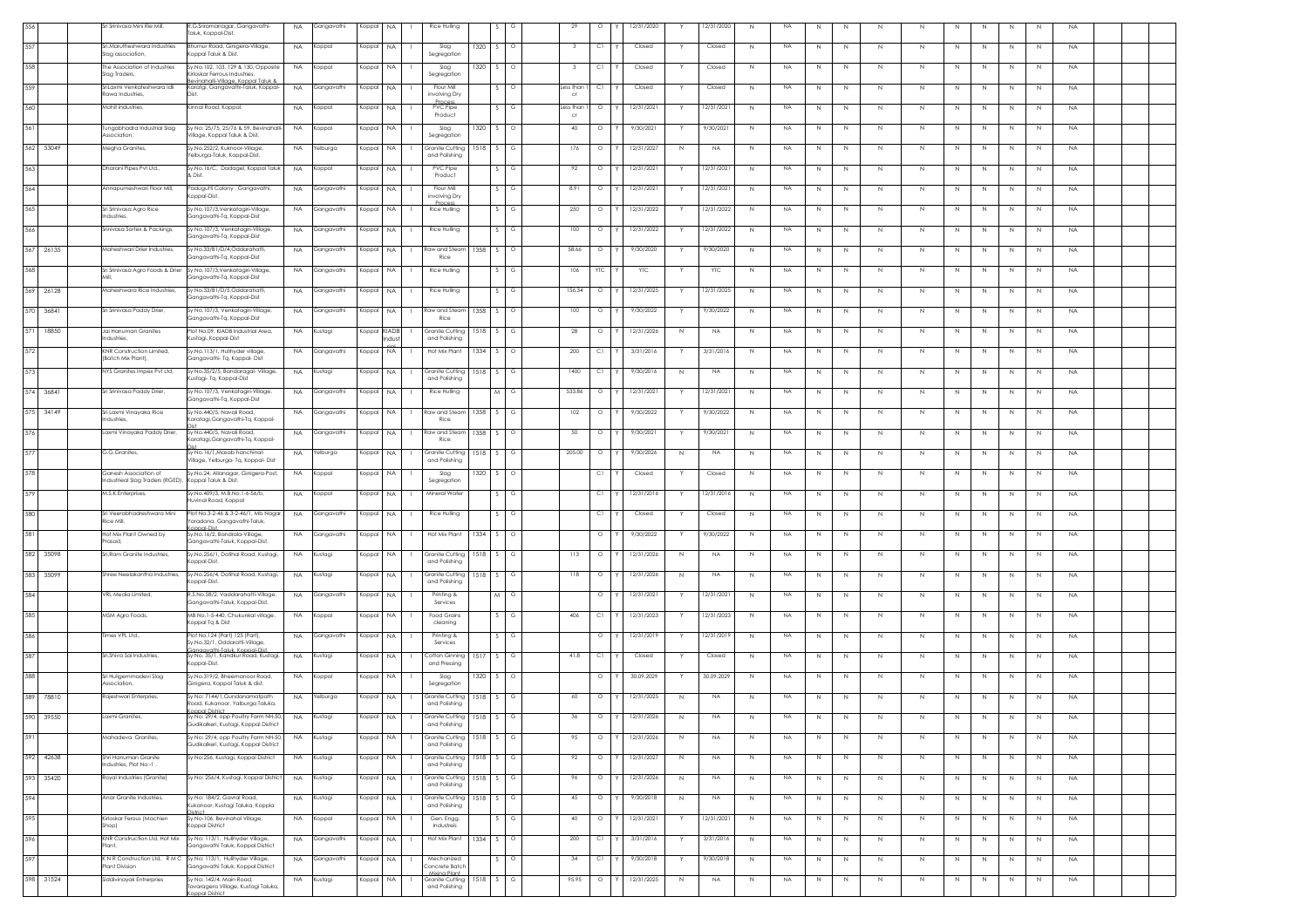|     |               |             | G K C Projects Ltd,                                                              | Sy No: 81/5, Venkatageri Village,<br>.<br>Gangavathi Taluka, Koppal District                                                  | <b>NA</b> | Gangavathi | Koppal    | <b>NA</b> | Hot Mix Plant                                  | 1334       |          |          |           | 408   | C1         | 9/30/2015  |             | 9/30/2015  | N            |           |             |         |              |              |              |             |    |                | <b>NA</b> |  |
|-----|---------------|-------------|----------------------------------------------------------------------------------|-------------------------------------------------------------------------------------------------------------------------------|-----------|------------|-----------|-----------|------------------------------------------------|------------|----------|----------|-----------|-------|------------|------------|-------------|------------|--------------|-----------|-------------|---------|--------------|--------------|--------------|-------------|----|----------------|-----------|--|
| 600 |               |             | Laxmi Granites                                                                   | Sy No: 4/1, Harishankar                                                                                                       | <b>NA</b> | Yelburga   | Koppal    | <b>NA</b> | Granite Cutting                                | 1518       |          | G        |           | 89    | YTC        | <b>NA</b>  | N           | <b>NA</b>  | N            | NA        | N           | N       | N            | N.           |              | N           |    | N              | <b>NA</b> |  |
|     |               |             |                                                                                  | Bandi, Village, Yelburga Taluka,<br>Konnal District<br>Sy No: 119, Rajoor Village, Yelburga                                   |           |            |           |           | and Polishing                                  |            |          |          |           |       |            |            |             |            |              |           |             |         |              |              |              |             |    |                |           |  |
| 601 |               |             | Guru Stones,                                                                     | Taluka, Koppal District                                                                                                       | <b>NA</b> | felburga   | Koppal    | <b>NA</b> | <b>Granite Cutting</b><br>and Polishing        | 1518       | S        | G        |           | 89    | C1         | Closed     | N           | <b>NA</b>  | N            | NA        | N           | N       | N            | N            |              | -N          | -N | N              | <b>NA</b> |  |
|     | 602 28101     |             | Vaishnavi Cotton Ginning and Sy No 38/A, 38/AA, 38/A/1,<br>ressing Industries,   | Maranahalli Village, Gangavathi                                                                                               | <b>NA</b> | Gangavathi | Koppal    | <b>NA</b> | Cotton Ginning<br>and Pressing                 | 1517       |          |          |           | 92    | $\circ$    | 12/31/2027 |             | 12/31/202  | N            | NA        | N           | N       | N            | N            |              | $\mathbb N$ | N  | $\mathbb{N}$   | <b>NA</b> |  |
| 603 |               |             | Shree Sidhalingeshwar Ginning MB No; 612, Talakal Village,                       | iluka                                                                                                                         | <b>NA</b> | Yelburga   | Koppal    | <b>NA</b> | Cotton Ginning                                 | 1517       |          | G        |           | 45.1  | <b>YTC</b> | <b>YTC</b> |             | YTC        | N            | NA        | N           | N       | $\mathbb N$  | N            | N            | N           | N  | $\mathbb{N}$   | <b>NA</b> |  |
| 604 |               | 2013-14     | and Pressing,<br>Vinayak Granite                                                 | Yelburga Taluka<br>Sy No: 55/2, Bandaragal Village,                                                                           | <b>NA</b> | Kustagi    | Koppal    | <b>NA</b> | and Pressing<br>Granite Cuttina                |            | $1518$ S | G        | 2013-14   | 97    | $\circ$    | 31.12.2026 | N           | <b>NA</b>  | N            | NA        | N           | N       | N            | N            | N            | N           | N  | N              | <b>NA</b> |  |
|     | 605 42635     |             | 2013-14 Shri Rama Granite,                                                       | Koppal District<br>Plot No: 269/3, Kandakur Village,                                                                          | <b>NA</b> | Kustagi    | Koppal    | <b>NA</b> | and Polishing<br>Granite Cutting               | 1518       |          | G        | 2013-14   | 24    | $\circ$    | 12/31/2027 | N           | <b>NA</b>  | N            | <b>NA</b> | N           | N       | N            | N.           |              | N           | N  | N              | <b>NA</b> |  |
| 606 |               | 2013-14     | Shri Rama Granite                                                                | Kustagi Taluk, Koppal District<br>Plot No: 256/1, Dotihal Road,                                                               | <b>NA</b> | Kustagi    | Koppal    | NA.       | and Polishing<br><b>Granite Cutting</b>        | 1518       |          |          | 2013-14   | 24    | $\circ$    | 12/31/2026 |             | NA.        | $\mathbb{N}$ |           | N           | N       |              | N            |              |             |    |                | <b>NA</b> |  |
|     |               |             |                                                                                  | Kustagi Taluk, Koppal District                                                                                                |           |            |           |           | and Polishing                                  |            |          |          |           |       |            |            | N           |            |              |           |             |         | N            |              |              | N           | N  | N              |           |  |
| 607 | 42636         |             | 2013-14 Shyam Granite,                                                           | Sy No, 269/3, Kandakur Village<br>Kustagi Taluk, Koppal District                                                              | <b>NA</b> | Kustagi    | Koppal    | <b>NA</b> | Granite Cutting<br>and Polishing               |            | 1518 S   | G        | 2013-14   | 24    | $\circ$    | 12/31/2026 | N           | <b>NA</b>  | $\,N\,$      | <b>NA</b> | $\mathbb N$ | N       | $\mathbb N$  | N            | N            | $\mathbb N$ | N  | $\mathbb{N}$   | <b>NA</b> |  |
| 608 |               |             | 2013-14 Bagawati Granite                                                         | Sy No: 256/4, Kustagi, Koppal<br><b>District</b>                                                                              | <b>NA</b> | Kustagi    | Koppal    | <b>NA</b> | Granite Cuttina<br>and Polishina               | 1518       | $\sim$   | G        | 2013-14   | 24    | $\circ$    | 12/31/2027 | N           | <b>NA</b>  | N            | NA        | N           | N       | $\mathbb N$  | N            | N            | $\mathbb N$ | N  | N              | <b>NA</b> |  |
|     | 609 38271     | $2013 - 14$ | Sri Sharan Associate,                                                            | Sy No: 16/PA,<br>Kumararamanakumata Village,                                                                                  | <b>NA</b> | Koppal     | Koppal    | NA        | Common Bio-<br>Medical Waste                   |            |          |          | 2013-14   | 97    | $\circ$    | 6/30/2022  |             | 6/30/2022  | $\mathbb{N}$ | <b>NA</b> | N           | N       | N            | N            | N.           | N           | N  | N              | <b>NA</b> |  |
|     | 610 53253     |             | 2013-14 Kanyakumari Granite                                                      | oppal Taluk and District<br>Harishankarabhandi Village,<br>Yelburga Taluka                                                    | <b>NA</b> | Yelburga   | Koppal    | NA        | Treatement<br>Granite Cutting<br>and Polishing | 1518       |          |          | 2013-14   | 45    | $\circ$    | 12/31/2027 | N           | <b>NA</b>  | N            | <b>NA</b> | N           | N       | Ν            | N            |              | N           |    | $\overline{N}$ | <b>NA</b> |  |
|     | 611 53117     |             | 2013-14 Nandi Granite Industreis                                                 | Sv No.195 Kuknoor, Yelburga taluk,<br>Koppal District                                                                         | <b>NA</b> | Yelburga   | Koppal    | <b>NA</b> | Granite Cuttina<br>and Polishing               | 1518       |          |          | 2013-14   | 125   | $\circ$    | 12/31/2027 | N           | <b>NA</b>  | N            | NA        | N           | N       | N            | N            |              | N           | N  | N              | <b>NA</b> |  |
| 612 |               | 2013-14     | Mahd mustaf addawale,                                                            | Gadag road, Near Sharma Factory<br>Koppal                                                                                     | <b>NA</b> | Koppal     | Koppal    | <b>NA</b> | Carpentary<br>Work                             |            | S.       | G        | 2013-14   | 24.9  | $\circ$    | 12/31/2022 | Y           | 2/31/2022  | N            | <b>NA</b> | N           | N       | N            | N            | N.           | N           | N  | N              | <b>NA</b> |  |
| 613 |               | 2013-14     | Modern Enterpries, Site of M/s                                                   | Sy No: 162/2, Baganal Road,                                                                                                   | <b>NA</b> | Koppal     | Koppal    | <b>NA</b> | Quartz Crushing                                |            |          |          | 2013-14   | 23.35 | C1         | Closed     |             | Closed     | $\,N\,$      | <b>NA</b> | N           | N       | $\mathbb N$  | $\mathbb N$  |              | N           | N  | $\mathbb{N}$   | <b>NA</b> |  |
|     | 614 27298     |             | Nandan Enterpries Stone and<br>lineral Crusher.<br>2013-14 K P F Private Limited | Ginigera Village, , Koppal Taluk and<br>Sy No: 283-10, NH-63, Hospet Road,                                                    | <b>NA</b> | Koppal     | Koppal NA |           | and Screening<br>Automobile                    |            |          | $\Omega$ | 2013-14   | 265   | $\circ$    | 30.09.2029 |             | 30.09.2029 | $\,N\,$      |           | N           | N       | N            | N            | N            | N           | N  | N              | <b>NA</b> |  |
|     |               |             | 2013-14 G M Granites.                                                            | Koppal District<br>Sv No: 16/1 Masaba Hanchinal                                                                               |           |            |           |           | Service Station<br>Granite Cuttina             | 1518       | S        | G        | 2013-14   | 125   | $\circ$    | 9/30/2021  |             | <b>NA</b>  | N            | NA        |             |         |              | $\mathbb N$  |              |             |    |                |           |  |
|     | 615 27783     |             |                                                                                  | Yelburga Taluk, Koppal District                                                                                               | <b>NA</b> | Yelburga   | Koppal    | <b>NA</b> | and Polishing                                  |            |          |          |           |       |            |            | N           |            |              |           | N           | N       | N            |              | N            | N           | N  | N              | <b>NA</b> |  |
|     | 616 28111     |             | 2013-2014 Dodla Dairy,                                                           | Sy No: 163, 164, Indranagar,<br>Indrageri, Koppal Taluk and District                                                          | <b>NA</b> | Koppal     | Koppal    | <b>NA</b> | Dairy Products                                 |            |          |          | 2013-2014 | 1500  | $\circ$    | 6/30/2021  |             | 6/30/2021  | N            |           | N           | N       | N            | N            |              | N           | -N | N              | <b>NA</b> |  |
| 617 |               |             | 2013-2014 Amruth Experts,                                                        | Sy No: 84/2, Kakkihalli Village,<br>Yelburga Taluk, Koppal Taluk and                                                          | <b>NA</b> | Koppal     | Koppal    | <b>NA</b> | Granite Cutting<br>and Polishing               | 1518       |          |          | 2013-2014 | 82    | YTC        | YTC        | N           | <b>NA</b>  | $\mathbb{N}$ | NA        | N           | N       | N            | N            |              | N           | N  | N              | <b>NA</b> |  |
|     | 618 25657     |             | 2013-2014 Sri Laxmi Agro Foods,                                                  | Sy No: 38 K2, Navanagar,<br>Maranahalli, Gangavathi Taluk,                                                                    | <b>NA</b> | Gangavathi | Koppal    | <b>NA</b> | Rice Hulling                                   |            |          | G        | 2013-2014 |       | $\circ$    | 12/31/2022 | Y           | 12/31/2022 | N            | <b>NA</b> | N           | N       | N            | N            | N            | N           | N  | N              | <b>NA</b> |  |
| 619 |               |             | 2013-2014 Sri Eshwari Foods,                                                     | Coppal District<br>Sy No: 193/1, Budagumpa Road,<br>Karatagi, Gangavathi Taluk, Koppa                                         | <b>NA</b> | Gangavathi | Koppal NA |           | Raw and Steam<br>Rice                          |            | 1358 S   | $\circ$  | 2013-2014 |       | YTC        | <b>ALC</b> | Y           | <b>YTC</b> | <sup>N</sup> | <b>NA</b> | N           | N       | N            | N            | N            | N           | N  | N              | <b>NA</b> |  |
| 620 |               |             | 2013-14 Sri Saikrishna Agro Industries,                                          | listrict<br>Sy No: 135, P No. 125/13, and<br>125/13A, Hosakera Camp,                                                          | <b>NA</b> | Gangavathi | Koppal    | <b>NA</b> | addy Clianing                                  |            |          |          | 2013-14   |       | $\circ$    | 12/31/2023 |             | 2/31/2023  | $\mathbb{N}$ | <b>NA</b> | N           | N       | N            | N            |              | N.          | N  | N.             | <b>NA</b> |  |
| 621 |               |             | Murmura                                                                          | Ganaavathi, Koppal District<br>2013-14 Noor Industries, Manufacture of Sy.No.139/2, Chilawadagi Village,<br>Koppal Tq & Dist. | <b>NA</b> | Koppal     | Koppal    | <b>NA</b> | Mineral Wate                                   |            | - S - I  | G        | 2013-14   | 35    | YTC        | YTC        |             | YTC        | N            | <b>NA</b> | $\mathbb N$ | N       | $\mathbb N$  | $\mathbb N$  | N            | Ν           | N  | $\mathbb{N}$   | <b>NA</b> |  |
| 622 |               |             | 2013-14 King Mineral Water,                                                      | Sv.No.214. Plot No1. Near KSRTC<br>Depot, Yelburga, Koppal                                                                    | <b>NA</b> | Yelburga   | Koppal    | <b>NA</b> | Mineral Water                                  |            | S.       | G        | 2013-14   |       | YTC        | <b>YTC</b> |             | <b>YTC</b> | N            | NA        | N           | N       | N            | N            |              | N           |    | N              | <b>NA</b> |  |
| 623 |               | 2013-14     | Rukmini Industrial Gases,                                                        | Sy. No.311, M.P.634, Ginigera<br>Village, Koppal Tq & Koppal                                                                  | NA        | Koppal     | Koppal    | <b>NA</b> | Industrial Gase                                |            | S.       |          | 2013-14   |       | $\circ$    | 12/31/2022 |             | 2/31/2022  | N            | NA        | N           | N       | N            | N.           |              | -N          | N  | N              | <b>NA</b> |  |
| 624 |               |             | 2013-14 B.S. Hiremath Bricks Industries,                                         | Sy.No.258, Plot No.5 & 6, Ginigera<br>load, Koppal Tq & Dist.                                                                 | <b>NA</b> | Koppal     | Koppal    | <b>NA</b> | Cement Briks                                   |            |          | G        | 2013-14   | 51    | YTC        | <b>YTC</b> |             | <b>YTC</b> | N            | NA        | $\mathbb N$ | N       | $\mathbb N$  | $\mathbb{N}$ |              | $\mathbb N$ | N  | $\mathbb{N}$   | <b>NA</b> |  |
| 625 |               |             | 2013-14 Tejas Granite                                                            | Sy No: 61/A, 62/B, of Kustagi, Koppal<br>District                                                                             | <b>NA</b> | Kustagi    | Koppal    | <b>NA</b> | Granite Cutting<br>and Polishing               |            | 1518 S   | G        | 2013-14   | 49    | YTC        | YTC        | N           | NA.        | N            | NA        | $\mathbb N$ | $\,N\,$ | N            | $\,N\,$      | N            | $\mathbb N$ | N  | N              | <b>NA</b> |  |
| 626 |               |             | 2013-14 Brahmini Granites Industries.                                            | NH-13. Ilkal Road, Upparbasapur,                                                                                              | <b>NA</b> | Kustagi    | Koppal    | <b>NA</b> | Granite Cuttina                                |            | $1518$ S | G        | 2013-14   | 50    | YTC        | <b>YTC</b> | N           | <b>NA</b>  | N            | <b>NA</b> | N           | N       | N            | N            | N            | N           | N  | N              | <b>NA</b> |  |
| 627 |               | 2013-14     | Ilahi Aquashine Purified                                                         | Kustagi Taluk, Koppal District<br>Near APMC Yard, Raichur Road,                                                               | <b>NA</b> | Gangavathi | Koppal    | <b>NA</b> | and Polishing<br>Mineral Wate                  |            |          |          | 2013-14   | 29    | YTC        | <b>YTC</b> |             | <b>YTC</b> | N            | NA        | Ν           | N       | N            | $\mathbb N$  |              |             |    | $\mathbb{N}$   | <b>NA</b> |  |
| 628 |               |             | Industry,<br>2014-15 Shivanand Industries,                                       | Post: Siddapur Village, Gangavathi<br>aluk, Koppal District<br>Sy.No.54/5, R/o Harishankar Bandi                              | <b>NA</b> | Yelburga   | Koppal    | <b>NA</b> | Neem Fruit                                     |            |          |          | 2014-15   | 14    | C1         | 12/31/2019 |             | 12/31/2019 | $\mathbb{N}$ | <b>NA</b> | N           | N       |              | N            |              |             |    | $\overline{N}$ | <b>NA</b> |  |
| 629 |               |             | 2014-15 Manikanta Granites                                                       | Road, Near APMC yard, Kuknoor<br>Vilage & Post Yelburga Ta, Koppo<br>Sy.No.52/5, property No.270,                             | <b>NA</b> | Kustagi    | Koppal    | <b>NA</b> | Powder<br>Granite Cuttina                      | $1518$ $S$ |          | G        | 2014-15   | 55    | YTC        | <b>YTC</b> | N           | <b>NA</b>  | N            | NA        | N           | N       | N            | N            | N            | N           | N  | N              | <b>NA</b> |  |
|     |               |             |                                                                                  | Hulageri Village, Kushtagi Taluk,<br>pal Dist.                                                                                |           |            |           |           | and Polishing                                  |            |          |          |           |       |            |            |             |            |              |           |             |         |              |              |              |             |    |                |           |  |
| 630 |               |             |                                                                                  | 2014-15 Shree Venkateswara Industries, Rs No: 112/4, Chilawadagi village,<br>Konnal Taluk and District                        | <b>NA</b> | Koppal     | Koppal    | <b>NA</b> | Slag Cement<br>Plant                           |            |          |          | 2014-15   | 24.75 | YТC        | <b>YTC</b> | Y           | YTC        | N            | <b>NA</b> | $\mathbb N$ | N       | N            | N.           | N.           | N           | N  | N              | <b>NA</b> |  |
| 631 |               | 2014-15     | K N R Construction,<br>(Ready Mix Concrete Plant)                                | Sy No: 188, Anegundi Village,<br>Ganaavathi Taaluk, Koppal District                                                           | <b>NA</b> | Gangavathi | Koppal    | NA        | Ready Mix<br>Concrete Plan                     | 1548       |          |          | 2014-15   | 44.85 | C1         | 12/31/2015 |             | (2/31/201  | N            | <b>NA</b> | $\mathbb N$ | N       | N            | N            |              | N.          | N  | N.             | <b>NA</b> |  |
| 632 |               | 2014-15     | D R N Infrastructure Engineers<br>and Contractors (Wet Mix                       | Sy No: 27/1, Sankanal Village,<br>Nawali Hobli, Gangavathi Taluk                                                              | <b>NA</b> | Gangavathi | Koppal NA |           | Wet Mix Plant                                  |            |          | G        | 2014-15   | 29    | C1         | 12/31/2015 |             | 12/31/2015 | N            | <b>NA</b> | N           | N       |              | N            |              |             |    | $\overline{N}$ | <b>NA</b> |  |
|     | $433$ $31583$ |             | Plant)<br>2014-15 H Nandeesh Hot Mix Plant                                       | and District Konnal<br>Sv No: 184 Hosahalli Village Koppal<br><b>Taluk and District</b>                                       |           | NA Konnal  |           |           | Hot Mix Plan                                   |            |          |          | $2014-$   |       |            |            |             | 30.09.20   |              |           |             |         |              |              |              |             |    |                |           |  |
| 634 | 30763         | $2014-15$   | Hiranmayi Granite and<br>tinerals,                                               | Sy No: 53/2, Bandaragal Village,<br>Kustagi Taluk, Koppal District                                                            | <b>NA</b> | Kustagi    | Koppal    | <b>NA</b> | <b>Granite Cutting</b><br>and Polishing        | 1518       | M        | G        | 2014-15   | 735   | $\circ$    | 12/31/2026 | N           | <b>NA</b>  | N            | <b>NA</b> | N           | N       | N            | N            | N            | N           | N  | N              | <b>NA</b> |  |
| 635 |               |             | 2014-15 Sri Sai Constructions,                                                   | Sy No: 32/2, (Hot Mix Plant),                                                                                                 | <b>NA</b> | Koppal     | Koppal    | <b>NA</b> | Hot Mix Plant                                  | 1334       |          | $\circ$  | 2014-15   | 42    | C1         | 6/30/2017  |             | 6/30/2017  | N            | <b>NA</b> | $\mathbb N$ | N       | $\mathbb{N}$ | $\mathbb{N}$ | $\mathbb{N}$ | $\mathbb N$ | N  | $\,N\,$        | <b>NA</b> |  |
| 636 |               |             | 2014-15 Sri Narayani Cotton Industries,                                          | Bahaddurbandi Village, Koppal<br>aluk and District<br>Sy No: 38/D, Navanagar, Marnahalli                                      | <b>NA</b> | Gangavathi | Koppal NA |           | Cotton Ginning                                 |            | 1517S    | G        | 2014-15   | 42    | YTC        | <b>ALC</b> | Y           | <b>YTC</b> | N            | NA        | N           | N       | N            | N            | N            | $\mathbb N$ | N  | N              | <b>NA</b> |  |
|     | 637 41454     |             | 2014-15 Sri Padmavathi Cottons,                                                  | Village, Gangavathi Taluk, Koppal<br>Sy No: 38/B, Navanagar, Marnahalli                                                       | <b>NA</b> | Gangavathi | Koppal    | <b>NA</b> | and Pressing<br>Cotton Ginning                 | 1517       | S        | G        | 2014-15   | 42    | YTC        | YTC        | Y           | YTC        | N            | <b>NA</b> | N           | N       | N            | N.           | N.           | N           | N  | N              | <b>NA</b> |  |
| 638 |               |             | 2014-15 Sri Lakshmi Srinivas Granite and                                         | Village, Gangavathi Taluk, Koppal<br>listrict<br>Sy No: 39/8. Bandaragal Village,                                             | <b>NA</b> | Kustagi    | Koppal    | <b>NA</b> | and Pressina<br>Granite Cutting                | 1518       |          |          | 2014-15   | 75    | YТC        | $\circ$    | $\mathbb N$ | <b>NA</b>  | N            | <b>NA</b> | $\mathbb N$ | N       | $\mathbb N$  | $\mathbb{N}$ |              | $\mathbb N$ | N  | $\,N\,$        | <b>NA</b> |  |
| 639 |               | 2014-15     | Marbles,<br>Gavishri Cotton and Ginning                                          | Kustagi Taluk, Koppal district                                                                                                |           |            |           |           | and Polishing                                  |            |          |          | 2014-15   |       | YTC        |            |             | <b>YTC</b> |              |           |             |         |              |              |              |             |    |                |           |  |
|     |               |             | Pressing Factory,                                                                | Sy No: 193/1, 193/2, 194/1, 194/2,<br>Hoolageri Village, Koppal Taluk and                                                     | <b>NA</b> | Kustagi    | Koppal    | <b>NA</b> | Cotton Ginning<br>and Pressing                 | 1517       |          |          |           | 56    |            | YTC        |             |            | N            | NA        | N           | N       | $\mathbb N$  | N            |              | $\mathbb N$ | N  | $\mathbb{N}$   | <b>NA</b> |  |
| 640 |               |             | 2014-15 Sri Laxmi Vinayak Agro Foods,                                            | Sv No: 49/2, Near Dasanal Bridge,<br>'enkatageri Village                                                                      | <b>NA</b> | Koppal     | Koppal    | <b>NA</b> | taw and Steam<br>Rice                          | 1358       |          | $\circ$  | 2014-15   | 48    | YTC        | <b>YTC</b> |             | YTC        | N            | <b>NA</b> | $\mathbb N$ | N       | N            | N            | N            | N           | N  | N              | <b>NA</b> |  |
|     | 641 31582     |             | and Pressing,                                                                    | 2014-15 Sri Shambhavi Cotton Ginning Hiresindogi Road, Halageri Village,<br><b>Koppal Taluk and District</b>                  | <b>NA</b> | Koppal     | Koppal    | <b>NA</b> | Cotton Ginning<br>and Pressing                 | 1517       | S        | G        | 2014-15   | 75    | $\circ$    | 12/31/2027 | Y           | 12/31/2027 | N            |           | $\mathbb N$ | $\,N\,$ | N            | N            | N            | N           | N  | $\,N\,$        | <b>NA</b> |  |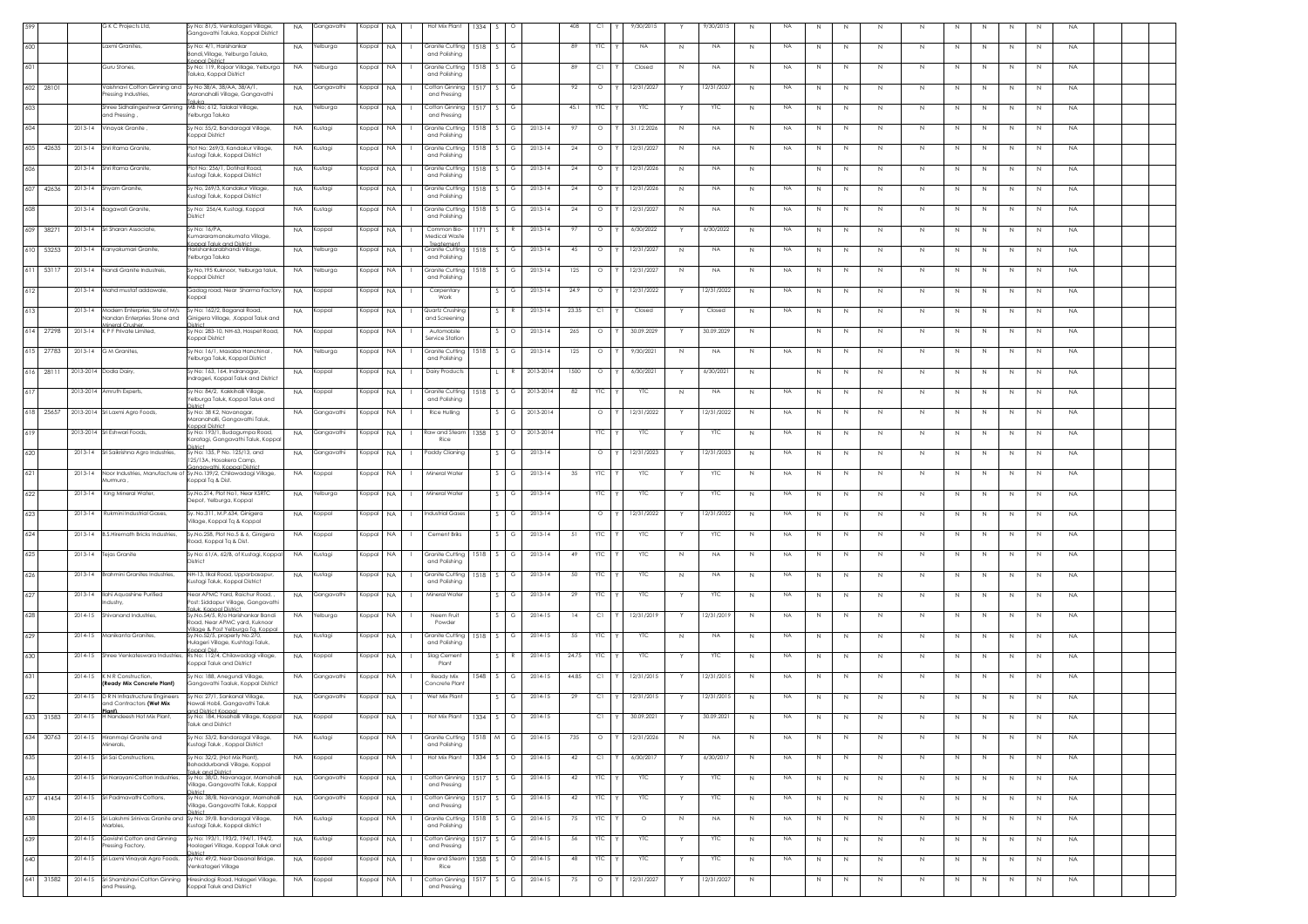|              | 2014-15               | Ajay Industries,                                                                 | Near Riilway Station, Ist Ward, Hitnal<br><b>NA</b><br>Koppal<br>Road, Hulagi, Munirabad, Koppal                                | Koppal<br><b>NA</b> | Mineral Water                  |        |                    | 2014-15   | 35<br>YTC        | <b>YTC</b>      |   | <b>YTC</b> |              |              |         |                              |              |              |    |              |           |  |
|--------------|-----------------------|----------------------------------------------------------------------------------|---------------------------------------------------------------------------------------------------------------------------------|---------------------|--------------------------------|--------|--------------------|-----------|------------------|-----------------|---|------------|--------------|--------------|---------|------------------------------|--------------|--------------|----|--------------|-----------|--|
| 643          | 2014-15               | Anwar Traders,                                                                   | aluk and District<br>Sy No: 201/1, Hitnal Village, Koppal<br><b>NA</b><br>Koppal                                                | Koppal<br>NA.       | Plastic Granding               |        | G                  | 2014-15   | 22<br>$\circ$    | 12/31/2023      |   | 12/31/2023 | N            | N            | N       | N<br>N                       |              | N.           |    | N            | <b>NA</b> |  |
|              |                       |                                                                                  | <b>Faluk and District</b>                                                                                                       |                     |                                |        |                    |           |                  |                 |   |            |              |              |         |                              |              |              |    |              |           |  |
| 644<br>25244 | 2014-15               | <b>Banashree Ready Mix</b><br>concrete.                                          | Sy No: 191, Hosahalli-Village, Koppal<br><b>NA</b><br>(oppal<br><b>Taluk and District</b>                                       | Koppal<br>NA.       | Ready Mix<br>Concrete Plan     | 1548   |                    | 2014-15   | $\circ$<br>-55   | 12/31/2022      |   | 12/31/2022 | N            | $\mathbb{N}$ | N       | N<br>-N                      | -N           | -N           | -N | N            | <b>NA</b> |  |
| 645 78793    | 2014-15               | Super Concrete Bricks                                                            | Sy No: 157D/2, Near Check Post,<br><b>NA</b><br>Gangavathi                                                                      | Koppal<br>NA.       | Cement Briks                   |        |                    | 2014-15   | 65<br>$\circ$    | 12/31/2026      |   | 12/31/2026 | N            | N            | N       | $\mathbb{N}$<br>$\mathbb N$  |              | $\mathbb N$  | N  | $\mathbb{N}$ | <b>NA</b> |  |
| 646 24817    | 2014-15               | ndustries,<br>Tanishque Enterpries,                                              | (anakageri, Koppal Road,<br>anaavathi-Taluk, Koppal-Dis<br>Sy No: 91/1/5, Ginigera Village,<br><b>NA</b><br>Koppal              | Koppal<br><b>NA</b> | Slag                           | 1320   | $\circ$            | 2014-15   | 50<br>$\circ$    | 9/30/2022       |   | 9/30/2022  | N            | N            | N       | $\mathbb N$<br>N             | Ν            | $\mathbb N$  | N  | $\mathbb{N}$ | <b>NA</b> |  |
|              |                       |                                                                                  | Coppal Taluk and District                                                                                                       |                     | Segregation                    |        |                    |           |                  |                 |   |            |              |              |         |                              |              |              |    |              |           |  |
| 647 33507    |                       | 2014-15 Renuka Industries.                                                       | Sy No: 10, Hirebaganal-Village,<br><b>NA</b><br>Koppal<br>oppal Taluk and District                                              | Koppal<br>NA.       | Slag<br>Segregation            | 1320   | $\sim$<br>$\circ$  | 2014-15   | 35<br>$\circ$    | 9/30/2021       |   | 9/30/2021  | N            | N            | N       | N<br>N                       | N            | N            | N  | N            | <b>NA</b> |  |
| 648          |                       | Tirumala Stone Crusher and                                                       | Sy no: 12/3, Sultanapur-Village,<br><b>NA</b><br>Koppal<br>(oppal Taluk & Dist. Unit-1                                          | Koppal<br>NA.       | Stone Crusher                  | 1371   | $\circ$            | 2014-15   | 52<br>$\circ$    | 30.09.2029      |   | 30.09.2029 | N            | N            | N       | N<br>N                       |              | N            | -N | N            | <b>NA</b> |  |
| 649 24658    | $2014 - 15$           | <i>linerals</i><br>Mehaboob Industries (Granite                                  | Sy No:139/2, Chilwadagi-Village<br><b>NA</b><br>Koppal                                                                          | Koppal<br><b>NA</b> | Granite Cutting                | 1518   | G                  | 2014-15   | 47<br>$\circ$    | 31.12.2034      | N | 31.12.2034 | N            | N            | N       | $\mathbb N$<br>N             |              | -N           | N  | N            | <b>NA</b> |  |
|              |                       | Cutting),                                                                        | Coppal Taluk and District                                                                                                       |                     | and Polishing                  |        |                    |           |                  |                 |   |            |              |              |         |                              |              |              |    |              |           |  |
| 650 36649    | 2014-15               | Suresh S Bhoomaraddi Hot Mix<br>ant                                              | Sy No: 38/4, Huvinahal Village,<br><b>NA</b><br>Koppal<br>oppal taluk and Ditrict                                               | Koppal<br><b>NA</b> | Hot Mix Plant                  | 1334   | $\sim$<br>$\circ$  | 2014-15   | 40<br>C1         | 9/30/2019       |   | 9/30/2019  | N            | N            | N       | $\mathbb N$<br>$\mathbb N$   | N            | $\mathbb N$  | N  | $\mathbb{N}$ | <b>NA</b> |  |
| 651          | 2014-15               | Bask Constructions (Ready Mix Sy No: 38/4, Huvinahal-Village<br>Concrete Plant). | <b>NA</b><br>Koppal<br>Koppal Taluk and District                                                                                | NA.<br>Koppal       | Ready Mix<br>Concrete Plant    | 1548   | G                  | 2014-15   | $\circ$<br>50    | 12/31/2023      | Y | 12/31/2023 | N            | N            | N       | N<br>N                       | N            | N            | N  | N            | <b>NA</b> |  |
| 652          |                       | 2014-2015 M/s. A R Industries                                                    | Sy No: 37/3, Kutaganahalli-Village,<br><b>NA</b><br>Koppal                                                                      | NA.<br>Koppal       | Mineral Water                  |        | G                  | 2014-2015 | 50<br>YTC        | <b>YTC</b>      |   | <b>YTC</b> | N            | N            | N       | $\mathbb N$<br>N             | N.           | N            | N  | N            | <b>NA</b> |  |
| 653          |                       | 2014-2015 Shri Shambhavi Cement Works                                            | Ginigera-Bhimanur Road, Post<br>Siniaera, Koppal Taluk and District<br>Marakumbi-Village, Gangavath-<br><b>NA</b><br>Gangavathi | Koppal<br><b>NA</b> | Cement Briks                   |        | G                  | 2014-2015 | <b>YTC</b><br>62 | <b>YTC</b>      |   | YTC        | N            | N            | N       | $\mathbb N$                  |              | N            |    | $\mathbb{N}$ | <b>NA</b> |  |
|              |                       | and Bricks Industries                                                            | <b>Taluk, Koppal District</b>                                                                                                   |                     |                                |        |                    |           |                  |                 |   |            |              |              |         |                              |              |              |    |              |           |  |
|              |                       | 654 39116 2014-2015 Venkatalaxmi Industry,                                       | Sv No: 41/1A, Ravinagar,<br><b>NA</b><br>Gangavathi<br>Maralanahalli-Village, Gangavathi                                        | Koppal<br>NA.       | Raw and Stear<br>Rice          |        | G                  | 2014-2015 | 38<br>C1         | 30.09.2019      |   | 30.09.2019 | N            | N            | N       | N<br>N                       |              | N.           |    | N            | <b>NA</b> |  |
| 655          |                       | 2014-2015 H R Enterpries                                                         | aluk, Koppal District<br>Sy No: 435, OPP Vasundara Nagar,<br><b>NA</b><br>Gangavathi<br>Nandi Road, Karataai, Taluk             | NA.<br>Koppal       | Mineral Water                  |        | G                  | 2014-2015 | YTC<br>-35       | <b>YTC</b>      |   | YTC        | N            | N            | N       | N<br>N                       | N.           | N            | N  | N            | <b>NA</b> |  |
| 656          |                       | 2014-2015 Sri Gyaneshwari Industries,                                            | Ganaavathi, Koppal District<br>Sy No: 229/2, 229/3, Ginigera-<br><b>NA</b><br>Koppal                                            | Koppal<br>NA.       | <b>Hollow Bricks</b>           |        |                    | 2014-2015 | 54<br>YTC        | <b>YTC</b>      |   | YTC        | N            | $\mathbb N$  | N       | $\mathbb N$<br>$\mathbb N$   |              | $\mathbb N$  | N  | $\mathbb{N}$ | <b>NA</b> |  |
| 657 64095    |                       | 2015-2016 Varshini Minerals,                                                     | /illage, Koppal Taluk and District<br>Sy No: 172/2, Kukanapalli-Village,<br><b>NA</b><br>Koppal                                 | Koppal<br><b>NA</b> | Stone Crusher                  | 1371   | $\circ$            | 2015-2016 | $\circ$<br>78    | 30.09.2029      |   | 30.09.2029 | N            |              |         | $\mathbb N$<br>N             | N            | $\mathbb N$  | N  | $\mathbb{N}$ | <b>NA</b> |  |
|              |                       |                                                                                  | Koppal Taluk and District                                                                                                       |                     |                                |        |                    |           |                  |                 |   |            |              | N            | N       |                              |              |              |    |              |           |  |
| 658          |                       | 2015-2016 Sri Sai Vinayak Stone Crusher,                                         | Sv No: 29/2, Sultanapur-Village,<br><b>NA</b><br>Koppal<br>onnal Taluk and District                                             | Koppal<br>NA.       | Stone Crusher                  | 1371   | $\circ$            | 2015-2016 | 75<br>$\circ$    | 30.09.2029      |   | 30.09.2029 | N            | N            | N       | N<br>N                       | N            | N            | N  | N            | <b>NA</b> |  |
| 659 24691    |                       | 2015-2016 Parvathi Saw Mill,                                                     | Plot No: 25/2, Bhagyanagar, Koppal<br><b>NA</b><br>Koppal                                                                       | Koppal<br><b>NA</b> | Saw Mil                        |        |                    | 2015-2016 | <b>YTC</b><br>51 | <b>YTC</b>      |   | <b>YTC</b> | N            | $\mathbb{N}$ | N       | N<br>N                       |              | N            | -N | N            | <b>NA</b> |  |
| 660 29127    |                       | 2015-2016 Tungabhadra Stone Crusher,                                             | Sy No: 18/3, Bandral-Village,<br><b>NA</b><br>Gangavathi                                                                        | Koppal<br>NA.       | Stone Crusher                  | 1371   |                    | 2015-2016 | 78<br>$\circ$    | 30.09.2029      |   | 30.09.2029 | N            | N            | N       | N<br>N                       |              |              | N  | N            | <b>NA</b> |  |
| 661          |                       | 2015-2016 Umashankar Industry,                                                   | enkatageri-Hobli, Gangavathi<br>aluk Konnal District<br>Sy No: 12/1, Sultanpur-Village,<br><b>NA</b><br>Koppal                  | Koppal<br><b>NA</b> | Cement Briks                   |        | G                  | 2015-2016 | 52<br>YTC        | <b>YTC</b>      |   | YTC        | N            | N            | N       | N<br>N                       | N            | N            | N  | N            | <b>NA</b> |  |
|              |                       |                                                                                  | oppal-Taluk and District                                                                                                        |                     |                                |        |                    |           |                  |                 |   |            |              |              |         |                              |              |              |    |              |           |  |
| 662 24921    |                       | 2015-2016 Daval Malik Rice Industries,                                           | Sv No: 68. Hiredanakankal-Village.<br><b>NA</b><br>Gangavathi<br>Gangavathi-Taluk, Koppal District                              | Koppal<br>NA.       | Rice Hulling                   |        | G                  | 2015-2016 | C1<br>60         | Closed          | Y | Closed     | N            | N            | N       | N<br>N                       | N            | N            | N  | N            | <b>NA</b> |  |
| 663          |                       | 2015-2016 M/s. D S K Tyres (M/s sri<br>/inayaka Tyres),                          | Plot No.1&2 NH-50 KIADB Industrial<br><b>NA</b><br>Kustagi<br>Area Kustagi, Koppal District                                     | Koppal<br><b>NA</b> | Tyre Remoulding                |        |                    | 2015-2016 | 32<br>$\circ$    | 9/30/2021       |   | 9/30/2021  | N            | N            | N       | $\mathbb N$<br>N             |              |              | N  | N            | <b>NA</b> |  |
| 664 39115    |                       | 2015-2016 Surya Agro Foods,                                                      | Sy No: 41/B, Ravinagar,<br><b>NA</b><br>Gangavathi<br>Marlanahalli-Post, Gangavath,                                             | Koppal<br>NA.       | Cotton Seed Oil                |        | G                  | 2015-2016 | $\circ$<br>-81   | 12/31/2025      |   | 12/31/2025 | N            | N            | N       | $\mathbb N$<br>N             | N            | $\mathbb N$  | N  | $\mathbb{N}$ | <b>NA</b> |  |
| 665 25277    | 2015-2016 Sai Steels, |                                                                                  | loago<br>Sv No: 249/4. NH-50. Ilkal Road.<br><b>NA</b><br>Kustagi                                                               | Koppal<br>NA.       | Metal Sheet                    |        | G                  | 2015-2016 | 90<br>$\circ$    | 12/31/2023      |   | 12/31/2023 | N            | N            | N       | N<br>N                       |              | N.           |    | N            | <b>NA</b> |  |
| 666 25237    |                       | 2015-2016 Sahana Bricks,                                                         | Kustagi, Koppal<br>Sy No: 402, Plot No: 8-6-54/27, 12 TH<br><b>NA</b><br>Gangavathi                                             | Koppal<br>NA.       | Bricks                         |        |                    | 2015-2016 | 70<br>$\circ$    | 12/31/2023      |   | 2/31/2023  | N            | $\mathbb N$  | N       | N<br>-N                      |              |              | -N | N            | <b>NA</b> |  |
| 667          |                       | 2015-2016 Rudramuni Ginning and                                                  | Ward, Teashers Coloney,<br>'amanaaar Karataai Ganaavat<br>Sy No. 418/880, Mudhol Village,<br><b>NA</b><br><b>Yelburga</b>       | Koppal<br><b>NA</b> | Cotton Ginning                 | 1517   | $\ddot{\circ}$     | 2015-2016 | 20<br>C1         | 9/30/2017       |   | 9/30/2017  | N            | $\mathbb N$  | N       | $\mathbb{N}$<br>$\mathbb N$  |              | $\mathbb{N}$ | N  | $\mathbb{N}$ | <b>NA</b> |  |
|              |                       | elinting Unit,                                                                   | elburga Taluk, Koppal District                                                                                                  |                     | and Delting                    |        |                    |           |                  |                 |   |            |              |              |         |                              |              |              |    |              |           |  |
|              |                       | 668 53557 2015-2016 Sri Malleshwara Industries,                                  | Sy No: 97/1, Kustagi Road, Yelburag,<br><b>NA</b><br>Yelburga<br>Coppal District                                                | Koppal<br><b>NA</b> | Cotton Ginning<br>and Pressing | 1517   | G                  | 2015-2016 | 9.5<br>$\circ$   | 12/31/2027      |   | 12/31/2027 | N            | $\mathbb N$  | $\,N\,$ | $\mathbb N$<br>N             | N            | $\,N\,$      | N  | N            | <b>NA</b> |  |
| 669          |                       | 2015-2016 Sri Sai Ram Stone Crusher.                                             | Sv No: 53. Venkatageri-Village.<br><b>NA</b><br>Gangavathi<br>Gangavathi-Taluk, Koppal District                                 | Koppal<br>NA.       | Stone Crusher                  | 1371   | $S_{-}$<br>$\circ$ | 2015-2016 | 85<br>$\circ$    | 30.09.2029<br>N | Y | 30.09.2029 | N            | N            | N       | N<br>N                       | N            | N            | N  | N            | <b>NA</b> |  |
| 670          |                       | 2015-2016 Manjula Stone Crusher,                                                 | Sy No: 57, D-Hosahalli Village,<br><b>NA</b><br>Koppal                                                                          | Koppal<br>NA.       | Stone Crusher                  | 1371   |                    | 2015-2016 | 94<br>$\circ$    | 30.09.2029      |   | 30.09.2029 | N            | N            | N       | $\mathbb N$                  |              |              |    | N            | <b>NA</b> |  |
|              |                       |                                                                                  | oppal taluk and district                                                                                                        |                     |                                |        |                    |           |                  |                 |   |            |              |              |         |                              |              |              |    |              |           |  |
|              |                       | 671 74912 2015-2016 Durga Enterpries                                             | Sy No; 11/2,Sultanapur-Village,Taluk<br><b>NA</b><br>Koppal<br>and District-Koppal                                              | Koppal<br><b>NA</b> | Stone Crusher                  | 1371   |                    | 2015-2016 |                  | 9/30/2019       |   | 9/30/2019  | $\mathbb N$  | N            | N       | $\mathbb N$                  |              |              |    | N            | <b>NA</b> |  |
| 672 33012    |                       | 2015-2016 Shree Krishna Vyajavanthi<br>dustries                                  | Sy No: 237, Hirebaganal-Village,<br><b>NA</b><br>Koppal<br>oppal-taluk and District                                             | Koppal<br><b>NA</b> | Iron Ore<br>Benification       | 1134 S |                    | 2015-2016 | 414<br>$\circ$   | 6/30/2023       |   | 6/30/2023  | N            | N            | N       | N<br>N                       | N            | N            | N  | N            | <b>NA</b> |  |
| 673          |                       | 2015-2016 Ruchi Enterpries,                                                      | Sy No: 76/9, Dadegal-Village,<br><b>NA</b><br>Koppal<br>Coppal-taluk and District                                               | <b>NA</b><br>Koppal | Ice Cream                      |        | G                  | 2015-2016 | YTC<br>98        | YTC             |   | <b>YIC</b> | N            | N            | N       | N<br>N                       | N.           | N            | N  | N            | <b>NA</b> |  |
| 674          |                       | 2015-2016 Krishnaveni Enterpries                                                 | Sy No: 46, Hirebaganal-Village, Post,<br><b>NA</b><br>Koppal<br>Ginigera-Village, Koppal Taluk and                              | Koppal<br>NA.       | Slag<br>Segregation            | 1320   | Ō                  | 2015-2016 | 65<br>$\circ$    | 30.09.2029      |   | 30.09.2029 | N            | N            | N       | $\mathbb N$<br>N             |              | N.           | N  | N.           | <b>NA</b> |  |
| 675 26451    |                       | 2015-2016 Sai Plastic and Trading,                                               | Sy No; 222/219, Plot No: 293,<br><b>NA</b><br>Koppal                                                                            | Koppal<br><b>NA</b> | Plastic                        |        | G                  | 2015-2016 | <b>YTC</b><br>54 | <b>YTC</b>      |   | YTC        | N            | N            | N       | N                            |              |              |    | N            | <b>NA</b> |  |
|              |                       | - ISri Ban                                                                       | Kaltavaragera Village, Koppal<br><b>FALLIK AND District.</b><br>NA<br>v No: 110. Kanakanur-Vill<br>Konnal                       | Konnal NA           | Plastic                        |        |                    |           |                  |                 |   |            |              |              |         |                              |              |              |    |              |           |  |
| 677<br>26941 |                       | 2015-2016 Santhosh Granites,                                                     | Koppal-Taluk and District<br>Sy No: 120, Gawaral Road,<br>elburga                                                               | Koppal<br><b>NA</b> | Granite Cutting 1518           |        | G                  | 2015-2016 | YTC              | <b>YTC</b>      |   | <b>NA</b>  |              |              |         |                              |              |              |    |              |           |  |
|              |                       |                                                                                  | <b>NA</b><br>ukanoor, Yelburga Taluk, Koppal<br>listrict.                                                                       |                     | and Polishing                  |        |                    |           | 40               |                 | N |            | N            | N            | N       | N<br>N                       | N            | N            | N  | N            | <b>NA</b> |  |
| 678          |                       | 2015-2016 Arjun Tyre Retraders,                                                  | Plot No: 9, KIADB Industrial AREA,<br>Kustagi<br><b>NA</b><br>(ustagi                                                           | NA.<br>Koppal       | Tyre Remoulding                |        | $\circ$            | 2015-2016 | <b>YTC</b>       | <b>YTC</b>      |   | <b>YTC</b> | N            | $\mathbb N$  | N       | $\mathbb{N}$<br>$\mathbb{N}$ | $\mathbb{N}$ | $\mathbb N$  | N  | N            | <b>NA</b> |  |
| 679 26880    |                       | 2015-2016 New Singh Tyres Retraders,                                             | Sy No: 175/2/1, Hitnal-village,<br>NA.<br>koppal<br>Coppal-taluk and District                                                   | Koppal NA           | Tyre Remoulding                |        | $\circ$            | 2015-2016 | <b>YTC</b>       | YTC             |   | <b>YTC</b> | N            | N            | N       | $\,N$<br>N                   | N            | N            | N  | N            | <b>NA</b> |  |
| 680 29838    |                       | 2015-2016 M S Traders,                                                           | Sy No: 58/2, Chikkakasanakhandi-<br>Koppal<br><b>NA</b><br>Village, Koppal-taluka and district                                  | Koppal<br>NA.       | Slag<br>Segregation            | 1320   |                    | 2015-2016 | 50<br>$\circ$    | 9/30/2022       | Y | 9/30/2022  | N            | N            | N       | N<br>N                       | N.           | N            | N  | N            | <b>NA</b> |  |
| 681          |                       | 2015-2016 G R Granites and Exports,                                              | Sy No: 51/2, 51/4, 51/5, Hosur-<br><b>NA</b><br>koppal                                                                          | Koppal<br>NA.       | Granite Cutting                | 1518 M |                    | 2015-2016 | YTC              | YTC             | N | <b>NA</b>  | N            | $\mathbb N$  | N       | $\mathbb{N}$<br>$\mathbb N$  |              | $\mathbb N$  | N  | N            | <b>NA</b> |  |
| 682          |                       | 2015-2016 Kirlosker Ferrous Industries Ltd,                                      | /illage, Koppal Taluk and district<br>Bevinahalli-Village, Taluk and<br><b>NA</b><br>koppal                                     | Koppal<br><b>NA</b> | and Polishing<br>Fettling      |        |                    | 2015-2016 | $\circ$          | 31.12.2027      |   | 31.12.2027 | N            | N            | N       | $\mathbb N$<br>N             |              | $\mathbb N$  | N  | N            | <b>NA</b> |  |
|              |                       | (Machine shop Division-I),                                                       | District-Koppal                                                                                                                 |                     |                                |        |                    |           |                  |                 |   |            |              |              |         |                              |              |              |    |              |           |  |
| 683<br>33458 |                       | 2015-2016 SRR Cement Industries.                                                 | Sy No: 37/1, 37/7, Kutaganahalli-<br><b>NA</b><br>Koppal<br>/illage, Koppal Taluk and District                                  | Koppal<br>NA.       | Slag Cement                    |        |                    | 2015-2016 | $\circ$          | 6/30/2022       |   | 6/30/2022  | N            | N            | N       | N<br>N                       | N            | N            | N  | N            | <b>NA</b> |  |
| 684 34139    |                       | 2015-2016 Sri Gururaghavendra Agro<br>ods                                        | Sy No: 254/A, 254/B, Budagumpa<br>Gangavathi<br><b>NA</b><br>oad, Karatagi-post, Gangavathi-<br>ost. Konnal-dist                | Koppal<br><b>NA</b> | Rice Hulling                   |        | G                  | 2015-2016 | 84<br>$\circ$    | 12/31/2026      | Y | 12/31/2026 | $\mathbb{N}$ | N            | $\,N\,$ | N<br>N                       | N            | N            | N  | N            | <b>NA</b> |  |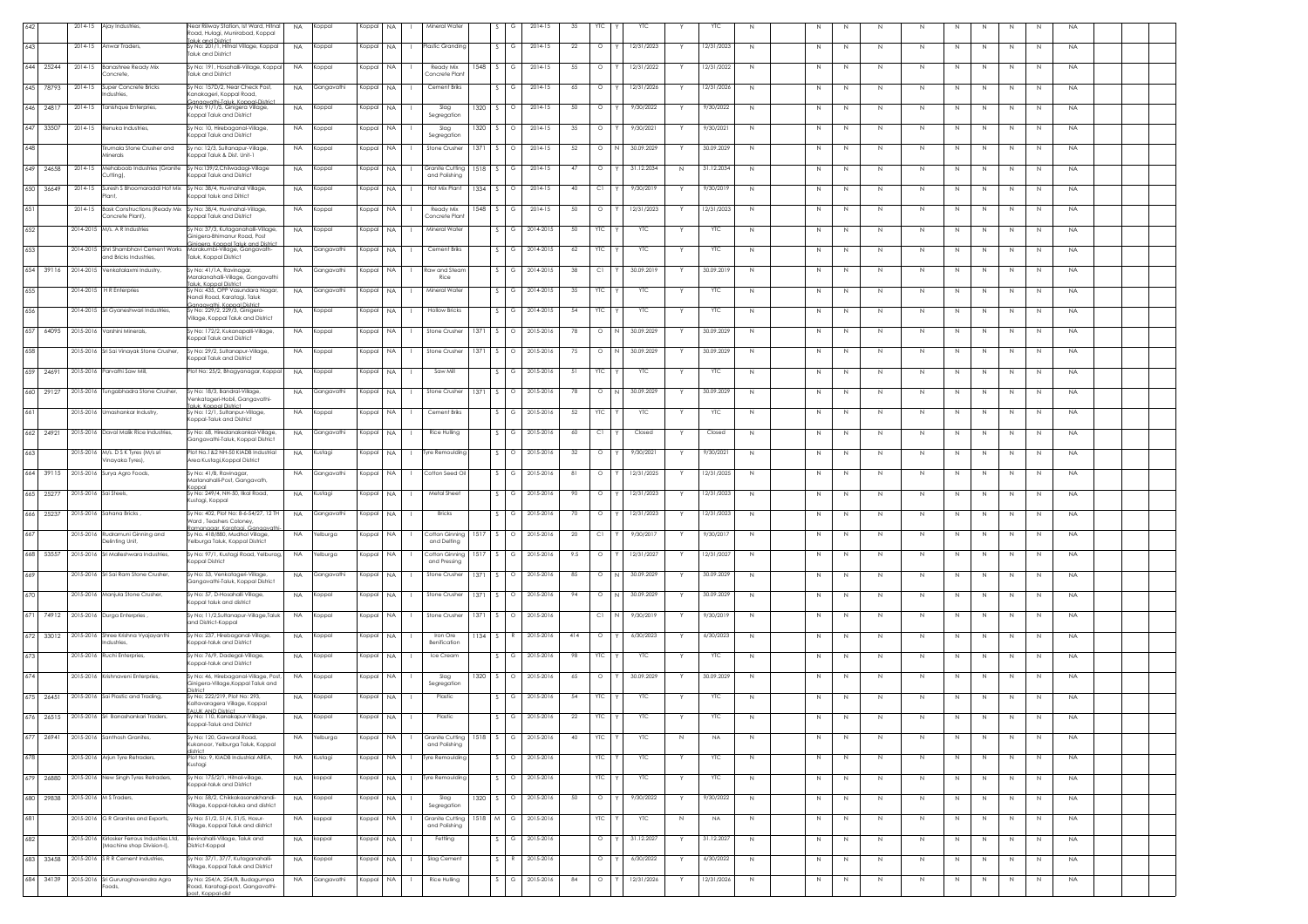| 685   | 35094     |             | 2015-2016 G G Granite                                    | /.No. 16/1, Masabanchanal-<br>ilage, Tq- Yelburga, Koppal                                     | <b>NA</b> | <b>Yelburga</b> | Koppal    | NA.         | Granite Cutting<br>1518<br>and Polishing                       |                          | 2015-2016   |     | $\circ$    | 12/31/2026<br>N                           | <b>NA</b>                       | N            |                  |             |              | N           | N  |              |    |              | <b>NA</b> |  |
|-------|-----------|-------------|----------------------------------------------------------|-----------------------------------------------------------------------------------------------|-----------|-----------------|-----------|-------------|----------------------------------------------------------------|--------------------------|-------------|-----|------------|-------------------------------------------|---------------------------------|--------------|------------------|-------------|--------------|-------------|----|--------------|----|--------------|-----------|--|
| 686   |           | 2015-2016   | HNandeesh Hot Mix Plant,                                 | Sy No: 184, Hosahalli Village, Koppal<br>aluk and District                                    | <b>NA</b> | Koppal          | Koppal    | NA.         | Hot Mix Plant<br>1334<br>$\sim$                                | $\circ$                  | 2015-2016   |     | $\circ$    | 9/30/2021                                 | 9/30/2021                       | N            | N                | N           | N.           | N           | N  | N.           | N  | N            | <b>NA</b> |  |
|       | 687 77376 |             | 2016-17 Chiranjeevi Industries,                          | Sy No: 47/2, Tanakankal-Village<br>angapur Road, Koppal-Taluk and                             | <b>NA</b> | Koppal          | Koppal    | NA.         | Brequting                                                      |                          | 2016-17     | 95  | $\circ$    | 12/31/2026                                | 12/31/2026                      | N            |                  | N           |              | N           |    |              |    | -N           | <b>NA</b> |  |
|       | 688 29578 | $2016 - 1$  | M/s. Gavi Foods and<br>erages                            | / No; 50, Kanakapur-Village,<br>oppal Taluk and District                                      | <b>NA</b> | Koppal          | Koppal    | NA          | Mineral Water                                                  |                          | $2016 - 17$ |     |            | YTC                                       | YTC                             | N            |                  |             |              | N           |    |              |    | N            | <b>NA</b> |  |
| 689   | 26978     | 2016-17     | N S Truking,                                             | No: 163/2, Near Hitnal Toll Plaza,<br>oppal-Taluk and District                                | <b>NA</b> | Koppal          | Koppal    | <b>NA</b>   | Automobile<br>ervice Station                                   |                          | 2016-17     | 181 | $\circ$    | 9/30/2020                                 | 9/30/2020                       | Ν            |                  | N           |              | N           |    | $\mathbb N$  | N  | $\mathbb N$  | <b>NA</b> |  |
|       | 690 30620 | 2016-17     | Ashapura Granite                                         | Sy.No. 38/1, Near Toll gate Uppar<br>asapur- Village, Tq- Kustagi , Dist-                     | NA        | Kustagi         | Koppal    | <b>NA</b>   | Granite Cuttina<br>1518<br>and Polishing                       |                          | 2016-12     | 77  | <b>YTC</b> | <b>YTC</b><br>N                           | <b>NA</b>                       | N            | N                | N           | N.           | N           | N  | N            | N  | N            | <b>NA</b> |  |
| 691   | 3061      | 2016-17     | undha Granite                                            | Jppar Basapur, Kustagi, Koppal                                                                | <b>NA</b> | Kustagi         | Koppal    | NA.         | 1518<br>Granite Cutting<br>and Polishing                       |                          | 2016-17     | 77  | YТC        | <b>YTC</b><br>N                           | NA.                             | N            | N                | N           | N.           | N           | N. | N.           | -N | N            | <b>NA</b> |  |
|       | 692 30758 | 2016-17     | ri Laxmi Rama Construction                               | Sy No; 18 Bandral-Village,<br>angaavthi-taluk, Koppal district                                | <b>NA</b> | Gangavathi      | Koppal    | <b>NA</b>   | Hot Mix Plan<br>1334                                           |                          | 2016-17     | 47  | <b>YTC</b> | <b>YTC</b>                                | <b>YTC</b>                      | $\mathbb{N}$ |                  | N           |              | N           |    |              |    | $\mathbb{N}$ | <b>NA</b> |  |
| 693   |           | 2016-17     | Kasim Sab Stone Crusher,                                 | Sy No: 23/1, Sangapur-Village<br>angavathi-Taluk, Koppal District                             | <b>NA</b> | Gangavathi      | Koppal    | <b>NA</b>   | Stone Crusher<br>1371                                          |                          | $2016 - 17$ | 85  | $\circ$    | 30.09.2029                                | 30.09.2029                      | N            | N                | N           |              | N           |    | N            | Ν  | N            | <b>NA</b> |  |
|       | 694 30626 | 2016-17     | Errannagouda Stone Crusher                               | Sy.No. 60/3, Chanappanahalli-<br>eema, Yelburga Taluk, Koppal                                 | NA        | felburga        | Koppal    | NA          | Stone Crusher<br>1371                                          | $\circ$                  | 2016-17     | 86  | $\circ$    | 30.09.2022                                | 30.09.2022                      | N            | N                | N           |              | N           | N  | N            | N  | N            | <b>NA</b> |  |
|       | 695 74685 | 2016-17     | <b>Bhavani Granite (Stone Crushe</b>                     | <b>listrict</b><br>Sy No: 43/4, Gawaral-Village                                               | NA        | Yelburga        | Koppal    | NA.         | Stone Crusher<br>1371                                          |                          | 2016-17     | 92  | -C1        | 30/09/2018                                | 30/09/2018                      | N            |                  | N           |              | N           |    |              |    |              | <b>NA</b> |  |
|       | 696 30764 | 2016-17     | <b>M B Kallur Stone Crusher</b>                          | elburga Taluk, Koppal district<br>y No 36/1, Gawaral-Village,                                 | NA.       | relburga        | Koppal    | NA.         | Stone Crusher<br>1371                                          |                          | 2016-17     | 102 | СI         | (applied pend<br>at Reaional<br>9/30/2018 | applied<br>pend at<br>9/30/2018 | N            | N.               | N           | -N           | N           | N. | N.           | -N | N            | NA.       |  |
| 697   |           | 2016-17     | Sri Ganga Enterpries                                     | elburga Taluk, Koppal district<br>y No; 164, Hirebaganal-Village,<br>oppal taluk and District | <b>NA</b> | koppal          | Koppal    | <b>NA</b>   | Slag<br>1320                                                   | $\circ$                  | 2016-17     | 49  | $\circ$    | 30.09.2029                                | 30.09.2029                      | N            | N                | N           |              | $\mathbb N$ |    | $\mathbb{N}$ | N  | N            | <b>NA</b> |  |
|       | 698 36632 | 2016-17     | Mahaveer Granite,                                        | Plot No; 10-B2, KIADB Industrial Area,<br>ustagi, Koppal district                             | <b>NA</b> | Kustagi         | Koppal    | KIADB       | Segregation<br><b>Granite Cutting</b><br>1518<br>and Polishing |                          | 2016-17     | 40  | $\circ$    | 12/31/2026<br>Ν                           | NA.                             | N            | N                | $\mathbb N$ | N            | $\mathbb N$ | N  | $\,N\,$      | N  | N            | <b>NA</b> |  |
| 699   | 75662     | 2016-17     | ri Raghavendra Stone<br>usher                            | Vageshanahalli-Village, Koppal<br>aluk nad District                                           | <b>NA</b> | Koppal          | Koppal    | dust<br>NA. | Stone Crusher<br>1371                                          | $\circ$                  | 2016-17     | 300 | $\circ$    | 3/31/2022                                 | 3/31/2022                       | N            | N                | N           | N.           | N           | N  | N            | N  | N            | <b>NA</b> |  |
|       | 700 30590 | 2016-17     | M/s. Kirlosker Ferrous Industries                        | Sy No: 56/1, 62/2, 13A, 32G<br>Bevinahalli-Village, koppal-Taluk                              | NA.       | Koppal          | Koppal    | NA.         | Machine shop                                                   |                          | 2016-17     |     | $\circ$    | 12/31/2027                                | 12/31/2027                      | N            |                  | $\mathbb N$ |              | N           |    | -N           |    | $\mathbb{N}$ | <b>NA</b> |  |
| 701 L | 74552     | $2016 - 17$ | td (Machine shop Division-II<br>Rashmi Stone Crusher     | ıd District<br>y No; 12/4, Kerehall-Village, Koppal-<br>aluk and District                     | <b>NA</b> | Koppal          | Koppal    | <b>NA</b>   | <b>Stone Crusher</b><br>1371                                   |                          | $2016 - 17$ |     | $\circ$    | 9/30/2019                                 | 9/30/2019                       | N            |                  |             |              | N           |    |              |    | N            | <b>NA</b> |  |
|       | 702 31886 | 2016-17     | Kunjana Engineering Works                                | MB No: 8-8-793,Gadag Road,<br>oppal                                                           | <b>NA</b> | Koppal          | Koppal    | NA.         | Shot Blasting                                                  | G                        | 2016-17     |     | YTC        | <b>YTC</b>                                | YTC                             | N            | N                | N           | N.           | N           | N  | N            | N  | N            | <b>NA</b> |  |
|       | 703 35339 | 2016-17     | Prem Engineering Works                                   | Sy No; 658/2, Gadag Road, Koppal                                                              | <b>NA</b> | Koppal          | Koppal    | NA.         | Shot Blasting<br>-S                                            |                          | 2016-17     |     | <b>YTC</b> | <b>YTC</b><br>Y                           | <b>YTC</b>                      | N            | N                | N           | N            | N           | N  | N            | N  | N            | <b>NA</b> |  |
|       | 704 32139 | 2016-17     | ishwas Enterpries,                                       | y No: 26, Mandalamari-Village,<br>elburga-Taluk, Koppal District                              | <b>NA</b> | elburga         | Koppal    | NA          | Hot Mix Plan<br>1334                                           |                          | 2016-17     | 63  | $\circ$    | 9/30/2021                                 | 9/30/2021                       | N            | 2104094388<br>N. | N           | N.           | N           | N  |              | N  | N.           | <b>NA</b> |  |
| 705   |           | 2016-17     | Sai Baba Stone Crusher,                                  | Sy No: 52, Virupapur-Village,<br>angavathi-tALUK, kOPPAL                                      | <b>NA</b> | Gangavathi      | Koppal    | NA.         | Stone Crusher<br>1371                                          | $\circ$                  | 2016-17     |     | $\circ$    | 30.09.202                                 | 30.09.2021                      | N            | N                | N           |              | N           | N  |              | N  | $\mathbb N$  | <b>NA</b> |  |
|       | 706 32596 | 2016-17     | Bestovo Foods Pvt Ltd                                    | Sy No.47/3, Achartimapur-Vilage,<br>oppal taluk and district                                  | NA        | Koppal          | Koppal    | NA.         | Food Industry                                                  |                          | 2016-17     |     | C1         | 9/30/2021                                 | 9/30/202                        | N            | N                | N           |              | N           |    | N            | N  | N            | <b>NA</b> |  |
|       | 707 33933 | 2016-17     | iri Renuka Enterprises,                                  | y.No. 25/75, Chikkakasankandi-<br>ilage, Tq&Dist- Koppal                                      | NA.       | Koppal          | Koppal    | NA.         | (Egg Powder)<br>1320<br>Slag<br>Segregation                    |                          | 2016-17     |     | $\circ$    | 9/30/2021                                 | 9/30/202                        | N            | N.               | N           | N.           | N           | N. | N.           | N  | N            | <b>NA</b> |  |
| 708   |           | 2016-17     | City Municipal Council Koppal<br>laughter House)         | Sy.No 515/B/1,515/B/3,515/3, Sindogi<br>ad, Koppal                                            | <b>NA</b> | koppal          | Koppal    | <b>NA</b>   | M                                                              |                          | 2016-17     |     | <b>YTC</b> | <b>YTC</b>                                | <b>YTC</b>                      | N            | N                | $\mathbb N$ | N            | $\mathbb N$ | N  | $\mathbb{N}$ | N  | N            | <b>NA</b> |  |
| 709   |           | 2016-17     | M/s. GMR OSE Handgun-<br>ospet High Way Pvt              | y No: 103/1, 104/1, Edoni-Village,<br>elburga Taluk, Koppal District                          | <b>NA</b> | Yelburga        | Koppal    | <b>NA</b>   | Ready Mix<br>1548<br>Concrete Plant                            | $\cap$                   | 2016-17     |     | $\circ$    | 12/31/2022                                | 12/31/2022                      | N            | N                | $\mathbb N$ | N            | $\mathbb N$ | N  | $\,N\,$      | N  | N            | <b>NA</b> |  |
|       | 710 33011 | 2016-17     | d. (Ready Mix Plant<br>ideal Averaging Works,            | ly No: 259/A1, Allanagar-Village,<br>Sinigera, Koppal-Taluk and district                      | NA.       | Koppal          | Koppal    | NA.         | Wire Cut Bricks                                                |                          | 2016-17     |     | $\circ$    | 31.12.202                                 | 31.12.202                       | N            | N                | -N          | N.           | N           | N. | N.           | N  | N            | <b>NA</b> |  |
|       | 711 33954 | 2017-18     | izalon Gujarath Wind park                                | iy No: 49/3, kadekoppal-Village,<br>ustagi, Koppal                                            | <b>NA</b> | (ustagi         | Koppal    | NA          | Ready Mi<br>1548<br>Concrete Plan                              |                          | 2017-18     |     | C1         | 3/14/2018                                 | 3/14/2018                       | N            |                  |             |              | N           |    |              |    | N            | <b>NA</b> |  |
| 712   |           | 2017-18     | BSCPL Infrastructure Limited<br>itone Crusher)           | y no: 168/2, Talabal-Village<br>elburga-Taluk, Koppal district                                | <b>NA</b> | felburga        | Koppal    | <b>NA</b>   | Stone Crusher<br>1371                                          |                          | 2017-18     | 350 | $\circ$    | 30.09.2022                                | 30.09.2022                      | N            |                  |             |              | N           |    |              |    | N            | <b>NA</b> |  |
| 713   |           | 2017-18     | <b>BSCPL Infrastructure Limited</b><br>eady Mix Plant)   | sy no: 168/2, Talabal-Village,<br>alburga-Taluk, Koppal district                              | <b>NA</b> | <b>Yelburga</b> | Koppal    | NA          | Ready Mix<br>1548<br>Concrete Plan                             | $\circ$                  | 2017-18     | 150 | $\circ$    | 3/14/2020                                 | 3/14/2020                       | N            | N                | N           | N.           | N           | N  | N            | N  | N            | <b>NA</b> |  |
|       | 714 35163 | 2017-18     | Janardhana Agro Industries,                              | Sy No: 108/B, R G Road, Near K G P<br>Karatagi, Gangavathi, Koppal                            | <b>NA</b> | Gangavathi      | Koppal    | NA.         | Rice Hulling                                                   |                          | 2017-18     | 87  | $\circ$    | 12/31/2026<br>Y                           | 12/31/2026                      | N            | N                | N           | -N           | N           | N  | N.           | N  | N            | <b>NA</b> |  |
|       | 715 33592 | 2017-18     | Aighty Stone,                                            | / No; 296/1, 296/2 and 297/2, Kallur-<br>illage, Yelburga Taluk and district                  | <b>NA</b> | Yelburga        | Koppal    | NA          | Sranite Cutting<br>1518<br>and Polishing                       | G                        | 2017-18     |     | YTC        | YTC<br>Ν                                  | NA.                             | N            | N                | N           | N            | $\mathbb N$ | N  | N            | N  | N            | <b>NA</b> |  |
| 716   |           | 2017-18     | W/s. A N UDYOG,                                          | iy No: 179/4, Kukanapalli-Village,<br>aluk and District-Koppal                                | <b>NA</b> | Koppal          | Koppal    | NA          | Sranite Cuttina<br>1518<br>and Polishing                       | G                        | 2017-18     |     | $\circ$    | 12/31/2027<br>Ν                           | <b>NA</b>                       | N            | N                | N           | $\mathbb N$  | N           | N  | $\mathbb N$  | N  | $\mathbb N$  | <b>NA</b> |  |
| 717   |           | 2017-18     | M/s A N GRANITE                                          | Sy No: 179/4, Kukanapalli-Village,<br>oppal Taluk and district                                | NA        | Koppal          | Koppal    | <b>NA</b>   | Granite Cuttino<br>1518<br>and Polishina                       |                          | 2017-18     |     | $\circ$    | 12/31/202<br>N                            | <b>NA</b>                       | N            | N                | N           |              | N           |    |              |    | N            | <b>NA</b> |  |
|       | 718 33042 | 2017-18     | M/s. GMR OSE Hunagund-<br>Hospet Highway Pvt Ltd (Hot    | Sy No; 103/1, 104/1 Edoni-Village,<br>Yelburga Taluk, Koppal District                         | <b>NA</b> | <b>Yelburga</b> | Koppal    | NA.         | 1334<br>Hot Mix Plant                                          |                          | 2017-18     |     | $\circ$    | 31.10.2021                                | 31.10.2021                      | N            |                  |             |              | N           |    |              |    |              | <b>NA</b> |  |
|       | 719 34319 |             | 2017-18 B K Industries Rice Mill                         | / No: 75/6, R G Road,<br>Caratagi,gangavathi, Koppa                                           | <b>NA</b> | Gangavathi      | Koppal NA |             | Raw and Steam<br>1358 S<br>Rice                                | $\overline{\phantom{a}}$ | 2017-18     |     | $\circ$    | 30.09.2029                                | 30.09.2029                      |              |                  |             |              |             |    |              |    |              | <b>NA</b> |  |
| 720   |           |             | 2017-18 Educational Institute<br>Proposed By Dr. G       | v No: 37,38, 39/1 and 40 Sangapur-<br>/illage, Anegudi Road,                                  |           | NA Gangavathi   | Koppal NA |             | Infrastructure                                                 | G                        | 2017-18     |     | YTC        | YTC                                       | <b>ALC</b>                      | N            | N                | N           | N            | N           | N  | N            | N  | N            | <b>NA</b> |  |
| 721   |           | 2017-18     | Shashidhar.<br>Basaveshwaar Nagar<br>Residential Layout, | anaavathi-Taluk, Koppal district                                                              | <b>NA</b> | Gangavathi      | Koppal    | NA          | Layout<br>S.<br>. L                                            | G                        | 2017-18     |     | YTC        | YTC<br>Y                                  | <b>YTC</b>                      | N            | N                | N           | N            | N           | N  | N            | N  | N            | <b>NA</b> |  |
| 722   |           | 2017-18     | Sriranga Crusher and M-<br>Sand Unit.                    | Sy No: 16, Udamakal-Village,<br>Gangavathi, Koppal District                                   | NA.       | Gangavathi      | Koppal    | <b>NA</b>   | Stone Crusher<br>1371                                          | $\circ$                  | 2017-18     |     | $\circ$    | 30.09.2020                                | 30.09.2020                      | N            | N                | $\mathbb N$ | $\mathbb{N}$ | N           | N  | N            | N  | N            | <b>NA</b> |  |
|       | 723 41459 |             | 2017-18 Sri Sai Stone Crushing and<br>creening Plant ,   | Sy No: 44 & 45 , Chikkakasanakandi-<br>/illage, Tq & Dist Koppal                              | <b>NA</b> | Koppal          | Koppal    | <b>NA</b>   | Stone Crusher<br>1371                                          | $\circ$                  | 2017-18     |     | $\circ$    | 3/31/2022                                 | 3/31/2022                       | N            | N                | N           | N            | N           |    | N            |    | N            | <b>NA</b> |  |
|       | 724 33554 | 2016-17     | <b>B G Shirke Construction</b><br>echnology private Ltd, | Vear banapur Cross, At Po-Talakal,<br>a&Dist-Koppal                                           | <b>NA</b> | Koppal          | Koppal    | NA.         | Ready Mix<br>1548<br>-S -<br>Concrete Plan                     | G                        | 2016-17     |     | C1         | 5/15/2019                                 | 5/15/2019                       | N            | N                | N           | N            | N           | N  | N            | N  | N            | <b>NA</b> |  |
| 725   |           | $2017 - 18$ | Umapati Stone industries<br>(Ready Mix Plant)            | Sy.No.35/3, huvinal- Village, Tq&Dist-<br>logopi                                              | <b>NA</b> | Koppal          | Koppal    | NA          | Ready Mix<br>1548<br>Concrete Plant                            | G                        | 2017-18     |     | $\circ$    | 12/31/2026                                | 12/31/2026                      | N            | N                | N           | N            | N           | N  | N            | N  | N            | <b>NA</b> |  |
| 726   |           |             | Sri Venkateshwara Agro<br>ndustries.                     | y No: 11/3/A, Hirebenakal Village,<br>angavathi-Taluk, Koppal district                        | <b>NA</b> |                 | Koppal    | <b>NA</b>   | Rice Hulling                                                   |                          |             |     | $\circ$    | 12/31/2026                                | 12/31/2026                      | N            | $\mathbb N$      | $\mathbb N$ | N            | N           | N  | $\,N\,$      | N  | N            | <b>NA</b> |  |
|       |           |             |                                                          |                                                                                               |           |                 |           |             |                                                                |                          |             |     |            |                                           |                                 |              |                  |             |              |             |    |              |    |              |           |  |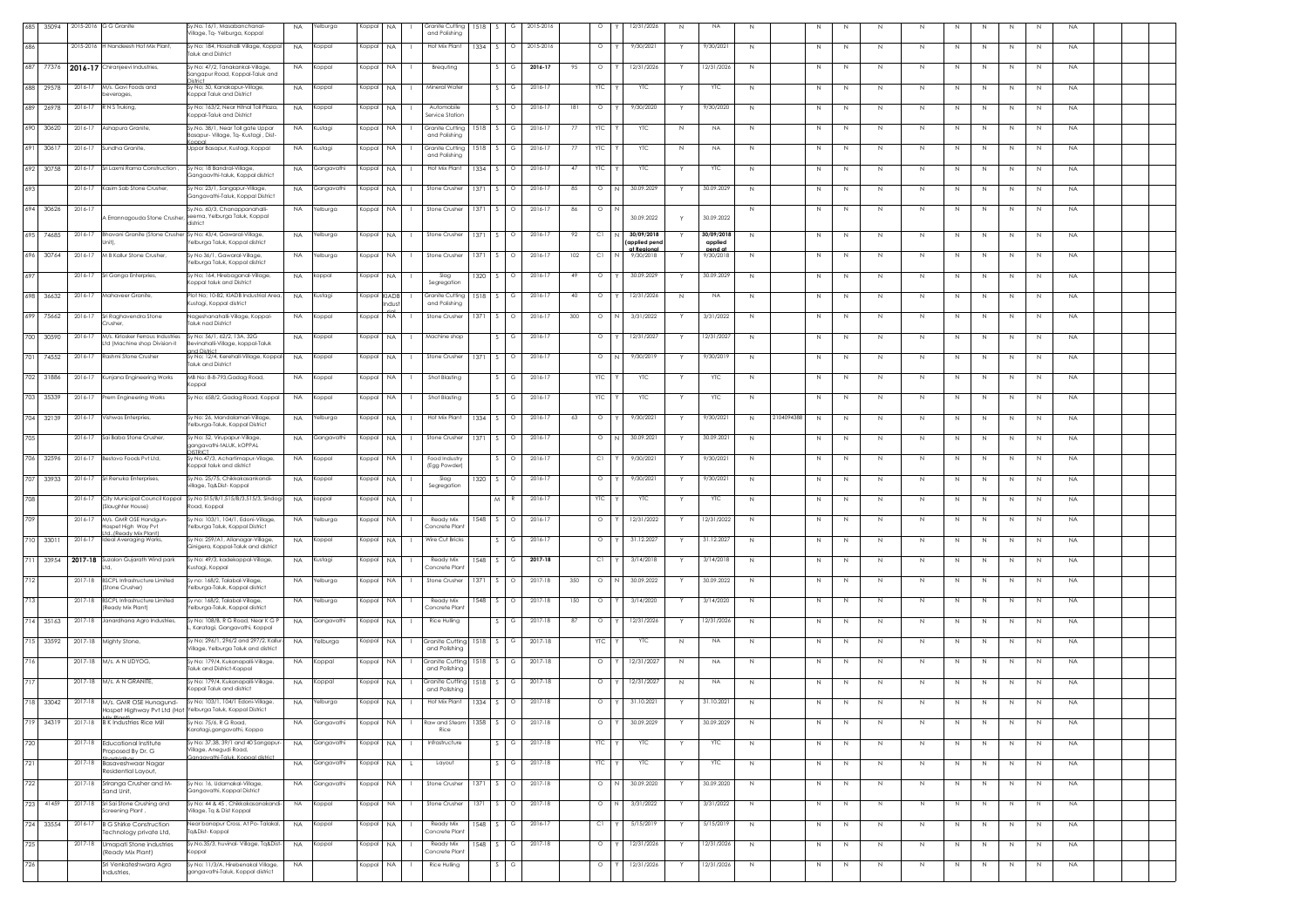| 727 | 33991     | 2017-18 | Milk Union Ltd (Uht Flexi Pack Koppa                       | M/s. Raichur Ballery Koppal Sy No: 21D, Budagumpa Cross,                                                                                    | <b>NA</b> | koppal               | Koppal | <b>NA</b>                 | Milk Products                       |        |        |          | 2017-18 |               | $\circ$    | 6/30/2022  |   | 6/30/2022  | $\,N\,$        | N           | N           | $\mathbb N$  | $\mathbb N$  | N            | $\mathbb N$ | N            | N            | <b>NA</b> |  |
|-----|-----------|---------|------------------------------------------------------------|---------------------------------------------------------------------------------------------------------------------------------------------|-----------|----------------------|--------|---------------------------|-------------------------------------|--------|--------|----------|---------|---------------|------------|------------|---|------------|----------------|-------------|-------------|--------------|--------------|--------------|-------------|--------------|--------------|-----------|--|
| 728 |           |         | 2017-18 M/s. Padmavathi Rice Mill                          | Sy No: 46/3, Siddalingangnagar, R G<br>Road, Karatagi, Gangavathi-Taluk,                                                                    | <b>NA</b> | Koppal               | Koppal | <b>NA</b>                 | Raw and Steam<br>Rice               | 1358   | -S -   | $\circ$  | 2017-18 |               | <b>YTC</b> | <b>YTC</b> |   | YTC        | N              | N           | N           | $\mathbb N$  | N            | N            | N           | N            | N            | NA.       |  |
|     | 729 38281 |         | 2017-18 Sri Gavisiddeshwara<br>Carving (Granite Cutting    | nal District<br>Sy No: 258/5, Kinnal-Village, Koppal<br>taluk and district                                                                  | <b>NA</b> | Yelburga             | Koppal | <b>NA</b>                 | Granite<br>Cutting and              | 1518   |        |          | 2017-18 | 45.47         | $\circ$    | 12/31/2028 | N | <b>NA</b>  | N              | N           | N           | N            | N            | N            | N           | N            | N            | <b>NA</b> |  |
| 730 | 38289     | 2017-18 | G P Granite,                                               | Sy no: 197/1, Kukanoor Village<br>Yelburga Taluk, koppal Dist                                                                               | <b>NA</b> | Yelburga             | Koppal | NA.                       | Granite                             | 1518   |        |          | 2017-18 |               | $\circ$    | 12/31/2028 | N | <b>NA</b>  | N              | N           | N           | -N           | N            | N            | N           | N            | N            | <b>NA</b> |  |
| 731 | 38283     |         | 2017-18 M R INDUSTRIES,                                    | iy No: 45/3, Tanakanakall Village,<br>oppal taluk and district                                                                              | <b>NA</b> | Koppal               | Koppal | NA.                       | Cutting and<br>Slag                 | 1320   |        | $\circ$  | 2017-18 |               | <b>YTC</b> | YTC        |   | YTC        | N              | N           | N           | $\mathbb N$  | N            | N            | $\mathbb N$ | N            | N            | <b>NA</b> |  |
| 732 | 38883     |         | 2017-18 M/s.Kaleshwari Industries                          | Sv No: 157/B, Hosahalli-Village                                                                                                             | <b>NA</b> | Koppal               | Koppal | <b>NA</b>                 | Segregation<br>Slag                 | 1320   |        | $\circ$  | 2017-18 |               | <b>YTC</b> | <b>YTC</b> |   | <b>YTC</b> | N              | N           | N           | $\mathbb N$  | N            | N            | $\mathbb N$ | N            | N            | NA        |  |
| 733 | 38932     | 2017-18 | Ayesha Trading Companey                                    | oppal taluk and dustrict<br>Sy No; 198/3, Hosahalli-Village,                                                                                | <b>NA</b> | Koppal               | Koppal | <b>NA</b>                 | Segregation<br>Slag                 | 1320   |        |          | 2017-18 | 43            | $\circ$    | 9/30/2022  |   | 7/30/2022  | N              | N           | N           | N            | N            | $\mathbb{N}$ | N           | N            | N            | NA.       |  |
| 734 | 38934     | 2017-18 | Vijaya Trading Companey,                                   | oppal Taluk and district<br>Sy No; 198/3, Hosahalli-Village,                                                                                | <b>NA</b> | Koppal               | Koppal | <b>NA</b>                 | Segregation<br>Slag                 | 1320   |        |          | 2017-18 | 24            | $\circ$    | 9/30/2022  |   | 9/30/2022  | N              | $\mathbb N$ | $\mathbb N$ | $\mathbb N$  | $\mathbb{N}$ | N            | $\mathbb N$ | N            | N            | <b>NA</b> |  |
|     | 735 38937 |         | 2017-18 Bharath Scarp Center,                              | Koppal taluk and district<br>Sy No: 198/3, Hosahalli-                                                                                       | <b>NA</b> | Koppal               | Koppal | NA.                       | Segregation<br>Slag                 | 1320   |        | $\Omega$ | 2017-18 | 43            | $\circ$    | 9/30/2022  |   | 9/30/2022  | $\,N\,$        | $\mathbb N$ | N           | $\mathbb N$  | N            | N            | $\mathbb N$ | N            | N            | NA        |  |
| 736 |           | 2017-18 | Banashankri stone crusher.                                 | Village.Koppal taluk and District<br>Huvinal Village, Koppal Taluk &                                                                        | <b>NA</b> | Koppal               | Koppal | <b>NA</b>                 | Segregation<br>Stone Crusher        | 1371   |        | $\circ$  | 2017-18 | 12.50         | $\circ$    | 30.09.2029 |   | 30.09.2029 | N<br><b>NA</b> | N.          | N           | N.           | N            | N.           | N           | N            | N            | <b>NA</b> |  |
| 737 | 39779     | 2017-18 | Shree Gurukrupa Granites,                                  | Plot No: 19, 20 KIADB Kustagi,                                                                                                              | <b>NA</b> | Kustagi              | Koppal | NA.                       | Granite                             | 1518   |        |          | 2017-18 | 121           | $\circ$    | 31.12.2027 | N | 31.12.2027 | $\,N\,$        | N           | N           | N            | N            | N            | N           | N            | N            | <b>NA</b> |  |
|     |           |         |                                                            | coppal District                                                                                                                             |           |                      |        |                           | Cutting and                         |        |        |          |         |               |            |            |   |            |                |             |             |              |              |              |             |              |              |           |  |
| 738 | 36653     | 2018-19 | Gaveeshri Cement Works.                                    | Sy No: 41/1, Near Budagumpa<br>.<br>Iross, Kerehalli-Village, Koppal.<br>aluk and district                                                  | <b>NA</b> |                      | Koppal | <b>NA</b>                 | Ready Mix<br>Concrete Plan          | 1548   |        |          | 2018-19 | 85            | $\circ$    | 12/31/2027 |   | 12/31/2027 | N              | N           | N           | $\mathbb N$  | N            | N            | $\mathbb N$ | N            | N            | NA        |  |
| 739 | 38894     | 2018-19 | Chandraprakash ready Mix<br>Concrete Plant,                | Kedadal-Village, Taluk and District-<br>oppal)                                                                                              | <b>NA</b> |                      | Koppal | <b>NA</b>                 | Ready Mix<br>Concrete Plant         | 1548   | $\sim$ | G        | 2018-19 | 48.5          | $\circ$    | 12/31/2023 |   | 12/31/202  | N              | $\mathbb N$ | N           | $\mathbb N$  | N            | N            | N           | N            | N            | NA.       |  |
| 740 |           |         | 2018-19 K S Health Care Unit.                              | Hospet road, Koppal                                                                                                                         | <b>NA</b> |                      | Koppal | <b>NA</b>                 | <b>Health Care</b><br>Establishment |        |        |          | 2018-19 | 7.00<br>crore | $\circ$    | 30.09.2023 |   | 30.09.2023 | N              | N           | N           | N            | N            | N            | N           | N            | N            | <b>NA</b> |  |
| 741 | 53554     | 2018-19 | Rudramuni Ginning and<br>ressing Unit                      | Sy No; 700/2, Mudhol-Village,<br>'elburga-Taluk, Koppal-District                                                                            | <b>NA</b> |                      | Koppal | <b>NA</b>                 | Cotton Ginning<br>and Pressing      | 1517   |        |          | 2018-19 | 89            | YТC        | YTC        |   | YTC        | N              | N           | N           | -N           | N            |              | N           | N            | N            | <b>NA</b> |  |
|     | 742 53819 | 2018-19 | Shri Saiteja Industries,                                   | Sy No: 12/1/1, Takkaliki Village,<br>ustagi, Koppal District                                                                                | <b>NA</b> |                      | Koppal | <b>NA</b>                 | Cotton Ginning<br>and Pressing      | 1517   |        | G        | 2018-19 | 87            | <b>YTC</b> | <b>YTC</b> |   | YTC        | N              | $\mathbb N$ | N           | $\mathbb N$  | N            | N            | $\mathbb N$ | N            | N            | <b>NA</b> |  |
| 743 |           | 2018-19 | by Executive Engg Division                                 | Proposed Residential layout Sy No: 327/1, 2, 360/A, B, 328/1,<br>358/A, Koppal, Koppal taluk and                                            | NA        |                      | Koppal | <b>NA</b>                 | Layout                              |        |        |          | 2018-19 |               | <b>YTC</b> | <b>YTC</b> |   | <b>YTC</b> | N              | N           | N           | $\mathbb N$  | N            | N            | $\,N$       | N            | N            | NA        |  |
|     |           |         | Office, Karnataka Housing<br>Board                         | district                                                                                                                                    |           |                      |        |                           |                                     |        |        | $\Omega$ |         |               |            |            |   |            |                |             |             |              |              |              |             |              |              |           |  |
|     | 744 53544 |         |                                                            | 2018-19 Mukand Sumi Special Steels Sy No:195/1 195/2 46/1 46/2, 46/3,<br>46/4 46/5, 48/1,2,3, Kanakapur-<br>lage. Konnal taluk and district | <b>NA</b> |                      | Koppal | <b>NA</b>                 | Rerolling mill                      |        |        |          | 2018-19 |               | $\circ$    | 30.09.2029 |   | 30.09.2029 | $\,N\,$        | $\mathbb N$ | N           | $\mathbb N$  | N            | N            | $\mathbb N$ | N            | N            | <b>NA</b> |  |
| 745 | 74492     | 2018-19 | Raghavendra Cotton and<br>Hybride Seeds                    | Sy No; 114/3, Yelburga, Koppal<br>District                                                                                                  | <b>NA</b> |                      | Koppal | NA.                       | Cotton Ginnina<br>and Pressing      | 1517   |        | G        | 2018-19 |               | <b>YTC</b> | <b>YTC</b> |   | <b>YTC</b> | N              | $\mathbb N$ | N           | N            | N            | N            | N           | N            | N            | NA.       |  |
| 746 |           | 2018-19 | Abhishek Plastic Industries.                               | Sy No: 35C, Halavarthi-Village,<br>Koppal Taluk and District                                                                                | NA        |                      | Koppal | <b>NA</b>                 | <b>HDPE Pipes</b>                   |        |        |          | 2018-19 | 95            | <b>YTC</b> | <b>YTC</b> |   | YTC        | N              | $\mathbb N$ | N           | N            | N            | N            | $\mathbb N$ | N            | N            | <b>NA</b> |  |
| 747 | 74660     | 2018-19 | Kalpavraksha Metalics,                                     | Sy no: 121/6, Halavarthi-Village,<br>koppal taluka nd district                                                                              | <b>NA</b> |                      | Koppal | NA.                       | Foundary<br>Operation               |        |        |          | 2018-19 | 95            | <b>YTC</b> | YTC        |   | YTC        | N              | N           | N           | $\mathbb N$  | N            | N            | $\mathbb N$ | N            | N            | <b>NA</b> |  |
| 748 |           | 2018-19 | M/s. Mallikarjuna Multy<br>Specility hospital,             | Near laxmi Temple Julai Nagar<br>Gangaavathi                                                                                                | <b>NA</b> |                      | Koppal | <b>NA</b>                 | <b>Health Care</b><br>Establishment |        | M      | $\Omega$ | 2018-19 | 740           | $\circ$    | 9/30/2022  |   | 9/30/2022  | N              | N           | N           | N            | N            | N            | N           | N            | N            | NA.       |  |
| 749 | 75825     | 2018-19 | Priya Construction (Ready<br>Mix Concrete),                | Sy No: 10, Hanumasagar-Village<br>Kustagi taluk, Koppal district                                                                            | <b>NA</b> |                      | Koppal | <b>NA</b>                 | Ready Mix<br>Concrete               | 1548   |        |          | 2018-19 | 84            | $\circ$    | 12/31/2020 |   | 12/31/2020 | N              | N           | N           | N            | N            | N            | N           | N            | N            | <b>NA</b> |  |
| 750 | 75503     | 2018-19 | H P Madhukar and M B kallur<br>(JV), (Stone Crusher)       | Sy No: 36/1, Gavaral-Village,<br>Yelburga taluk and Koppal District                                                                         | <b>NA</b> | 'elburga             | Koppa  | ΝA                        | Stone Crushe                        |        |        |          | 2018-19 |               | C1         | 9/30/2020  |   | 9/30/2020  |                |             |             |              | N            |              |             |              |              | <b>NA</b> |  |
| 751 | 78054     | 2018-19 | (JV), (Ready Mix Concrete                                  | H P Madhukar and M B kallur Sy No: 49, Rajur-Village, Yelburga<br>taluk and Koppal District                                                 | <b>NA</b> | Yelburga             | Koppal | <b>NA</b>                 | Ready Mix<br>Concrete               | 1548   |        | G        | 2018-19 | 86            | C1         | 9/30/2020  |   | 9/30/2020  | N              | $\mathbb N$ | N           | $\mathbb N$  | N            | N            | $\mathbb N$ | N            | N            | NA.       |  |
| 752 |           | 2018-19 | Shubha Venkateshwara<br>Cotton Ginning and                 | Sy No: 70/1, Tanakanakal Village,<br>Koppal Taluk and dist                                                                                  | NA        |                      | Koppal | <b>NA</b>                 | Cotton Ginnina<br>and Pressing      | 1517   |        | G        | 2018-19 | 170           | <b>YTC</b> | <b>YTC</b> |   | <b>YTC</b> | N              | N           | N           | $\mathbb N$  | N            | N            | $\,N$       | N            | N            | NA        |  |
| 753 |           | 2018-19 | Sri Sai Krishna Enterpries<br>(Rice Mill),                 | Sy No: 125/13, hosakera Camp,<br>Gangavathi, Koppal district                                                                                | <b>NA</b> |                      | Koppal | <b>NA</b>                 | Rice Hulling                        |        |        | G        | 2018-19 |               | $\circ$    | 12/31/2028 |   | 12/31/2018 | N              | N           | N           | N            | N            | N            | N           | N            | N            | <b>NA</b> |  |
| 754 |           | 2018-19 | Sri Sai Rice Mill,                                         | Sy No: 297/12, Agalakera Village,<br>koppal taluk and district                                                                              | <b>NA</b> |                      | Koppal | <b>NA</b>                 | Rice Hulling                        |        |        |          | 2018-19 | 75            | $\circ$    | 12/31/2027 |   | 12/31/202  | N              | N           | N           | -N           | $\mathbb N$  | N            | N           | N            | N            | <b>NA</b> |  |
| 755 |           |         | 2018-19 Rohan Builders Industries<br>Private Limited (KFIL |                                                                                                                                             | <b>NA</b> |                      | Koppal | NA.                       | Ready Mix<br>Concrete               | 1548   |        | G        | 2018-19 |               | C1         | 10/14/2019 |   | NA.        | N              | $\mathbb N$ | N           | $\mathbb N$  | N            | N            | $\mathbb N$ | N            | N            | <b>NA</b> |  |
| 756 |           |         | G K Yelagutti Residental<br>layout,                        | Sy No: 15/1/7, 15/1/8, Nedasheshai<br>/illage, Kustagi                                                                                      | NA.       |                      | Koppal | NA.                       | Layout                              |        |        |          |         |               | <b>YTC</b> | YTC        |   | YTC        | N              | N           | N           | N            | N            | $\mathbb{N}$ | N           | N            | N            | NA.       |  |
| 757 |           | 2018-19 | Karunamaya Stone Crusher,                                  | Sy No: 55/1, Venkatageri Hobli,<br>Gangavathi-Taluk, Koppal                                                                                 | <b>NA</b> |                      | Koppal | <b>NA</b>                 | Stone Crusher                       | 1371   |        |          | 2018-19 | 256           | $\circ$    | 30.09.2020 |   | 30.09.2020 | $\mathbb N$    | N           | N           |              |              |              | N           |              | N            | <b>NA</b> |  |
| 758 |           | 2019-   | Sri Lakshmi Textiles,                                      | Sy No: 200/1, and 206/2, Navali-<br>Village, Ganagaythi-Taluk                                                                               | <b>NA</b> | Gangavathi Koppal NA |        |                           | Cotton                              | 1517 M |        |          | 2019-20 | 650           | <b>YTC</b> | <b>YTC</b> |   | <b>YTC</b> | N              | N           | N           | $\mathbb N$  | N            | N            | $\mathbb N$ | N            | N            | <b>NA</b> |  |
| 759 | 78335     | 20      | Sri Lalita Stone Crusher and M-<br>Sand Unit,              | Sy No: , Kerehalli Village, Koppal<br><b>Taluk and District</b>                                                                             | <b>NA</b> | Koppal               | Koppal | <b>NA</b>                 | Ginning and<br>Stone Crusher        | 1371   |        | $\circ$  |         | 245           | $\circ$    | 30.09.2029 |   | 30.09.2029 |                | N.          | N           | N.           | N.           |              |             | N            | <sup>N</sup> | <b>NA</b> |  |
| 760 | 77837     |         | ROBO Stone Crusher,                                        | Ganganal Village, Kustagi taluk,                                                                                                            | NA        | Kustagi              | (oppa  | <b>NA</b>                 | Stone Crusher                       |        |        |          |         | 48.5          | $\circ$    | 30.09.2029 |   | 30.09.2029 | $\mathbb{N}$   | N           |             |              |              |              |             |              |              | <b>NA</b> |  |
| 761 |           |         | SRS Cement                                                 | Sy.No.47/2, Sangapur Road,                                                                                                                  | <b>NA</b> |                      |        |                           |                                     |        |        |          |         |               |            |            |   |            |                |             |             |              |              |              |             |              |              |           |  |
|     | 81078     | 2019    | Industries (Slag Grinding<br>Unit).                        | Tanakanakall, Koppal taluk and                                                                                                              |           | Koppal               | Koppal | <b>NA</b>                 | Slag<br>Segragition                 |        |        | $\circ$  |         | 84            | $\circ$    | 30.09.2023 | Y | 30.09.2023 |                | $\mathbb N$ | $\mathbb N$ | $\mathbb{N}$ | $\mathbb{N}$ | N            | $\,N\,$     | $\mathbb{N}$ | $\,N\,$      | <b>NA</b> |  |
| 762 | 77378     | 2019    | Chiranjeevi Industries<br>(Slag Grinding Unit)             | Sangapur Road,<br>Tanakanakall, Koppal taluk and<br>dist                                                                                    | <b>NA</b> | oppal)               | Koppal | <b>NA</b>                 | Slag<br>Segragition                 |        |        | Ó        |         | 79            | $\circ$    | 30.09.2023 |   | 30.09.2023 |                | $\,N\,$     | $\,N\,$     | $\mathbb{N}$ | N            | N            | $\,N\,$     | $\mathbb{N}$ | $\,N\,$      | NA        |  |
| 763 |           | 2019    | General Hospital,                                          | Bus Stan Road, Gangavathi,<br>Koppal district                                                                                               | <b>NA</b> | Gangavathi           | Koppal | <b>NA</b>                 | <b>Health Care</b><br>Establishment |        |        | $\circ$  |         | 124           | $\circ$    | 30.09.2023 |   | 30.09.2023 |                | $\,N\,$     | N           | $\mathbb N$  | $\,N\,$      | N            | $\mathbb N$ | $\,N\,$      | N            | <b>NA</b> |  |
| 764 |           | 2019    | Amar Hospital,                                             | M B No: 13-3-4-222A, July Nagar,<br>Gangavathi                                                                                              | NA        | Gangavathi           | Koppal | <b>NA</b>                 | <b>Health Care</b><br>Establishment |        |        | $\Omega$ |         | 64            | $\circ$    | 30.09.2023 | Y | 30.09.2023 |                | $\mathbb N$ | $\,N\,$     | $\mathbb N$  | $\,N\,$      | $\,N\,$      | $\mathbb N$ | N            | N            | <b>NA</b> |  |
| 765 |           | 2019    | Sai Balaji Constructions,<br>(Stone Crusher Unit)          | Sy.No.32/1,Mallapura-Village,Taluk:<br>Gangawati, District: Koppal                                                                          | <b>NA</b> | Gangavathi           | Koppal | NA                        | Stone Crusher                       | 1371   |        | $\circ$  |         | 450           | $\circ$    | 30.09.2029 | Y | 30.09.2029 | N              | $\,$ N      | $\,$ N      | $\mathbb N$  | $\,N\,$      | N            | $\,N\,$     | $\,N\,$      | $\,N\,$      | NA.       |  |
| 766 |           | 2019    | G Nagamallesh Hot Mix<br>Plant.                            | Sy.No.71/2,Vitlapur-Village,Taluk:<br>Gangawati, District: Koppal                                                                           | <b>NA</b> | Gangavathi           | Koppal | NA.                       | Hot Mix Plant                       |        |        | $\circ$  |         | 54            | $\circ$    | 30.09.2029 | Y | 30.09.2029 |                | $\mathbb N$ | N           | $\mathbb N$  | $\,N\,$      | N            | $\mathbb N$ | $\,N\,$      | $\,N\,$      | <b>NA</b> |  |
| 767 |           | 2019    | Kirloskar Ferrous Industries<br>Limited-Railway Siding,    | 12/1,12/2,12/3,28/1,28/2,28 and 29<br>near to KFIL premises, Kanakapura<br>& Rudrapura Village.                                             | <b>NA</b> | Koppal               | Koppal | <b>NA</b><br>$\mathbf{1}$ | Railway Siding                      |        |        | G        |         |               | $\circ$    | 30.12.2027 | Υ | 31.12.2027 |                | $\mathbb N$ | N           | $\mathbb N$  | $\,N\,$      | N            | $\mathbb N$ | $\,N\,$      | $\,N\,$      | NA.       |  |
|     |           |         |                                                            | Taluk: Koppal, District: Koppal                                                                                                             |           |                      |        |                           |                                     |        |        |          |         |               |            |            |   |            |                |             |             |              |              |              |             |              |              |           |  |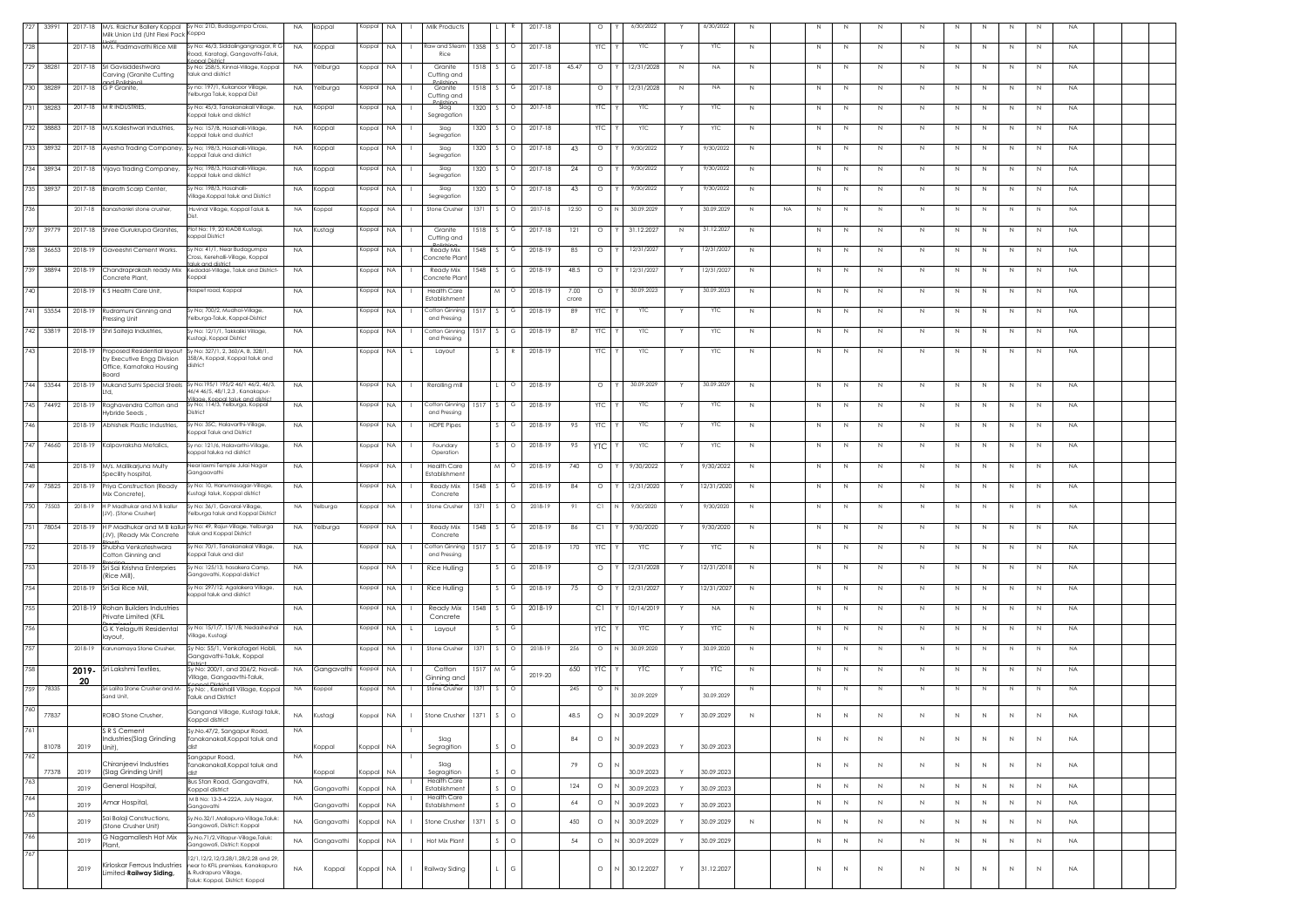|                              |      | equs Sez Private Limited                                              | sy. nos. 28 to 33 of Banapur Village<br>& sy. nos. 128-136, 139, sy. nos. 28 to                  | NA        |                          |           |           |                                |                 |         |     | <b>YTC</b> |                    |              |                          |   |              | N            | Ν           | N           | Ν            | N           | Ν            | N            | <b>NA</b> |
|------------------------------|------|-----------------------------------------------------------------------|--------------------------------------------------------------------------------------------------|-----------|--------------------------|-----------|-----------|--------------------------------|-----------------|---------|-----|------------|--------------------|--------------|--------------------------|---|--------------|--------------|-------------|-------------|--------------|-------------|--------------|--------------|-----------|
| 769                          | 2019 |                                                                       | Banapur Village & sy. nos. 128-136,                                                              |           | Yelburga                 | Koppal    | <b>NA</b> | SF7                            |                 |         |     |            | YTC:               |              | YTC:                     |   |              |              |             |             |              |             |              |              |           |
|                              | 2019 | GMR OSE Hunagund Hospet<br>Highways Pvt Ltd (Vanageri<br>Toll Plaza). | /anageri Village, Kustagi Taluk and<br>Koppal District                                           | NA        | Kustagi                  | Koppal NA |           | <b>Tool Plaza</b>              |                 |         |     | $\circ$    | <b>NA</b>          | $\mathbb N$  | 31.12.2027               |   |              | $\mathbb{N}$ | N           | $\mathbb N$ | N            | $\mathbb N$ | N            | N            | <b>NA</b> |
| 770                          |      | <b>GMR OSE Hunagund Hospet</b><br>lighways Pvt Ltd (Hitnal Toll       | Hitnal-Village, Koppal Taluk and<br>district                                                     | <b>NA</b> |                          |           |           |                                |                 |         |     | $\circ$    |                    |              |                          |   | N            | $\mathbb{N}$ | N           | $\mathbb N$ | N            | N           | N            | $\mathbb{N}$ | <b>NA</b> |
| 771                          | 2019 | Plaza).<br>GMR OSE Hunagund Hospet                                    | Shahpur-Village, Koppal Taluk and                                                                | <b>NA</b> | Koppal                   | Koppal NA |           | <b>Tool Plaza</b>              | $S$ $G$         |         |     |            | <b>NA</b>          | $\mathbb{N}$ | 31.12.2027               |   |              |              |             |             |              |             |              |              |           |
| 772                          | 2019 | Highways Pvt Ltd (Shahpur<br>Toll Plaza),                             | District<br>Sy No: 57/4, Gunnal Road, Muradi                                                     | <b>NA</b> | oppal                    | Koppal    | <b>NA</b> | <b>Tool Plaza</b>              | G               |         |     | $\circ$    | <b>NA</b>          | N            | 31.12.2027               |   | N            | $\mathbb N$  | Ν           | $\mathbb N$ |              | N           | Ν            | $\mathbb{N}$ | <b>NA</b> |
|                              | 2019 | ai Ram Ginning and<br>Pressing,                                       | Village Yelburga-Taluk and Koppal-                                                               |           | Yelburga                 | Koppal    | <b>NA</b> | Cotton<br>Ginning              | G               |         | 45  | $\circ$    | 31.12.2033         | Y            | 31.12.2033               |   | N            | N            | N           | N           | N            | N           | N            | N            | <b>NA</b> |
| 773                          | 2019 | Mahalaxmi Green Industry,                                             | Sy No: 160, Gawaral Road, Kuknoor<br>Hobli, Yelburga<br>Sy No: 47/5, R G Road                    | <b>NA</b> | elburga                  | Koppal    | NA.       | lon oven Bag                   | G               |         | 36  | <b>YTC</b> | <b>YTC</b>         |              | YTC                      |   | N            | N            | N           | N           | N            | N           | N            | N            | <b>NA</b> |
| 774                          | 2020 | S V Agro Industries,                                                  | Siddalinganagar, Karatagi,<br>anaavathi, Koppal Distric                                          | <b>NA</b> | Gangavathi               | Koppal NA |           | Rice Hulling                   | G               |         | 90  | YTC        | <b>YTC</b>         |              | <b>YTC</b>               |   | N            | N            | N           | N           | N            | N           | N            | N            | <b>NA</b> |
| 775                          | 2020 | -1 Plastic Industries,                                                | Sy No: 193/*/5, Siddapur-Village<br>aratagi, Gangavathi, Koppal                                  | <b>NA</b> | Gangavathi               | Koppal    | <b>NA</b> | <b>Plastic Pots</b>            | $\epsilon$      |         | 46  | <b>YTC</b> | <b>YTC</b>         |              | <b>YTC</b>               |   | N            | $\mathbb{N}$ | N           | $\,N\,$     | N            | N           | N            | N            | <b>NA</b> |
| 776                          | 2020 | Vijaya Agro Industries,                                               | Sy No: 150/B, R G Road, Julai Nagar,<br>Gangavathi, Koppal district                              | NA        | Gangavathi               | Koppal NA |           | Rice Hulling                   |                 |         | 340 | YTC        | <b>YTC</b>         |              | <b>YTC</b>               |   | N            | N            | N           | N           | N            | N           | N            | N            | <b>NA</b> |
| 777                          | 2020 | Sri Lakshmi Sheshachala<br>Agro Tech,                                 | Sy No: 44/5, Bevinahal Village<br><b>Javali Road, Taluk: Gangawati</b> ,                         | <b>NA</b> | Gangavathi               | Koppal NA |           | aw and Stear<br>1358<br>Rice   | -S.<br>$\Omega$ |         | 288 | $\circ$    | 30.09.2029         | Y            | 30.09.2029               |   | $\mathbb{N}$ | $\mathbb{N}$ | N           | $\,N\,$     | N            | $\mathbb N$ | N            | N            | <b>NA</b> |
| 778                          | 2019 | M/s. Manik Industries,                                                | District: Koppa<br>M B No:1-5-415 Old MB No: 1-5-486<br>Kataraki Road, Koppal                    | <b>NA</b> | Koppal                   | Koppal    | <b>NA</b> | <b>Food Grains</b><br>cleaning | G               |         | 36  | $\circ$    | 31.12.2029         | Y            | 31.12.2029               |   | $\mathbb{N}$ | $\mathbb{N}$ | $\mathbb N$ | N           | $\mathbb{N}$ | $\mathbb N$ | N            | N            | <b>NA</b> |
| 779                          |      |                                                                       | Sy No; 38/2, Vitalapur Village                                                                   | <b>NA</b> |                          |           |           | 1371                           |                 |         | 388 | <b>YTC</b> |                    |              |                          |   | N            | N            | N           | N           | N            | N           | N            | N            | <b>NA</b> |
| 780                          | 2019 | Sabir Hussain Stone Crusher.                                          | Gangavathi, Koppal district<br>Sv No: 43/2. R G Road.                                            | NA        | Gangavathi               | Koppal    | <b>NA</b> | itone Crushe<br>taw and Stear  | $\cap$          |         |     |            | <b>YTC</b>         |              | <b>YTC</b>               |   |              |              |             |             |              |             |              |              |           |
|                              | 2020 | Sri Kamakshi Agro Industries                                          | avanagar,Karatagi, Marlanhalli-                                                                  |           | Gangavathi               | Koppal    | <b>NA</b> | 1358<br>Rice                   |                 |         | 408 | $\circ$    | 30.09.2029         |              | 30.09.2029               |   | N            | N            | N           | N           | N            | N           | N            | N            | <b>NA</b> |
| 781                          | 2020 | Sri Vinayaka Agro Industries                                          | Sy No: 15/4, Allanagar Village,<br>oppal Taluk and district                                      | <b>NA</b> | Gangavathi               | Koppal    | <b>NA</b> | erfilizer Mixing               | $\circ$         |         | 150 | $\circ$    | 30.09.2029         |              | 30.09.2029               |   | N            | N            | N           | N           | N            | N           | N            | N            | <b>NA</b> |
| 782                          | 2020 | Sri Kesari Aaro Industries.                                           | Sv No: 43/1. Marlanahalli village<br>avanagar, Karatagi, Gangavathi<br>aluk. Koppal dist         | <b>NA</b> | Gangavathi               | Koppal NA |           | Rice Hulling                   | G               |         | 89  | $\circ$    | 31.12.2034         | Y            | 31.12.2034               |   | N            | N            | N           | N           | N            | N           | N            | N            | <b>NA</b> |
| 783                          |      |                                                                       | Sy No: 70/1, Kakkihalli<br>'illage,Kukanoor, Yelburga-Taluk,                                     | NA.       |                          |           |           | Granite<br>Cutting and         |                 |         | 89  | YTC        |                    |              |                          |   | N            | $\mathbb{N}$ | N           | $\mathbb N$ | N            | N           | N            | N            | <b>NA</b> |
| 784                          | 2020 | Prabhuraj Enterpries,                                                 | <b>Koppal District</b><br>Sy No: 52/1, Plot No: 209,210 and<br>216, 217, Tavaragera Village,     | <b>NA</b> | Yelburga                 | Koppal NA |           | Polishing                      | G               |         | 11  | YTC        | <b>YTC</b>         |              | <b>YTC</b>               |   | N            | $\mathbb N$  | N           | $\mathbb N$ | N            | N           | Ν            | N            | <b>NA</b> |
| 785                          | 2020 | CLaxmi Plastic,                                                       | <u>staai, Koopal District</u><br>Sy No: 198/6, Halageri-Village,                                 | NA        | ustagi                   | Koppal    | NA        | Plastic Pots                   | G               |         | 125 | YTC        | <b>YTC</b>         |              | <b>YTC</b>               |   | N            | $\mathbb N$  | N           | $\,N\,$     | N            | N           | Ν            | N            | <b>NA</b> |
| 786                          | 2020 | Limra Spun Pipes,<br>Janatha Automobiles Pvt                          | Coppal taluk and District<br>Sv No: 83/BP1. Marali Village                                       | NA        | Koppal                   | Koppal    | <b>NA</b> | <b>Cement Pipes</b>            | G               |         | 39  | $\circ$    | <b>YTC</b>         |              | <b>YTC</b>               |   | $\mathbb{N}$ | $\mathbb{N}$ | $\mathbb N$ | $\,N\,$     | $\mathbb N$  | $\mathbb N$ | N            | N            | <b>NA</b> |
| 787                          | 2020 | Ltd.                                                                  | Gangavathi, Koppal District<br>Sv No: 39/*/7, Ulenur Village,                                    | NA.       | Gangavathi               | Koppal NA |           | ervice Station<br>aw and Stear | $\Omega$        |         |     |            | 30.09.2029         | Y            | 30.09.2029               |   |              |              |             |             |              |             |              |              |           |
|                              | 2020 | ri Raghavendra Rice<br>Industries,                                    | Siddapur Hobli, Karatagi,<br>Gangavathi Taluk, Koppal District                                   |           | Gangavathi               | Koppal    | <b>NA</b> | Rice<br>1358                   |                 |         | 90  | <b>YTC</b> | <b>YTC</b>         |              | <b>YTC</b>               |   | N            | N            | N           | N           | N            | N           | N            | N            | <b>NA</b> |
| 788                          | 2020 | Aegha Granites (Stone<br>Crusher),                                    | Sy No: 70/6, 70/7, Kakkihalli Village,<br>Yelburga Taluk, Koppal District (<br>Small Orange CFE1 | <b>NA</b> | 'elburga                 | Koppal NA |           | 1371<br>Stone Crusher          |                 |         | 85  | <b>YTC</b> | <b>YTC</b>         |              | <b>YTC</b>               |   | $\mathbb{N}$ | $\mathbb N$  | N           | $\mathbb N$ | Ν            | $\mathbb N$ | Ν            | N            | <b>NA</b> |
| 789                          | 2020 | 3lue Mountain Sand LLP,                                               | Sy No: 83/1, Kakkihalli-Village,<br>ukanoor,Yelburga Taluk, Koppal                               | <b>NA</b> | Yelburga                 | Koppal NA |           | 1371<br>Stone Crushe           |                 |         | 422 | <b>YTC</b> | <b>YTC</b>         |              | <b>YTC</b>               |   | N            | N            | N           | N           | N            | N           | N            | N            | <b>NA</b> |
| 790                          |      | Iampi Stone Crushing Unit,                                            | Sy No: 60/1, Malapur Village,<br>/enkatageri-Hobli, Gangavathi-                                  | <b>NA</b> |                          |           |           | 1371                           |                 |         | 122 | $\circ$    |                    |              |                          | N | N            | $\mathbb N$  | Ν           | N           | N            | Ν           | Ν            | N            | <b>NA</b> |
| 791                          | 2020 | Chandan Havaldar Bricks,                                              | taluk, Koppal District ( Small Orange<br>Sy No: 143/3, Bandi Village                             | NA        | Gangavathi               | Koppal NA |           | Stone Crushe                   |                 |         | 10  | <b>YTC</b> | 30.09.2029         |              | 30.09.2029               |   | N            | N            | N           | N           | N            | N           | N            | N            | <b>NA</b> |
| 792                          | 2020 | . R. S. Cement Industries,                                            | felburga taluk, Koppal District<br>Sy. No. 47/2, Tanakanakal Village,                            | NA        | Yelburga                 | Koppal    | <b>NA</b> | Cement Bricks                  | G               |         |     | $\circ$    | YTC:               |              | <b>YTC</b>               |   | N            | N            | N           | N           | N            | N           | N            | N            | <b>NA</b> |
| 793                          | 2020 | lungabhadra Enterprises,                                              | oppal Taluk & District<br>Sy No: 601, Tavaragera, Kustagi,                                       | <b>NA</b> | oppal                    | Koppal    | <b>NA</b> | ilag Cement                    |                 |         | 398 | YTC        | 30.06.2024         |              | 0.06.2024                |   | N            | N            | N           | N           | N            | N           | Ν            | N            | <b>NA</b> |
| 794                          | 2020 | Tirumala Stone Crusher and                                            | oppal District<br>Sy No: 12/2, Sultanapur-Village,                                               | <b>NA</b> | <b>Custagi</b>           | Koppal    | <b>NA</b> | Stone Crusher<br>1371          | $\circ$         |         |     | <b>YTC</b> | <b>YTC</b>         |              | <b>YTC</b>               |   | $\mathbb{N}$ | $\mathbb{N}$ |             |             |              |             | N            | N            |           |
| 795                          | 2020 | M Sand.                                                               | Koppal Taluk and District<br>Plot No: 181. Mustur Village                                        |           | Koppal                   | Koppal NA |           | Stone Crushe                   | $\Omega$        |         | 227 |            | <b>YTC</b>         | Y            | <b>YTC</b>               |   |              |              | $\mathbb N$ | N           | $\mathbb N$  | $\mathbb N$ |              |              | <b>NA</b> |
| Augus<br>796                 | 2020 | Vaishnavi Cement Bricks,                                              | Gangavathi Taluk, Koppal District                                                                | <b>NA</b> | Gangavathi               | Koppal NA |           | Cement Bricks<br>Dolochar      | G               |         | 4.5 | <b>YTC</b> | <b>YTC</b>         | N            | <b>YTC</b>               |   | N            | $\mathbb{N}$ | N           | $\,N\,$     | N            | $\mathbb N$ | N            | N            | <b>NA</b> |
| Sept-<br>2020                | 2020 | Harekrishna Traders<br>(Dolochar Screenina)                           | Sy No: 46/2, Hirebaganal Village,<br>Coppal Taluk and District                                   | <b>NA</b> | Koppal                   | Koppal    | NA.       | Screening<br>Plant             | $\circ$         |         | 22  | $\circ$    | 30.09.2029         | N            | 30.09.2029               |   | N            | N            | Ν           | $\mathbb N$ | N            | Ν           | Ν            | N            | <b>NA</b> |
| 797<br>Sept-<br>2020         | 2020 | laveen Enterprises<br>(Dolochar Screening)                            | Sy No: 47, Hirebagal Village,<br>Koppal Taluk and District                                       | NA        | Koppal                   | Koppal    | <b>NA</b> | Dolochar<br>Screening<br>Plant | $\circ$         |         | 37  | $\circ$    | 30.09.2029         | $\mathbb N$  | 30.09.2029               |   | N            | N            | N           | $\mathbb N$ | N            | N           | N            | N            | <b>NA</b> |
| 798<br>Sept-<br>2020         | 2020 | esidental Layout by Sri<br>Dyamanna,                                  | Sv No: 184/2/1, 184/2/2, 184/3/1<br>184/3/2, Kustagi Hobli, Kustagi,                             | NA        |                          | Koppal    |           |                                | $\mathbb{R}$    |         |     | YTC        |                    | N            |                          |   | N            | $\mathbb{N}$ | N           | $\,N\,$     | N            | N           | N            | N            |           |
| 799<br>Sept-                 | 2020 | M Gold Industries (Poha<br>Unit).                                     | anal District<br>Sy No: 139/2, Chilwadagi Village,                                               | <b>NA</b> | <b>Custagi</b><br>Koppal | Koppal    |           | Layout                         | G               |         | 69  | <b>YTC</b> | <b>YTC</b><br>YTC: | $\mathbb N$  | <b>YTC</b><br><b>YTC</b> |   | $\mathbb{N}$ | N            | N           | N           | N            | N           | N            | N            |           |
| 2020<br>800<br>Sept-<br>2020 | 2020 | Shiva Sai Industries,                                                 | Koppal Taluk and district<br>Sy NO: 35/1, Kandakur Road,<br>ustagi, Koppal district              | NA.       | ustagi                   | Koppal    |           |                                | G               |         | 85  | $\circ$    | 31.12.2034         | N            | 31.12.2034               |   | N            | N            | N           | N           | N            | N           | N            | N            |           |
| 801                          |      |                                                                       | Sy.No.41/1A, R.G.Road,                                                                           |           |                          |           |           | kaw ana                        |                 |         |     | $\circ$    |                    |              |                          |   | $\mathbb N$  |              |             |             |              |             |              |              |           |
| 2020<br>802 October-         | 2020 | Sri Srinivasa Industries,                                             | Maralanhalli,Taluk: Gangawati,<br>District: Koppal                                               | <b>NA</b> | Gangavathi Koppal NA     |           |           | Steam Rice                     |                 | $\circ$ | 88  |            | 30.09.2030         | $\mathbb N$  | 30.09.2030               |   |              | N            | $\mathbb N$ | $\,N\,$     | Ν            | N           | N            | N            |           |
| 2020<br>803                  | 2020 | Gurudatta Stone Crusher                                               | Sy No 22/2/1, Udamkal Village,<br>Gangavathi Taluk,District: Koppal                              | <b>NA</b> | Gangavathi               | Koppal NA |           | Stone Crusher<br>Hand Loom     |                 | $\circ$ | 40  | $\circ$    | 30.09.2029         | $\mathbb N$  | 30.09.2029               |   | $\mathbb N$  | $\mathbb N$  | $\mathbb N$ | $\,N\,$     | N            | $\mathbb N$ | N            | $\,N\,$      |           |
| October<br>2020              | 2020 | Bhairapur Handloom And<br>'owerloom Works,                            | No.32 and 32/1, Ward No. 01,<br>Chitragar Oni, Bhagyanagar,<br>Taluk: Koppal, District: Koppal   |           | NA Koppal                | Koppal NA |           | and power<br>Loom              | G               |         | 57  | $\circ$    | 31.12.2034         |              | 31.12.2034               |   | $\mathbb N$  | $\mathbb N$  | $\mathbb N$ | $\,N\,$     | $\,N$        | $\,N\,$     | $\,N\,$      | N            |           |
| 804<br>Octobe                |      |                                                                       | H No. 1/193/4, Ward No.2,<br>Yadiapur-Village,                                                   |           |                          |           |           |                                |                 |         |     |            |                    |              |                          |   | $\mathbb{N}$ | $\mathbb{N}$ | N           | $\,N\,$     | N            | N           | N            | N            |           |
| 2020                         | 2020 | Sri Renukadevi Readymade<br>Garment Industry                          | Taluk: Kukanoor, District: Koppal                                                                | <b>NA</b> | Kukanoor                 | Koppal NA |           | Garmenrt                       | $\mathsf{G}$    |         | 67  | $\circ$    | 31.12.2034         |              | 31.12.2034               |   |              |              |             |             |              |             |              |              |           |
| 805<br>October               |      | Shareef Stone Crusher                                                 | Sy No: 14/2/2, Nagaral Village,<br>Kustagi,                                                      |           |                          |           |           |                                |                 |         |     |            |                    |              |                          |   | N            | $\mathbb N$  | $\mathbb N$ | $\mathbb N$ | N            | N           | N            | N            |           |
| 2020<br>806                  | 2020 |                                                                       | Taluk: Kushtagi, District: Koppal                                                                | <b>NA</b> | Kustagi                  | Koppal    |           | Stone Crusher                  | $\circ$         |         |     | <b>YTC</b> |                    |              |                          |   |              |              |             |             |              |             |              |              |           |
|                              |      | Shree Guru Metal Traders,                                             | Sy No: 57/10, and 57/11,<br>Tipparasanal Village, Kukanoor                                       |           |                          |           |           |                                |                 |         |     |            |                    |              |                          | N | $\mathbb{N}$ | N            | N           | $\,N\,$     | N            | $\,N\,$     | $\mathbb{N}$ | N            |           |
| 807                          | 2020 | Vasuki Plast PVC Pipes Pvt                                            | Taluk, Koppal District<br>Sy No. 4/3, Narinal Village,                                           | <b>NA</b> | Kukanoor                 | Koppal    |           | Stone Crusher<br>PVC Pipe      |                 | $\circ$ |     | $\circ$    | 30.09.2029         |              | 30.09.2029               |   |              |              |             |             |              |             |              |              |           |
|                              | 2020 | Ltd. (Unit-2)                                                         | Lustagi Taluk, Koppal District                                                                   | <b>NA</b> | Kustagi                  | Koppal    |           | Product                        | $S$ $G$         |         |     | $\circ$    | 31.12.2034         |              | 31.12.2034               |   | $\mathbb N$  | $\mathbb N$  | $\mathbb N$ | $\,N\,$     | $\,N\,$      | $\,N\,$     | $\,N\,$      | $\,N\,$      |           |